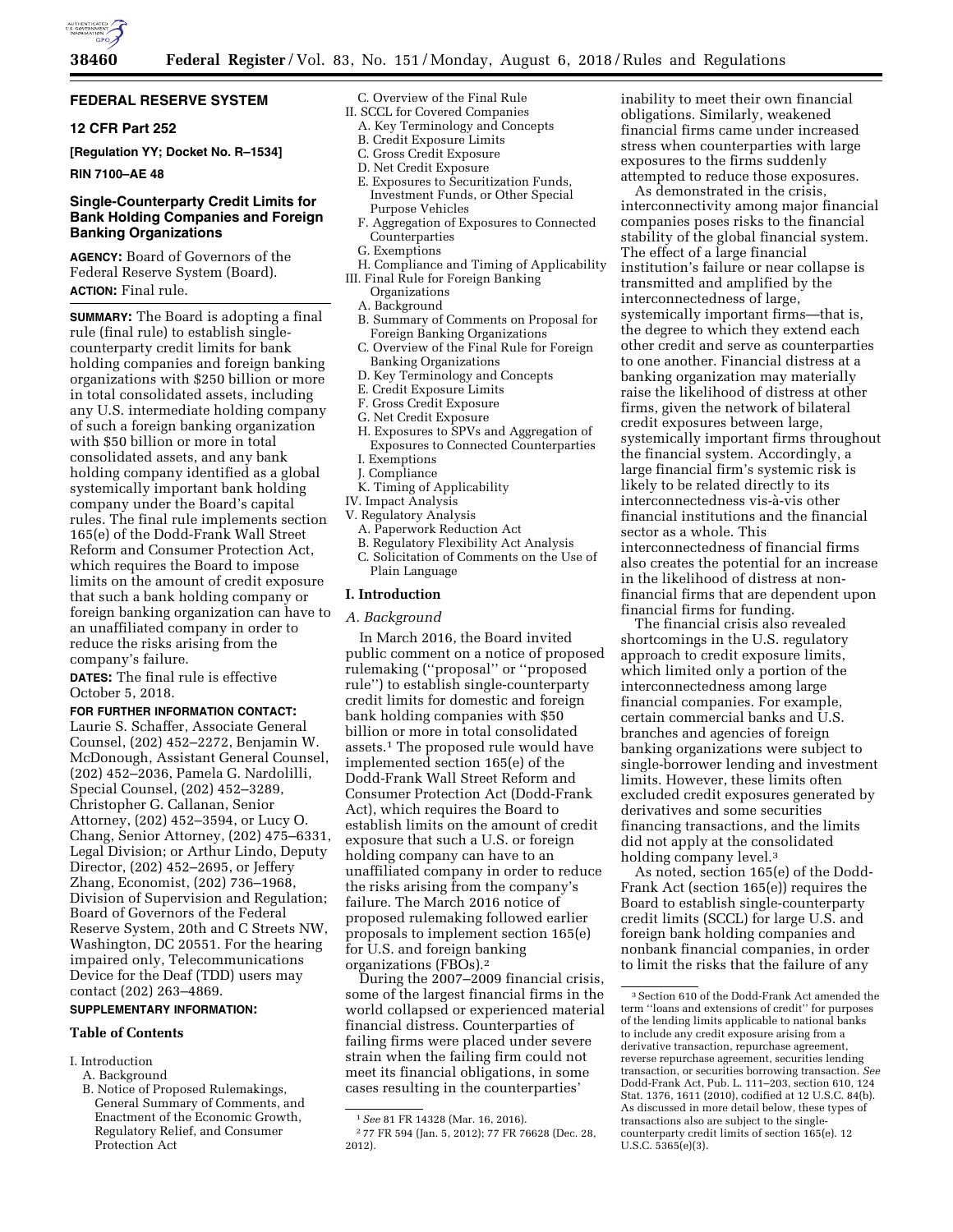individual firm could pose to these firms.4 In particular, section 165(e) prohibits such firms from having credit exposure to any unaffiliated company that exceeds 25 percent of the capital stock and surplus of the firm.<sup>5</sup> The Board is authorized to establish a lower amount to mitigate the risks to the financial stability of the United States.6

Credit exposure to a company is defined in section 165(e) to mean all extensions of credit to the company, including loans, deposits, and lines of credit; all repurchase agreements, reverse repurchase agreements, and securities borrowing and lending transactions with the company (to the extent that such transactions create credit exposure for the company); all guarantees, acceptances, and letters of credit (including endorsement or standby letters of credit) issued on behalf of the company; all purchases of, or investments in, securities issued by the company; counterparty credit exposure to the company in connection with derivative transactions between the covered company and the company; and any other similar transaction that the Board, by regulation, determines to be a credit exposure for purposes of section  $165(e).7$ 

Section 165(e) authorizes the Board to issue such regulations and orders, including definitions consistent with section 165(e), as may be necessary to administer and carry out the section.8 In addition, it authorizes the Board to exempt transactions, in whole or in part, from the definition of the term ''credit exposure,'' if the Board finds that the exemption is in the public interest and consistent with the purposes of section  $165(e).9$ 

The framework of SCCL established by the final rule is similar to and builds upon existing credit exposure limits for depository institutions, including the investment securities limits and the lending limits imposed on certain depository institutions by the National Bank Act and Federal Reserve Act.10 A

national bank generally is limited, subject to certain exceptions, in the total amount of investment securities of any one obligor that it may purchase for its own account to no more than 10 percent of its capital stock and surplus.11 In addition, a national bank's total outstanding loans and extensions of credit to any one borrower may not exceed 15 percent of the bank's capital stock and surplus, plus an additional 10 percent of the bank's capital stock and surplus, if the amount that exceeds the bank's 15 percent general limit is fully secured by readily-marketable collateral.12 U.S. branches of foreign banks are subject to similar limits, albeit measured against the capital stock and surplus of the top-tier parent foreign banking organization.<sup>13</sup>

The SCCL in section 165(e) operate separately and independently from the investment securities limits and lending limits in the National Bank Act and other statutes, and a covered company or covered foreign entity must comply with all of the limits that are applicable to it and its subsidiaries. Under the final rule, a covered company would be required to ensure that it meets the SCCL on a consolidated basis. Because of this, the final rule could affect the amount of a subsidiary depository institution's loans and extensions of credit, regardless of the subsidiary depository institution's applicable lending limits.

# *B. Notices of Proposed Rulemakings, General Summary of Comments, and Enactment of the Economic Growth, Regulatory Relief, and Consumer Protection Act*

The Board received 48 comments, representing approximately 60 parties, on the 2011 proposal on section 165(e) relating to U.S. bank holding companies and 35 comments, representing over 45 organizations, on the 2012 proposed rule relating to FBOs.14

In March 2016, the Board re-proposed a rule to implement section 165(e) 15 in order to take account of (1) the large volume of comments received on the earlier proposed rules; (2) the revised lending limits rules applicable to national banks; 16 (3) the introduction by

the Basel Committee on Banking Supervision (BCBS) of a large exposures standard (large exposure standard), which establishes an international standard for the maximum amount of credit exposure that an internationally active bank is permitted to have to a single counterparty; 17 and (4) the results of quantitative impact studies and related analysis conducted by Board staff to assess the impact of section 165(e).

The Board received approximately 30 comments in response to the 2016 proposed rule. Comments were received from a wide range of individuals, banking organizations, industry and trade groups representing banking, insurance, and the broader financial services industry, and public interest groups. Board staff also met with a number of commenters to discuss issues relating to the proposed rule, and summaries of these meetings may be found on the Board's public website.

Certain commenters expressed support for the broader goals of the proposed rule to limit singlecounterparty concentrations at large financial companies. A number of commenters expressed concerns with particular aspects of the proposed rules.

The Board received a large number of comments on the scope of application of the proposal: How to define a ''covered company'' and a ''counterparty,'' terms that form the basis for the application of the credit exposure limits under the proposed rules. The proposal would have defined a covered company to include all of its subsidiaries. ''Subsidiary'' would have been defined to mean a company that is directly or indirectly controlled by that company for purposes of the Bank Holding Company Act of 1956 (BHC Act).18 The proposal defined a counterparty to include a company and all entities with respect to which the company (1) owns or controls 25 percent or more of a class of voting securities; (2) owns or controls 25 percent or more of the total equity; or (3) consolidates for financial reporting purposes. Commenters urged the Board to adopt a financial consolidation standard to define a ''covered company'' and

<sup>4</sup>*See* 12 U.S.C. 5365(e)(1).

<sup>5</sup> 12 U.S.C. 5365(e)(2).

<sup>6</sup>*See id.* 

<sup>7</sup>*See* 12 U.S.C. 5365(e)(3).

<sup>8</sup>*See* 12 U.S.C. 5365(e)(5).

<sup>9</sup>*See* 12 U.S.C. 5365(e)(6). Section 165(e) also authorizes the Board to establish singlecounterparty credit limits for nonbank financial companies designated by the Financial Stability Oversight Council (FSOC) for supervision by the Board. The final rule does not at this time apply to any such nonbank financial company. The Board intends to consider whether to apply similar requirements to these companies separately by rule or order at a later time.

<sup>10</sup>*See, e.g.,* 12 U.S.C. 24(Seventh); 12 U.S.C. 84; 12 CFR 1 and 32; *see also* 12 U.S.C. 335 (applying the provisions of 12 U.S.C. 24(Seventh) to state member banks).

<sup>11</sup>*See* 12 U.S.C. 24(Seventh); 12 CFR 1.3.

<sup>12</sup>*See* 12 U.S.C. 84; 12 CFR 32.3. State-chartered banks, as well as state- and federally-chartered savings associations, also are subject to lending limits imposed by relevant state and federal law. 13*See* 12 CFR 211.28.

<sup>14</sup>All of the comments are available on the Board's public website. A summary of comments received on the 2011 and 2012 proposal appears in the March 2016 re-proposal. *See* 81 FR at 14329– 30.

<sup>15</sup>*See* 81 FR at 14328.

<sup>16</sup>*See* 78 FR 37930 (June 25, 2013).

<sup>&</sup>lt;sup>17</sup> Basel Committee on Banking Supervision, Supervisory framework for measuring and controlling large exposures (April 2014), *[http://](http://www.bis.org/press/p140415.htm) [www.bis.org/press/p140415.htm.](http://www.bis.org/press/p140415.htm)* 

<sup>&</sup>lt;sup>18</sup> See proposed rule § 252.71(cc). "Control" is defined in the Board's Regulation YY by reference to the BHC Act. *See* 12 CFR 252.2(g); *see also* 12 U.S.C. 1841 *et seq.* The BHC Act generally defines control to mean ownership or control of 25 percent or more of any class of voting securities; control in any manner over the election of a majority of the directors; or exercise of a controlling influence over management or policies. 12 U.S.C. 1841(a)(2).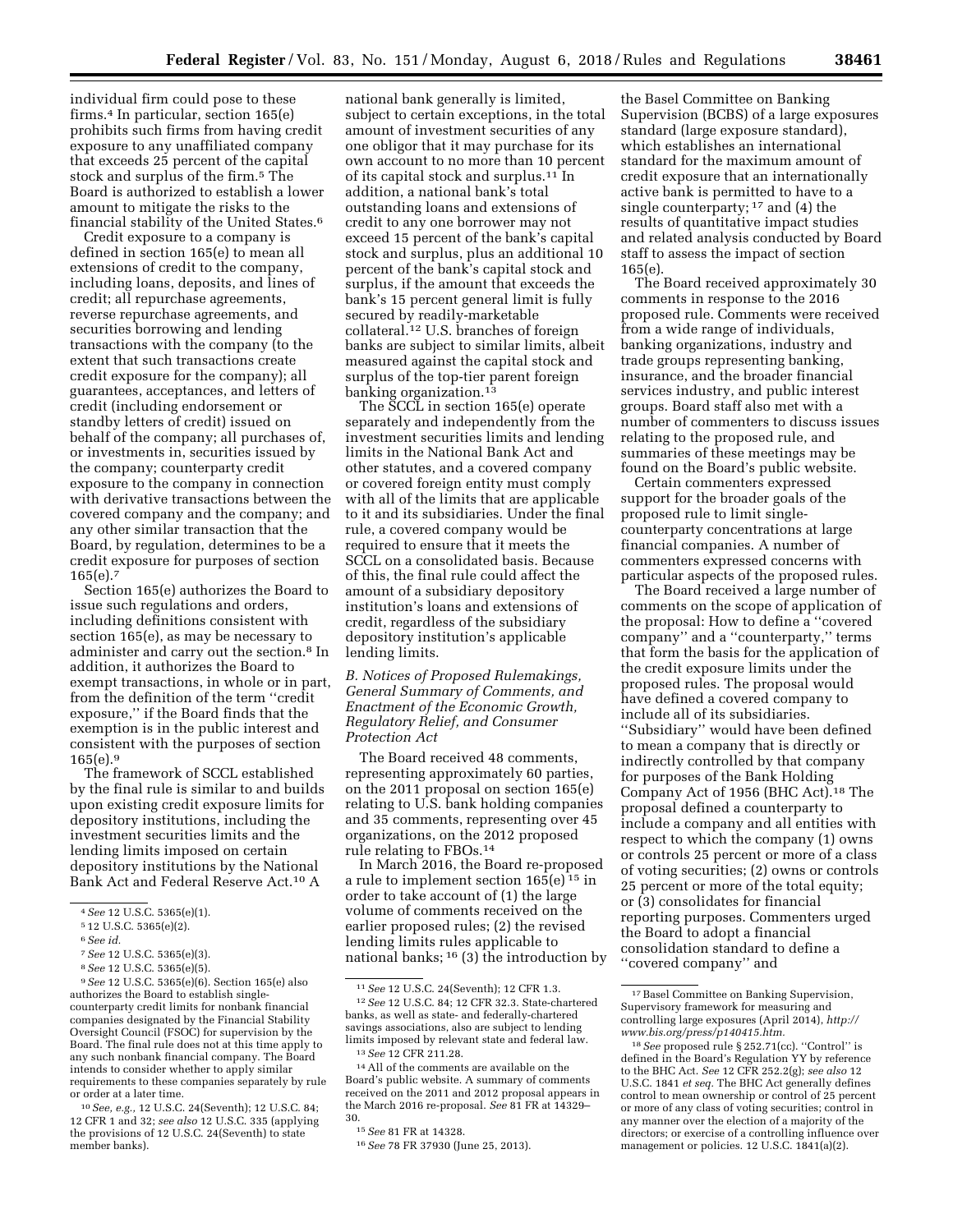''counterparty.'' Commenters contended that moving to a financial consolidation standard would capture true exposure risks and reduce the complexity and compliance costs of the final rule.

In addition, the proposal would have required a covered company to aggregate one or more counterparties that were economically interdependent with or tied to the counterparty through certain control relationships. A few commenters expressed support for this aspect of the proposal. The large majority of commenters, however, contended that these tests were highly subjective and could be costly and burdensome to implement in practice because the tests relied on information that might be difficult for a covered company to acquire from its counterparty. To mitigate these concerns, commenters requested that the Board adopt a threshold for counterparty exposures (for example, the control relationship test should only apply if a counterparty exposure exceeds 5 percent of the covered company's tier 1 capital). Certain commenters urged the Board to use a financial consolidation standard to define a counterparty and not to include any additional tests to aggregate one or more counterparties under the final rule.

Commenters also objected to the inclusion of a natural person together with members of the person's immediate family as a counterparty under the proposed rule. Commenters argued that the Board should exclude natural persons from the final rule's definition of counterparty, suggesting that it is unlikely that a natural person aggregated with members of its immediate family would ever approach the applicable SCCL and that collecting information for this test would be burdensome and unjustified on a costbenefit basis. Commenters recommended that, at a minimum, the Board include a materiality threshold for exposures to a natural person to be subject to the requirements of the final rule and that the final rule provide a longer transition period for compliance with the requirements if natural persons are included in the final rule.

Certain commenters questioned whether the limit of 25 percent of tier 1 capital that would have applied to a large covered company (with \$250 billion or more in total consolidated assets or \$10 billion or more in onbalance-sheet foreign exposures) was authorized under the statute. Commenters also questioned the basis for the 15 percent of tier 1 capital limit for major covered companies' exposures to major counterparties. In particular,

commenters expressed the view that this lower limit may not be necessary in light of other post-crisis financial regulatory reforms adopted by the Board. By contrast, some commenters argued that the proposal would continue to permit an excessively high level of exposure. These commenters argued the proposed limit of 15 percent of a major covered company's tier 1 capital for exposures of the largest financial institutions was too low and did not take into account the greater social costs of the failure of a systemically important institution as compared to a smaller institution.

A number of commenters expressed concern with the Board's approach to measuring exposures resulting from securities financing transactions, including securities lending transactions, securities borrowing transactions, repurchase agreements, and reverse repurchase agreements. Under the proposal, a covered company would have been required to measure credit exposure to a counterparty in a securities financing transaction as the value of any cash and securities transferred to that counterparty (adjusted upwards by a risk-based addon) minus the value of any cash and securities received from that counterparty as collateral (adjusted downwards by a risk-based haircut). Commenters contended that the proposed rule's application of collateral volatility haircuts on both sides of the transaction did not recognize the riskmitigating value of positive correlations between securities on loan and securities received as collateral. Commenters urged the Board to adopt a more risk-sensitive standardized approach to measuring securities financing transactions that has recently been finalized by the BCBS or afford securities financing transactions treatment similar to that provided for derivative transactions in the proposal (that is, use of any methodology permitted under the Board's capital rules), consistent with the large exposure standard.19 Commenters noted that the significantly more risk-sensitive treatment of derivative transactions in the proposed rule would create an incentive for covered companies and their counterparties to engage in derivative transactions that replicate the economics of a securities financing transaction.

The proposal contained a section addressing how investments in and exposures to securitization vehicles, investment funds, and other special purpose vehicles would be treated. This section of the proposal specified the circumstances under which a covered company would be required to look through the vehicle to the underlying exposures. A number of commenters raised concerns about the breadth and scope of the look-through approach and requested additional clarity around these provisions. The commenters recommended that the Board limit the application of these provisions to only certain types of exposures (for example, investments in the securitization vehicle). Certain commenters also requested that the Board not require aggregation of any exposure to a third party connected to a securitization vehicle, investment fund, or other special purpose vehicle.

Commenters generally expressed support for certain of the exemptions and exclusions contained in the proposal, such as the exemption for trade exposures to qualifying central counterparties, the exclusion of certain sovereign issuers from the ''counterparty'' definition, and the exemption for intraday exposures. Some commenters requested additional exemptions in the final rule, including exemptions for short-dated exposures arising from traditional custody services. A few commenters requested that the Board maintain flexibility in the final rule to provide additional exemptions. The Federal Home Loan Banks urged the Board to exempt credit exposures to the Federal Home Loan Banks. Commenters also requested a longer initial compliance period.

A number of commenters asked the Board to consider the costs and benefits of the proposed rule. Commenters argued that certain aspects of the proposed rule would make it difficult to implement and that the Board should evaluate these aspects of the proposal on a cost-benefit basis.

As required under the Dodd-Frank Act at the time, the proposed rule would have applied the SCCL to any U.S. BHC or FBO with \$50 billion or more in total consolidated assets. The narrower scope of application of the final rule reflects the passage of the Economic Growth, Regulatory Relief, and Consumer Protection Act (EGRRCPA).20 Subject to an eighteen-month transition period, EGRRCPA recently amended section 165 of the Dodd-Frank Act to restrict the scope of application of most enhanced prudential standards (including SCCL) to U.S. global systemically important banking organizations (GSIBs) and to

<sup>19</sup>*See* Basel Committee on Banking Supervision, Basel III: Finalising post-crisis reforms (Dec. 2017), *[https://www.bis.org/bcbs/publ/d424.pdf.](https://www.bis.org/bcbs/publ/d424.pdf)* 

<sup>20</sup>Public Law 115–174, section 401, 132 Stat. 1296 (2018).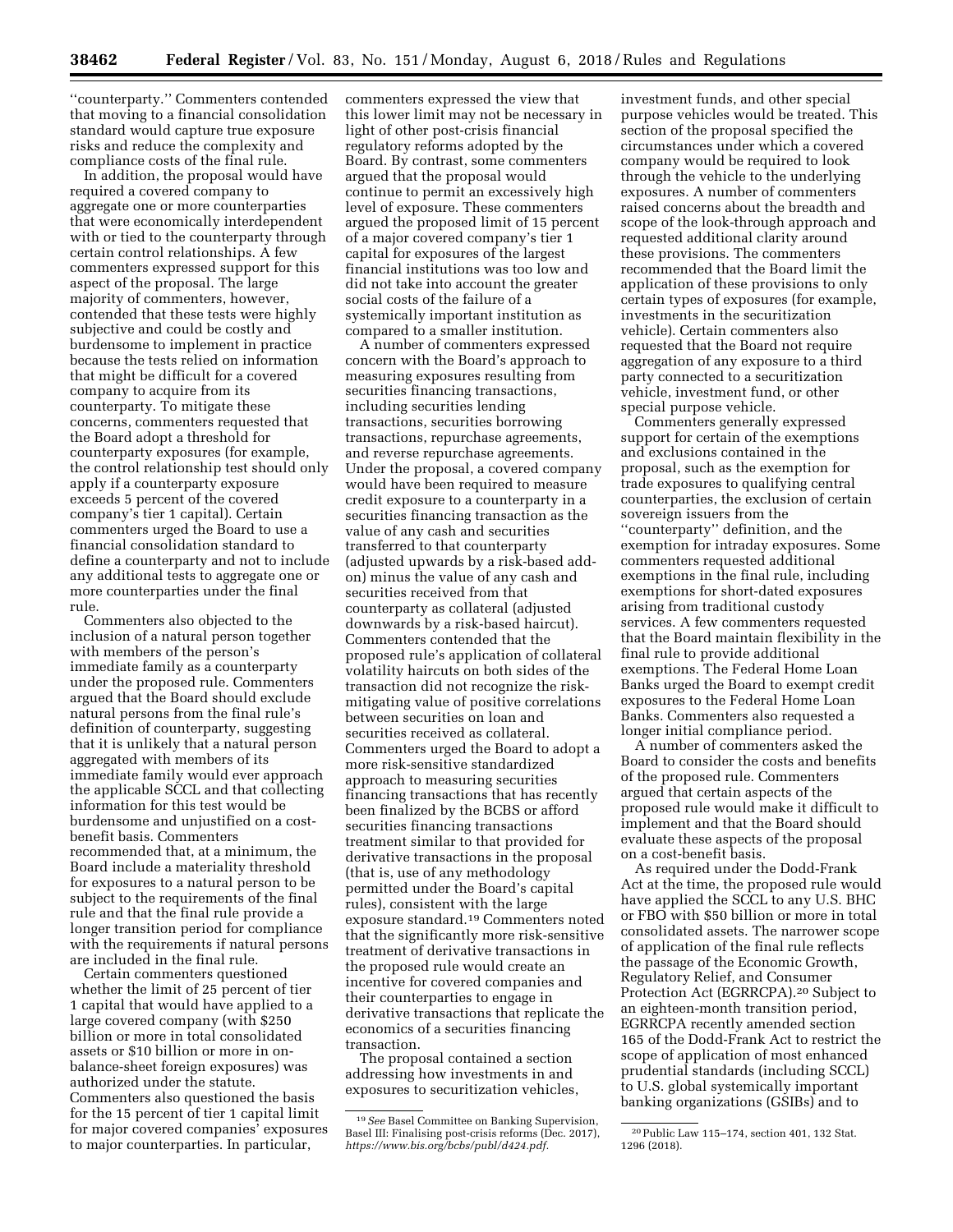U.S. bank holding companies (BHCs) and FBOs with \$250 billion or more in total consolidated assets.21 Under EGRRCPA, however, the Board may apply an SCCL or any other enhanced prudential standard to U.S. BHCs or FBOs with between \$100 billion and \$250 billion in total consolidated assets, if the Board makes certain safety and soundness or financial stability findings.

As described below in detail, the Board has modified the proposed rule in response to comments and in light of the enactment of EGRRCPA, while taking into account the need to limit the credit exposure of large financial firms.

#### *C. Overview of the SCCL*

Under the final rule, the aggregate net credit exposure of a U.S. GSIB (major covered company) and any bank

holding company with total consolidated assets of \$250 billion or more (collectively, covered companies) to a single counterparty is subject to one of two credit exposure limits that are tailored to the size and systemic footprint of the firm. As discussed below in more detail, the final rule does not apply to U.S. bank holding companies or FBOs with less than \$250 billion in total consolidated assets.<sup>22</sup>

The first limit under the final rule prohibits any covered company that is not a major covered company from having aggregate net credit exposure to an unaffiliated counterparty in excess of 25 percent of its tier 1 capital.

The second limit prohibits any major covered company from having aggregate net credit exposure in excess of 15 percent of its tier 1 capital to a major counterparty and in excess of 25 percent

of its tier 1 capital to any other counterparty. A ''major counterparty'' is defined as a global systemically important banking organization or a nonbank financial company supervised by the Board. This framework is consistent with the requirement in section 165(a)(1)(B) of the Dodd-Frank Act that the enhanced standards established by the Board under section 165 increase in stringency based on factors such as the nature, scope, size, scale, concentration, interconnectedness, and mix of the activities of the company.23 The framework also is consistent with the authorization provided to the Board under section 165(e) to apply a lower limit to the extent necessary to mitigate risks to financial stability.24 The SCCL applicable to covered companies in the

final rule are summarized in Table 1.

# TABLE 1—SINGLE-COUNTERPARTY CREDIT LIMITS APPLICABLE TO COVERED COMPANIES

| Category of covered company                                                                        | Applicable credit exposure limit                                                                                                                                                                                                                                                                                                                                                                  |
|----------------------------------------------------------------------------------------------------|---------------------------------------------------------------------------------------------------------------------------------------------------------------------------------------------------------------------------------------------------------------------------------------------------------------------------------------------------------------------------------------------------|
| Covered companies that are not major covered<br>companies.<br>Major covered companies (U.S. GSIBs) | Aggregate net credit exposure to a counterparty cannot exceed 25 percent of a covered com-<br>pany's tier 1 capital.<br>Aggregate net credit exposure to a <i>major counterparty</i> cannot exceed 15 percent of a major<br>covered company's tier 1 capital.<br>Aggregate net credit exposure to any other counterparty cannot exceed 25 percent of a major<br>covered company's tier 1 capital. |

As discussed below, tier 1 capital provides a superior capital base relative to capital stock and surplus as it has greater loss-absorbing capacity. In addition, the 15 percent of tier 1 capital limit is based on the heightened systemic risk presented by exposures between GSIBs.

In contrast to the proposal, the final rule applies only to FBOs with \$250 billion or more in total global consolidated assets, and their subsidiary

U.S. intermediate holding companies (IHCs) with total assets of \$50 billion or more (together, ''covered foreign entities''). The proposal would have applied the SCCL to the combined U.S. operations of any FBO with \$50 billion or more in total global consolidated assets and separately to any FBO's U.S. IHC with \$50 billion or more in total consolidated assets. Unlike in the proposal, an FBO subject to the final

rule can comply with the combined U.S. operations SCCL by certifying to the Board that it meets, on a consolidated basis, an SCCL established by its home country supervisor that is consistent with the large exposure standard. The SCCL for U.S. IHCs that are covered foreign entities are largely unchanged from the proposal and fall into three tailored tiers. These limits are summarized in Table 2 below.

# TABLE 2—SINGLE-COUNTERPARTY CREDIT LIMITS APPLICABLE TO U.S. IHCS

| Category of U.S. IHC                                                                                      | Applicable credit exposure limit                                                                                                                                                                                                                                                                    |
|-----------------------------------------------------------------------------------------------------------|-----------------------------------------------------------------------------------------------------------------------------------------------------------------------------------------------------------------------------------------------------------------------------------------------------|
| U.S. IHCs that have total consolidated assets of<br>at least \$50 billion but less than \$250 billion.    | Aggregate net credit exposure of the U.S. IHC to a counterparty cannot exceed 25 percent of<br>the IHC's total regulatory capital plus the balance of its allowance for loan and lease losses<br>(ALLL) not included in tier 2 capital under the capital adequacy quidelines in 12 CFR part<br>252. |
| U.S. IHCs that have \$250 billion or more in total<br>consolidated assets but are not major U.S.<br>IHCs. | Aggregate net credit exposure of the U.S. IHC to a counterparty cannot exceed 25 percent of<br>the IHC's tier 1 capital.                                                                                                                                                                            |

<sup>21</sup>EGRRCPA raised the asset thresholds for application of enhanced prudential standards under section 165 of the Dodd-Frank Act in two stages. Immediately on the date of enactment of EGRRCPA, bank holding companies with total consolidated assets less than \$100 billion (other than any bank holding company that is a U.S. GSIB under the Board's capital rules) were no longer subject to section 165. Eighteen months after the date of enactment of EGRRCPA, bank holding companies with total consolidated assets less than \$250 billion

(other than any U.S. GSIB) will no longer be subject to section 165 of the Dodd-Frank Act, unless the Board determines, by order or regulation, to apply any enhanced prudential standard to such firms after making certain statutory findings. *See* section 401 of EGRRCPA.

22The final rule applies to a U.S. intermediate holding company (IHC) subsidiary of such an FBO that has \$50 billion or more in total consolidated assets. In some cases, these U.S. intermediate

holding companies also may be bank holding companies.

23 12 U.S.C. 5365(a)(1)(B); *see also* 12 U.S.C. 5365(a)(2)(A).

24 12 U.S.C. 5365(e); *see* Board of Governors of the Federal Reserve System, Calibrating the Single-Counterparty Credit Limit between Systemically Important Financial Institutions (Mar. 4, 2016), *[https://www.federalreserve.gov/aboutthefed/board](https://www.federalreserve.gov/aboutthefed/boardmeetings/sccl-paper-20160304.pdf) [meetings/sccl-paper-20160304.pdf.](https://www.federalreserve.gov/aboutthefed/boardmeetings/sccl-paper-20160304.pdf)*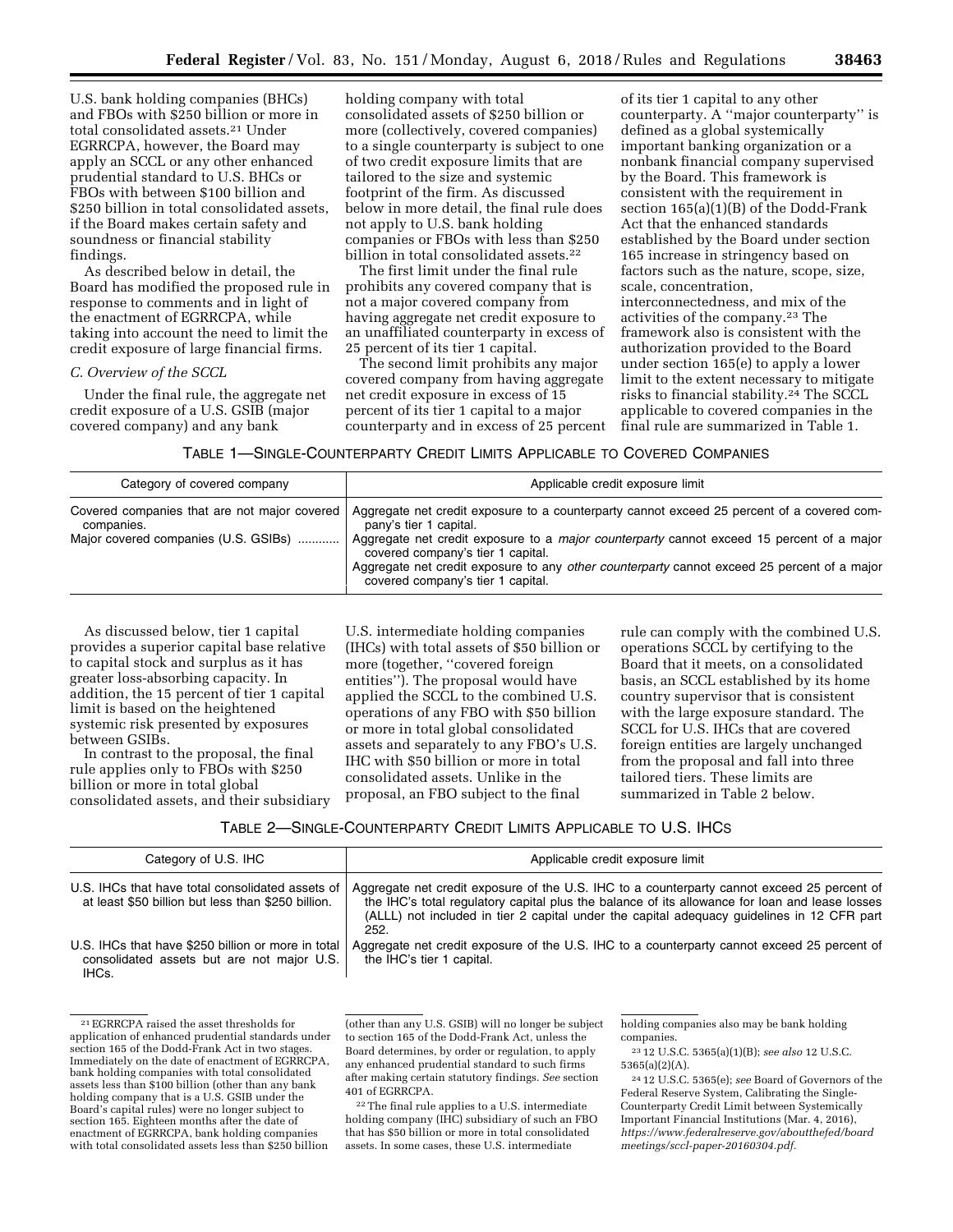| Category of U.S. IHC                                                                         | Applicable credit exposure limit                                                                                                                                                                                                                                                  |
|----------------------------------------------------------------------------------------------|-----------------------------------------------------------------------------------------------------------------------------------------------------------------------------------------------------------------------------------------------------------------------------------|
| U.S. IHCs that have \$500 billion or more in total<br>consolidated assets (major U.S. IHCs). | Aggregate net credit exposure of a major U.S. IHC to a <i>major counterparty</i> cannot exceed 15<br>percent of the IHC's tier 1 capital.<br>Aggregate net credit exposure of a major U.S. IHC to any other counterparty cannot exceed<br>25 percent of the IHC's tier 1 capital. |

The SCCL in the final rule apply to the credit exposures of a covered company on a consolidated basis, including any subsidiaries, to any unaffiliated counterparty. As discussed below, subsidiary of a covered company under the final rule is defined to mean a company that is consolidated on the financial statements of the covered company.25 A counterparty includes a company (including any consolidated affiliates of the company, as discussed below); a natural person (including the person's immediate family) where the exposure to the natural person exceeds 5 percent of the covered company's tier 1 capital; a U.S. state (including all of its agencies, instrumentalities, and political subdivisions); certain foreign sovereign entities (including their agencies and instrumentalities); and political subdivisions of foreign sovereign entities (including their agencies and instrumentalities).

As noted, the SCCL in the final rule apply to a covered company's aggregate net credit exposure, rather than aggregate gross credit exposure, to a counterparty. The key difference between gross credit exposure and net credit exposure is that a company's net credit exposure takes into account any available credit risk mitigants—for example, collateral, guarantees, credit or equity derivatives, and other hedges provided the credit risk mitigants meet certain requirements in the rule, as discussed more fully below. To illustrate, if a covered company had \$100 in gross credit exposure to a counterparty with respect to a particular credit transaction, and the counterparty pledged collateral with an adjusted market value of \$50, the full amount of which qualified as ''eligible collateral'' under the final rule, the covered company's net credit exposure to the counterparty on the transaction would be \$50, provided that the other \$50 would be ''risk-shifted'' to the eligible collateral issuer, as described below.

In order to calculate its aggregate net credit exposure to a counterparty, a covered company first must calculate its gross credit exposure to the counterparty on each credit transaction in accordance with certain valuation

and other requirements under the final rule. Second, the covered company must reduce its gross credit exposure amount based on eligible credit risk mitigants to determine its net credit exposure for each credit transaction with the counterparty. Third and finally, the covered company must sum all of its net credit exposures to the counterparty to calculate the covered company's aggregate net credit exposure to the counterparty. It is this final amount, the aggregate net credit exposure, that is subject to the SCCL under the final rule.

The final rule applies a ''risk-shifting'' approach with respect to a credit exposure involving eligible collateral or an eligible guarantor. In general, any reduction in the exposure amount to the original counterparty relating to the eligible collateral or eligible guarantor would result in a dollar-for-dollar increase in exposure to the eligible collateral issuer or eligible guarantor (as applicable). For example, in the case discussed above where a covered company had \$100 in gross credit exposure to a counterparty and the counterparty pledged collateral with an adjusted market value of \$50, the covered company would have net credit exposure to the counterparty on the transaction of \$50 and net credit exposure to the issuer of the collateral of \$50. In no case, however, would riskshifting result in credit exposure to a counterparty that is any larger than the credit exposure being mitigated. As a specific example, in the foregoing example, if the exposure was overcollateralized with \$150 in collateral, the exposure to the issuer of the collateral would be capped at \$100 while the exposure to the counterparty would be reduced to \$0.

In cases where a covered company hedges its exposure to an entity that is not a ''financial entity'' (a non-financial entity) using an eligible credit or equity derivative, and the underlying exposure is subject to the Board's market risk capital rule (12 CFR part 217, subpart F), the covered company must calculate its exposure to the eligible guarantor using a methodology that it is permitted to use under the Board's risk-based capital rules. For these purposes, a ''financial entity'' includes regulated

U.S. financial institutions, such as holding companies, insurance companies, broker-dealers, banks, thrifts, and futures commission merchants, as well as foreign banking organizations and non-U.S.-based securities firms and non-U.S.-based insurance companies subject to consolidated supervision and regulation comparable to that imposed on U.S. depository institutions, securities broker-dealers, or insurance companies.26

## **II. SCCL for Covered Companies**

# *A. Key Terminology and Concepts*

The terms ''covered company'' and ''counterparty'' form the basis for application of the SCCL in the final rule. The final rule contains modifications from the proposal to these and other definitions in response to concerns raised by commenters.

1. Covered Company and Counterparty

Under the proposal, ''covered company'' would have been defined to mean any bank holding company (other than a foreign banking organization that is subject to subpart Q of the Board's Regulation YY) that has \$50 billion or more in total consolidated assets and all of its subsidiaries.27 The term ''subsidiary'' of a specified company would have been defined under the proposal to mean a company that is directly or indirectly controlled by the specified company.<sup>28</sup> The applicable definition of ''control'' was defined by reference to section 2(a) of the BHC Act.29

In addition, the proposal would have defined ''counterparty'' to mean a natural person and members of the

29*See* section 252.2(g) of the Board's Regulation YY (12 CFR 252.2(g)). Control under the BHC Act is defined to mean a company (1) owns, controls, or has the power to vote 25 percent or more of any class of voting securities of another company; (2) controls in any manner the election of a majority of trustees of the other company; or (3) the Board determines, after notice and opportunity for hearing, that the company indirectly exercises a controlling influence over the management or policies of the other company. 12 U.S.C. 1841(a)(2).

<sup>25</sup>*See* final rule § 252.71(gg).

<sup>26</sup>*See* final rule § 252.71(r).

<sup>27</sup>*See* proposed rule § 252.71(f).

<sup>28</sup>*See* proposed rule § 252.71(cc).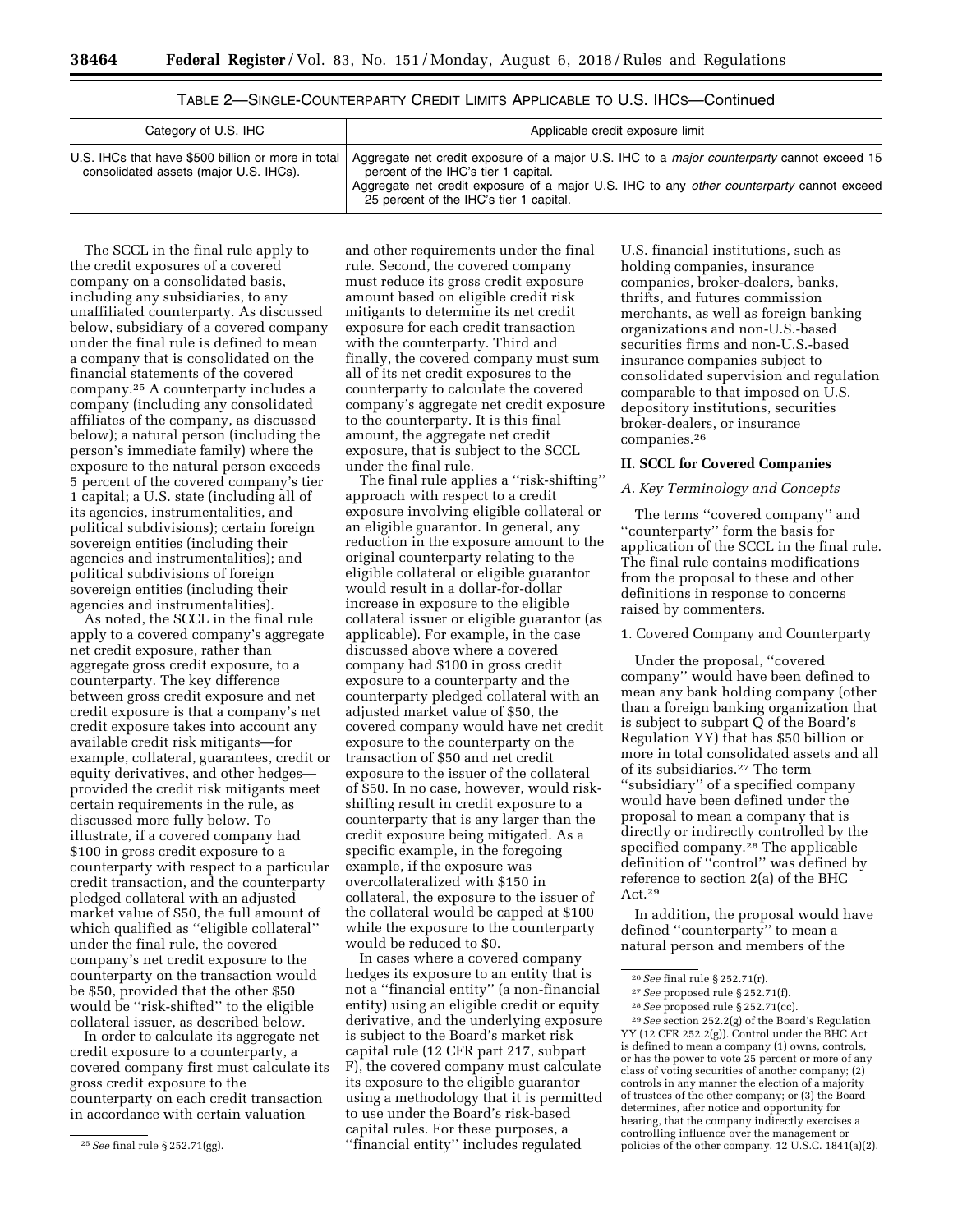person's immediate family; a state 30 including all of its agencies, instrumentalities, and political subdivisions (including municipalities); certain foreign sovereign entities and all of their agencies and instrumentalities; and political subdivisions of a foreign sovereign entity such as states, provinces, and municipalities.31 Under the proposal, a counterparty also would have included any company and all persons that the counterparty (1) owns, controls, or holds with the power to vote 25 percent or more of a class of voting securities; (2) owns, controls, or holds 25 percent or more of the total equity; or (3) consolidates for financial reporting purposes.32

The definitions of ''covered company'' and ''counterparty'' were two of the most commented upon aspects of the proposal. A large number of commenters urged the Board to use financial consolidation for aggregating a covered company and its subsidiaries instead of BHC Act control. These commenters argued that a standard based on financial consolidation would bring within the scope of the final rule those exposures that actually put a covered company's capital at risk. Commenters contended that the financial reporting consolidation approach would more accurately capture true economic exposures of covered companies to their counterparties.

Commenters contended that basing the definition of ''covered company'' on control, as defined under the BHC Act, would introduce significant complexity into a covered company's management of its credit limits. This approach also would capture exposures that are not likely to be material to a covered company, including exposures of subsidiaries for which a covered company does not have operational control to actually monitor, measure, and conform credit exposures to the limits of the final rule. Commenters indicated that opportunities to use such a subsidiary to evade the final rule would be limited because a covered company would not exercise

operational control of the subsidiary. Some commenters suggested that, to the extent evasion remains a concern, the final rule could include an explicit reservation of authority for the Board to address such concerns, and one commenter suggested the Board could use its supervisory authority to address any potential evasion of the final rule. Commenters also contended that using BHC Act control would impose significant compliance costs to capture risks that are not likely to be material to a covered company (*i.e.,* that compliance costs would exceed the limited incremental risk mitigation benefits).

Commenters also argued that using the BHC Act to define a ''covered company'' could result in some entities being included as part of both the covered company and the counterparty at the same time (*i.e.,* in the case of certain joint venture subsidiaries). Commenters argued that if financial consolidation is not used to define ''covered company,'' the final rule must clarify the treatment of joint ventures that could fall within the scope of being both a covered company and counterparty using BHC Act control. In the alternative to financial consolidation, these commenters suggested certain targeted modifications to the definition of covered company and counterparty to ensure that a joint venture that is controlled due to BHC Act control (for example, where the covered company owns 51 percent and the counterparty owns 49 percent) would not be considered both part of a covered company and of a counterparty under the final rule.

Commenters urged that, if the final rule does not adopt a financial consolidation standard to define subsidiaries of a covered company, the final rule should define subsidiaries of covered companies based on a simple percentage ownership test like the 2011 proposal and the counterparty definition (*i.e.,* ownership of 25 percent or more of the voting securities and ownership of 25 percent or more of the total equity). Under either this alternative or reference to BHC Act control, commenters requested categorical exemptions for funds or investments that are not consolidated for financial reporting purposes. In particular, commenters urged the Board to provide exemptions for registered investment companies and foreign public funds including during the seeding period; certain covered funds as defined in section 13 of the BHC Act, also known as the Volcker Rule, and implementing regulations, including during the seeding period; certain

merchant banking portfolio companies; companies acquired in the ordinary course of collecting a debt previously contracted; small business investment companies and community development investments; and bank collective investment trusts.

Similar to the comments on the definition of covered company, a number of commenters urged the Board to define ''counterparty'' with respect to a company based on financial reporting consolidation and to eliminate the additional tests based on percentage ownership.33 These commenters asserted that the 25 percent ownership tests added additional and unnecessary complexity to aggregating counterparty exposure and would be inconsistent with the large exposure standard. As with the definition of ''covered company,'' commenters argued that aggregation of connected counterparties based on financial consolidation would capture true connected exposure risks consistent with the purposes of section 165(e) of the Dodd-Frank Act. A few commenters also indicated that financial consolidation would address joint venture issues. Other commenters requested that particular entities not be treated as part of a counterparty for purposes of the final rule even if they would be consolidated with the counterparty, including a sponsored or advised registered fund (*e.g.,* during the seeding period) and special purpose vehicles.

To address the concerns raised by commenters and to reduce the burden of complying with the final rule, the Board has modified the definitions of ''covered company,'' ''counterparty,'' and ''subsidiary,'' and has added a new term ''affiliate.'' The purpose of these modifications is to apply a financial consolidation standard to define both the bank holding companies that are subject to the final rule and to define the counterparty exposures that are subject to the SCCL in the final rule. Under the final rule, a ''subsidiary'' is defined to include a company that is consolidated with the covered company under applicable accounting standards, and an ''affiliate'' is defined to include any subsidiary of the company and any other company that is consolidated with the company under applicable accounting standards.34 For example, a subsidiary of a covered company under the final rule includes an insured depository institution that the covered

<sup>30</sup> ''State'' would have been defined by reference to the enhanced prudential standards to mean any state, commonwealth, territory, or possession of the United States, the District of Columbia, the Commonwealth of Puerto Rico, the Commonwealth of the Northern Mariana Islands, American Samoa, Guam, or the United States Virgin Islands. *See* 12 CFR 252.2(r).<br><sup>31</sup> *See* proposed rule § 252.71(e).<br><sup>32</sup> *See* proposed rule § 252.71(e)(2). The preamble

to the proposal explained that, to the extent that one or more of these conditions are met with respect to a company's relationship to an investment fund or vehicle, exposures to such fund or vehicle would need to be aggregated with that counterparty. *See* 81 FR at 14,332.

<sup>33</sup>These commenters also contended that the economic interdependence and control tests to aggregate counterparty exposures should be eliminated as described further below. 34*See* final rule § 252.71(b) & (gg).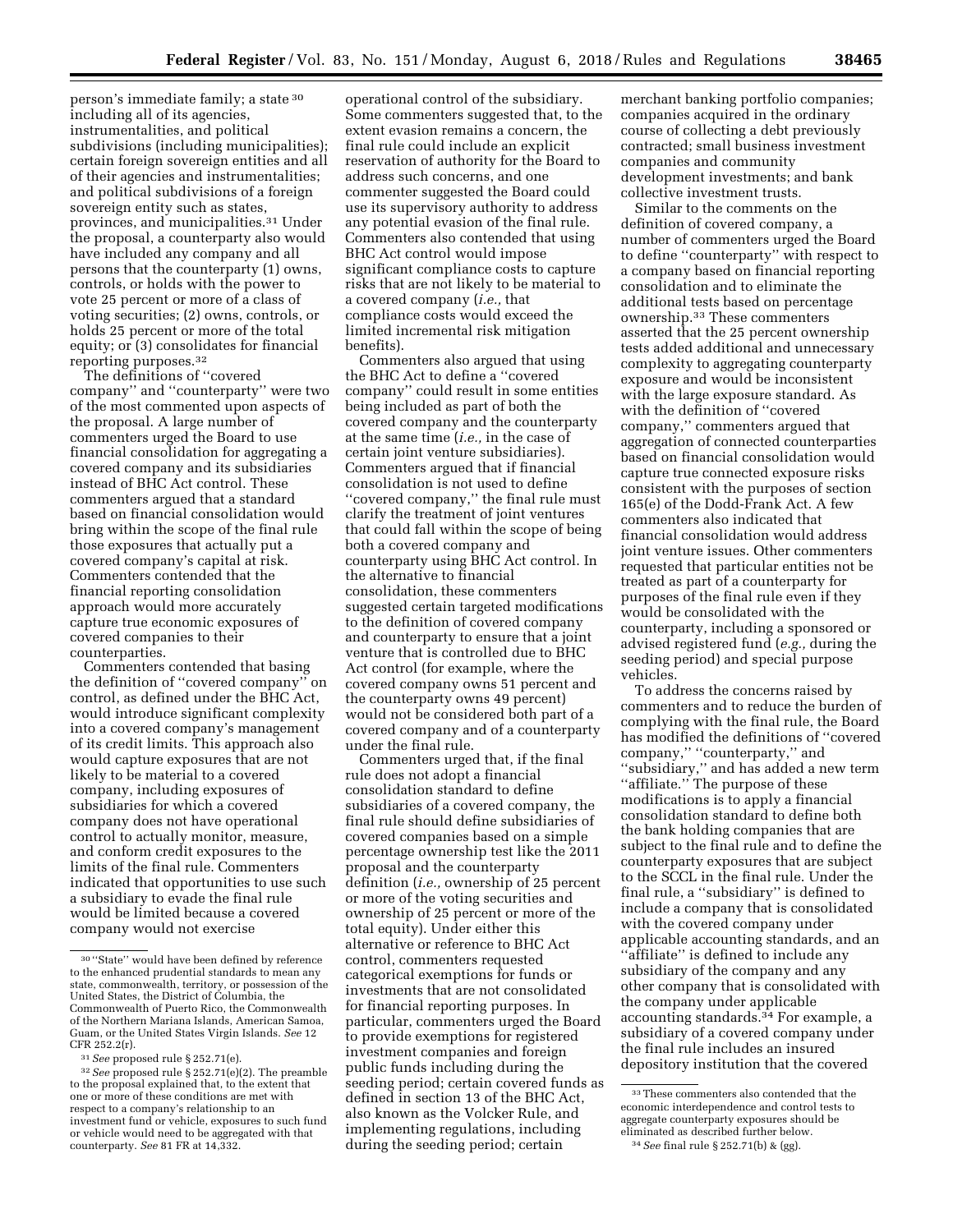company consolidates for financial reporting purposes. Similarly, an affiliate of a counterparty under the final rule includes a parent company of the counterparty, as well as any other firm that is consolidated with the counterparty under applicable accounting standards. Applicable accounting standards can include U.S. Generally Accepted Accounting Principles, the International Financial Reporting Standards, or other similar standards. ''Subsidiary'' and ''affiliate'' would also include a company that is not subject to such principles or standards, if consolidation would have occurred if such principles or standards had applied.35

Using financial accounting standards for purposes of the final rule, rather than the control test in the BHC Act, should address many of the concerns raised by commenters and serve to reduce burden and complexity and mitigate costs of complying with the requirements of the final rule, without allowing evasion of the SCCL. Although consolidation tests under relevant accounting standards must also be applied on a case-by-case basis, like the proposed rule's control tests, the analysis already has been performed for companies that prepare their financial statements in accordance with relevant accounting standards. For companies that do not prepare these statements, industry participants should be more familiar with the relevant accounting standards and tests, and they will be less burdensome to apply. Additionally, the accounting consolidation standard typically results in consolidation at a higher level of ownership than the 25 percent voting interest standard that applies under the BHC Act control test, which is responsive to commenters' concerns that the proposed definitions were overly inclusive.

This change in the final rule should also address the concerns raised by commenters with respect to investment funds. Investment funds generally are not consolidated with the asset manager other than during the seeding period or other periods in which the manager holds an outsize portion of the fund's interest, although this may depend on the facts and circumstances. During these periods, when a covered company may own up to 100 percent of the ownership interest of an investment fund, the investment fund should be treated as a subsidiary. Similarly, merchant banking portfolio companies and companies held pursuant to debt previously contracted authorities would be treated as part of the covered

company if consolidated with the covered company.

Joint ventures that are consolidated with the covered company are treated as part of a covered company even if a counterparty also has an investment in such joint venture. If a covered company invests in a minority-owned joint venture that is not consolidated, the final rule requires the covered company to treat that joint venture as a counterparty and recognize exposures to the joint venture.

The final rule also has adjusted the asset threshold for covered companies. As noted, EGRRCPA raised the threshold, from \$50 billion to \$250 billion in total consolidated assets, for the application of the SCCL and other enhanced prudential standards to a bank holding company in two stages.36 EGRRCPA also provides the Board with 18 months to determine whether to apply the SCCL or other enhanced prudential standards to BHCs with between \$100 billion and \$250 billion in total consolidated assets. Accordingly, the final rule defines a "covered company" to mean any U.S. GSIB and any BHC (other than an FBO that is subject to the SCCL under subpart Q of Regulation YY) that has \$250 billion or more in total consolidated assets. The Board is developing a comprehensive proposal on application of enhanced prudential standards to U.S. BHCs and FBOs with total consolidated assets of \$100 billion but less than \$250 billion. In connection with this proposal and other tailoring and implementation efforts related to EGRRCPA, the Board may make amendments to the SCCL framework in this final rule.

Additionally, the final rule maintains the economic interdependence and aggregation due to control relationships for covered companies as described below.37 These additional tests require a covered company to aggregate counterparties in certain cases and further allow the Board to aggregate counterparties. Specifically, these tests provide for the aggregation of

37*See* final rule § 252.76.

counterparties where the failure, default, insolvency, or material financial distress of one counterparty would cause the failure, default, insolvency, or material financial distress of the other counterparty or due to the presence of significant control relationships.

The final rule retains individuals and certain governmental entities within the definition of a ''counterparty,'' because credit exposures to such entities can create risks to the covered company that are similar to those created by large exposures to companies.38 The severe distress or failure of an individual, U.S. state or municipality, sovereign entity, or political subdivision of a sovereign entity, could have effects on a covered company that are comparable to those caused by the failure of a financial firm or nonfinancial corporation to which the covered company has a large credit exposure. With respect to sovereign entities, these risks are most acute in the case of sovereigns that present greater credit risk. Therefore, the Board believes that it is appropriate to extend the SCCL to foreign sovereign entities that do not receive a zero percent risk weight under the standardized approach of the Board's risk-based capital rule in the same manner as credit exposures to companies.39

The Board is extending the SCCL to individuals, U.S. states and municipalities, and certain foreign sovereigns using two legal authorities. First, under section 165(b)(1)(B) of the Dodd-Frank Act, the Board may impose such additional enhanced prudential standards as the Board of Governors determines are appropriate.40 Second, under section 5(b) of the BHC Act, the Board may issue such regulations as may be necessary to enable it to administer and carry out the purposes of this chapter and prevent evasions thereof.41 Such purposes include examining the financial, operational, and other risks within the bank holding company system that may pose a threat to (1) the safety and soundness of the bank holding company or of any depository institution subsidiary of the bank holding company; or (2) the stability of the financial system of the United States.42 The final rule would

- 40 12 U.S.C. 5365(b)(1)(B).
- 41 12 U.S.C. 1844.
- 42 12 U.S.C. 1844(c)(2).

<sup>36</sup>This change took effect on the date of enactment of EGRRCPA for U.S. BHCs with total consolidated assets of less than \$100 billion, and will take effect 18 months after enactment for all other firms. *See* section 401(d)(1) of EGRRCPA. Notwithstanding this change, the enhanced prudential standards required under section 165, including the SCCL, continue to apply to U.S. GSIBs, regardless of asset size. *See* section 401(f) of EGRRCPA. In addition and as noted, the Board may determine to apply the SCCL, or any other enhanced prudential standard, to U.S. BHCs or FBOs with between \$100 billion and \$250 billion in total consolidated assets, if the Board makes certain safety and soundness or financial stability findings.

<sup>38</sup>*See* final rule § 252.71(e); 12 U.S.C. 5365(b)(1)(B)(iv).

<sup>39</sup>*See* final rule § 252.71(e); 12 CFR part 217, subpart D. The final rule would not apply to exposures of a U.S. IHC or of the combined U.S. operations of an FBO to the FBO's home country sovereign entity, regardless of the risk weight assigned to that sovereign entity under the Board's capital rules (12 CFR part 217). *See* section III.D.4 infra.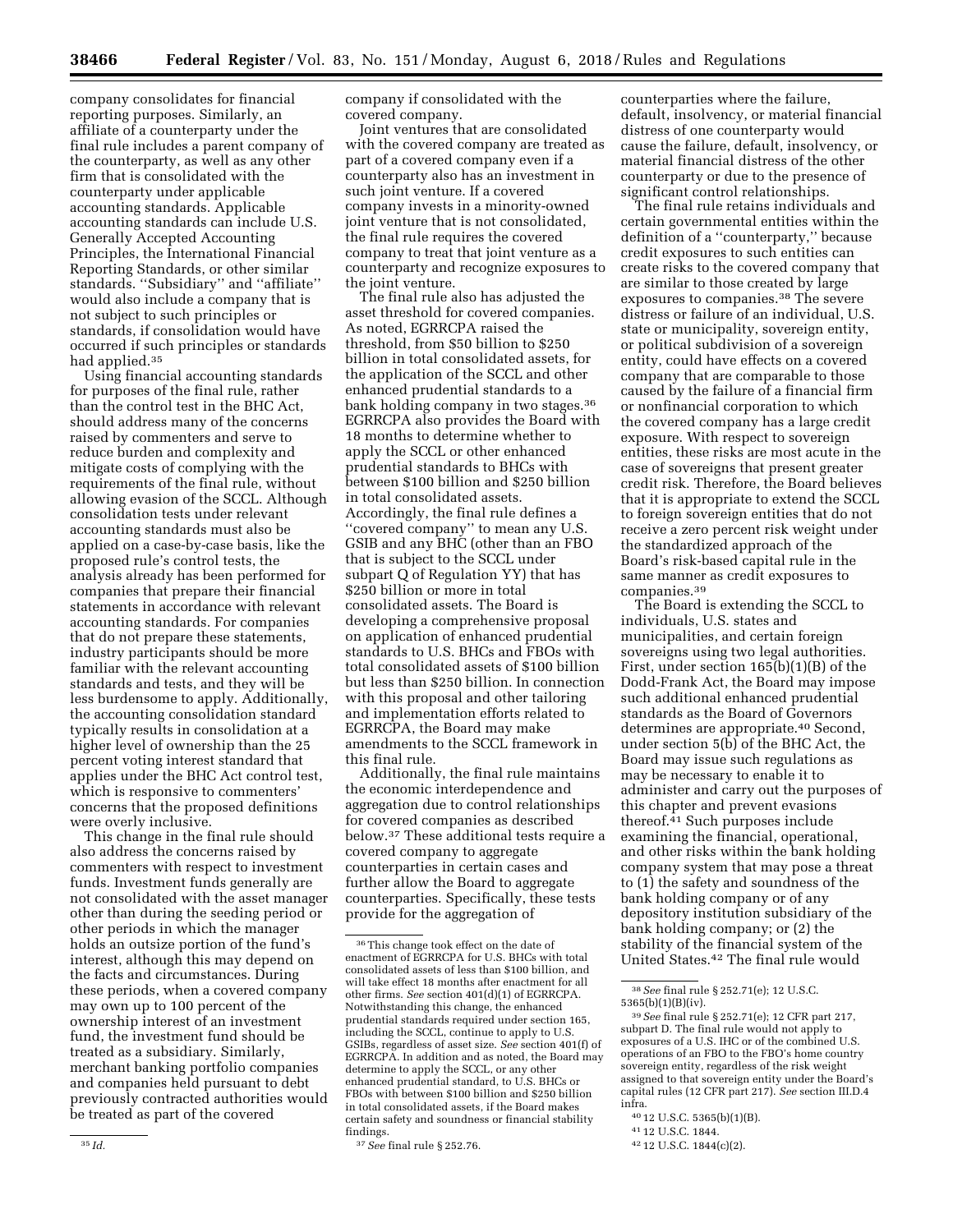help to promote the safety and soundness of a covered company and mitigate risks to financial stability by limiting a covered company's maximum credit exposure to an individual, U.S. state, foreign sovereign entity, or political subdivision of a foreign sovereign entity, and thereby reduce the risk that the failure of such individual or entity could cause the failure or material financial distress of a covered company.

# i. Companies as Counterparties

To address the concerns raised by commenters and reduce burden on covered companies, the Board has modified the definition of ''counterparty'' with respect to a company. Under the final rule, a counterparty that is a company includes the company and all its affiliates.<sup>43</sup> As noted, the final rule applies a financial consolidation test with respect to the definition of counterparty to address concerns raised by commenters and to reduce the cost of complying with the final rule for the same reasons as described above with respect to covered company.

# ii. Natural Persons as Counterparties

As noted, the proposal would have included in the definition of ''counterparty'' a natural person and members of the person's immediate family as a counterparty. Commenters urged the Board to exclude natural persons from the credit exposure limits of the final rule. These commenters argued that a natural person, even when aggregated with the person's immediate family, would be unlikely to approach 25 percent of a covered company's eligible capital base. Commenters argued that it would be impossible for such exposures to pose the types of systemic interconnectivity risks that the Dodd-Frank Act was meant to address and that section 165(e) prohibits a covered company from having credit exposure to an ''unaffiliated company,'' which indicates that Congress did not intend to cover exposures to natural persons. Further, commenters contended that collecting information that would be required to monitor exposures to natural persons aggregated with their immediate family and developing systems to monitor and track these relationships across millions of individual customers may not be possible and could not be justified on a cost-benefit basis. Commenters suggested that if exposure to a natural person is included in the final rule and required to be aggregated with

immediate family members for purposes of the exposure limits under the final rule, a threshold of 5 percent of a covered company's eligible capital base should apply. Commenters pointed out that such a threshold would mitigate the need to engage in an analysis of every individual that might require aggregation and thereby reduce the burden of complying with the final rule.

The final rule continues to cover exposures to natural persons, together with members of the person's immediate family, as counterparties, subject to a threshold discussed below.44 ''Immediate family'' is defined under the final rule in the same manner as under the proposal to mean the spouse of an individual, the individual's minor children, and any of the individual's children (including adults) residing in the individual's home.45 To address concerns raised by commenters, the final rule only requires a covered company to aggregate a natural person with members of the person's immediate family if the exposure of the covered company to the natural person exceeds 5 percent of the company's tier 1 capital. This modification should reduce burden and address concerns raised by commenters.

iii. Governmental Entities as Counterparties

# a. States

As noted, the proposal would have included a State, collectively with all of its agencies, instrumentalities and political subdivisions (including municipalities) as a counterparty.46 Commenters argued that the proposal provided no basis for the aggregation of states and political subdivisions, ignored the different credit profiles that exist among a State and its subdivisions, and is at odds with historical default experience. As a result, certain commenters urged the Board to use the economic interdependence and control aggregation tests to determine if a covered company must aggregate its exposures to a State with exposures to its political subdivisions subject to a threshold of 5 percent or 10 percent of eligible capital.<sup>47</sup> These commenters argued that at a minimum, municipal revenue bonds, which are generally issued to finance public projects, should not be aggregated together with a State and its agencies, instrumentalities, and political subdivisions as these bonds are contractually supported by a specific stream of revenue derived from the relevant project, which is expressly recognized in Chapter 9 of the U.S. Bankruptcy Code.

The events that would render a State incapable of repaying a loan or bond would likely be highly correlated to the economic performance of the State and would have similar effects on the revenue streams underlying municipal revenue bonds. Accordingly, the final rule, like the proposal, treats a State and all of its agencies, instrumentalities, and political subdivisions (including any municipalities), collectively, as a counterparty.48 In addition, the final rule requires that a covered company aggregate municipal revenue bonds with other types of municipal bonds, as well as exposures of the State and its agencies, instrumentalities, and other political subdivisions. Similarly, the Board has declined to adopt a 5 percent threshold for aggregating States with their agencies, instrumentalities, and political subdivisions. The Board believes that a covered company should limits its exposure to such entities to no more than 25 percent of its tier 1 capital given the high likelihood of correlation in the economic performance of these entities.

# b. Foreign Sovereigns

The proposal would have included as a counterparty, a foreign sovereign entity and all of its agencies and instrumentalities (not including any political subdivision) that is not assigned a zero percent risk weight under the standardized approach in the Board's capital rules (12 CFR part 217, subpart D).49 In addition, under the proposal, a covered company would have been required to treat a political subdivision of a foreign sovereign entity, together with its agencies and instrumentalities, as a single counterparty.50

A few commenters opposed the exemption for zero risk-weight sovereign exposures on the basis that such exposures can be risky. Other commenters urged that the carve-out for exposures to zero risk-weight foreign sovereign entities should be extended to their zero risk-weight public sector entities (PSEs), because they similarly pose little risk of default, and this

<sup>43</sup>*See* final rule § 252.71(e)(2).

<sup>44</sup>*See* final rule § 252.71(e).

<sup>45</sup>*See* final rule § 252.71(u).

<sup>46</sup>*See* 12 CFR 252.2(r).

<sup>47</sup>The economic interdependence and control aggregation tests are described further in Section II.F *infra.* 

<sup>48</sup>*See* final rule § 252.71(e)(3).

<sup>49</sup>*See* proposed rule § 252.71(e)(4). ''Sovereign entity'' would have been defined under the proposal to mean a central national government or an agency, department, ministry, or central bank, but not including any political governmental subdivision such as a state, province or municipality. *See* proposed rule § 252.71(bb). 50*See* proposed rule § 252.71(e)(5).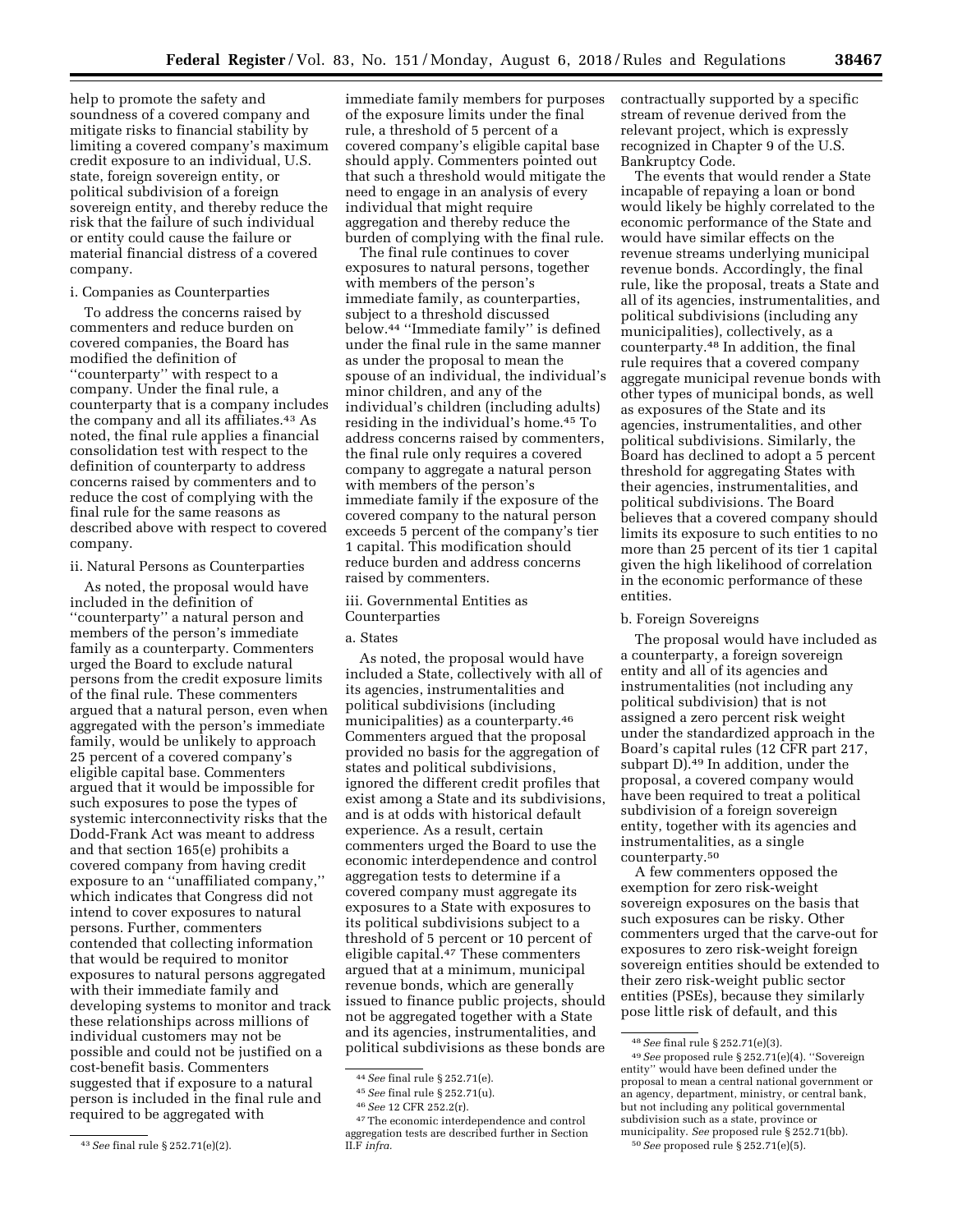treatment would align the treatment of such PSEs with the determination of risk weights under the risk-based capital rules.

Some commenters urged the Board not to aggregate foreign sovereign entities with their agencies and instrumentalities. These commenters recommended an approach that foreign sovereign entities only be aggregated with their agencies and instrumentalities if the entities meet the economic interdependence test, including the 5 percent of a covered company's eligible capital base threshold.

One commenter argued that the final rule should exempt exposures of foreign subsidiaries of covered companies to the respective sovereign entity of the jurisdiction in which such subsidiary is incorporated, regardless of the risk weight assigned to the sovereign entity. This commenter argued that foreign subsidiaries of covered companies need to retain these exposures as part of the transactions in a host country in order to manage their liquidity risk, to have access to intra-day liquidity facilities provided by central banks, and to have collateral to pledge at local central counterparties. Finally, this commenter urged the Board to treat each political subdivision of a foreign sovereign entity as a separate counterparty from any other political subdivision, as is the case for U.S. states, and urged that entities owned by a foreign government with their own revenue sources and without government guarantees should be treated as different counterparties since each poses its own credit risk characteristics.

The final rule retains the proposed approach to sovereign entities without modification. The final rule continues to include certain governmental entities within the definition of a ''counterparty'' because credit exposures to such entities create risks to the covered company that are similar to those created by large exposures to companies. The severe distress or failure of a sovereign entity could have effects on a covered company that are comparable to those caused by the failure of a financial firm or nonfinancial corporation to which the covered company has a large credit exposure. These risks are most acute in the case of sovereign entities that present greater credit risk, as evidenced by the risk weight that applies to the sovereign entity under the Board's capital rules.

In response to commenters who requested that the Board treat each political subdivision of a foreign sovereign entity as a separate

counterparty from any other political subdivision, as is the case for the states of the U.S., the Board is confirming that each political subdivision of a foreign sovereign entity (together with any agencies and instrumentalities of the political subdivision, collectively) would be treated as a separate counterparty.51 This treatment is appropriate because the events that would render a political subdivision incapable of repaying a loan or bond would likely be highly correlated to the economic performance of the agencies and instrumentalities within the political subdivision.

# 2. Major Company and Major Counterparty

The requirements of the proposal would have provided that no ''major covered company,'' defined as a covered company that is a U.S. global systemically important banking organization and all of its subsidiaries, could have aggregate net credit exposure to a major counterparty in excess of 15 percent of the major covered company's tier 1 capital.52 A ''major counterparty'' was defined as (1) any major covered company and all of its subsidiaries, collectively; (2) any foreign banking organization and all of its subsidiaries, collectively, that would be considered a global systemically important foreign banking organization; and (3) any nonbank financial company supervised by the Board.53

Under the proposal, a foreign banking organization would have been considered to be a global systemically important foreign banking organization if (1) the foreign banking organization has the characteristics of a global systemically important banking organization under the global methodology; or (2) the Board, using any relevant information determines that the foreign banking organization would be a GSIB under the global methodology; that the top-tier foreign banking organization, if it were subject to the Board's capital rules would be identified as a GSIB; or that the U.S. IHC, if it were subject to the Board's capital rules, would be identified as a GSIB.

No comments were received on the definition of ''major covered company'' under the proposal. In terms of the identification of a ''major counterparty,'' commenters urged the Board to make this determination by reference to the annual FSB Report listing GSIBs

identified by the BCBS.<sup>54</sup> Commenters indicated this approach to identifying major counterparties would harmonize with the BCBS approach and allow reliance upon and integration with preexisting data sources.

The methodology in the Board's GSIB surcharge rule identifies the most systemically important U.S. banking organizations.55 This methodology evaluates a banking organization's systemic importance on the basis of its size, interconnectedness, crossjurisdictional activity, substitutability, and complexity. The firms that score highest on these attributes are classified as GSIBs. While the GSIB surcharge rule itself applies only to U.S bank holding companies, its methodology is equally well suited to evaluating the systemic importance of foreign banking organizations. Moreover, the method 1 methodology in the GSIB surcharge rule for identifying GSIBs is consistent with the methodology developed by the BCBS to identify GSIBs; foreign jurisdictions collect information from banking organizations in connection with that framework that parallels the information collected by the Board for purposes of the Board's GSIB surcharge rule.

Given that the global methodology and the method 1 methodology in the GSIB surcharge rule to identify GSIBs are virtually identical, the two methodologies should lead to the same outcomes, and the requirements in the final rule to identify whether a foreign banking organization is a GSIB should entail minimal additional burden for foreign banking organizations. Accordingly, the final rule generally adopts the same methodology as the proposal for determining whether a foreign banking organization and all of its subsidiaries, collectively, would be considered a global systemically important foreign banking organization, with minor changes to clarify that this determination applies at the top-tier foreign banking organization.56

The final rule applies certain notice requirements to foreign banking organizations subject to the final rule. First, each top-tier foreign banking organization that controls a U.S. IHC is required to submit to the Board by

<sup>51</sup>*See* final rule § 252.71(e)(5).

<sup>52</sup>*See* proposed rule § 252.72(c).

<sup>53</sup>*See* proposed rule § 252.71(v).

<sup>54</sup>The Financial Stability Board maintains and periodically publishes a list of entities that have the characteristics of a global systemically important banking organization on its website, *[http://](http://www.fsb.org) [www.fsb.org.](http://www.fsb.org)* 

<sup>55</sup>*See* 12 CFR part 217, subpart H.

<sup>56</sup> ''Top-tier foreign banking organization,'' with respect to a foreign banking organization, means the top-tier foreign banking organization or, alternatively, a subsidiary of the top-tier foreign banking organization designated by the Board. 12 CFR 252.2(aa).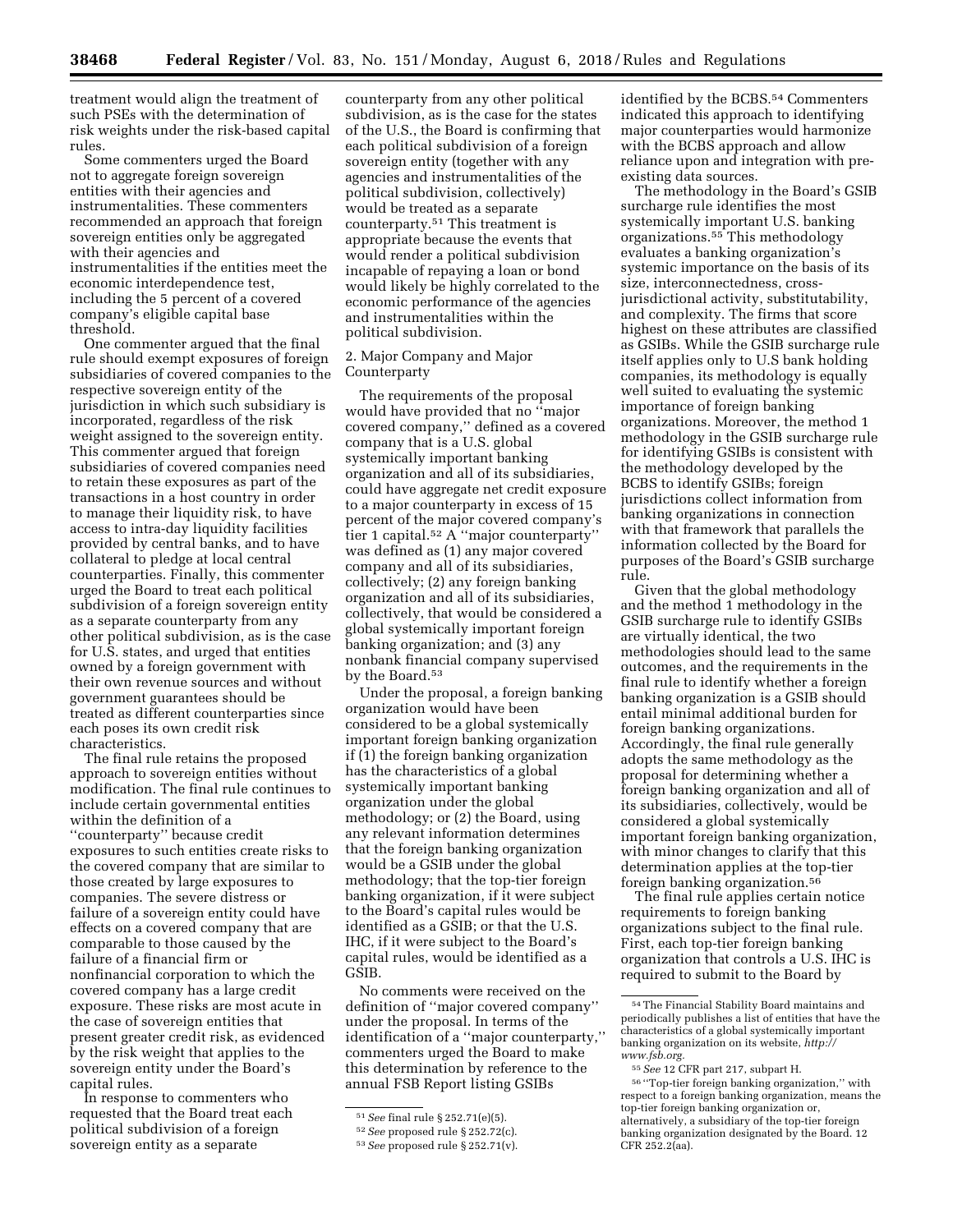January 1 of each calendar year notice of whether the home country supervisor (or other appropriate home country regulatory authority) of the top-tier foreign banking organization of the U.S. IHC has adopted standards consistent with the global methodology. In addition, these firms are required to provide notice of whether the top-tier foreign banking organization prepares the indicators used by the global methodology to identify a banking organization as a global systemically important banking organization and, if it does, whether the top-tier foreign banking organization has determined that it has the characteristics of a global systemically important banking organization under the global methodology. This section also provides that a top-tier foreign banking organization, which controls a U.S. IHC and prepares or reports for any purpose the indicator amounts necessary to determine whether the top-tier foreign banking organization is a global systemically important banking organization under the global methodology, must use the data to determine whether the top-tier foreign banking organization has the characteristics of a global systemically important banking organization under the global methodology. These requirements mirror requirements in other Board regulations to identify foreign GSIBs, and an FBO is not expected to provide separate notice to the Board for purposes of the final rule if the FBO has already provided notice related to other regulatory requirements.57

# 3. Aggregate Net Credit Exposure

As noted, aggregate net credit exposure is the credit exposure amount to which the SCCL apply. The proposal would have defined aggregate net credit exposure to mean the sum of all net credit exposures of a covered company to a single counterparty. Under the proposal, ''covered company'' would have been defined to include all of the company's subsidiaries (that is, companies that were under common control of the covered company for purposes of section 2 of the BHC Act).58 As noted, the definitions of ''covered company'' and ''subsidiary'' in the final rule have been revised to incorporate financial consolidation principles, and ''subsidiary'' is no longer part of the definition of ''covered company.''

Under the final rule, ''aggregate net credit exposure'' is defined to mean the sum of all net credit exposures of a covered company and its subsidiaries to a single counterparty as calculated under the final rule.<sup>59</sup> The purpose of this modification is to make clear that, notwithstanding the changes to the definition of ''covered company'' and ''subsidiary'' from the proposal to the final rule, a covered company must still aggregate exposures of its subsidiaries for purposes of the final rule.

# 4. Financial Entity

Under the proposal, a covered company would not have been required to include the notional amount of an eligible credit or equity derivative for a hedged transaction where the counterparty is not a financial entity. A ''financial entity'' would have included regulated U.S. financial institutions, such as insurance companies, brokerdealers, bank holding companies, banks, thrifts, and futures commission merchants, as well as foreign banking organizations and certain non-U.S. based securities firms or non-U.S.-based insurance companies.60 A ''financial entity'' also would have included a company whose primary business includes the management of financial assets, lending, factoring, leasing, provision of credit enhancements, securitization, investments, financial custody, central counterparty services, proprietary trading, insurance, and other financial services.61

In order to achieve additional clarity, the definition of ''financial entity'' in the final rule has been modified from the proposal to provide a list of discrete entities that would constitute financial entities for purposes of the final rule.<sup>62</sup> In developing this definition of ''financial entity,'' the Board sought to provide certainty and clarity to covered companies regarding the types of financial firms that would require notional amount treatment of eligible credit and equity derivatives and those that would not (that is, where the counterparty on the underlying hedged transaction is not a financial entity). The approach in the final rule is intended to strike a balance between the desire to capture all financial entities, without

being overly broad and capturing commercial firms and sovereign entities.

# 5. Eligible Collateral

Under the proposal, ''eligible collateral'' would have been defined to include cash on deposit with a covered company (including cash held for the covered company by a third-party custodian or trustee); debt securities (other than mortgage- or asset-backed securities) that are bank-eligible investments and that have an investment grade rating; equity securities that are publicly traded; or convertible bonds that are publicly traded.63 Section 252.74 of the proposal explained how eligible collateral would have been taken into account in the calculation of net credit exposure.64

A number of commenters argued that the list of ''eligible collateral'' should be consistent with the definition of ''financial collateral'' under the Board's regulatory capital rules and with the large exposure standard. In particular, these commenters requested that the final rule should include as ''eligible collateral'' gold, any long- or short-term debt securities that are not resecuritization exposures and that are investment grade (including mortgageor asset-backed securities), and money market fund shares and other mutual fund shares if a price of such shares is publicly quoted daily.

As requested by certain commenters, the final rule makes clear that cash in a foreign currency or U.S. dollars is an acceptable form of eligible collateral and that cash held by a third-party custodian or trustee may be held inside or outside the United States. For any asset to count as eligible collateral under the final rule, as under the proposal, the covered company generally is required to have a perfected, first priority security interest in the collateral or the legal equivalent thereof, if outside of the United States.

In response to comments, the Board has added gold bullion to the list of eligible collateral. The Board has declined to add certain other types of collateral such as mortgage-backed securities (MBS) and shares in money market mutual funds (MMMF) as requested by commenters even though these collateral types are recognized as eligible collateral in the Board's capital rules. The Board has decided to limit the scope of eligible collateral to restrict those collateral types that would be likely to suffer from a bout of illiquidity and general market dislocation in a period of financial stress when a

<sup>57</sup>*See, e.g.,* 12 CFR 252.153(b)(4).

<sup>58</sup>*See* proposed rule § 252.71(f) & (cc); *see also*  § 252.2(g) of the Board's Regulation YY, 12 CFR  $252.2(g)$ .

<sup>59</sup>*See* final rule § 252.71(c). ''Net credit exposure'' also is a defined term under the final rule. ''Net credit exposure'' is defined to mean, with respect to any credit transaction, the gross credit exposure of a covered company and all its subsidiaries calculated under § 252.73, as adjusted in accordance with § 252.74. *See* final rule § 252.71(aa).

<sup>60</sup>*See* proposed rule § 252.71(q).

<sup>61</sup> *Id.* 

<sup>62</sup> 12 CFR 252.71(r).

<sup>63</sup>*See* proposed rule § 252.71(k); *see also* 12 CFR 252.2(p) (defining ''publicly traded'').

<sup>64</sup>*See* proposed rule § 252.74.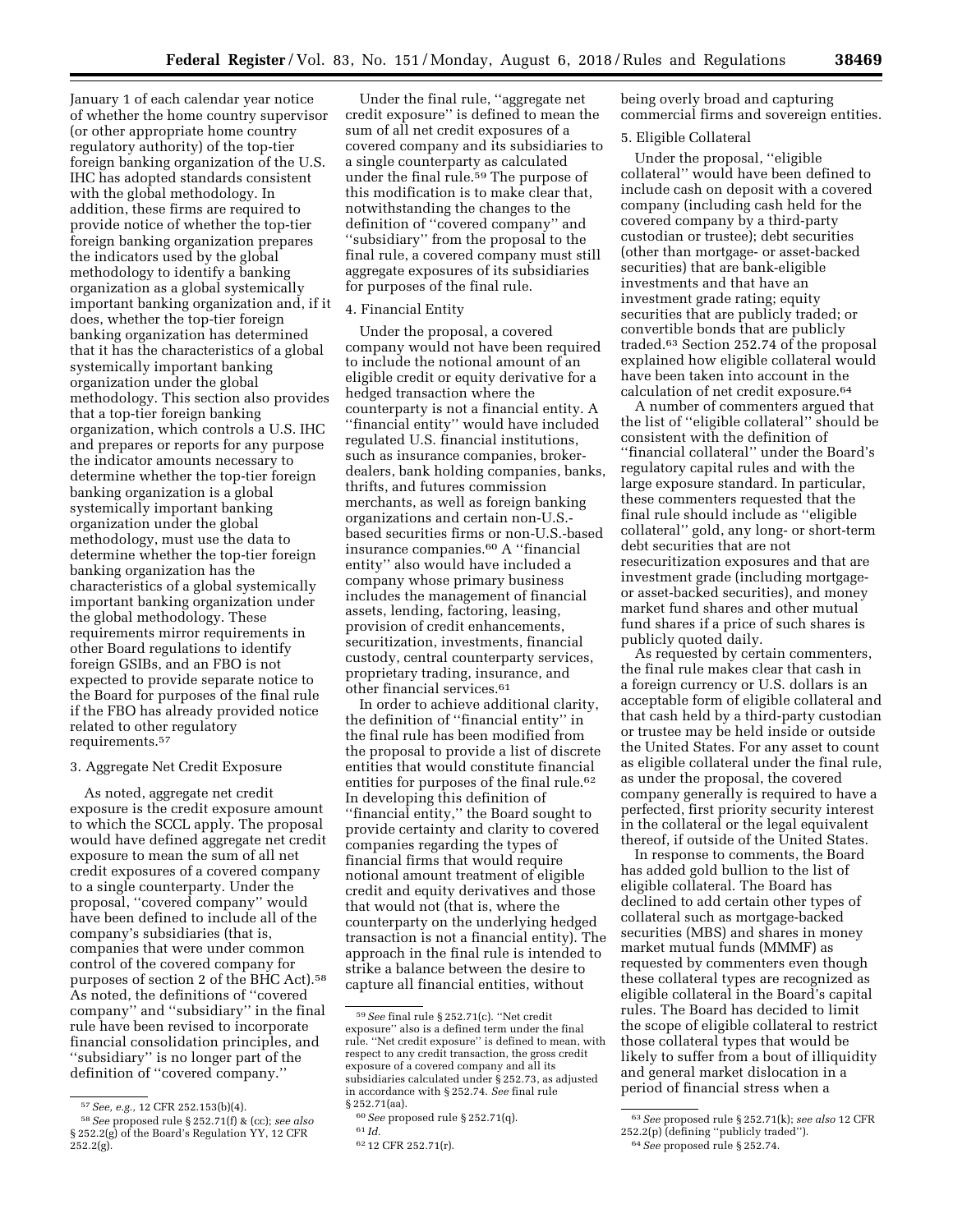covered company may need to monetize collateral quickly in the face of a large counterparty default. This stands in contrast to the purpose of collateral for capital purposes, which serves to offset losses that may arise in a variety of circumstances, not all of which coincide with the default of a significant counterparty or a period of financial distress. Unlike gold bullion, both MMMF and MBS have previously been subject to bouts of illiquidity and dislocation during periods of financial stress due to their complexity and lack of transparency. In light of these structural features of both MBS and MMMF, the final rule does not to recognize these collateral types as eligible collateral.

Accordingly, under the final rule, ''eligible collateral'' generally is defined in a similar manner as in the proposal to include cash in foreign currency or U.S. dollars on deposit with a covered company (including cash held for the covered company by a custodian or trustee that is not an affiliate of the covered company whether inside or outside the United States); debt securities (other than mortgage- or assetbacked securities) that are bank-eligible investments and that have an investment grade rating; equity securities that are publicly traded; convertible bonds that are publicly traded; or gold.65 Like the proposal, the final rule generally excludes mortgagebacked securities and other asset-backed securities from the definition of ''eligible collateral'' because of concerns that those securities may be more likely than other securities to become illiquid and lose value during periods of financial instability. However, assetbacked securities guaranteed by a U.S. government-sponsored entity, such as Ginnie Mae, Fannie Mae, or Freddie Mac, qualify as eligible collateral under the final rule so long as the entity remains under U.S. government conservatorship. The final rule clarifies that eligible collateral does not include debt securities or equity securities issued by the covered company or its affiliate.

# 6. Credit Transaction

Consistent with the statutory definition of credit exposure, the proposed rule would have defined ''credit transaction'' to mean, with respect to a counterparty, any (i) extension of credit to the counterparty, including loans, deposits, and lines of credit, but excluding advised or other

uncommitted lines of credit; (ii) repurchase or reverse repurchase agreement with the counterparty; (iii) securities lending or securities borrowing transaction with the counterparty; (iv) guarantee, acceptance, or letter of credit (including any confirmed letter of credit or standby letter of credit) issued on behalf of the counterparty; (v) purchase of, or investment in, securities issued by the counterparty; (vi) credit exposure to the counterparty in connection with a derivative transaction between the covered company and the counterparty; (vii) credit exposure to the counterparty in connection with a credit derivative or equity derivative transaction between the covered company and a third party, the reference asset of which is an obligation or equity security issued by the counterparty; 66 and (viii) any transaction that is the functional equivalent of the above, and any similar transaction that the Board determines to be a credit transaction for purposes of this subpart.67

One commenter urged the Board to exclude foreign demand deposits associated with custody services from the credit exposure calculation under the final rule. This commenter argued that cash deposits denominated in a foreign currency are often received from custody clients as a result of securities ownership and held in a demand deposit account with sub-custodian banks in jurisdictions where it does not self-custody.

The final rule retains the proposed definition of ''credit transaction'' without modification. The final rule does not exclude foreign demand deposits associated with custody services as requested by certain commenters. Section 165(e) explicitly provides that ''credit exposure'' means all extensions of credit including loans, deposits, and lines of credit. The Board may only grant exemptions that are in the public interest and consistent with the purposes of section 165(e) of the Dodd-Frank Act. In light of the plain language of the statute, the Board believes that if a covered company holds deposits at a counterparty, those deposits should be subject to the limits of the final rule and that an exclusion would not be appropriate in these circumstances. The final rule exempts intra-day exposures to minimize the

impact of the proposal on payment and settlement transactions.

# 7. Other Terms

The final rule also defines a number of other terms, which are defined largely in the same manner as under the proposal. Additionally, there are certain newly defined terms that were not defined in the proposal but which should provide additional clarity regarding the application of the SCCL. These terms are discussed throughout the remainder of this preamble.

## *B. Credit Exposure Limits*

Section 252.72 of the proposed rule would have contained the key SCCL.<sup>68</sup> As noted, a number of commenters argued that the use of tier 1 capital as the eligible capital base for covered companies was inconsistent with the statute, because section 165(e) defines the general SCCL limit by reference to a firm's ''capital stock and surplus.'' In addition, some commenters urged the Board to eliminate the 15 percent limit for major covered companies to major counterparties. These commenters expressed the view that before proceeding with the application of the lower 15 percent limit, the Federal Reserve should properly account for the probability of the default of a major covered company or major counterparty taking into account the impact of key components of regulatory reforms aimed specifically at addressing both the probability and impact of such a default. One commenter argued the more stringent limit could negatively impact job creation and the economy and was unnecessary in light of increased capital levels.

By contrast, other commenters expressed the view that the Board should use the flexibility granted by Congress under the statute to lower the credit exposure limits relative to the proposal. For instance, one commenter noted that a 25 percent limit would mean that a bank could expose 100 percent of its entire capital to four borrowers. These commenters expressed the view that the 15 percent limit between major covered companies and major counterparties was too high and did not take into account the greater costs of a failure of a global systemically importantant banking organization. These commenters argued that the economic damage created by multiple defaults of the largest firms would be catastrophic and that the credit exposure limit between such firms should be much lower than the 15 percent level proposed. One commenter,

<sup>65</sup>*See* proposed rule § 252.71(k) and final rule § 252.71(k); *see also* 12 CFR 252.2(p) (defining 'publicly traded").

<sup>66</sup> ''Credit derivative'' and ''equity derivative'' are defined in § 252.71(g) and (p) of the proposed rule, respectively.

<sup>67</sup>*See* proposed rule § 252.71(h). The definition of "credit transaction" in the proposed rule is similar to the definition of ''credit exposure'' in section 165(e) of the Dodd-Frank Act. *See* 12 U.S.C.

<sup>5365(</sup>e)(3). 68*See* proposed rule § 252.72.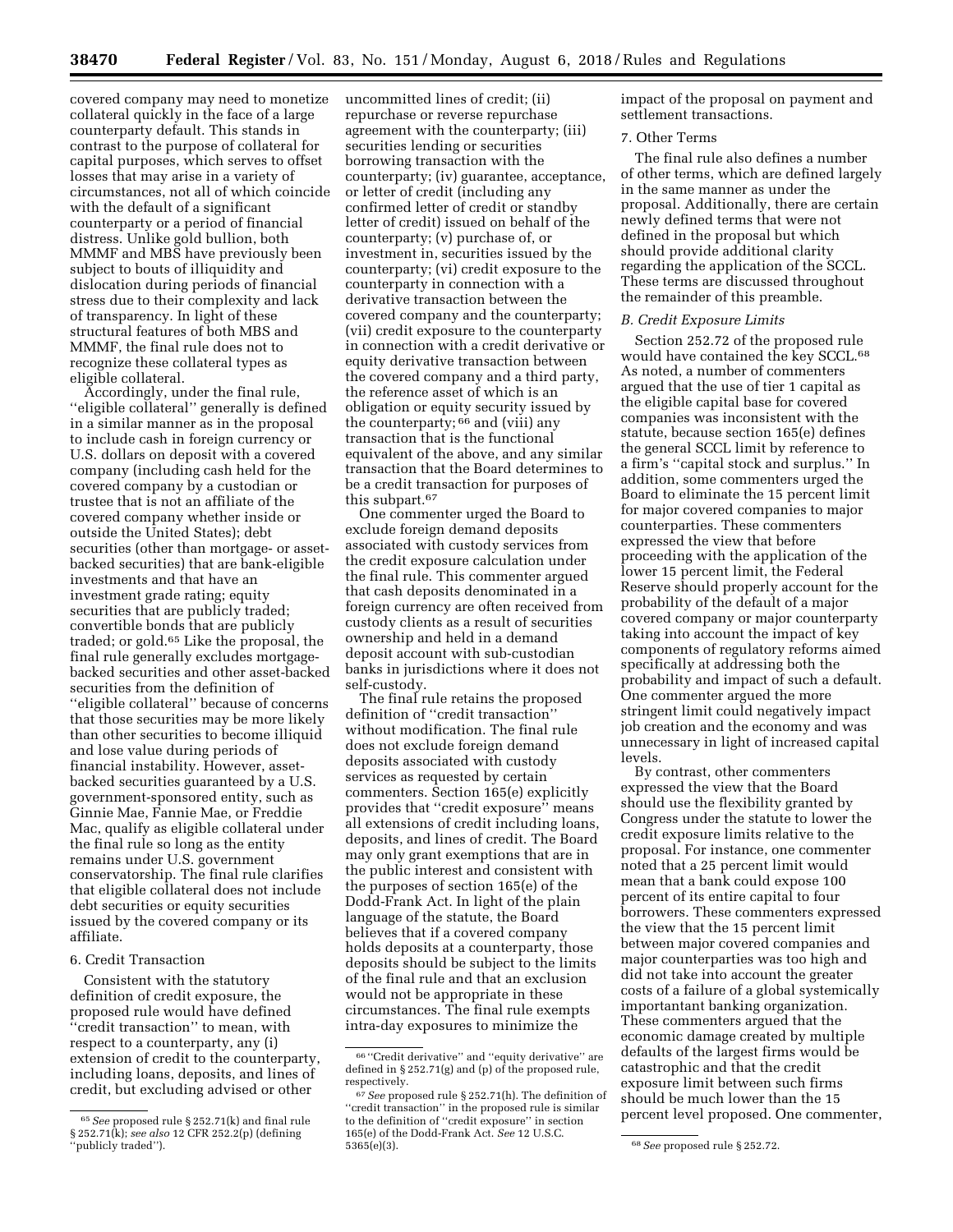for example, recommended a credit exposure limit of 5 percent of tier 1 capital. A few commenters expressed the view that the final rule should use gross credit exposure rather than net credit exposure to establish the SCCL.

The Board has considered the comments received as well as changes to the final rule made in response to EGRRCPA. Section 252.72 of the final rule now contains two credit exposure limits that are tailored to the size and systemic footprint of the firm. No covered company may have an aggregate net credit exposure to any counterparty that exceeds 25 percent of the tier 1 capital of the covered company. In addition, no major covered company may have aggregate net credit exposure to any major counterparty that exceeds 15 percent of the tier 1 capital of the major covered company.

# 1. 25 Percent of Tier 1 Capital Limit

The Board continues to believe that the use of tier 1 capital is the appropriate measurement for the SCCL applicable to covered companies. Notwithstanding the arguments that the standard in SCCL established under section 165(e) is based on a company's ''capital stock and surplus,'' section 165(e) expressly authorizes the Board to establish a lower amount as necessary to mitigate the risks to the financial stability of the United States. Further, section 165 requires the Board to tailor enhanced prudential standards to increase in stringency based on certain factors (capital structure, riskiness, complexity, financial activities (including the financial activities of their subsidiaries), size, and other riskrelated factors that the Board deems appropriate).69

As indicated, the SCCL in the final rule for covered companies are calculated by reference to tier 1 capital as defined under the Board's capital rules, rather than total regulatory capital plus ALLL.70 A key financial stability benefit of the SCCL is that such limits help reduce the likelihood that the failure of one financial institution will lead to the failure of other financial institutions. By reducing the likelihood of multiple simultaneous failures arising from interconnectedness, the SCCL reduce the probability of future financial crises and the social costs that would be associated with such crises. For this benefit to be realized, SCCL for firms whose failure is more likely to have an adverse impact on financial stability should be based on a measure

69 12 U.S.C. 5365(a)(1)(B); 12 U.S.C. 5365(a)(2)(A). 70*See* 12 CFR 217.2; 12 CFR 217.20.

Total regulatory capital plus ALLL includes capital elements that do not absorb losses on a going-concern basis. For example, total regulatory capital includes a covered company's subordinated debt, which is senior in the creditor hierarchy to equity and therefore only takes losses once a company's equity has been wiped out. In contrast, a company's tier 1 capital consists only of equity claims on the company, such as common equity and certain preferred shares. By definition, these equity claims are available to absorb losses on a going-concern basis. Therefore, in order to limit the aggregate net credit exposure that a covered company can have to a single counterparty, the SCCL applicable to such companies should be based on their tier 1 capital. Basing singlecounterparty credit limits for such companies on tier 1 capital also is consistent with the mandate in section 165(a)(1)(B) of the Dodd-Frank Act to tailor enhanced prudential standards such that they increase in stringency based on the systemic footprint of the firms to which they apply.71

Moreover, this approach would be consistent with lessons learned during the financial crisis of 2007–2009. During the crisis, counterparties and other creditors of distressed financial institutions discounted lower-quality regulatory capital instruments issued by such institutions, such as trust preferred shares, hybrid capital instruments, and other term instruments. Instead, market participants focused on a financial institution's common equity capital and other simple, perpetual-maturity instruments that now qualify as tier 1 regulatory capital. For this reason, the Board's revised capital framework introduced a new definition of common equity tier 1 capital, restricted the set of instruments that qualify as additional tier 1 capital, and raised the tier 1 capital regulatory minimum from four to six percent.72 In contrast, the Board's revised capital framework left the total regulatory capital minimum requirement unchanged from its precrisis calibration of 8 percent.

Thus, basing single-counterparty credit limits for such covered companies on tier 1 capital would be consistent with the post-crisis focus on higher-quality forms of capital and would provide a more reliable capital base for the credit limits. In addition, the analysis that follows suggests that using a narrower definition of capital for covered companies should mitigate risks to U.S. financial stability.

The marginal impact of basing singlecounterparty credit limits on tier 1 capital for firms with \$250 billion or more in total assets appears to be limited. As of December 31, 2016, tier 1 capital represented approximately 84 percent of the total regulatory capital plus ALLL for these firms. Further, the quantitative impact study Board staff conducted to help gauge the likely effects of the proposed requirements suggests that using tier 1 capital as the eligible capital base for bank holding companies with \$250 billion or more in total consolidated assets or \$10 billion or more in total on-balance-sheet foreign exposures likely would increase the total amount of excess exposure among U.S. bank holding companies by approximately \$30 billion. This incremental amount of excess credit exposure could be largely eliminated by firms through compression of derivatives, collection of additional collateral from counterparties, greater use of central clearing, and modest rebalancing of portfolios among counterparties. The revised treatment for calculating net credit exposure from securities financing transactions should also reduce this exposure. For all these reasons, the Board has determined that it is appropriate to apply a more stringent SCCL of 25 percent of tier 1 capital to covered companies to mitigate risks to the financial stability of the United States.73

### 2. 15 Percent of Tier 1 Capital Limit

The 15 percent of tier 1 capital limit that applies to credit exposures of a major covered company to a major counterparty reflects the financial stability consequences associated with such credit extensions. A credit extension between a major covered company and a major counterparty is expected to result in a heightened degree of credit risk to the major covered company relative to the case in which a major covered company extends credit to a counterparty that is not a major counterparty. The heightened credit risk arises because major covered companies and major counterparties are often engaged in common business lines and often have common counterparties and common funding sources. This creates a significant degree of commonality in their economic performance. In

of capital that is available to absorb losses on a going-concern basis.

<sup>71</sup> 12 U.S.C. 5365(a)(1)(B); 12 U.S.C. 5365(a)(2)(A). 72*See* 12 CFR part 217.

<sup>73</sup>*See* 12 U.S.C. 5365(e)(2). In contrast, the SCCL for a U.S. IHC with \$50 billion or more in total consolidated assets but less than \$250 billion in total consolidated assets are based on the U.S. IHC's total regulatory capital plus ALLL. *See* final rule § 252.172.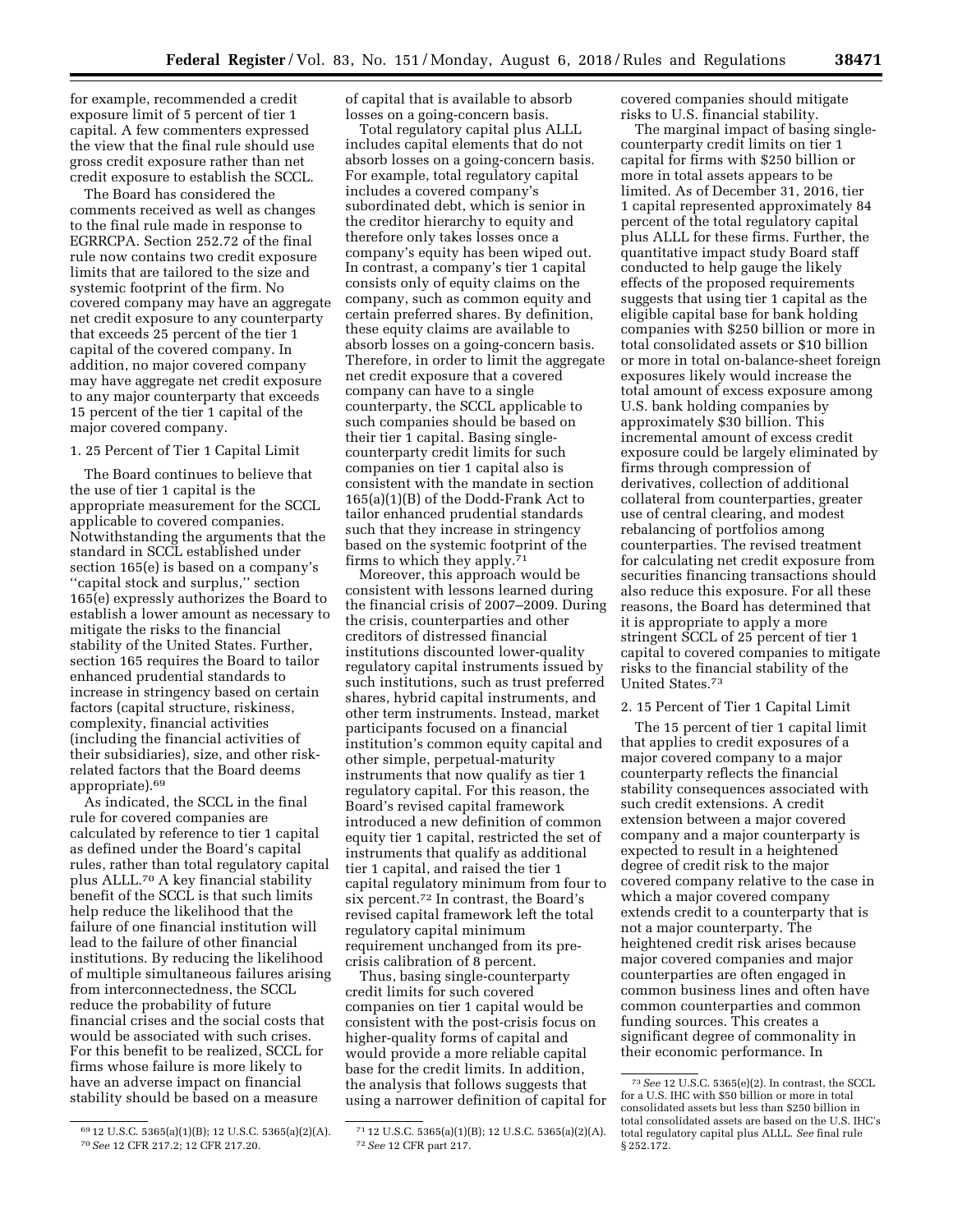particular, factors that would likely cause the distress of a major counterparty would also likely be expected simultaneously to adversely affect a major covered company that has extended credit to the major counterparty. As a result, such credit extensions would be expected to present more credit risk and greater potential for financial instability than a credit extension made by a major covered company to a counterparty that is not a major counterparty.

In the white paper that was released in conjunction with the proposal, Board staff analyzed data on the default correlation between systemically important financial institutions (SIFIs) as well as data on the default correlation between SIFIs and a sample of non-SIFI companies.74 The analysis supports the view that the correlation between SIFIs, and hence the correlation between major covered companies and major counterparties, is measurably higher than the correlation between SIFIs and other companies. This finding further supports the view that credit extensions between SIFIs, and hence by a major covered company to a major counterparty, present a higher degree of risk and the potential for greater financial instability than credit extensions of a major covered company to a non-major counterparty.

Some commenters contended that the credit limit on exposures to major counterparties should reflect a reduced probability of default of such major counterparties resulting from a range of post-crisis reforms. The Board disagrees with this approach. SCCL are, by their nature, simple and transparent limits that do not depend on the probability of default of any individual counterparty. As a specific example, the general 25 percent limit does not recognize any difference in the probability of default between counterparties. Moreover, the SCCL are designed to protect against counterparty default and hence explicitly assume the default of the counterparty in question regardless of the likelihood of such an event. Accordingly, it would be inconsistent with the general motivation for counterparty credit limits to differentiate based on perceived differences in credit quality.

Because credit extensions of a major covered company to a major counterparty present a heightened degree of credit risk and a greater potential for heightened financial instability and to mitigate risks to the financial stability of the United States, the Board has determined that it is appropriate to apply a more stringent SCCL for credit extensions between a major covered company and a major counterparty of 15 percent of tier 1 capital.75 The more stringent credit limit of 15 percent of tier 1 capital is informed by the results of a credit risk model that is described in detail in the white paper. More specifically, data on correlations, as described above, is used to calibrate a credit risk model. The credit risk model is then used to set the single-counterparty credit limit between SIFIs such that the amount of credit risk that a SIFI is permitted to incur through extensions of credit to another SIFI is no greater than the amount of credit risk that the SIFI would be permitted to incur through extensions of credit to a non-SIFI under the 25 percent limit applicable to such exposures. The resulting calibrated model produces inter-SIFI single-counterparty credit limits that are in line with the proposed limit of 15 percent.

An additional factor that is not considered explicitly in the context of the white paper's credit risk model, but which should influence the calibration of the credit limit between major covered companies and major counterparties, is the relative difference in adverse consequences arising from multiple SIFI defaults relative to the default of a SIFI and non-SIFI counterparty. The financial stability consequences of multiple SIFI defaults caused by the default of a SIFI borrower and the resulting default of a SIFI lender are likely substantially greater than the adverse consequences that would result from the default of a single SIFI lender and a single non-SIFI borrower. As a result, there is a compelling rationale to require that credit risk posed by inter-SIFI credit extensions be materially smaller than that posed by credit extensions between a SIFI lender and non-SIFI borrower. This consideration suggests that an appropriate inter-SIFI single-counterparty credit limit would be even lower than the 15 percent limit suggested by the calibrated credit risk model that is presented in the white paper. The Board has considered the case for an even more stringent credit limit on such inter-SIFI exposures and has decided not to lower the limit so as not to unduly constrain the ability of

large banking organizations to engage in transactions that are a necessary part of their business and banking models. Accordingly, the 15 percent of tier 1 capital single-counterparty credit limit on credit exposures of a major covered company to a major counterparty should help to mitigate risks to U.S. financial stability while also allowing large banking organizations to continue to transact with each other as needed on a commercial basis.

# *C. Gross Credit Exposure*

Under the proposal, gross credit exposure would have been defined to mean, with respect to any credit transaction, the credit exposure of the covered company to the counterparty before adjusting for the effect of any qualifying master netting agreements, eligible collateral, eligible guarantees, eligible credit derivatives and eligible equity derivatives, other eligible hedges (*i.e.,* a short position in the counterparty's debt or equity securities), and any unused portion of certain extensions of credit.76 No comments were received on the definition of ''gross credit exposure'' or ''credit transaction,'' and the final rule continues to define these terms in the same manner as the proposal.<sup>77</sup>

Section 252.73 of the proposal described how the gross credit exposure of a covered company to a counterparty would have been calculated for each type of credit transaction described above.78 In general, the methodologies contained in the proposed rule are similar to those used to calculate credit exposure under the standardized riskbased capital rules for bank holding companies.79

Section 252.73 of the final rule describes how the gross credit exposure of a covered company to a counterparty should be calculated for each type of credit transaction. In general, the methodologies contained in the final rule are the same as those under the proposal, other than the calculation methodologies for certain derivative transactions and securities financing transactions, which have been modified to address comments received and are similar to those used to calculate credit exposure under the standardized riskbased capital rules for bank holding companies.80

<sup>74</sup>*See,* ''*Calibrating the Single-Counterparty Credit Limit between Systemically Important Financial Institutions,*'' May 4, 2016, *[https://](https://www.federalreserve.gov/aboutthefed/boardmeetings/sccl-paper-20160304.pdf) [www.federalreserve.gov/aboutthefed/board](https://www.federalreserve.gov/aboutthefed/boardmeetings/sccl-paper-20160304.pdf) [meetings/sccl-paper-20160304.pdf.](https://www.federalreserve.gov/aboutthefed/boardmeetings/sccl-paper-20160304.pdf)* For purposes of the white paper, SIFIs include global systemically important banking organizations and nonbank financial companies designated by FSOC for supervision by the Board.  $75 \times 12$  U.S.C. 5365(e)(2).

<sup>76</sup>*See* proposed rule § 252.71(r). Section 252.74 of the proposed rule explains how these adjustments are made.

<sup>77</sup>*See* final rule § 252.71(t) & (h).

<sup>78</sup>*See* proposed rule § 252.73(a)(1)–(12).

<sup>79</sup> 12 CFR part 217, subpart D.

<sup>80</sup> *Id.*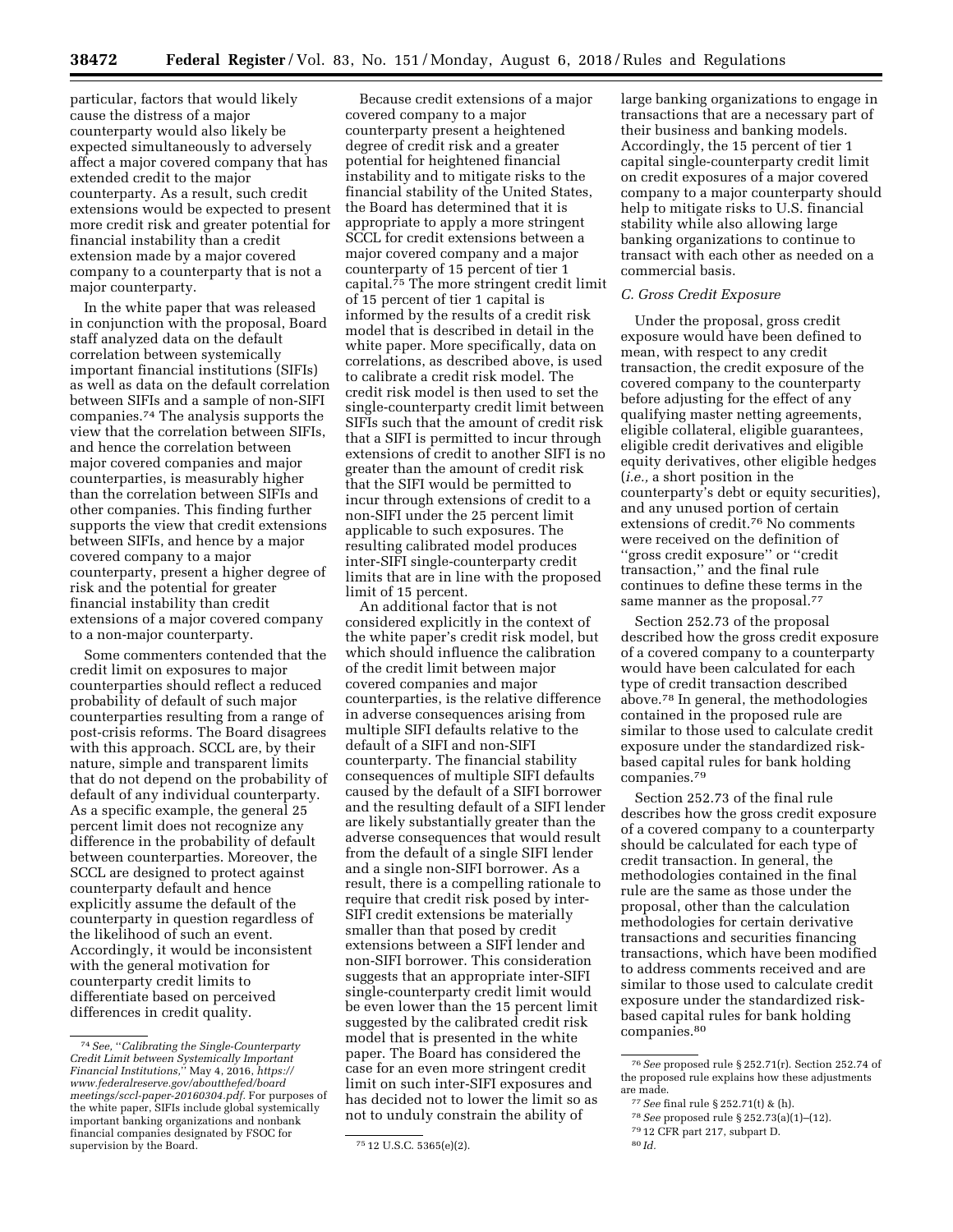# 1. Loans, Deposits, and Lines of Credit

Section 165(e) provides that credit exposure includes all extension of credit to a company, including loans, deposits, and lines of credit.81 Consistent with the statutory definition of credit exposure, the proposed rule would have defined ''credit transaction'' to mean, with respect to a counterparty, any extension of credit to the counterparty, including loans, deposits, and lines of credit, but excluding advised or other uncommitted lines of credit. As noted, the proposal provided that the gross credit exposure for loans by a covered company to the counterparty and leases in which the covered company is the lessor and the counterparty is the lessee, would have been equal to the amount owed by the counterparty to the covered company under the transaction. The final rule retains this treatment.82

# 2. Debt and Equity Securities

Similar to the proposal, under the final rule, trading and available-for-sale debt securities held by the covered company, as well as equity securities, are valued for purposes of singlecounterparty credit limits based on their market value. This approach requires a covered company to revalue upwards the amount of an investment in such securities when the market value of the securities increases. In these circumstances, the revaluation would reflect the covered company's greater financial exposure to the counterparty and would reduce the covered company's ability to engage in additional transactions with the counterparty. In circumstances where the market value of the securities falls, however, a covered company would revalue downwards its exposure to the issuer of the securities. This reflects the fact that, just as an increase in the value of a security results in greater exposure to the issuer of that security, a decrease in the value of the security leaves a firm with less exposure to that issuer.<sup>83</sup>

# 3. Securities Financing Transactions

The proposal addressed the valuation of a securities financing transaction that is subject to a bilateral netting agreement and meets the definition of a ''repo-style'' transaction in the section dealing with calculation of net credit exposure. To enhance clarity, the Board now addresses the valuation of securities financing transactions, including those subject to a bilateral netting agreement that meet the definition of ''repo-style'' transaction, in the gross credit exposure section of the final rule.

Under the proposal, exposure from such a transaction generally would have been equal to an exposure at default amount as modified based on certain standardized collateral haircuts.84 A covered company would not have been permitted to apply its own internal estimates for haircuts. Further, in calculating its net credit exposure to a counterparty due to such transactions, a covered company would have been required to disregard any collateral received from that counterparty that is not eligible collateral.

The proposal also would have required a covered company to recognize a credit exposure to any issuer of eligible collateral provided in connection with the securities financing transaction. The amount of credit exposure to the issuer would have been equal to the market value of the collateral minus standardized supervisory haircuts. However, the amount of the credit exposure to the issuer of the collateral would have been capped at the gross credit exposure to the counterparty on the original credit transaction.

As noted, commenters objected to the proposed methodology for netting securities financing transactions as overly conservative and highly riskinsensitive. The commenters generally argued that the proposed approach implied unrealistic assumptions about correlations among securities that a covered company transfers to its counterparty and receives from that counterparty. For example, if a covered company loans equity securities to a counterparty and receives equity securities from the counterparty as collateral, the proposed methodology implied that, upon the counterparty's default, the value of the equities transferred to the counterparty would increase in value while the value of the equities received would decrease in value. These commenters urged the Board to permit a covered company to use any methodology permitted under the risk-based capital rules, consistent with the proposal's approach for measuring derivative exposures, including any revisions to the risk-based capital rules. Commenters argued that securities lending plays a critical role in the broader U.S. securities markets and flaws in the securities financing transaction measurement methodology that have the potential to cause covered companies to pull back from this activity as a result of a significant

overstatement of risk could have real market consequences.

In response to comments, the final rule includes a modified approach to securities financing transactions. The methodology that would have applied to securities financing transactions under the proposal could have overstated exposure from some transactions. In addition, the more risk-sensitive treatment of derivatives relative to securities financing transactions under the proposal could have artificially incentivized firms to engage in derivatives that are economically equivalent to securities financing transactions. Accordingly, the final rule allows covered companies to use any method that the company is authorized to use under the Board's capital rules, including, in certain circumstances, internal models to measure exposure to securities financing transactions.<sup>85</sup>

# 4. Derivatives

The proposed SCCL rule drew a distinction between derivative transactions that were subject to a qualifying master netting agreement (QMNA) and derivatives that were not subject to such an agreement.<sup>86</sup> Derivative transactions between the covered company and the counterparty that were not subject to a QMNA would have been valued based on the current exposure of the derivatives contract and its potential future exposure.87 Derivative transactions between the covered company and the counterparty subject to a QMNA would have been valued based on the exposure at default amount calculated using methodologies the covered company is permitted to use under subparts D and E of the Board's capital rules (12 CFR part 217).88 This approach would have allowed certain covered companies to calculate counterparty exposures for certain derivatives transactions subject to a QMNA using internal models.

With respect to credit derivative transactions between a covered company and a third party, where the covered company is the protection provider and the reference asset is a debt investment in the counterparty, the credit exposure of the covered company to the counterparty is equal to the

<sup>81</sup> 12 U.S.C. 5365(e)(3)(A).

<sup>82</sup>*See* final rule § 252.73(a)(1).

<sup>83</sup>*See* final rule § 252.73(a)(2) and (3).

<sup>84</sup>*See* proposed rule § 252.73(a)(4)–(7) &  $252.74(b)$ .

<sup>85</sup>*See* § 252.73(a)(4) of the final rule. The Board may revisit the approach to securities financing transactions permitted under the capital rules in the future. *See, e.g.,* Basel Committee on Banking Supervision, Basel III: Finalising post-crisis reforms (Dec. 2017), *[https://www.bis.org/bcbs/publ/](https://www.bis.org/bcbs/publ/d424.pdf) [d424.pdf.](https://www.bis.org/bcbs/publ/d424.pdf)* 

<sup>86</sup> ''Qualifying master netting agreement'' is defined in § 252.71(cc) of the final rule by reference to the Board's capital rules.

<sup>87</sup>*See* proposed rule § 252.73(a)(10).

<sup>88</sup>*See* proposed rule § 252.73(a)(11).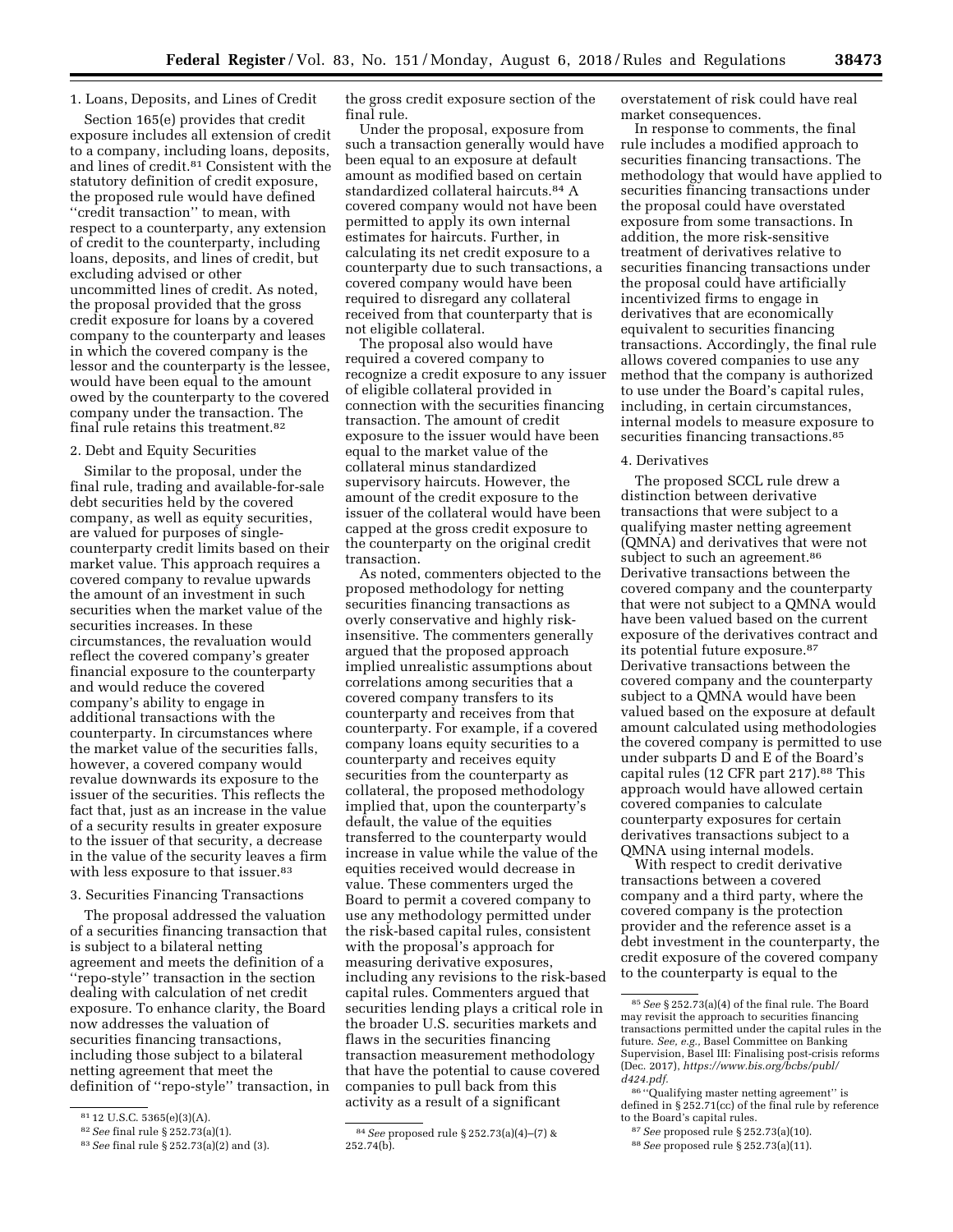maximum potential loss to the covered company on the transaction.89

While commenters generally supported the valuation of derivative transactions under the proposal, certain commenters recommended that the final rule measure the credit exposure amount for derivatives that are not subject to a QMNA in a manner consistent with the proposed rule's measurement of the credit exposure amount for derivatives that are subject to a QMNA—that is, by permitting measurement using internal model methodologies for measuring credit exposure amounts (IMM). These commenters argued that requiring a different approach would introduce unnecessary operational complexity by subjecting the same set of derivative transactions to two different credit exposure calculations depending on whether the derivatives are subject to a QMNA without any apparent prudential benefit. These commenters also expressed the view that allowing IMM with respect to derivatives that are not subject to a QMNA would maintain internal consistency within the final rule and be consistent with the riskbased capital rules more generally.

In response to comments, the Board has modified the proposed rule to allow a covered company to use any methodology that the covered company is authorized to use under the capital rules to value a derivatives transaction. Thus, to the extent that a covered company is authorized to use a particular approach, including an internal model, to value a derivatives transaction under the capital rules, the covered company is authorized to use the same approach to value the transaction under the final rule.

#### 5. Collateral in Custody

The proposal explained that, with respect to cleared and uncleared derivatives, the amount of initial margin and excess variation margin (that is, variation margin in excess of that needed to secure the mark-to-market value of a derivative) posted to a bilateral or central counterparty would have been treated as credit exposure to

the counterparty unless the margin is held in a segregated account at a thirdparty custodian. Certain commenters urged the Board to make clear that all collateral posted to counterparties and held in segregated accounts at thirdparty custodians would not be treated as credit exposure to the counterparty (*i.e.,*  the custodian) and that this treatment be codified in the final rule. The Board notes that initial margin and excess variation margin that is posted to a bilateral or central counterparty and held in a segregated account by a thirdparty custodian are not subject to counterparty risk with respect to the third-party custodian. Therefore, a covered company is not required under the final rule to calculate gross credit exposure to a third party acting solely as a custodian with respect to collateral held in a segregated account with that custodian.

6. Investments in and Exposures to Securitization Vehicles, Investment Funds, and Other Special Purpose Vehicles That Are Not Subsidiaries

Under the proposal, a covered company with \$250 billion in total consolidated assets or \$10 billion in total on-balance-sheet foreign exposures would have calculated its gross credit exposure arising from investments in and exposures to securitization vehicles, investment funds, and other special purpose vehicles that are not subsidiaries of the covered company pursuant to § 252.75 of the proposed rule. The final rule, like the proposal, directs a covered company to calculate its gross credit exposure to such entities pursuant to § 252.75 of the final rule. A discussion of this valuation methodology, including comments received on the proposal's valuation methodology, follows in section II.E. *infra.* 

# 7. Attribution Rule

Just as in the proposal, § 252.73(c) of the final rule includes the statutory attribution rule, which provides that a covered company must treat a transaction with any person as a credit exposure to a counterparty to the extent the proceeds of the transaction are used for the benefit of, or transferred to, that party.90 This attribution rule seeks to prevent firms from evading the singlecounterparty credit limits by using intermediaries and thereby avoiding a direct credit transaction with a particular counterparty. The attribution rule in the final rule is similar to that of the proposed rule, except that the

final rule refers to a ''party'' rather than a ''counterparty'' to follow more closely the terms of section 165(e).

It is the Board's intention to avoid interpreting the attribution rule in a manner that would impose undue burden on covered companies by requiring firms to monitor and trace the proceeds of transactions made in the ordinary course of business. In general, credit exposures resulting from transactions made in the ordinary course of business will not be subject to the attribution rule.

# *D. Net Credit Exposure*

Section 252.74 of the proposed rule explained how a covered company would have converted gross credit exposure amounts to net credit exposure amounts by taking into account eligible collateral, eligible guarantees, eligible credit and equity derivatives, other eligible hedges (for example, a short position in the counterparty's debt or equity securities), and for securities financing transactions, the effect also of bilateral netting agreements.91 The key difference between these two amounts is that a company's net credit exposure would take into account any available credit risk mitigants, such as collateral, guarantees, credit or equity derivatives, and other hedges, provided the credit risk mitigants meet certain requirements in the rule, as discussed more fully below. For example, if a covered company had \$100 in gross credit exposure to a counterparty with respect to a particular credit transaction, and the counterparty pledged collateral with an adjusted market value of \$50, the full amount of which qualified as ''eligible collateral'' under the rule, the covered company's net credit exposure to the counterparty on the transaction would be \$50.

In order to calculate its aggregate net credit exposure to a counterparty under the proposed rule, a covered company first would have calculated its gross credit exposure to a counterparty on each credit transaction in accordance with certain valuation and other requirements under the rule. Second, the covered company would have reduced its gross credit exposure amount, based on eligible credit risk mitigants, to determine its net credit exposure for each credit transaction with the counterparty. Third and finally, the covered company would have summed all of its net credit exposures to the counterparty to calculate the covered company's aggregate net credit exposure to the counterparty. It is this final amount, the

<sup>89</sup>Under the proposal, this treatment would have applied to both equity derivatives and credit derivatives. *See* proposed rule § 252.73(a)(12). Under the final rule, a covered company that is the protection provider on an equity derivative will apply the same treatment as under the Board's capital rules. *See* final rule § 252.73(7)–(8). ''Credit derivative'' is defined in § 252.71(g) of the final rule, and ''equity derivative'' is defined in § 252.71(p) of the final rule. "Derivative transaction'' is defined in § 252.71(j) of the final rule in the same manner as it is defined in the National Bank Act, as amended by section 610 of the Dodd-Frank Act. *See* 12 U.S.C. 84(b)(3).

<sup>90</sup>*See* final rule § 252.73(c); *see also* 12 U.S.C.

<sup>5365(</sup>e)(4). 91*See* proposed rule § 252.74.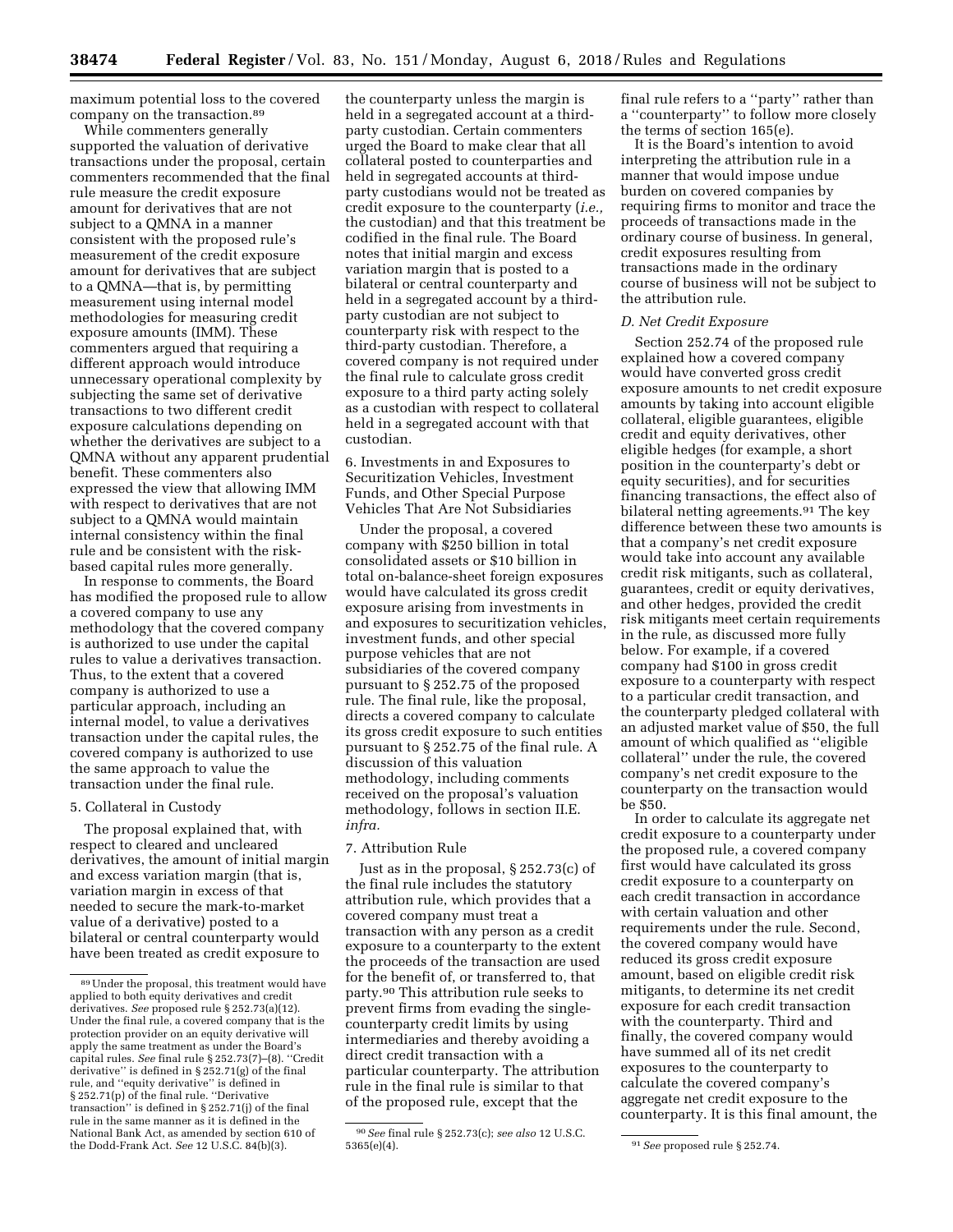aggregate net credit exposure, that would have been subject to the SCCL.

With respect to a credit exposure involving eligible collateral or an eligible guarantor,<sup>92</sup> the proposed rule would have applied a ''risk-shifting'' approach. In general, any reduction in the exposure amount to the original counterparty relating to the eligible collateral or eligible guarantor would result in a dollar-for-dollar increase in exposure to the eligible collateral issuer or eligible guarantor (as applicable). For example, in the case discussed above where a covered company had \$100 in gross credit exposure to a counterparty and the counterparty pledged collateral with an adjusted market value of \$50, the covered company would have net credit exposure to the counterparty on the transaction of \$50 and net credit exposure to the issuer of the collateral of \$50.

However, in cases where a covered company hedged its exposure to an entity that is not a ''financial entity'' (a non-financial entity) using an eligible credit or equity derivative, and the underlying exposure is subject to the Board's market risk capital rule (12 CFR part 217, subpart F), the covered company would have calculated its exposure to the eligible guarantor using methodologies that it is permitted to use under the Board's risk-based capital rules.93 The final rule follows the same general approach to the calculation of net credit exposure as the proposal, with modifications as discussed below.

#### 1. Collateral

Section 252.74(c) of the proposed rule describes how eligible collateral would have been taken into account in the calculation of net credit exposure.94 Under the proposal, the net credit exposure of a covered company to a counterparty on a credit transaction would have been the gross credit exposure of the covered company on the transaction minus the adjusted market value of any eligible collateral related to the transaction. In addition, under the proposal, a covered company generally would have been required to recognize a credit exposure to the collateral issuer in an amount equal to the adjusted market value of the collateral.

Certain commenters argued that eligible margin loans should not be

subject to the risk-shifting requirement under the final rule. These commenters contended that ''risk-shifting'' to the eligible collateral issuer in the case of margin lending accounts would introduce a significant and unnecessary operational burden as it would require a covered company to identify each collateral issuer and shift individually relatively small dollar amounts of such exposures to each collateral issuer for each of these small exposures.

The final rule does not exclude margin loans from the risk-shifting requirements. The final rule contains no *de minimis* risk-shifting exception for any specific loan type, and margin loans do not have any special characteristics that would justify special treatment for margin loans relative to other credit transactions.

In computing its net credit exposure to a counterparty with respect to a credit transaction under the proposed rule, a covered company would have been required to reduce its gross credit exposure on the transaction by the adjusted market value of any eligible collateral.95 Other than in the context of repo-style transactions, the ''adjusted market value'' of eligible collateral would have been defined to mean the fair market value of the eligible collateral after the application of certain haircuts.96

The final rule follows the same general approach. The net credit exposure of a covered company to a counterparty on a credit transaction under the final rule is the gross credit exposure of the covered company on the transaction minus the adjusted market value of any eligible collateral related to the transaction.97 In addition, under the final rule, a covered company generally must recognize a credit exposure to the collateral issuer in an amount equal to the adjusted market value of the collateral.

The final rule treats eligible collateral as a gross credit exposure to the collateral issuer under the Board's authority under section 165(e) to determine that any other similar transaction is a credit exposure.<sup>98</sup> This

approach will help to promote a covered company's careful monitoring of its direct and indirect credit exposures. In order not to discourage overcollateralization, however, a covered company's maximum credit exposure to the collateral issuer is limited to the credit exposure to the original counterparty (unless the counterparty is exempt or excluded from the rule).99 A covered company would continue to have credit exposure to the original counterparty to the extent that the adjusted market value of the eligible collateral does not equal the full amount of the credit exposure to the original counterparty.

The amount of credit exposure to the original counterparty and the issuer of the eligible collateral would fluctuate over time based on the adjusted market value of the eligible collateral. Collateral that previously met the definition of eligible collateral under the rule but over time ceases to do so would no longer be eligible to reduce gross credit exposure to the original counterparty. Covered companies will need to monitor the adjusted market value and eligibility of all collateral under the final rule. To the extent the adjusted market value of collateral has increased or declined, the covered company would need to adjust its exposures to the original counterparty and issuer of collateral as appropriate. To the extent that collateral no longer meets the definition of eligible collateral, the covered company would need to recognize an exposure to the original counterparty.

*Example:* A covered company (Company A) makes a \$1,000 loan to a counterparty (Company B), creating \$1,000 of gross credit exposure to that counterparty, and the counterparty provides eligible collateral issued by a third party (Company C) that has an adjusted market value of \$700 on day 1. Company A is required to reduce its credit exposure to Company B by the adjusted market value of the eligible collateral. As a result, on day 1, Company A has gross credit exposure of \$700 to Company C and \$300 net credit exposure to Company B.

As noted, the amount of credit exposure to the original counterparty and the issuer of the eligible collateral will fluctuate over time based on movements in the adjusted market value of the eligible collateral. If the adjusted market value of the eligible collateral decreased to \$400 on day 2 in the previous example, on day 2 Company A's net credit exposure to Company B would increase to \$600, and its gross

<sup>92</sup>The proposal referred to an ''eligible protection provider'' instead of an ''eligible guarantor.'' For simplicity, the final rule refers to "eligible guarantor,'' which is the term used in the Board's capital rules. The definition of ''eligible guarantor'' in the final rule is unchanged from the proposal. *See* final rule § 252.71(o).

<sup>93</sup>*See* proposed rule § 252.74(e)(2)(ii).

<sup>94</sup>*See* proposed rule §§ 252.71(k) & 252.74(c).

<sup>&</sup>lt;sup>95</sup> See proposed rule § 252.74(c).<br><sup>96</sup> Table 1 to section 217.132 of the Board's capital rules (12 CFR 217.132, tbl. 1) provides haircuts for multiple collateral types, including some types that do not meet the proposed definition of ''eligible collateral.'' Notwithstanding the inclusion of those collateral types in the reference table, a company cannot reduce its gross credit exposure for a transaction with a counterparty based on the adjusted market value of collateral that does not meet the definition of ''eligible collateral.''

<sup>97</sup>As discussed below, the final rule treats eligible collateral as a gross credit exposure to the collateral issuer under the Board's authority under 12 U.S.C. 5365(e)(3)(F).

<sup>98</sup>*See* 12 U.S.C. 5365(e)(3)(F). 99*See* final rule § 252.74(b)(3).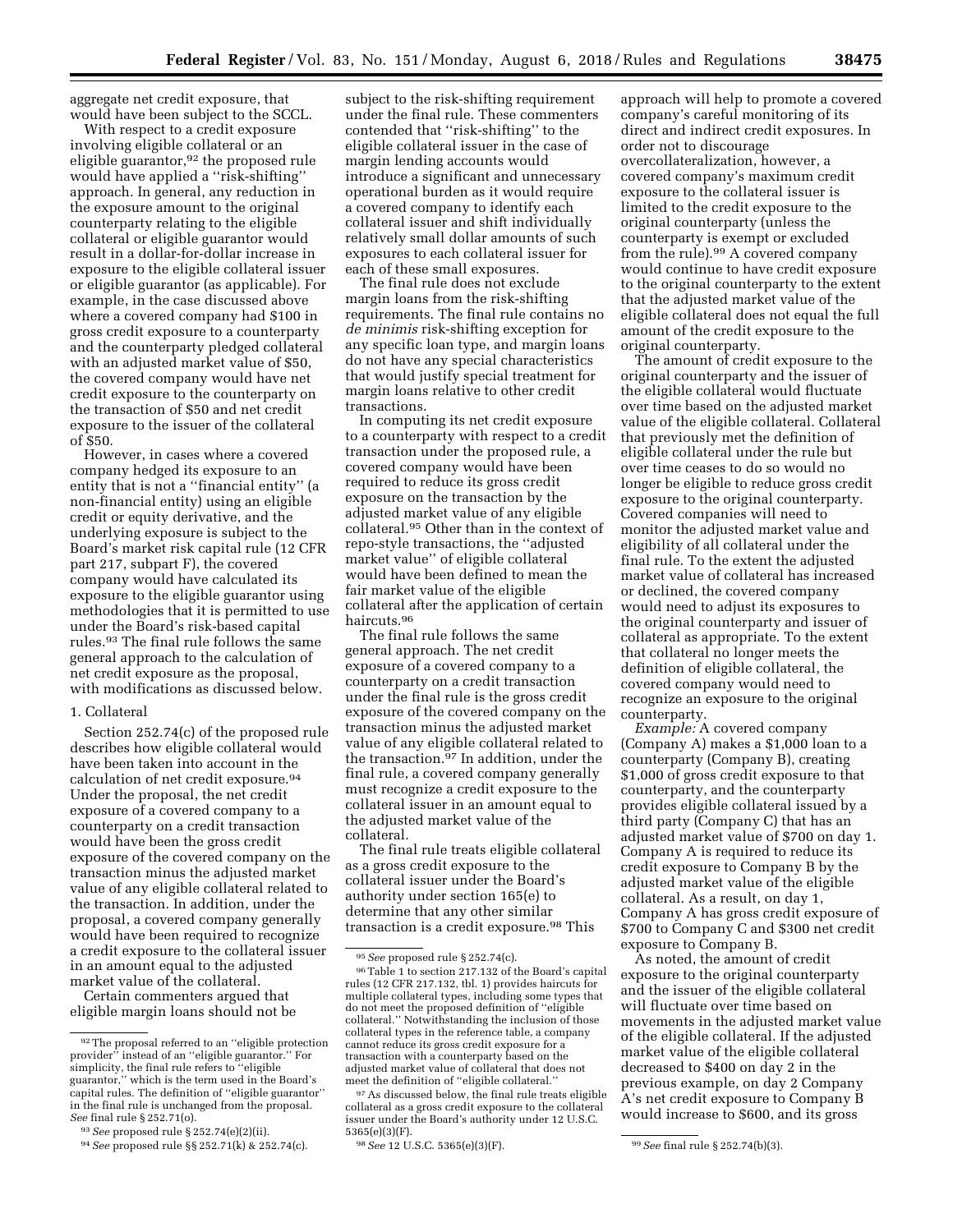credit exposure to Company C would decrease to \$400. By contrast, if on day 3 the adjusted market value of the eligible collateral increased to \$800, on day 3 Company A's net credit exposure to Company B would decrease to \$200, and its gross credit exposure to Company C would increase to \$800. In each case, the covered company's total credit exposure would be capped at the original amount of the exposure created by the loan or \$1,000—even if the adjusted market value of the eligible collateral exceeded \$1,000.

Finally, in cases where eligible collateral is issued by an issuer covered by one of the exemptions in § 252.77 of the final rule or that is excluded from the definition of ''counterparty,'' the requirement to recognize an exposure to the collateral issuer does not apply.100

*Example:* A covered company makes a \$1,000 loan to a counterparty and that counterparty has pledged as collateral U.S. government bonds with an adjusted market value of \$1,000. In this case, the covered company does not have any net credit exposure to the original counterparty because the value of the loan and the adjusted market value of the U.S. government bonds are equal. Although the covered company has \$1,000 of exposure to the U.S. government, single-counterparty credit limits do not apply to that exposure because U.S. government bonds are excluded from the single-counterparty credit limits of the final rule.

# 2. Eligible Guarantees

Section 252.74(d) of the proposed rule described how to reflect eligible guarantees in calculations of net credit exposure to a counterparty.101 Eligible guarantees would have been defined as guarantees that meet certain conditions, including having been written by an eligible protection provider.102 The proposal would have defined ''eligible protection provider'' in the same way as ''eligible guarantor'' in § 217.2 of the Board's capital rules. As such, an eligible protection provider would have included a sovereign entity, the Bank for International Settlements, the International Monetary Fund, the European Central Bank, the European Commission, a Federal Home Loan Bank, the Federal Agricultural Mortgage Corporation (Farmer Mac), a multilateral development bank (MDB), a depository institution, a bank holding company, a savings and loan holding company, a

credit union, a foreign bank, or a qualifying central counterparty. An eligible protection provider also would have included any entity, other than a special purpose entity, (i) that at the time the guarantee is issued or anytime thereafter, has issued and maintains outstanding an unsecured debt security without credit enhancement that is investment grade, (ii) whose creditworthiness is not positively correlated with the credit risk of the exposures for which it has provided guarantees, and (iii) that is not an insurance company engaged predominantly in the business of providing credit protection (such as a monoline bond insurer or re-insurer). No comments were received on this aspect of the proposal, and the final rule is substantively the same as the proposal with respect to the treatment of eligible guarantees. However, for simplicity, the final rule refers to ''eligible guarantor'' instead of ''eligible protection provider,'' as that is the term used in the Board's capital rules. The definition of ''eligible guarantor'' in the final rule is unchanged from the proposal.103

In calculating its net credit exposure to the counterparty under the final rule, as in the proposal, a covered company is required to reduce its gross credit exposure to the counterparty by the amount of any eligible guarantee from an eligible guarantor.104 As with other types of eligible collateral, the covered company would then include the amount of the eligible guarantee when calculating its gross credit exposure to the eligible guarantor.105 In addition, as with eligible collateral, a covered company's gross credit exposure to an eligible guarantor (with respect to an eligible guarantee) could not exceed its gross credit exposure to the original counterparty on the credit transaction prior to recognition of the eligible guarantee.106 Accordingly, the exposure to the eligible guarantor would be capped at the amount of the credit exposure to the original counterparty, even if the amount of the eligible guarantee is larger than the original exposure. A covered company would continue to have credit exposure to the original counterparty to the extent that the eligible guarantee is for an amount less than the full amount of the credit exposure to the original counterparty.

*Example:* A covered company makes a \$1,000 loan to an unaffiliated counterparty and obtains a \$700 eligible guarantee on the loan from an eligible guarantor. The covered company has gross credit exposure of \$700 to the protection provider as a result of the eligible guarantee and \$300 net credit exposure to the original counterparty.

*Example:* A covered company makes a \$1,000 loan to an unaffiliated counterparty and obtains a \$1,500 eligible guarantee from an eligible guarantor. The covered company has \$1,000 gross credit exposure to the protection provider (capped at the amount of the exposure to the unaffiliated counterparty), but the covered company has no net credit exposure to the original counterparty as a result of the eligible guarantee.

As with eligible collateral, a covered company is required to reduce its gross exposure to a counterparty by the amount of an eligible guarantee in order to ensure that concentrations in exposures to guarantors are captured by the risk-shifting approach. This requirement was meant to limit the ability of a covered company to extend loans or other forms of credit to a large number of high-risk borrowers that are guaranteed by a single guarantor.

3. Eligible Credit and Equity Derivative Hedges

Under the proposal, a covered company would have been required to reduce its gross credit exposure to a counterparty by the notional amount of any eligible credit or equity derivative that references the counterparty if the covered company obtains the derivative from an eligible protection provider.107 In these circumstances, the covered company generally would have been required to include the notional amount of the eligible credit or equity derivative hedge in calculating its gross credit exposure to the eligible protection provider.108 However, in cases where the eligible credit or equity derivative was used to hedge covered positions subject to the Board's market risk rule (12 CFR part 217, subpart F) 109 and the counterparty on the hedged transaction was not a financial entity, the covered company would only have been required to recognize a credit exposure to the eligible protection provider using methodologies that the covered company is authorized to use under the Board's capital rules (12 CFR part 217, subparts D and E), rather than the notional amount. Under the proposal, an eligible protection provider would have been defined to have the same

<sup>100</sup>*See* final rule § 252.74(g)(1).

<sup>101</sup>*See* proposed rule § 252.74(d).

<sup>102</sup>*See* proposed rule § 252.71(n) for the definition of ''eligible guarantee,'' including a description of the requirements of an eligible guarantee.

<sup>103</sup>*See* final rule § 252.71(o).

<sup>104</sup>*See* final rule § 252.74(c).

<sup>105</sup>*See id.* 

<sup>106</sup>*See id.* 

<sup>107</sup>*See* proposed rule § 252.74(e).

<sup>108</sup> *Id.* 

<sup>109</sup> ''Covered position'' is defined in 12 CFR 217.202.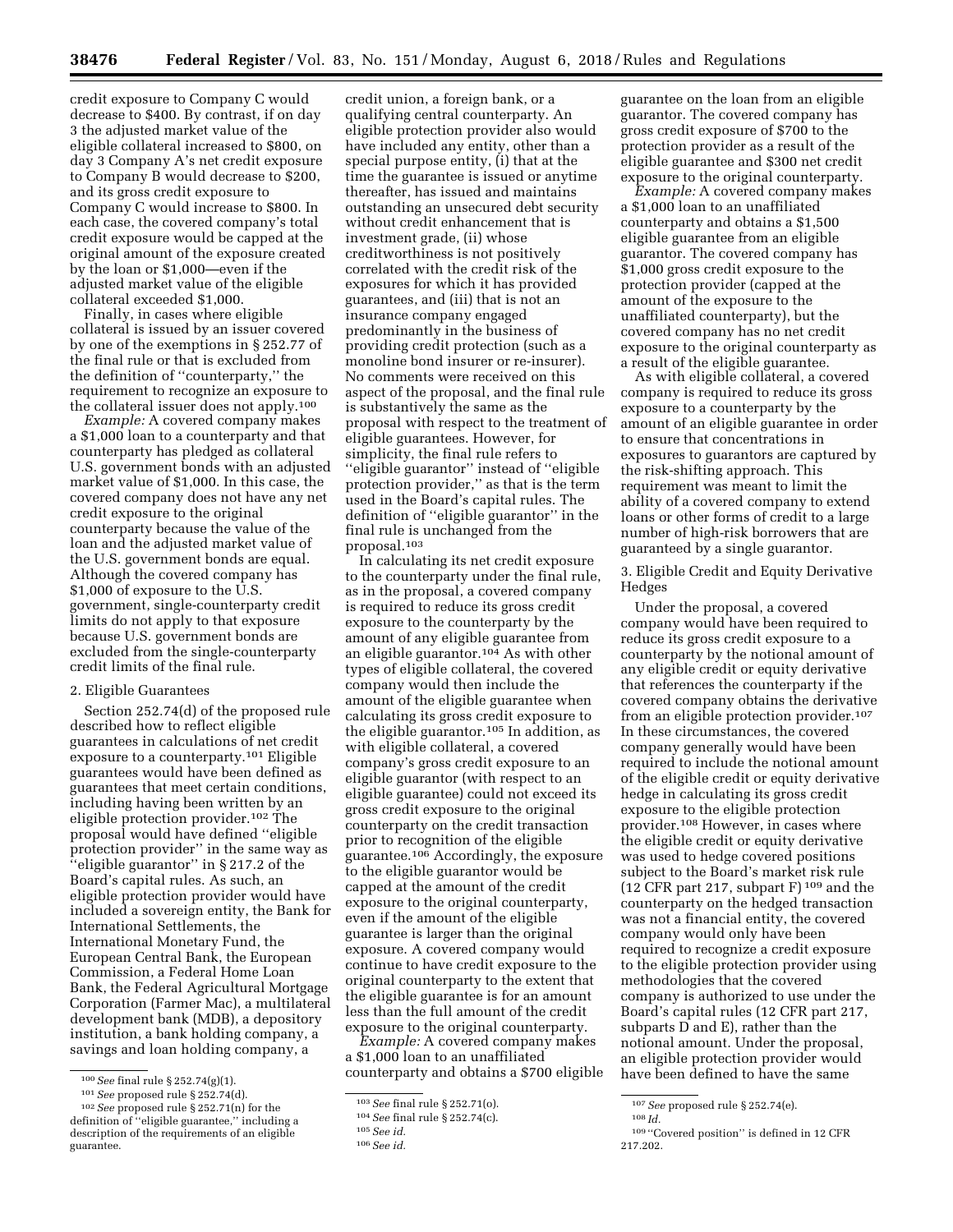meaning as the definition of ''eligible guarantor'' in the Board's capital rules.110

One commenter expressed support for the notional amount transfer of exposure to the protection provider. This commenter, however, objected to the transfer of exposure to the protection provider using the Board's risk-based capital rules in the case where the hedged transaction is a nonfinancial entity. This commenter argued that this approach was effectively a loophole in the exposure calculation that would create incentives for a bank to transfer risks to third parties rather than developing a solid underwriting analysis of their counterparties.

Certain commenters objected to the treatment of equity derivatives under the proposal. These commenters argued that equity derivatives that are covered positions under the market risk rule should be calculated as part of a covered company's net long or net short position with respect to a given issuer in a manner more generally aligned with how exposure amounts are calculated for such positions under the market risk rule. Commenters contended that this approach, rather than the approach under the proposal to treat equity derivatives in a manner equivalent to instruments designed to offer credit protection, would be consistent with the applicable risk-based capital rules and the large exposure standard.

Some commenters argued that purchased credit and equity derivatives when calculating net exposure for covered positions in the trading book should not be subject to the requirement to be purchased from an eligible protection provider. These commenters argued that permitting only credit and equity derivatives purchased from eligible protection providers to reduce a gross exposure conflicts with the nature of trading book positions and impacts the utility of derivatives purchased from protection providers that do not meet the eligibility criteria. As such, these commenters requested that the rule allow risk-shifting to a protection provider that is not an ''eligible protection provider.''

More broadly, a few commenters expressed the view that credit default swaps should not be used to reduce the calculation of exposure, noting that the experience of American International Group during the crisis demonstrates how the credit default swap itself can be worthless and argued this could be a potential loophole in the final rule. For example, one commenter requested that any obligations of a counterparty to a

covered company be recognized directly, regardless of whether the covered company has taken an offsetting position. This commenter generally opposed the netting of derivative positions. Another commenter urged that dollar-for-dollar risk shifting is appropriate but calculation of exposure based upon any method permitted in the risk-based capital rules where the reference asset obligor is not a financial entity would result in much less than dollar-for-dollar risk shifting since the risk-based capital rules do not require derivatives to be measured at their full notional value.

After considering the comments on the proposal, the Board has determined not to modify the treatment of eligible credit and equity derivatives in the manner suggested by commenters. The Board believes that the treatment in the final rule is reflective of the nature of credit and equity derivatives. Equity derivatives shift risk from underlying equities in the same manner as credit derivatives shift risk from underlying credit instruments. Moreover, there is no basis for a distinction between trading book and banking book products under a credit exposure regime.

Section 252.74(d) of the final rule sets forth the treatment of eligible credit and equity derivatives, in the case where the covered company is the protection purchaser.111 In the case where a covered company is a protection purchaser, such derivatives can be used to mitigate gross credit exposure. A covered company may only recognize eligible credit and equity derivative hedges for purposes of calculating net credit exposure under the final rule. These derivatives are required to meet certain criteria, including having been written by an eligible guarantor.<sup>112</sup> An eligible credit derivative hedge is required to be simple in form, meaning a single-name or standard, non-tranched index credit derivative.

Where protection is obtained, a covered company must recognize exposure to an eligible guarantor.<sup>113</sup> Accordingly, under the final rule, a covered company is required to reduce its gross credit exposure to a

counterparty by the notional amount of any eligible credit derivative hedge that references the counterparty if the covered company obtains the derivative from an eligible guarantor.<sup>114</sup> In these circumstances, the covered company generally will be required to include the notional amount of the eligible credit derivative hedge in calculating its gross credit exposure to the eligible guarantor.115 Similarly, a covered company is required to shift its gross credit exposure from a counterparty to an eligible guarantor in any case where the covered company obtains an eligible equity derivative hedge that references the counterparty from such eligible guarantor. As is the case for eligible collateral and eligible guarantees, the gross exposure to the eligible guarantor would in no event be greater than it was to the original counterparty prior to recognition of the eligible credit or equity derivative.116 In cases where a covered company is required to shift its credit exposure from the counterparty to an eligible guarantor under the final rule, the covered company is permitted to exclude the relevant equity or credit derivative when calculating its gross exposure to the eligible guarantor. This is to avoid requiring covered companies to double count the same exposures.

The Board also has determined not to make the changes requested by commenters to allow requiring riskshifting to protection providers that do not meet the definition of ''eligible guarantor.'' Limiting exposures to a large protection provider is an important feature of the final rule. As with eligible collateral and eligible guarantees, a covered company is required to reduce its gross exposure to a counterparty by the amount of an eligible equity or credit derivative, and to recognize an exposure to an eligible guarantor, in order to ensure that concentrations in exposures to eligible guarantors are captured in the regime.

The Board believes that the quality and creditworthiness of the protection provider is an important consideration when assessing the likelihood that the purchased protection would be provided in the event of a large counterparty default. Moreover, the Board notes that many positions subject to the Board's market risk rule represent mark-to-market positions that are intended to hedge market movement on a day-to-day basis and are not always intended to hedge against extreme default events. Accordingly, there is no inconsistency in the final rule's

<sup>110</sup>*See* proposed rule § 252.71(o).

<sup>111</sup>*See* final rule § 252.74(d).

<sup>112</sup>*See* final rule §§ 252.71(*l*) and (m) defining ''eligible credit derivative'' and ''eligible equity derivative,'' respectively. ''Eligible guarantor'' is defined in § 252.71(o) of the final rule. The same types of organizations that are eligible guarantors for the purposes of eligible guarantees are eligible guarantors for purposes of eligible credit and equity derivatives.

<sup>113</sup>As noted, the final rule replaces the term ''eligible protection provider'' with ''eligible guarantor,'' as that is the term used in the Board's capital rules. The definition of the term in the final rule is unchanged from the proposal.

<sup>114</sup>*See* final rule § 252.74(d).

<sup>115</sup>*See* final rule §§ 252.74(d)(1)–(2).

<sup>116</sup>*See* final rule § 252.74(d).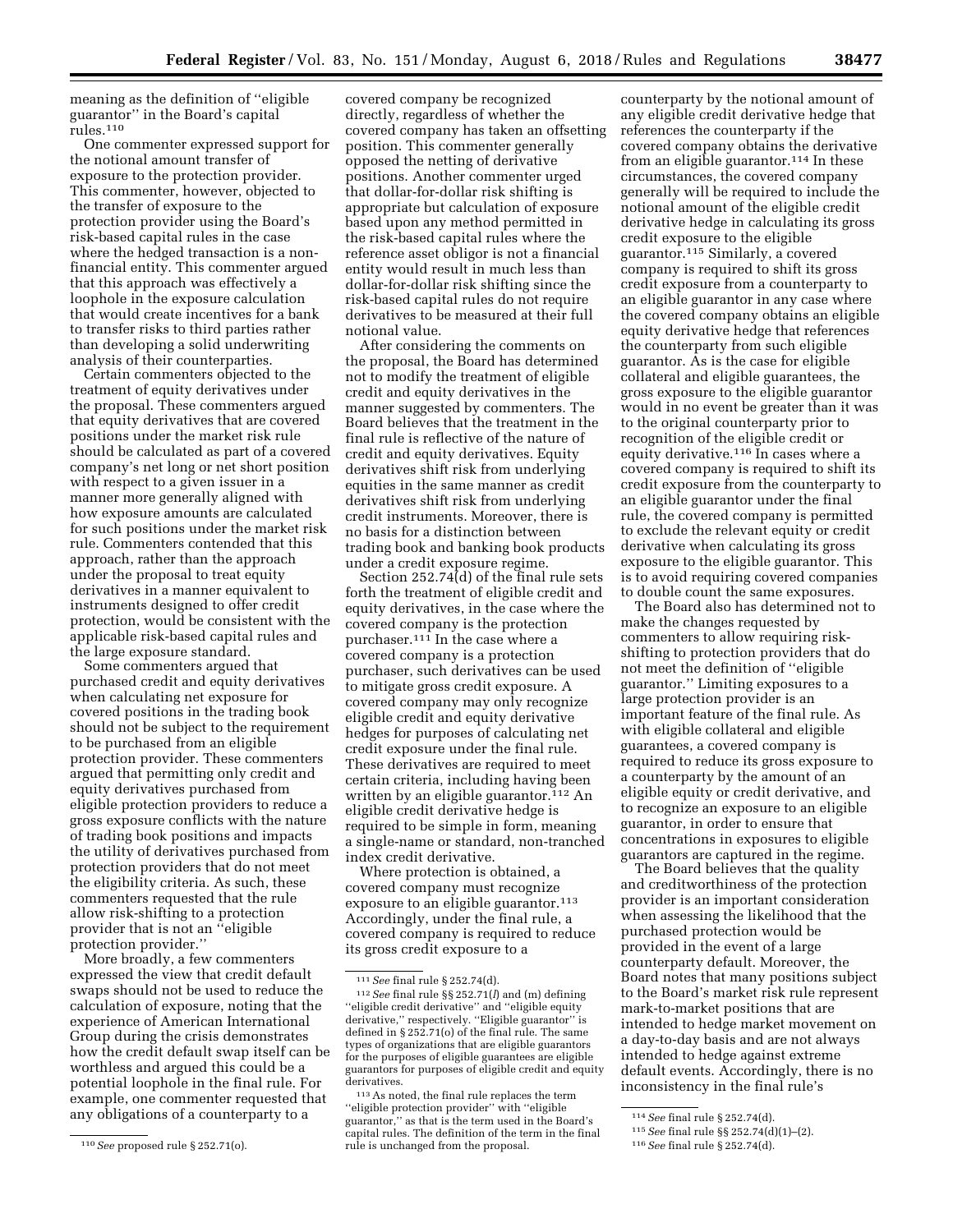requirement that protection be purchased from an eligible guarantor.

For eligible credit and equity derivatives that are used to hedge covered positions subject to the Board's market risk rule (12 CFR part 217, subpart  $F$ ),<sup>117</sup> the approach is the same as that explained above, except in the case of credit derivatives where the counterparty on the hedged transaction is not a financial entity.118 In this case, a covered company is required to reduce its gross credit exposure to the counterparty on the hedged transaction by the notional amount of the eligible credit derivative that references the counterparty if the covered company obtains the derivative from an eligible guarantor. In addition, the covered company is required to recognize a credit exposure to the eligible guarantor that is measured using methodologies that the covered company is authorized to use under the Board's risk-based capital rules (12 CFR part 217, subparts D and E), rather than the notional amount.

The final rule includes this treatment for credit and equity derivatives that are used to hedge covered positions subject to the market risk rule, where the credit or equity derivative is used to hedge an exposure to an entity that is not a financial entity. The final rule requires full notional risk-shifting for credit derivatives used to hedge exposures to financial entities because most protection providers are financial entities, and when both the protection provider and the reference entity are financial entities, the probability of correlated defaults generally is substantially greater than when protection is sold on non-financial reference entities.

*Example:* A covered company holds a \$1,000 bond issued by a non-financial entity (for example, a commercial firm or non-excluded sovereign) that is a covered position subject to the Board's market risk rule, and the covered company purchases an eligible credit derivative in a notional amount of \$800 from Protection Provider X, which is an eligible guarantor, to hedge its exposure to the non-financial entity. The covered company continues to have \$200 in net credit exposure to the non-financial entity. In addition, the covered company would treat Protection Provider X as a counterparty, and would measure its exposure to Protection Provider X using any methodology that the covered company is permitted to use under the Board's capital rules to calculate its risk-based capital requirements.

*Example:* A covered company holds as a covered position subject to the Board's market risk rule a \$1,000 bond issued by a financial entity (for example, a banking organization), and the covered company purchases an eligible credit derivative in a notional amount of \$800 from Protection Provider X, which is an eligible guarantor, to hedge its exposure to the financial entity. The covered company continues to have credit exposure of \$200 to the underlying financial entity. In addition, the covered company now treats Protection Provider X as a counterparty, and has an \$800 credit exposure to Protection Provider X.

# 4. Treatment of Maturity Mismatches

Under the proposal, if the residual maturity of a credit risk mitigant was less than that of the underlying exposure, the credit risk mitigant would only have been recognized if the credit risk mitigant's original maturity were equal to or greater than one year and its residual maturity were not less than three months from the current date.<sup>119</sup> In that case, the reduction in the underlying exposure would have been adjusted based on the same approach that is used in the Board's capital rules (12 CFR part 217) to address a maturity mismatch.

Commenters argued that credit and equity derivatives that are covered positions under the Board's market risk rule should not be subject to the maturity mismatch adjustments. These commenters argued that, in the trading book, maturity of purchased protection is less important as positions change frequently, are often not held to maturity, and additional extending protection can and would be purchased if necessary. Other commenters argued that no maturity mismatch should exist for securities financing transactions, consistent with the Board's capital rules.

The Board has determined not to make the changes to the proposal recommended by commenters. The SCCL are point-in-time measures of exposure and generally are not designed to respond to anticipated future actions but to reflect actual credit exposure at the time the exposure amount is measured. If the residual maturity of a credit risk mitigant is less than that of the underlying exposure, the credit risk mitigant is only recognized under the final rule if the credit risk mitigant's original maturity is equal to or greater

than one year and its residual maturity is not less than three months from the current date.120 In that case, the reduction in the underlying exposure would be adjusted based on the same approach that is used in the Board's capital rules (12 CFR part 217) to address a maturity mismatch.121

With respect to the amount of exposure that a covered company is required to recognize to the issuer of eligible collateral or to an eligible guarantor in cases of maturity mismatch, such amount generally is equal to the amount by which the relevant form of credit risk mitigation has reduced the exposure to the original counterparty. However, in the case of credit and equity derivatives used to hedge exposures subject to the Board's market risk rule (12 CFR 217, subpart F) that are to counterparties that are nonfinancial entities, the covered company is permitted to recognize a credit exposure with regard to the eligible guarantor measured using methodologies that the covered company is authorized to use under the Board's capital rules (12 CFR 217, subparts D and E).

*Example:* A covered company makes a loan to a counterparty and hedges the resulting exposure by obtaining an eligible guarantee from an eligible guarantor. If the residual maturity of the guarantee were less than that of the loan, the covered company would adjust the value assigned to the guarantee using the formula in the Board's capital rules (12 CFR part 217). The covered company would then reduce its gross credit exposure to the underlying counterparty by the adjusted value of the guarantee and would set its exposure to the eligible guarantor equal to the adjusted value of the guarantee.

*Example:* A covered company holds bonds issued by a non-financial entity that are subject to the Board's market risk rule, and hedges the exposure using an eligible credit derivative obtained from an eligible guarantor. If the residual maturity of the eligible credit derivative were less than that of the bonds, the covered company would reduce its exposure to the issuer of the bonds by the adjusted value of the credit derivative using the formula in the Board's capital rules. The covered

 $^{\rm 117\, \prime\prime}$  Covered position'' is defined in 12 CFR 217.202.

 $118$  The revised definition of "financial entity" is explained above.

<sup>119</sup> See proposed rule § 252.74(b)–(e).

<sup>120</sup>*See* final rule § 252.74(i).

<sup>121</sup>A credit risk mitigant would be adjusted using the formula Pa = P x (t  $-$  0.25)/(T  $-$  0.25), where Pa is the value of the credit protection adjusted for maturity mismatch; P is the credit protection adjusted for any haircuts; t is the lesser of (1) T or (2) the residual maturity of the credit protection, expressed in years; and T is the lesser of (1) 5 or (2) the residual maturity of the exposure, expressed in years. *See* 12 CFR 217.36(d).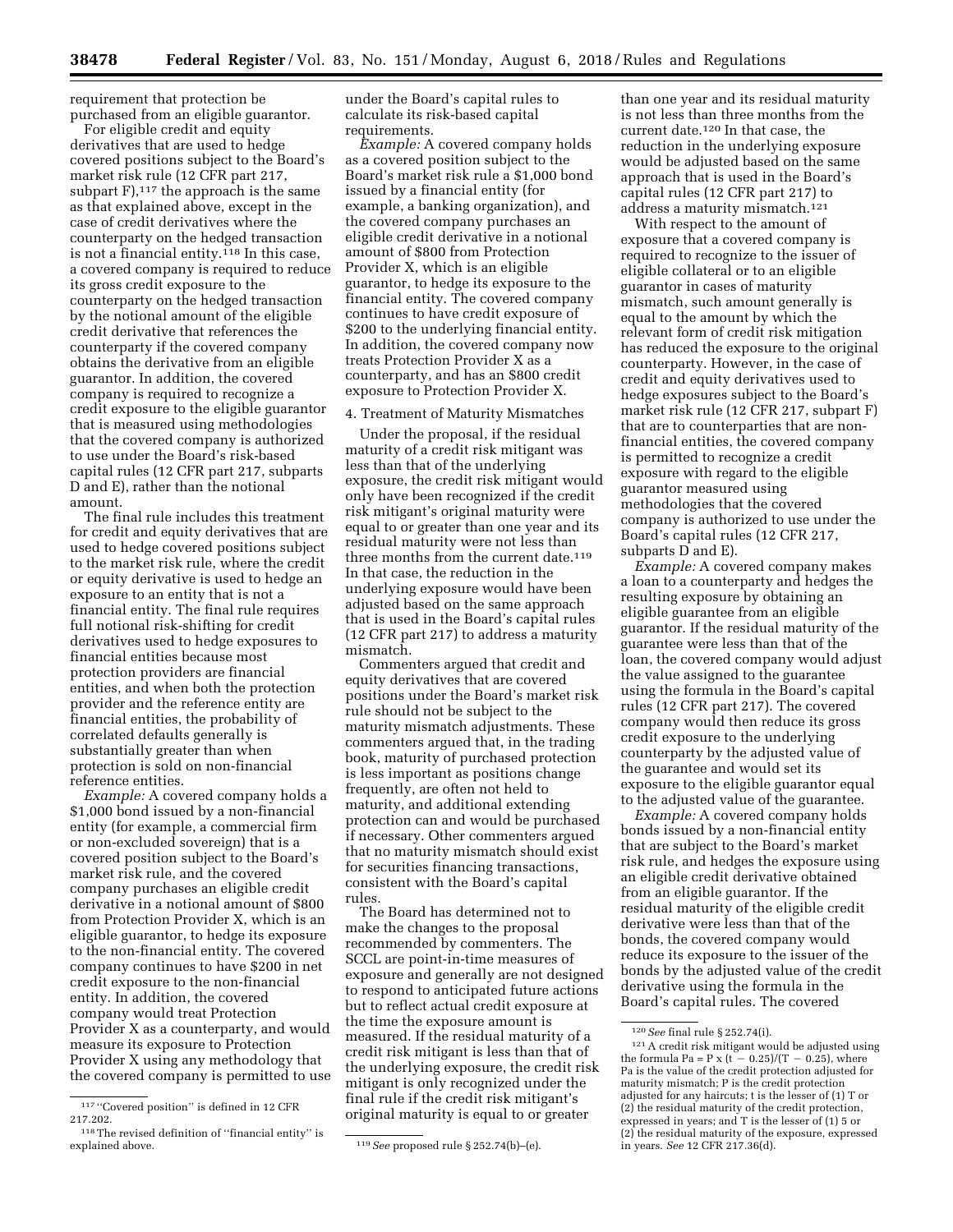company would measure its exposure to the eligible guarantor using methodologies that the covered company is permitted to use under the Board's capital rules (12 CFR part 217, subparts D and E), without any specific adjustment to reflect the maturity mismatch between the bonds and the credit derivative.

# 5. Treatment of Currency Mismatch

To provide additional clarity, the final rule includes a section regarding application of currency mismatch adjustments to certain credit risk mitigants—namely, eligible collateral, eligible guarantees, eligible equity derivatives, and eligible credit derivatives—in cases where the collateral or hedge is denominated in a different currency than the hedged exposure. As with several other aspects of the final rule, this treatment is consistent with the Board's capital rules. This section clarifies that a covered company that reduces its credit exposure to a counterparty under the final rule as a result of eligible collateral, an eligible guarantee, an eligible equity derivative, or an eligible credit derivative must apply the currency mismatch adjustment approach in the Board's capital rules, if applicable, when calculating the covered company's gross credit exposure to the issuer of eligible collateral or an eligible guarantor.122 As noted, a covered company that reduces its credit exposure to a counterparty as a result of such credit risk mitigants must calculate its gross credit exposure to an issuer of eligible collateral or an eligible guarantor even in cases where the underlying credit transaction would not be subject the credit limits of the final rule.123

To provide additional clarity, the final rule includes a section regarding application of cross-currency haircuts to certain credit risk mitigants, including eligible credit and equity derivatives. This section clarifies that a covered company that reduces its credit exposure to a counterparty under the final rule must apply the currency mismatch adjustment approach in the Board's capital rules (12 CFR 217.36(f)), if applicable, when calculating the covered company's gross credit exposure to the eligible guarantor, including in instances where the underlying credit transaction would not

be subject the credit limits of the final rule.124

## 6. Other Eligible Hedges

Under the proposal, a covered company would have been allowed to reduce its credit exposure to a counterparty by the face amount of a short sale of the counterparty's debt or equity securities, provided that the instrument in which the covered company has a short position was junior to, or *pari passu* with, the instrument in which the covered company has the long position.125 This restriction on the set of short positions permitted to offset long positions would have helped to reduce the risk that any loss arising from the covered company's long exposure were not offset by a gain in the covered company's short exposure. No comments were received on this aspect of the proposal, and the final rule retains the approach from the proposal.126

*Example:* A covered company holds \$100 of bonds issued by Company X. If the covered company sells short \$100 of equity shares issued by Company X, the covered company would not have any net credit exposure to Company X. Similarly, the covered company would not have any net credit exposure to Company X if it sells short \$100 of Company X's debt obligations, provided that those obligations are junior to, or *pari passu* with, the Company X bonds that the covered company holds.

## 7. Unused Credit Lines

Section 252.74(g) of the proposed rule addressed the calculation of the net credit exposure for any unused portion of certain extensions of credit. In computing its net credit exposure to a counterparty for a credit line or revolving credit facility, a covered company would have been permitted to reduce its gross credit exposure by the amount of the unused portion of the credit extension to the extent that the covered company did not have any legal obligation to advance additional funds under the facility until the counterparty provided the amount of adjusted market value of collateral that qualifies under the credit line or revolving credit facility with respect to the entire used portion of the facility.127 To qualify for this reduction, the credit contract governing the extension of credit would have been required to specify that any used portion of the credit extension must be fully secured at all times by

collateral that is either (i) cash; (ii) obligations of the United States or its agencies; (iii) obligations directly and fully guaranteed as to principal and interest by, the Federal National Mortgage Association or the Federal Home Loan Mortgage Corporation, but only while operating under the conservatorship or receivership of the Federal Housing Finance Agency, or any additional obligations issued by a U.S. government-sponsored entity, as determined by the Board.<sup>128</sup>

Commenters urged the Board to permit the full list of eligible collateral to qualify for this provision. Commenters also requested that the Board allow covered companies to apply the same credit conversion factors (CCF) to unfunded, off-balance sheet commitments as under the Board's capital rules rather than the proposed uniform 100 percent CCF to all such commitments regardless of contractual provisions, to better reflect actual economic exposure.

Under the final rule, in calculating net credit exposure to a counterparty for a credit line or revolving credit facility, a covered company is permitted to reduce its gross credit exposure by the amount of the unused portion of the credit extension, to the extent that the covered company does not have any legal obligation to advance additional funds under the facility until the counterparty provides the amount of adjusted market value of eligible collateral that qualifies under the credit line or revolving credit facility with respect to the entire used portion of the facility.129 In response to comments, this provision has been modified to make clear that any form of eligible collateral as defined in the final rule (and described above) can be used as collateral for this purpose. To ensure that the methodology is simple and transparent and reflects the true value of the exposure, the final rule does not, however, include credit conversion factors similar to the Board's capital rules.

8. Credit Transactions Involving Exempt and Excluded Persons

Under the proposed rule, if a covered company obtained eligible collateral from an entity that would have been exempt or excluded from the SCCL (*e.g.,*  the U.S. government or a foreign sovereign entity that receives a zero percent risk weight under the Board's capital rules), or obtained an eligible guarantee or an eligible credit or equity derivative from an eligible protection provider on an exposure to an exempt

<sup>122</sup>*See* final rule § 252.74(h); *see also* 12 CFR 217.37(c)(3)(ii) (providing the currency mismatch adjustments relevant to eligible collateral); 12 CFR 217.36(f) (providing the currency mismatch adjustments relevant to eligible guarantees, eligible credit deriatives, and eligible equity derivatives).

<sup>123</sup>*See* final rule § 252.74(b)–(d).

<sup>124</sup>*See* final rule § 252.74(d) & (h).

<sup>125</sup>*See* proposed rule § 252.74(f).

<sup>126</sup>*See* final rule § 252.74(e).

<sup>127</sup>*See* proposed rule § 252.74(g).

<sup>128</sup> *Id.* 

<sup>129</sup>*See* final rule § 252.74(f).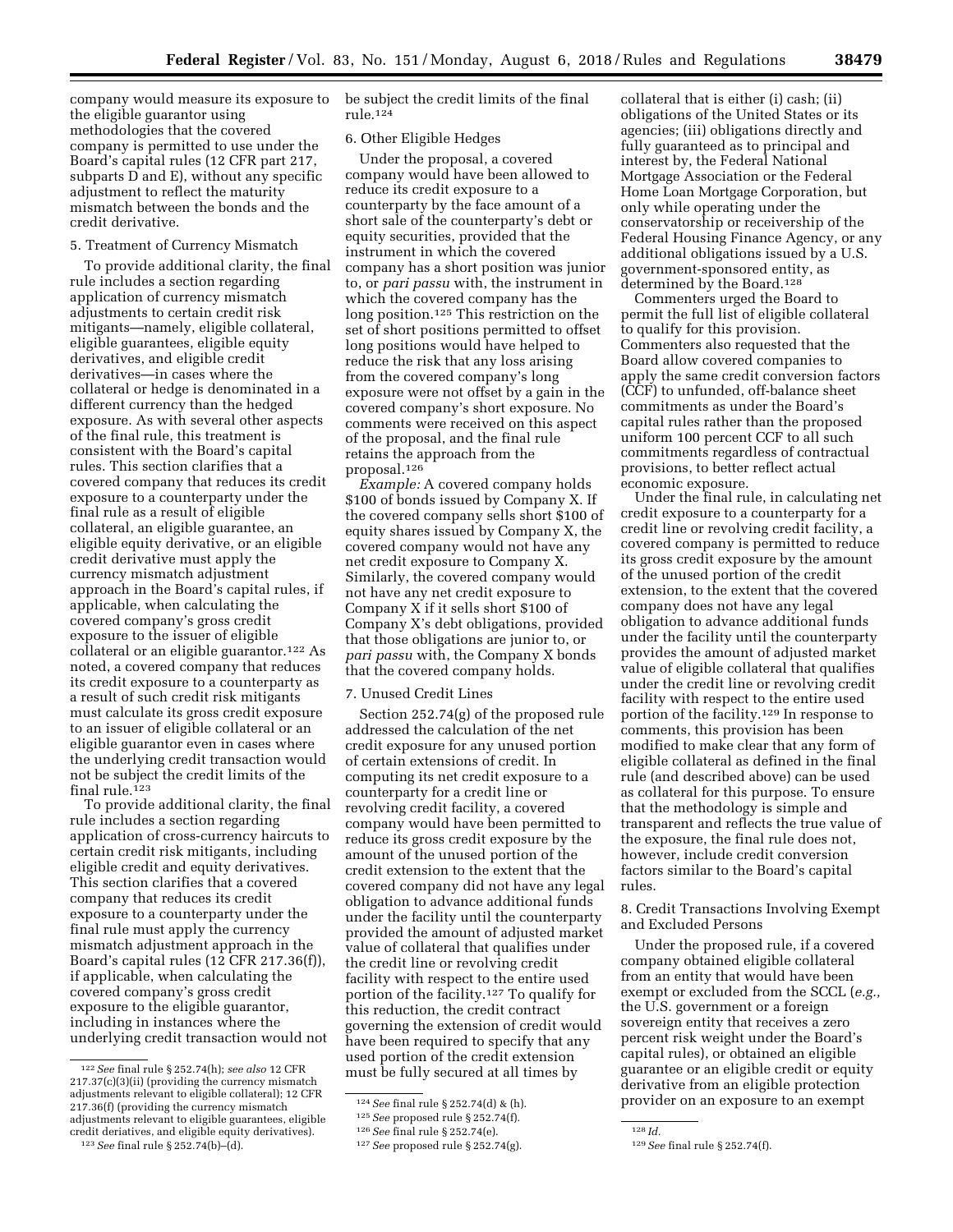or excluded entity, the covered company would have been required to recognize an exposure to the collateral issuer or eligible protection provider to the same extent as if the underlying exposure were to an entity that is not exempt.130 The Board did not receive comments on this aspect of the proposal, and the final rule follows the same approach to exempt and excluded entities as the proposal.<sup>131</sup>

*Example:* A covered company has purchased a credit derivative from an eligible guarantor to hedge the credit risk on a portfolio of U.S. government bonds. The covered company needs to recognize an exposure to the credit protection provider equal to the full notional of the credit derivative (if the bonds are subject to the Board's riskbased capital rules in 12 CFR part 217, subparts D and E) or to the counterparty credit risk measurements obtained by using methodologies that the covered company is permitted to use under the market risk capital rules (if the bonds are subject to the Board's market risk rule in 12 CFR part 217, subpart F).

# *E. Exposures to Securitization Funds, Investment Funds, or Other Special Purpose Vehicles*

## 1. Look-Through Approach

Special considerations arise in connection with measuring credit exposures of a covered company to a securitization fund, investment fund, or other special purpose vehicle (collectively, ''SPVs''). Under the proposed rule, large covered companies would have been required to analyze their credit exposure to the issuers of the underlying assets in an SPV in which the large covered company invests or to which the large covered company otherwise has credit exposure.132 If such company was able to demonstrate that its exposure to each underlying asset in an SPV were less than 0.25 percent of its tier 1 capital (considering only exposures that arise from the SPV), then the covered company would have been allowed to recognize an exposure solely to the SPV and not to the underlying assets.133

Conversely, if a large covered company was not able to demonstrate that its exposure to the issuer of each underlying asset held by an SPV were less than 0.25 percent of the covered company's tier 1 capital, then the company would have been required to apply a ''look-through approach'' and recognize an exposure to each issuer of the assets held by the SPV that exceeded 0.25 percent of its tier 1 capital.<sup>134</sup> In the latter case, if a large covered company were required to apply the look-through approach, but was unable to identify an issuer of assets underlying an SPV, the covered company would have been required to attribute the exposure to a single ''unknown counterparty'' and aggregate all exposures to such unknown counterparties to a single counterparty.135

The application of the look-through approach would have depended on the nature of the investment of the covered company in the SPV. Where all investors in an SPV are *pari passu,* the covered company would have calculated its exposure to an issuer of assets held by the SPV as an amount equal to the covered company's pro rata share in the SPV multiplied by the value of the SPV's underlying assets issued by that issuer.136 Otherwise, where the investors do not rank *pari passu,* then the exposure to an issuer would have been calculated as the lower of either the value of the tranche in which the covered company has invested or the value of each asset attributed to the issuer—then multiplied by the covered company's pro rata share.<sup>137</sup>

While one commenter expressed support for the look-through requirement, a number of commenters expressed the view that the lookthrough approach was overbroad, complex, and unworkable as proposed. Commenters requested a number of modifications related to the proposal's look-through approach. Commenters urged the Board to clarify the scope of the look-through requirement. In particular, commenters argued that the look-through approach should only apply to exposures arising from cash investments in a securitization vehicle, investment fund, or other SPV and synthetic positions, such as derivative contracts or other instruments, that mirror the economics of a cash investment that are held in the banking book and exposures arising from extensions of credit and liquidity

facilities that mimic the risks of such cash investments and that exceed 0.25 percent of the large covered company's tier 1 capital. A few commenters urged clarification that the look-through approach would not extend to exposures resulting from the provision of traditional custody services to an investment fund client, including payment, settlement, and asset administration. Certain commenters expressed concerns that covered companies would have to attribute excessive exposures to a single unknown counterparty, which could chill investment in funds and vehicles. Commenters requested clarification as to whether the attribution to a single unknown counterparty was required for a covered company's entire exposure to a securitization vehicle or merely the portion that it is unable to link back to an individual issuer.

Certain commenters argued that the Board should adopt a more risk-based approach to the look-through requirement by only requiring the lookthrough to underlying assets for which the exposure value is at least 0.25 percent of the company's tier 1 capital (the partial look-through approach available under the large exposure standard). These commenters also requested that the look-through be undertaken at less frequent intervals (*e.g.,* monthly or when asset-level disclosures are publicly filed) and using the most recently available information. Some commenters urged the Board to eliminate the requirement that exposures be attributed to a single, unknown counterparty across all SPVs when a large covered company is unable to identify each issuer of assets.

Commenters requested that the final rule exempt from the look-through requirement exposures such as retail asset-backed securities (including those funds or vehicles backed by credit card receivables, auto-loans, and residential mortgages), pools of finance receivables in which the underlying assets are comprised of small business borrower receivables (such as equipment loans and leases, trade receivables, and loans to auto dealers), and commercial mortgage-backed securities. Commenters also argued that investment funds registered under the Investment Company Act of 1940 (or governed by similar legislation in other jurisdictions) should be exempt based on the stringent diversification requirements to which such funds are subject.138 Commenters argued that it is unlikely that any of the underlying assets would materially contribute to a

<sup>130</sup>*See* proposed rule § 252.74(g).

<sup>131</sup>*See* final rule § 252.74(g). As noted, the final rule replaces the term ''eligible protection provider'' with ''eligible guarantor,'' as that is the term used in the Board's capital rules. The definition of the term in the final rule is unchanged from the proposal.

<sup>132</sup>*See* proposed rule § 252.75(a).

<sup>133</sup>*See* proposed rule § 252.75(a)(3). The Board notes that a covered company's exposure to each underlying asset in an SPV necessarily would be less than 0.25 percent of the covered company's tier 1 capital if the covered company's entire investment in the SPV is less than 0.25 percent of the covered company's tier 1 capital.

<sup>134</sup>*See* proposed rule § 252.75(a)(2).

<sup>135</sup>*See id.* 

<sup>136</sup>*See* proposed rule § 252.75(b)(3)(i).

<sup>137</sup>*See* proposed rule § 252.75(b)(3)(ii). 138*See, e.g.,* 15 U.S.C. 80a–5(b)(1).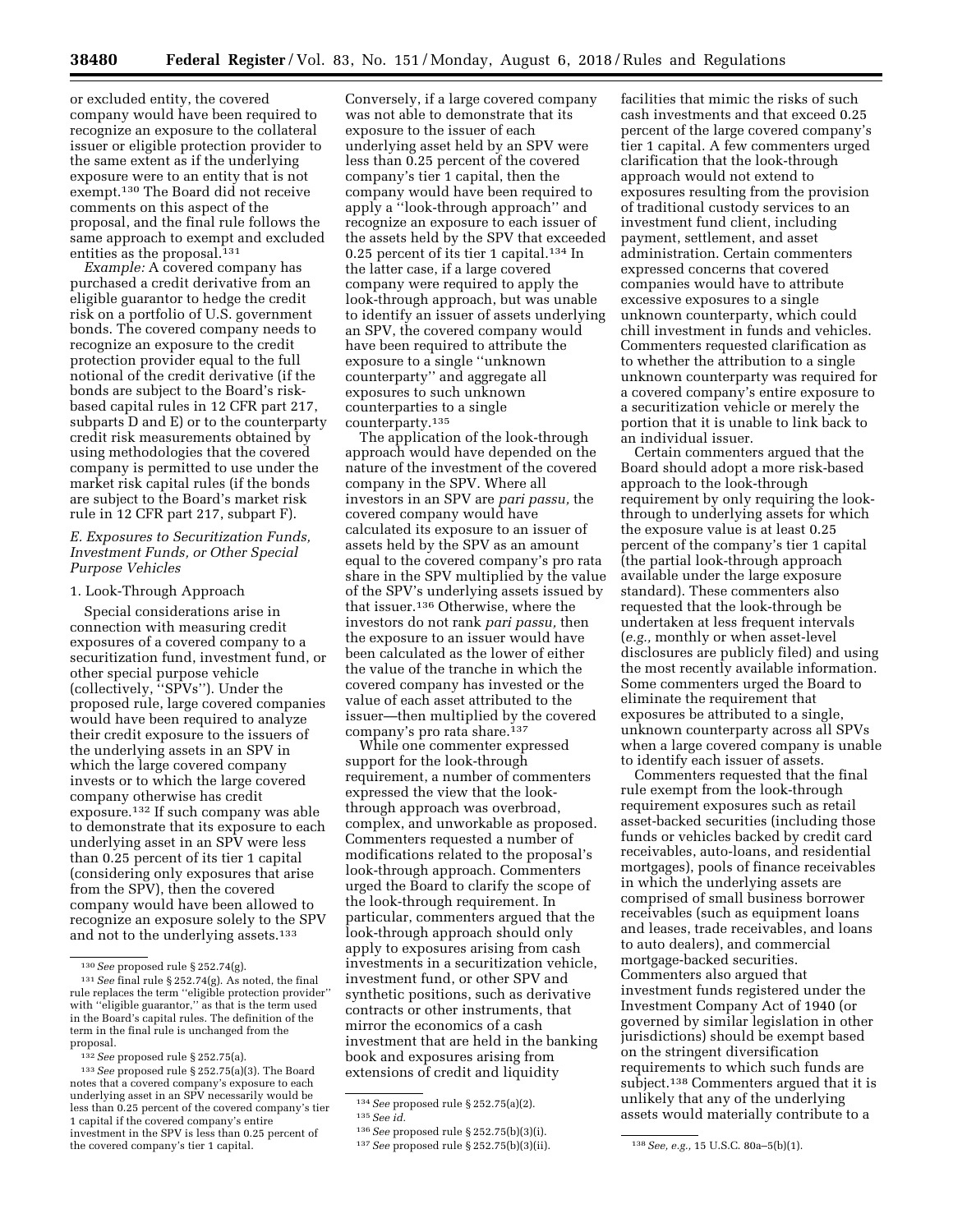covered company's exposure to a given counterparty given the granular nature of such assets.

Some commenters recommended that the Board exclude exposures from the look-through requirement that are required under other legal standards, such as the risk retention rule, since these exposures cannot be sold down. Commenters contended that the significant practical challenges of complying with the proposal could result in covered companies not investing in SPVs which could have a negative effect on credit markets. For example, certain commenters argued that covered companies may not have access to information at the frequency and level of granularity required.

In order to address the concerns raised by commenters, the Board has narrowed the scope of the look-through approach and reduced the burden of its implementation. The final rule requires application of the look-through approach only to individual underlying assets for which the exposure value is at least 0.25 percent of the company's tier 1 capital, even in cases where the covered company cannot demonstrate that *each* underlying asset in an SPV is less than 0.25 percent of the covered company's tier 1 capital. This approach is referred to as the partial look-through in this **SUPPLEMENTARY INFORMATION**.<sup>139</sup>

The Board has not modified the lookthrough approach to exclude explicitly certain types of SPVs. However, certain information provided by commenters (*e.g.,* that some retail exposures are unlikely to have large underlying exposures) bears on the potential compliance burden of the look-through and partial look-through approaches. In particular, covered companies may be able to ascertain that an SPV does not contain any exposures greater than or equal to 0.25 percent of tier 1 capital based on characteristics of the SPV without having to measure each specific exposure within the SPV.

Finally, to address the concerns that covered companies may not have access to information at the frequency and level of granularity required, the final rule allows covered companies to rely in good faith on the most recent available information. In other words, covered companies are allowed to fill in any missing values to the best of their ability (*i.e.,* in a reasonable manner and based on the most recently available information).

*Example:* An SPV holds \$10 of bonds issued by Company A, \$10 of bonds issued by Company B, and \$20 of bonds issued by Company C. Assume that all

investors in the SPV are *pari passu* and that a covered company's pro rata share in the SPV is 50 percent. Assume further that the ratio of the covered company's pro rata investment in each bond (A, B, C) to its tier 1 capital is 0.26 percent, 0.26 percent, and 0.52 percent. The covered company needs to recognize a \$5 exposure to Company A and Company B (*i.e.,* 50 percent of \$10) and a \$10 exposure to Company C (*i.e.,*  50 percent of \$20).

The foregoing example considers a case in which all of the underlying investments are at least 0.25 percent of the covered company's tier 1 capital. The following example illustrates application of the partial look-through approach.

*Example:* An SPV holds \$10 of bonds issued by Company A, \$10 of bonds issued by Company B, and \$20 of bonds issued by Company C. Assume that all investors in the SPV are *pari passu* and that a covered company's pro rata share in the SPV is 50 percent. Assume further that the ratio of the covered company's pro rata investment in each bond (A, B, C) to its tier 1 capital is 0.24 percent, 0.24 percent, and 0.48 percent. The covered company needs to recognize a \$10 exposure to the SPV (*i.e.,* 50 percent of the \$10 exposure to Company A plus 50 percent of the \$10 exposure to Company B). Note that the covered company only recognizes the exposure to the SPV—and not individually to Companies A and B because those two exposures are under 0.25 percent of tier 1 capital. Finally, the covered company must recognize a \$10 exposure to Company C (*i.e.,* 50 percent of the \$20 exposure to Company C), as the exposure to Company C is above 0.25 percent of tier 1 capital.

The previous two examples consider situations in which the covered company can identify the counterparty associated with each underlying investment in the SPV. In certain cases, a covered company may not be able to identify the counterparty in each underlying investment of the SPV. In such cases, the underlying investments must be allocated to an unknown counterparty if the pro rata size of the investment exceeds 0.25 percent of tier 1 capital, as demonstrated in the following example.140

*Example:* An SPV holds \$10 of bonds issued by one unidentified company, \$14 of bonds issued by another unidentified company, and \$20 of bonds issued by a third unidentified company. Assume that all investors in the SPV are *pari passu* and that a covered company's pro rata share in the SPV is

50 percent. Assume further that the ratio of the covered company's pro rata investment in each bond (A, B, C) to its tier 1 capital is 0.24 percent, 0.34 percent, and 0.48 percent. A covered company would need to recognize a \$5 exposure to the SPV (*i.e.,* 50 percent of the \$10 exposure to the first unidentified company) and a \$17 exposure to an unknown counterparty (*i.e.,* 50 percent of the \$14 exposure to the second unidentified company and 50 percent of the \$20 exposure to the third unidentified company).

Note that the example above applies both the partial look-through approach, as the exposure to the first unidentified company is allocated to the SPV since it represents less than 0.25 percent of tier 1 capital, and the unknown counterparty treatment since the exposures to the second and third unknown companies are allocated to a single unknown counterparty, as each pro rata investment in the second and third investment exceeds 0.25 percent of the covered company's tier 1 capital. Finally, note that the foregoing example only considers a single SPV and accordingly the effect of applying the unknown counterparty treatment is to allocate some portion of the underlying investments of the SPV to a single unknown counterparty. To the extent that a covered company cannot identify the counterparty associated with several underlying investments across several SPVs, all of these unidentified investments must be allocated to a single unknown counterparty to the extent that the pro rata size of each investment exceeded 0.25 percent of the covered company's tier 1 capital.

If all investors in an SPV are not *pari passu,* a covered company that is required to use the look-through approach would measure its exposure to an issuer of assets held by the SPV for each tranche in the SPV in which the covered company invests. The covered company would do this using a two-step process. First, the covered company would assume that the total exposure to an issuer of assets held by the SPV among all investors in a given SPV tranche is equal to the lesser of the value of the tranche and the value of the assets issued by the issuer that are held by the SPV. Second, the covered company would multiply this exposure amount by the percentage of the SPV tranche that the covered company holds.

*Example:* An SPV holds \$10 of bonds issued by Company A. The SPV has issued \$4 of junior notes and \$6 of senior notes to the SPV's investors. A covered company holds 50 percent of the junior notes and 50 percent of the

<sup>139</sup>*See* final rule § 252.75(b)(1). 140*See* final rule § 252.75(a)(3)(iii).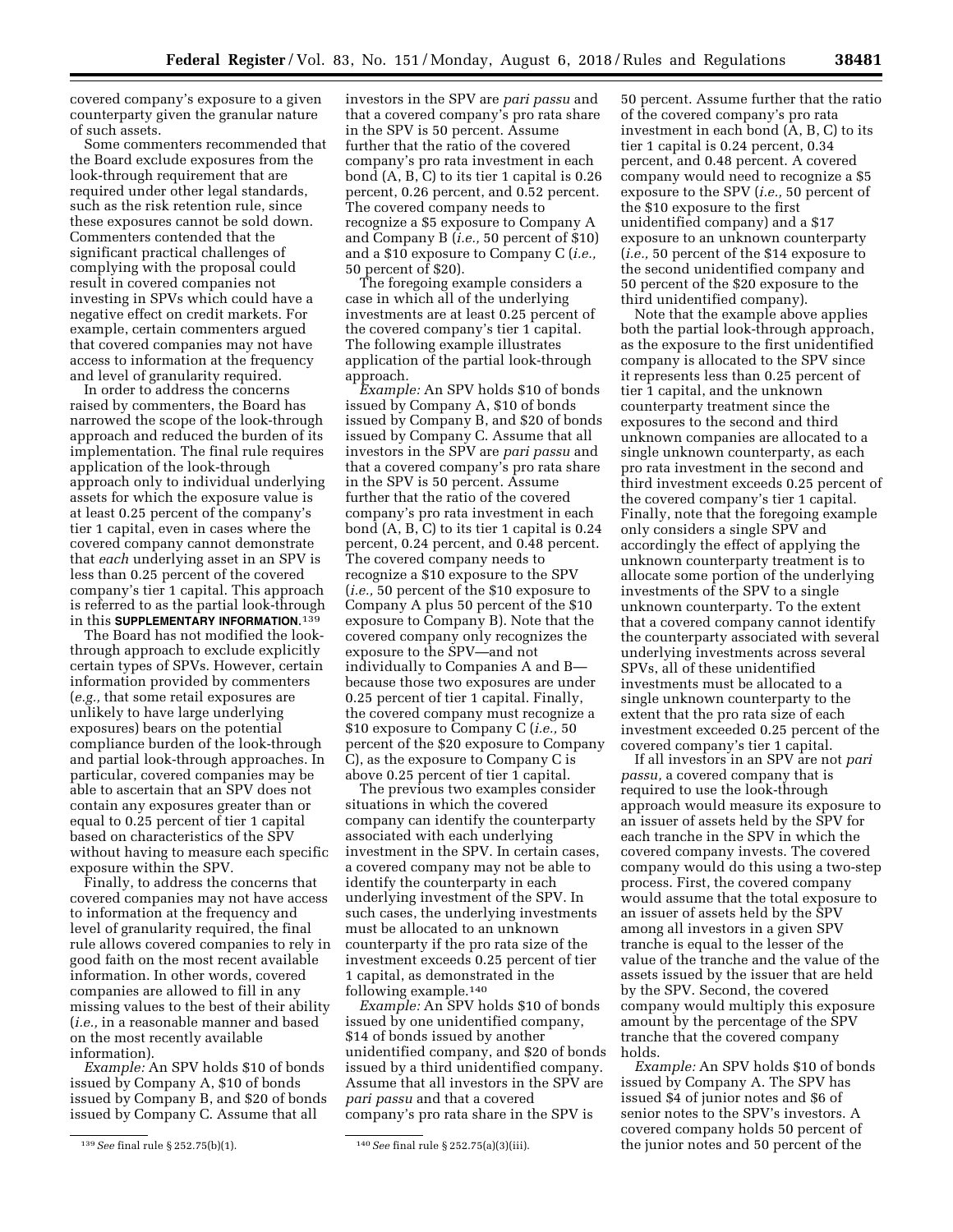senior notes. With respect to the junior tranche of the SPV, the lesser of the value of the tranche (*i.e.,* \$4) and the value of the underlying assets issued by Company A (*i.e.,* \$10) is \$4. With respect to the senior tranche of the SPV, the lesser of the value of the tranche (*i.e.,* \$6) and the value of the underlying assets issued by Company A (*i.e.,* \$10) is \$6. Because the covered company's pro rata share of each tranche is 50 percent, it would need to recognize \$2 of exposure to Company A because of its investment in the junior tranche (*i.e.,* 50 percent of \$4), and \$3 of exposure to Company A because of its investment in the senior tranche (*i.e.,* 50 percent of \$6), assuming the look-through approach is required.

2. Aggregation of Exposures to Certain Third Parties

Under the proposal, a large covered company would have been required to recognize a gross credit exposure to each third party with a contractual or other business relationship with an SPV whose failure or material financial distress would cause a loss in the value of the covered company's investment in or exposure to the SPV.141 A covered company would have been required to recognize gross credit exposure to such a third party in addition to the covered company's gross credit exposure to an SPV.

A number of commenters urged the Board to eliminate the third-party exposure requirement. Commenters argued that this requirement would have required a covered company to recognize additional exposures without a consideration of the actual amount of risk to which the covered company is exposed as a result of such exposures. Commenters contended that the requirement under the proposal referenced a ''loss'' to a covered company's investment in a securitization vehicle or investment fund without reference to the materiality of such an investment relative to the covered company. Moreover, commenters argued that the proposal did not limit in any manner the universe of third parties, which could make it impossible for a covered company to identify all relevant third parties. As an alternative to eliminating this requirement, commenters urged the Board to limit this requirement to third parties that provide credit support or liquidity facilities to an SPV and only apply the requirement where the large covered company's investment in the vehicle exceeds 0.25 percent of its tier 1 capital, consistent with the look-

through requirement. Commenters further argued that this requirement should only be on a reasonable ''best efforts'' basis, because covered companies may lack access to information to comply with this requirement (*e.g.,* a covered company may not know the identity of currency or interest rate providers). Commenters noted that in any case this requirement would overstate exposures by requiring a covered company to recognize an exposure to two different parties: The SPV and the third-party credit provider to the SPV.

The Board has modified the final rule to address the concerns raised by commenters, thereby reducing burden on covered companies. First, the Board has narrowed the scope of the requirement. The proposed rule would have applied to third parties that have a contractual or other business relationship with an SPV.142 Based on suggestions from commenters, the final rule applies solely to third parties that have a contractual obligation to provide credit or liquidity support to an SPV.143

Second, the final rule explicitly limits the exposure that a covered company has to attribute to a third party under this requirement. The proposed rule would have required a large covered company to recognize an exposure to the third party in an amount equal to the large covered company's exposure to the SPV.144 The final rule caps the recognized exposure to the maximum contractual obligation of that third party to the SPV.145 This should mitigate the concern that the requirement would have required a covered company to recognize additional exposures without consideration of the actual amount of risk to which the covered company is exposed.

Third, under the final rule, covered companies may rely in good faith on the most recent available information. In other words, covered companies are allowed to rely on a reasonable best effort in the event that they lack access to information to comply with this requirement.

# *F. Aggregation of Exposures to Connected Counterparties*

The proposed rule would have required a covered company to aggregate counterparties based on tests of economic interdependence or due to certain control relationships.146 In cases where the total exposures to a single

counterparty exceeded five percent of the covered company's eligible capital base, the covered company would have had to aggregate exposures to that counterparty with its exposures to all other counterparties that are ''economically interdependent'' with the first counterparty.147 The purpose of this proposed requirement was to limit a covered company's overall credit exposure to two or more counterparties where the underlying risk of one counterparty's financial distress or failure would cause the financial distress or failure of another counterparty. For similar reasons, under the proposed rule, a covered company would have been required to aggregate exposures of an unaffiliated counterparty with its exposures to all other counterparties connected by control relationships.148

Commenters argued that it would be very difficult and burdensome for covered companies to obtain the information required under the proposed rule to aggregate their counterparties on the basis of the economic interdependence and control tests. Certain commenters argued that if the control relationship tests were retained in the final rule, it should apply only to exposures exceeding five percent of the eligible capital base, similar to the threshold under the proposal for the economic interdependence test. Commenters urged the Board to make clear that any determinations regarding economic interdependence and control relationships, if retained in the final rule, would be subject to a reasonable inquiry standard (that is, there should be good faith due diligence into the relationship between the counterparty and other potentially related entities). Commenters also requested that the Board make clear these tests applied only within, and not across, different categories of counterparties (that is, the tests would not be used to aggregate a natural person with a company or a company with a State).

#### 1. Economic Interdependence

The Board has incorporated two key provisions into the economic interdependency assessment in the final rule to address the concerns raised by commenters and to reduce burden on covered companies.149 First, the Board has revised the relevant factors to clarify when firms must aggregate exposures to counterparties. For instance, the proposed rule would have required a

<sup>141</sup>*See* proposed rule § 252.75(c).

<sup>142</sup>*See* proposed rule § 252.75(c)(1).

<sup>143</sup>*See* final rule § 252.75(c)(1).

<sup>144</sup>*See* proposed rule § 252.75(c)(2).

<sup>145</sup>*See* final rule § 252.75(c)(2).

<sup>146</sup>*See* proposed rule § 252.76.

<sup>147</sup>*See* proposed rule § 252.76(a).

<sup>148</sup>*See* proposed rule § 252.76(b).

<sup>149</sup>*See* final rule § 252.76(b).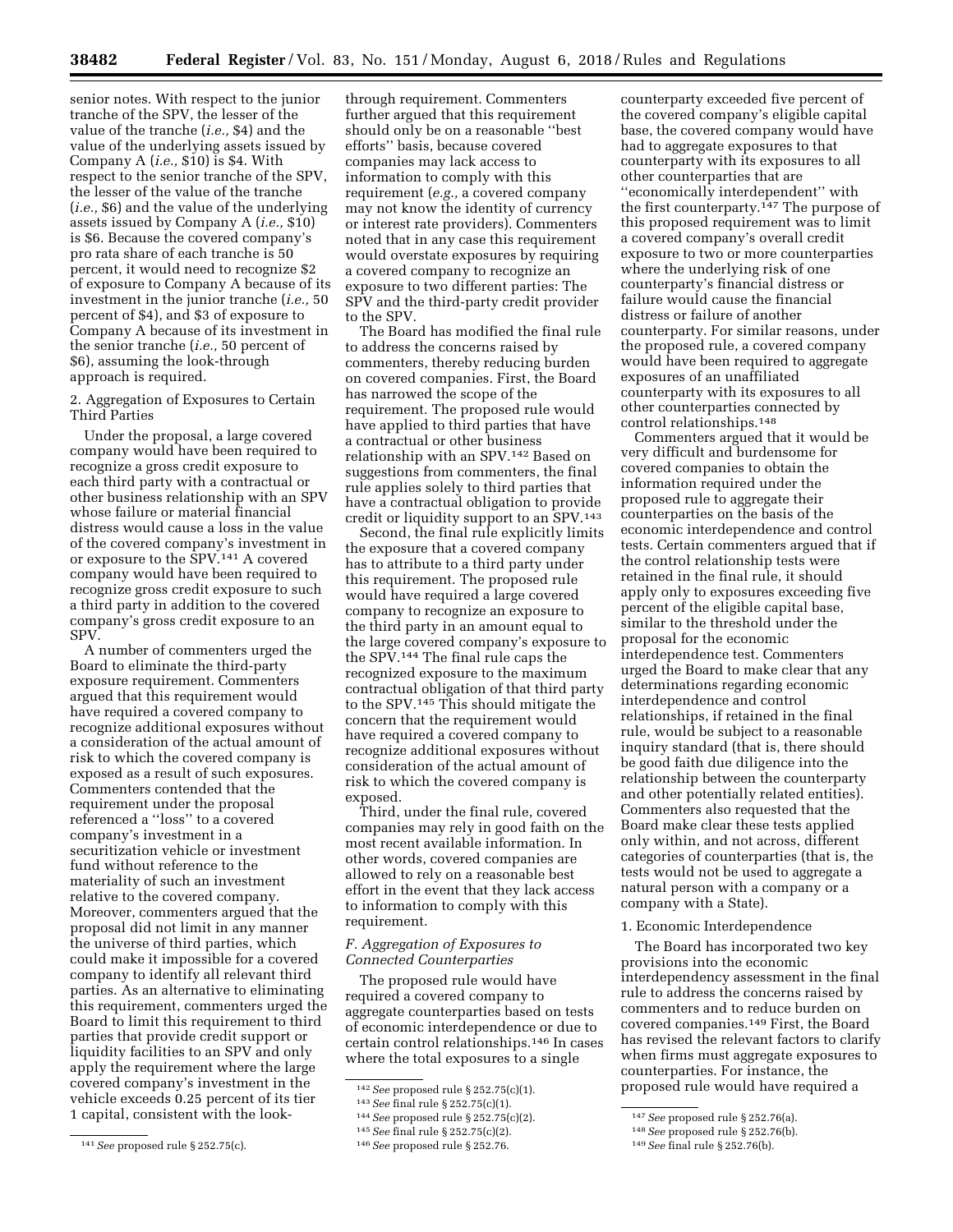covered company to consider whether a counterparty (counterparty A) has fully or partly guaranteed the credit exposure of another counterparty (counterparty B), or is liable by other means, and the credit exposure is *significant enough*  that counterparty B is likely to default if presented with a claim relating to the guarantee or liability.150 The final rule reframes this standard to make it more concrete and more formulaic: Whether one counterparty has fully or partly guaranteed the credit exposure of the other counterparty, or is liable by other means, *in an amount that is 50 percent or more* of the covered company's net credit exposure to the counterparty.151

Second, the final rule allows firms to request in writing a determination from the Board that two counterparties are not economically interdependent, even if one or more factors in the final rule are met.152 Upon such a request, the Board may grant temporary relief to the covered company and not require the covered company to aggregate one counterparty with another counterparty provided that the counterparty could modify its business relationships, such as by reducing its reliance on the other counterparty, and provided that such relief is in the public interest and is consistent with the purpose of the final rule and section 165(e).153

In addition, as under the proposal, this economic interdependency assessment in the final rule is required only when exposure to a counterparty exceeds five percent of a covered company's tier 1 capital. The Board investigated the potential burden of the above requirement using supervisory data covering U.S. GSIBs and their largest credit counterparties from 2008 to 2017. Although the specific definition of credit exposure in the supervisory data did not match precisely the exposure calculation that will be required under the final rule, the analysis does provide general insight into the frequency of large credit exposures. Based on this data, credit exposures exceeding the five-percent threshold occurred only 20 times per year since 2012, for all firms combined.

*Example:* A covered company has a credit exposure to a bank that is equal to 4.5 percent of tier 1 capital. This covered company does not have to apply the economic interdependency test to the bank because the credit

153*See* final rule § 252.76(b)(3)(ii).

exposure does not exceed five percent of that two counterparties are not under its tier 1 capital.

*Example:* A covered company has credit exposures to both a car manufacturer and a tire manufacturer. The exposure to the car manufacturer is equal to 5.5 percent of its tier 1 capital. The exposure to the tire manufacturer is 1.5 percent of its tier 1 capital. The tire manufacturer sells all of its output to the car manufacturer. This satisfies § 252.76(b)(2)(i) of the final rule, so the covered company has to aggregate the credit exposures to both counterparties, which yields a total credit exposure of 7.0 percent of its tier 1 capital. Notably, this example also satisfies § 252.76(b)(2)(iii) of the final rule.

*Example:* A covered company has credit exposures to a bank and an insurance company. The exposure to the bank is equal to 6.0 percent of its tier 1 capital, or \$3 billion. The exposure to the insurance company is 1.0 percent of its tier 1 capital, or \$1 billion. As part of its business, the insurance company guaranteed half of the bank's exposures to the covered company, *i.e.,* \$1.5 billion. This partial guarantee of \$1.5 billion is greater than 50 percent of the covered company's exposure to the insurance company, as \$1.5 billion is greater than \$0.5 billion. This threshold exceeds the standard in the final rule, which means the covered company must aggregate the exposures to the bank and the insurance company.

#### 2. Control Relationships

Similar to the approach to economically interdependent counterparties, the Board has modified the control relationship tests in the final rule to address the concerns raised by commenters and to reduce burden. First, the control test in the final rule applies only when exposures exceed a threshold of five percent of tier 1 capital, similar to the economic interdependence standard. In practice, the likelihood of a counterparty exceeding this five percent threshold is unlikely.

Second, covered companies will be required to apply only two clear control tests, based on 25 percent voting control and majority control of the board of directors.154

Third and finally, the final rule allows covered companies to request a determination in writing from the Board

common control, even if one or more of the control factors are met.155 Upon such a request, the Board may grant temporary relief to the covered company and not require the covered company to aggregate one counterparty with another counterparty provided that, taking into account the specific facts and circumstances, such indicia of control does not result in entities being connected by control relationships for purposes of the final rule, and provided that such relief is in the public interest and is consistent with the purpose of the final rule and section 165(e).156

Lastly, it should be noted that the final rule authorizes the Board to determine, after notice to the covered company and opportunity for hearing, that one or more counterparties of the covered company are economically interdependent or connected by control relationships for the purposes of this section, based on consideration of the factors in the final rule as well as related indicia.157 Moreover, the Board can determine, after notice to the covered company and opportunity for hearing, that the exposures to two counterparties must be aggregated to prevent evasion of the final rule and section  $165(e).$ <sup>158</sup>

*Example:* A covered company has a credit exposure to a bank that is equal to 4.5 percent of its tier 1 capital. This covered company does not have to apply the control test because the exposure level does not exceed five percent of its tier 1 capital.

*Example:* A covered company has credit exposures to both a bank and a fund that is sponsored by the bank. The exposure to the bank is equal to 6.5 percent of its tier 1 capital. The exposure to the fund is 2.0 percent of its tier 1 capital. The bank does not own, control, or hold the power to vote 25 percent or more of any class of voting securities of the fund; however, the bank does have the ability to appoint a majority of the directors of the fund. Under the final rule, this covered company is required to aggregate its credit exposures to the fund with its credit exposures to the bank, which yields 8.5 percent of its tier 1 capital.

# *G. Exemptions*

Section 165(e)(6) of the Dodd-Frank Act states that the Board may, by regulation or order, exempt transactions, in whole or in part, from the definition of the term ''credit exposure'' for purposes of that subsection, if the Board

<sup>150</sup>*See* proposed rule § 252.76(a)(2)(ii) (emphasis added).

<sup>151</sup>*See* final rule § 252.76(b)(2)(ii) (emphasis added).

<sup>152</sup>*See* final rule § 252.76(b)(3).

<sup>154</sup>*See* final rule § 252.76(c)(1). For purposes of the final rule, one counterparty (counterparty A) is deemed to control the other counterparty (counterparty B) if (i) counterparty  $\tilde{A}$  owns, controls, or holds with the power to vote 25 percent or more of any class of voting securities of counterparty B; or (ii) counterparty A controls in any manner the election of a majority of the directors, trustees, general partners (or individuals exercising similar functions) of counterparty B.

<sup>155</sup>*See* final rule § 252.76(c)(2)(i).

<sup>156</sup>*See* final rule § 252.76(c)(2)(ii).

<sup>157</sup>*See* final rule § 252.76(d).

<sup>158</sup>*See* final rule § 252.76(e).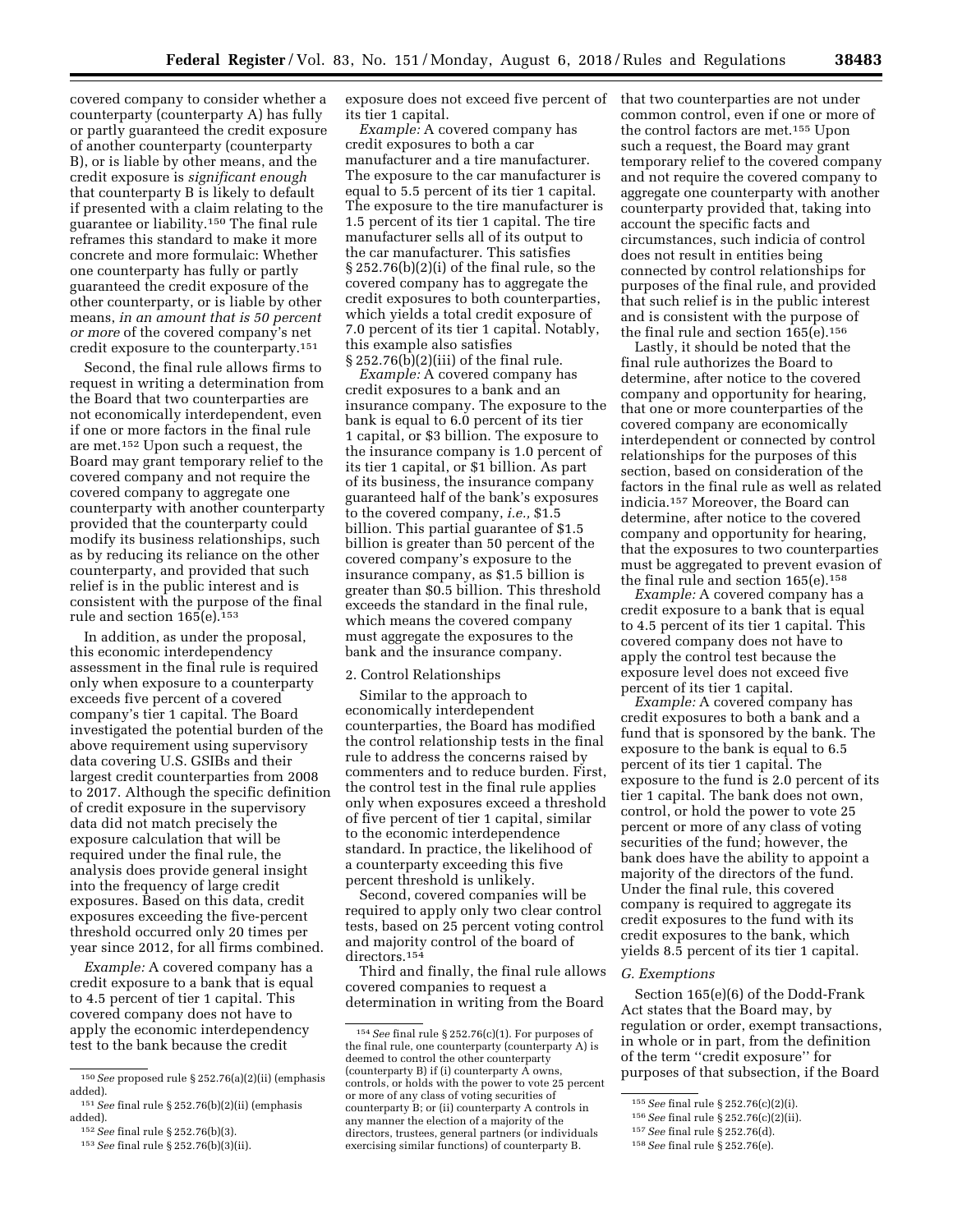finds that the exemption is in the public interest and is consistent with the purposes of that subsection.159 The proposed rule would have included several exemptions for credit transactions from the SCCL, including (1) direct claims on, and portions of claims that are directly and fully guaranteed as to principal and interest by the Federal National Mortgage Association and the Federal Home Loan Mortgage Corporation, while these entities are operating under the conservatorship or receivership of the Federal Housing Finance Agency; (2) intraday credit exposure to a counterparty; and (3) trade exposures to a central counterparty that meets the definition of a qualifying central counterparty.160 The proposal also would have exempted any Federal Home Loan Bank from the definition of covered company.161

Many commenters expressed support for the proposed exemptions to qualifying central counterparties and for intraday credit exposures to a counterparty. Certain commenters requested an additional exemption for short-dated exposures arising from the provision of traditional custody services or, in the alternative, the implementation of a five-day cure period for such exposures. A few commenters requested an express exemption for credit exposures to the Federal Home Loan Banks. One commenter urged the Board to include regulatory exemptive authority in the final rule that would provide explicit flexibility for tailoring the rule for a particular covered company based on the company's risk profile.

Certain commenters also requested exemptions for multilateral banks and certain supranational entities, including the Bank of International Settlements, the European Central Bank, the European Commission, the International Monetary Fund, and multilateral development banks that are assigned a zero percent risk weight under the Board's capital rules. One commenter argued it is inappropriate to exclude sovereign exposures to zero percent risk weight foreign sovereign entities, which can be risky. Other commenters urged that the exclusion for exposures to zero percent risk weight foreign sovereign entities be extended to their zero percent risk weight public sector entities. These commenters argued that these entities similarly pose little risk of default and such treatment would align with the determination of risk weights

under the Board's risk-based capital rules. Certain commenters requested that the Board allow covered companies to exclude any credit exposures to a counterparty that are deducted from their tier 1 capital as credit exposure since the covered company has already reduced its regulatory capital by these amounts. The Board's capital rules require certain unconsolidated investments in financial institutions to be deducted once certain thresholds are reached.

In response to comments, the Board has decided not to allow covered companies to exclude exposures that have been deducted from capital for two reasons. First, the deduction only occurs after a certain threshold is reached and so the full amount of the exposure cannot be excluded as only part of the exposure is deducted from capital. Second, the deduction from capital serves better to reflect the actual loss absorbing capacity of a company's capital base. These deductions are intended to result in a more accurate measure of equity capital; accordingly, no corresponding adjustment to the value of the related credit exposure is required.

Section 252.77 of the final rule sets forth additional exemptions from the single-counterparty credit limits.162 The Board has retained the exemptions from the proposal and added two additional exemptions.

The first exemption from the final rule is for direct claims on, and the portions of claims that are directly and fully guaranteed as to principal and interest by, the Federal National Mortgage Association and the Federal Home Loan Mortgage Corporation, while these entities are operating under the conservatorship or receivership of the Federal Housing Finance Agency. This exemption reflects a policy decision that credit exposures to these government-sponsored entities should not be subject to a regulatory limit for so long as the entities are in the conservatorship or receivership of the U.S. government.<sup>163</sup> This approach is consistent with the approach that the Board used in its risk retention rules.164 As determined by the Board, obligations issued by other U.S. governmentsponsored entities also would be exempt.

The second exemption from the final rule is for intraday credit exposure to a counterparty.165 This exemption will help minimize the impact of the rule on

the payment and settlement of financial transactions. The Board has declined to broaden this exemption as requested by commenters to ensure that the credit exposure measures accurately reflect actual credit exposures assumed by covered companies. Moreover, the operational and logistical difficulties that extend to measuring intraday credit extensions do not extend in the same manner to longer-term credit extensions.

The third exemption from the final rule is for trade exposures to a central counterparty that meets the definition of a qualifying central counterparty under the Board's capital rules (QCCP).166 These exposures include potential future exposure arising from transactions cleared by a QCCP and prefunded default fund contributions. The final rule exempts these exposures to QCCPs from single-counterparty credit limits because of the concern that application of single-counterparty credit limits to these exposures would require firms to spread activity across a greater number of CCPs, which could lead to a reduction in multilateral netting benefits.167

In response to comments, the final rule includes two new exemptions. The fourth exemption from the final rule is for any credit transaction with the Bank for International Settlements, the International Monetary Fund, or institutions that are members of the World Bank Group (namely, the International Bank for Reconstruction and Development, the International Finance Corporation, the International Development Association, the Multilateral Investment Guarantee Agency, and the International Centre for Settlement of Investment Disputes). Although the Bank for International Settlements is not itself a central bank of any sovereign entity, the membership of the Bank for International Settlements is comprised entirely of central banks of sovereign entities, which are generally not defined as counterparties in the final rule.168 With respect to the other entities, the Board notes that the United States is a shareholder or contributing member of each of those entities, along with other sovereign entities. In light of

<sup>159</sup>*See* 12 U.S.C. 5365(e)(6).

<sup>160</sup>*See* proposed rule § 252.77(a).

<sup>161</sup>*See* proposed rule § 252.77(b).

<sup>162</sup>*See* final rule § 252.77.

<sup>163</sup>*See* final rule § 252.77(a)(1).

<sup>164</sup>*See* 12 CFR 244.8.

<sup>165</sup>*See* final rule § 252.77(a)(2).

<sup>166</sup>*See* final rule § 252.77(a)(3). Qualifying central counterparty is defined to have the same meaning as in § 217.2 of the Board's risk-based capital rules. *See* final rule § 252.71(bb); *See also* 12 CFR 217.2.

<sup>167</sup>As initial margin and excess variation margin posted to the QCCP and held in a segregated account by a third-party custodian are not subject to counterparty risk, these amounts would not be considered credit exposures under the final rule.

<sup>168</sup>Central banks of sovereign entities would only be considered counterparties under the final rule if the central bank's foreign sovereign entity was not assigned a zero percent risk weight under the Board's capital rules. *See* final rule § 252.71(e).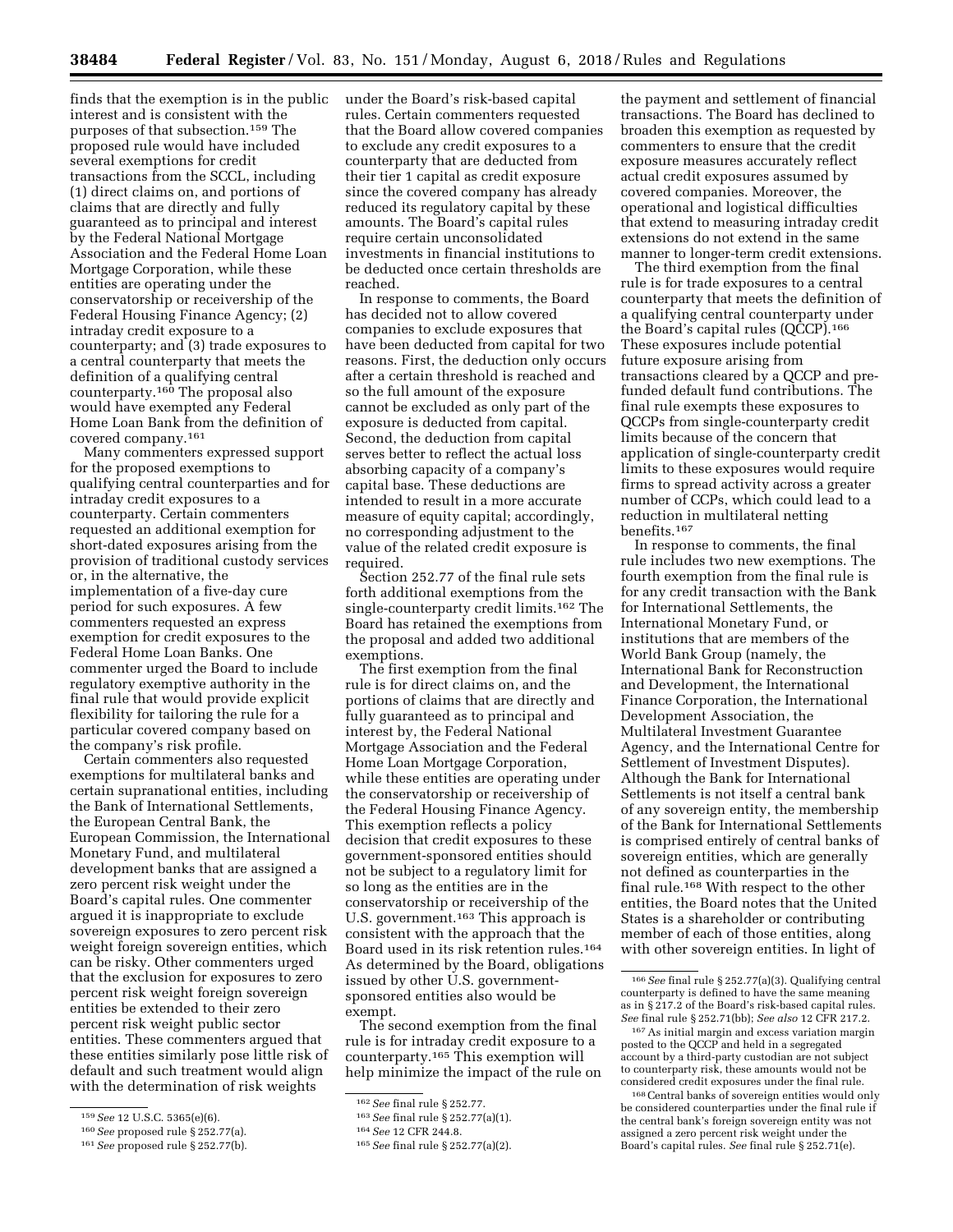the generally high-credit quality of these institutions and considering that each has a membership structure comprised of a significant proportion of sovereign entities or agencies with strong creditworthiness, the Board is of the view that this treatment is appropriate. The fifth exemption from the final rule is for any credit transaction with the European Commission or European Central Bank. These international organizations share many features of sovereign entities that have been excluded from the final SCCL rule, including the assignment of a zero percent risk weight under the Board's capital rules. The Board believes that these exemptions are in the public interest, given the public purpose of each of these entities, and given the low credit risk of these entities, are consistent with the purposes of section 165(e) and this final rule. Accordingly, for the reasons discussed above and in the proposal, the Board has determined that each of these exemptions is in the public interest and is consistent with the purpose of section 165(e).

The sixth exemption category implements section 165(e)(6) of the Dodd-Frank Act and provides a catch-all category to exempt any transaction which the Board determines to be in the public interest and consistent with the purposes of section 165(e).<sup>169</sup>

Section 252.77(b) of the final rule implements section 165(e)(6) of the Dodd-Frank Act, which provides a statutory exemption for the Federal Home Loan Banks. The Board views section 165(e)(6) as providing an exemption for Federal Home Loan Banks from the definition of covered company but as not providing an exemption for a covered company's credit exposure to the Federal Home Loan Banks. As such, a covered company's exposure to a Federal Home Loan Bank is subject to the SCCL in the final rule.

# *H. Compliance and Timing of Applicability*

# 1. Scope of Compliance

Under the proposed rule, a covered company with \$250 billion or more in total consolidated assets would have been required to comply with the requirements of the proposed rule on a daily basis. These covered companies also would have been required to submit a monthly compliance report to the Board.

Certain commenters requested clarification that the daily compliance requirement for a covered company

should be based on the most recent information available with respect to counterparties, consistent with the company's internal risk management processes, and not on information that is updated on a daily basis. Other commenters believed that daily compliance constitutes a significant operational challenge, especially with respect to the look-through approach for SPVs. These commenters noted that the composition of SPVs is typically reported only on a monthly or less frequent basis. To address these concerns, the final rule allows covered companies to rely in good faith on the most recent available information about an SPV. For example, consistent with the final rule, a covered company may fill in values, in a reasonable manner, based on available information.

Similar to the proposal, under § 252.78(a) of the final rule, a covered company is required to comply with the requirements on a daily basis, as of the end of each business day.170 To address commenters' concerns regarding the ability to access certain information (including information regarding SPVs), the final rule allows covered companies to rely in good faith on the most recent available information. In other words, covered companies are allowed to fill in missing values, in a reasonable manner, based on available information. In addition, under the final rule, a covered company must report its compliance to the Federal Reserve on a quarterly basis, as of the end of the quarter, rather than a monthly basis, unless the Board determines and notifies that company in writing that more frequent reporting is required.171

The Board has approved proposed forms, published elsewhere in this issue of the **Federal Register**, for covered companies to report credit exposures to their counterparties as those credit exposures would be measured under the final rule and section 165(e). The comment period on the proposed reporting expires on October 5, 2018.

# 2. Noncompliance

Section 252.78(c) of the proposed rule addressed the consequences if a covered company were to fail to comply with the credit exposure limits.172 The proposed rule stated that, if a covered company were not in compliance with respect to a counterparty due to any of four factors—(1) a decrease in the covered company's capital stock and surplus; (2) the merger of the covered company with another covered company; (3) a merger

of two unaffiliated counterparties; or (4) any other circumstance the Board determines is appropriate—then the covered company would not have been subject to enforcement actions with respect to such noncompliance for a period of 90 days,  $173$  so long as the company were to use reasonable efforts to return to compliance with the proposed rule during this period. The covered company would have been prohibited from engaging in any additional credit transactions with such a counterparty in contravention of this requirement during the noncompliance period, except in cases where the Board determined that such additional credit transactions were necessary or appropriate to preserve the safety and soundness of the covered company or financial stability.174 In granting approval for any such special temporary exceptions, the Board could have imposed supervisory oversight and reporting measures that it determined would have been appropriate to monitor compliance with the foregoing standards.175

A number of commenters suggested broadening the cure period to mitigate potential disruptions to proper market activities. In particular, these commenters requested that the cure period be broadened to apply to any breach that is beyond the covered company's control and could be reasonably remediated within the 90 day period. Commenters also requested appropriate transition periods if an exposure or counterparty changes status or loses an exemption under the final rule (*e.g.,* if a sovereign's risk-weight increases or if a qualifying central counterparty loses its status). A few commenters suggested that any breaches of the proposal's credit exposure limits should be promptly reported to the Board.

To address the concerns of commenters, the final rule includes an additional factor for relief during a period of noncompliance: An unforeseen and abrupt change in the status of a counterparty as a result of which the covered company's credit exposure to the counterparty becomes limited by the requirements of this section.176 Along with the proposed

<sup>169</sup>*See* 12 U.S.C. 5365(e)(6); final rule § 252.77(a)(6).

<sup>170</sup>*See* final rule § 252.78(a)(1).

<sup>171</sup>*See* final rule § 252.78(a)(2).

<sup>172</sup>*See* proposed rule § 252.78(c).

<sup>173</sup>This period could have been adjusted by the Board as appropriate to preserve the safety and soundness of the covered company or U.S. financial stability. *Id.*  174 *Id.* 

<sup>175</sup>*See* proposed rule § 252.78(d).

<sup>176</sup>*See* final rule § 252.78(c)(2). The factors are (i) a decrease in the covered company's capital stock and surplus; (ii) the merger of the covered company with another covered company; (iii) a merger of two Continued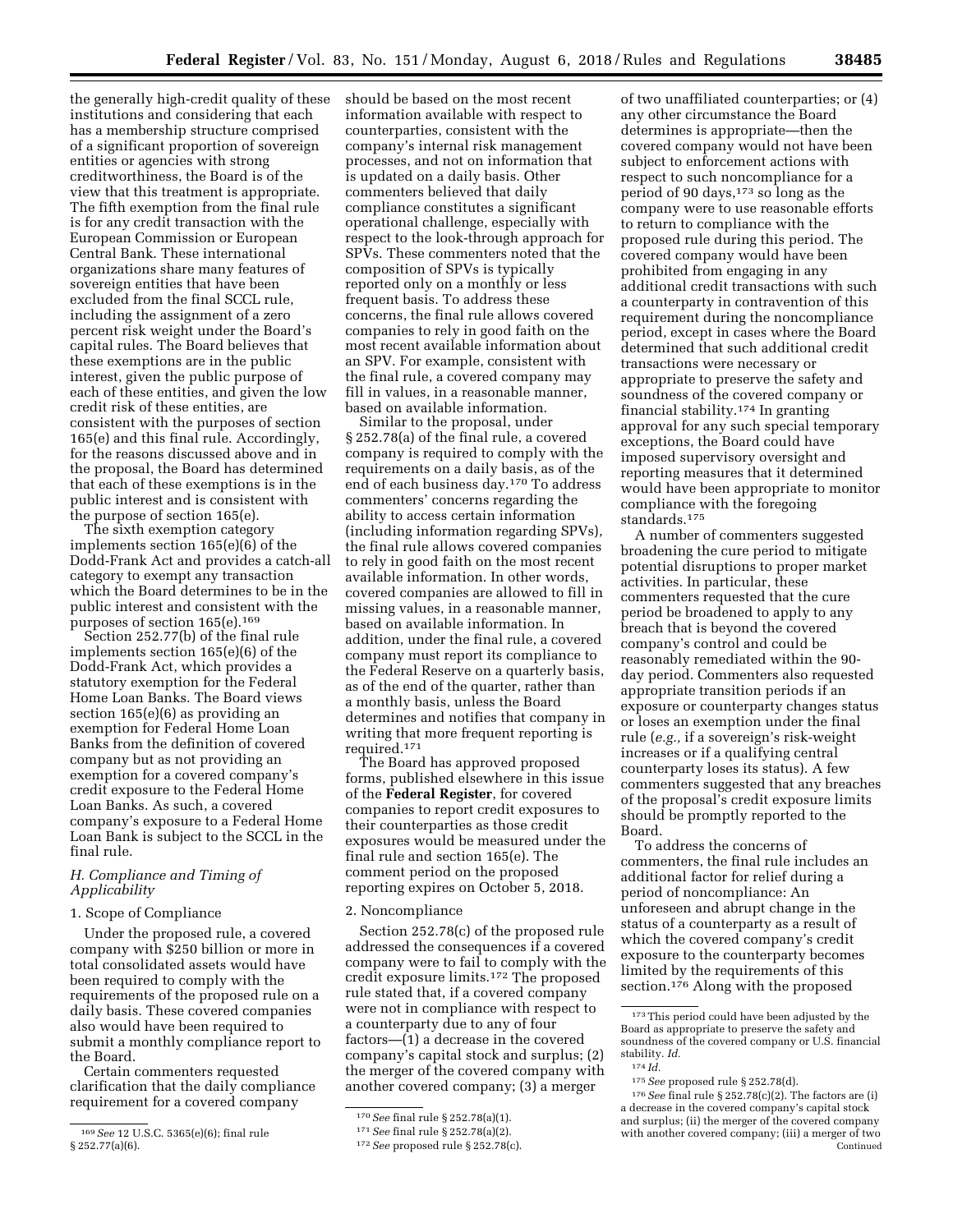discretionary factor (''[a]ny other factor(s) the Board determines, in its discretion, is appropriate"),<sup>177</sup> this factor should sufficiently broaden the scope of the cure period to mitigate the risk of an enforcement action due to circumstances outside the control of the covered company.

# 3. Initial Applicability and Ongoing Applicability

Under the proposed rule, covered companies with \$250 billion or more in total consolidated assets would have been required to comply one year from the effective date of the rule, unless that time were extended by the Board in writing.178 In addition, under the proposed rule, any company that becomes a covered company after the effective date of the rule would have been required to comply with the requirements of the rule beginning on the first day of the fifth calendar quarter after it becomes a covered company, unless that time were accelerated or extended by the Board in writing.<sup>179</sup>

A number of commenters urged the Board to provide covered companies additional time to comply with the requirements of the final rule. Most of these commenters argued that two years from the date the applicable reporting form is finalized is the minimum amount of time covered companies would need to develop the infrastructure to comply with the requirements.180 These commenters pointed out that compliance with the final rule would entail the deployment of significant resources and development of entirely new systems and procedures, which would depend on the final rule and the associated reporting requirements. Moreover, certain commenters argued that if retail exposures were not exempted from the scope of the final rule, then a minimum of three years from finalization of the

180Section 252.78(a) of the proposal would have required covered companies to comply with the requirements on a daily basis at the end of each business day and submit on a monthly basis a report demonstrating its daily compliance. The preamble to the proposal explained that the Board plans to develop reporting forms for covered companies to use to report credit exposures to their counterparties as those exposures would be measured under rules implementing section 165(e) of the Dodd-Frank Act. 81 FR at 14344 (Mar. 16, 2016).

applicable reporting form would be necessary for covered companies to develop and implement systems capable of tracking and calculating exposures to millions of individual customers, their intermediate family members, and any other entities a covered company may be required to aggregate.

The Board has simplified the final rule to address the concerns raised by commenters regarding the compliance period of the final rule. The final rule gives major covered companies (*i.e.,*  GSIBs) until January 1, 2020, to comply,181 and gives all other covered companies until July 1, 2020, to comply.182

# **III. Final Rule for Foreign Banking Organizations**

#### *A. Background*

In February 2014, the Board adopted a final rule establishing enhanced prudential standards for FBOs with U.S. banking operations and total consolidated assets of \$50 billion or more.183 Under that rule, an FBO with U.S. non-branch assets of \$50 billion or more is required to form a U.S. IHC to hold its interests in U.S. bank and nonbank subsidiaries.184 An FBO's U.S. IHC is subject to enhanced prudential standards on a consolidated basis, including risk-based and leverage capital requirements, liquidity requirements, and risk management standards. Certain enhanced prudential standards also apply to an FBO's "combined U.S. operations," which would include an FBO's U.S. branches and agencies, as well as its U.S. IHC and its subsidiaries.

As with covered companies, and consistent with the amendments to section 165(e) made by EGRRCPA, the single-counterparty credit limits in this

183*See* Enhanced Prudential Standards for Bank Holding Companies and Foreign Banking Organizations, 79 FR 17240 (Mar. 27, 2014). The definition of ''foreign banking organization'' is the same as in section 211.21(o) of the Board's Regulation K (12 CFR 211.21(o)), provided that, if the top-tier foreign banking organization is incorporated in or organized under the laws of any State, the foreign banking organization shall not be treated as a foreign banking organization for purposes of this part. *See* 12 CFR 252.2(j).

<sup>184</sup> An FBO's U.S. IHC is not required to hold the FBO's interest in any company held under section 2(h)(2) of the BHC Act, 12 U.S.C. 1841(h)(2).

final rule would apply to the U.S. operations of an FBO with \$250 billion or more in total global consolidated assets. The single-counterparty credit limits also would apply to any U.S. IHC of such an FBO with \$50 billion or more in total consolidated assets. However, the final rule makes clear that the SCCL applicable to the U.S. operations of an FBO would not apply if an FBO certifies to the Board that it meets large exposure or SCCL standards on a consolidated basis established by its home country supervisor that are consistent with the large exposure standard, unless the Board determines, in writing, after notice to the FBO, that compliance with the final rule is required.

# *B. Summary of Comments on Proposal for Foreign Banking Organizations*

As noted, under the proposal, an FBO was subject to two SCCL: One for its IHC measured against the IHC's capital base and one for its combined U.S. operations (including U.S. branches) measured against the capital base of the entire FBO. With respect to an FBO's combined U.S. operations (rather than its U.S. IHC), the proposal would have applied SCCL with respect to exposures of any U.S. branch or agency of the foreign banking organization; exposures of the U.S. subsidiaries of the foreign banking organization, including any U.S. IHC; and all subsidiaries of such subsidiaries (other than any companies held under section 2(h)(2) of the BHC Act).185 The U.S. IHC and the FBO itself, with respect to its combined U.S. operations, each would have been a ''covered entity'' under the proposal. A number of commenters argued that application of SCCL to those FBOs that are subject to comparable large exposure or single-counterparty credit limit regimes in their home country is inconsistent with the statutory mandate to give due regard to principles of national treatment and competitive equality.186 These commenters also noted that certain provisions of the Dodd-Frank Act expressly provide for the recognition of comparable home country regulation.187 These commenters argued that the development of the large exposure standard made it more likely that other jurisdictions would have comparable single-counterparty credit limit regimes to that of section 165(e) and its implementing regulation.

Commenters also argued that the proposal would have had a materially disproportionate and adverse effect on

unaffiliated counterparties; (iv) an unforeseen and abrupt change in the status of a counterparty as a result of which the covered company's credit exposure to the counterparty becomes limited by the requirements of this section; or (v) any other factor(s) the Board determines, in its discretion, is appropriate.

 $177$  This prong is § 252.78(c)(4) in the proposed rule and § 252.78(c)(2) in the final rule.

<sup>178</sup>*See* proposed rule § 252.70(g)(2).

<sup>179</sup>*See* proposed rule § 252.70(h).

<sup>181</sup>*See* final rule § 252.70(c)(1)(ii).

<sup>182</sup>*See* final rule § 252.70(c)(1)(i). A covered company that becomes subject to the final rule after its effective date is also given two years from the date on which it becomes a covered company to comply, unless that time is accelerated or extended by the Board in writing. *See* final rule § 252.70(c)(2). The Board may, for instance, exercise its discretion to apply the SCCL to a covered company in a period of less than two years if the Board determined that there was a rapid expansion of risk in that company.

<sup>185</sup> 12 U.S.C. 1841(h)(2).

<sup>186</sup>*See* 12 U.S.C. 5365(b)(2).

<sup>187</sup>*See, e.g.,* 12 U.S.C. 5365(b)(2)(B).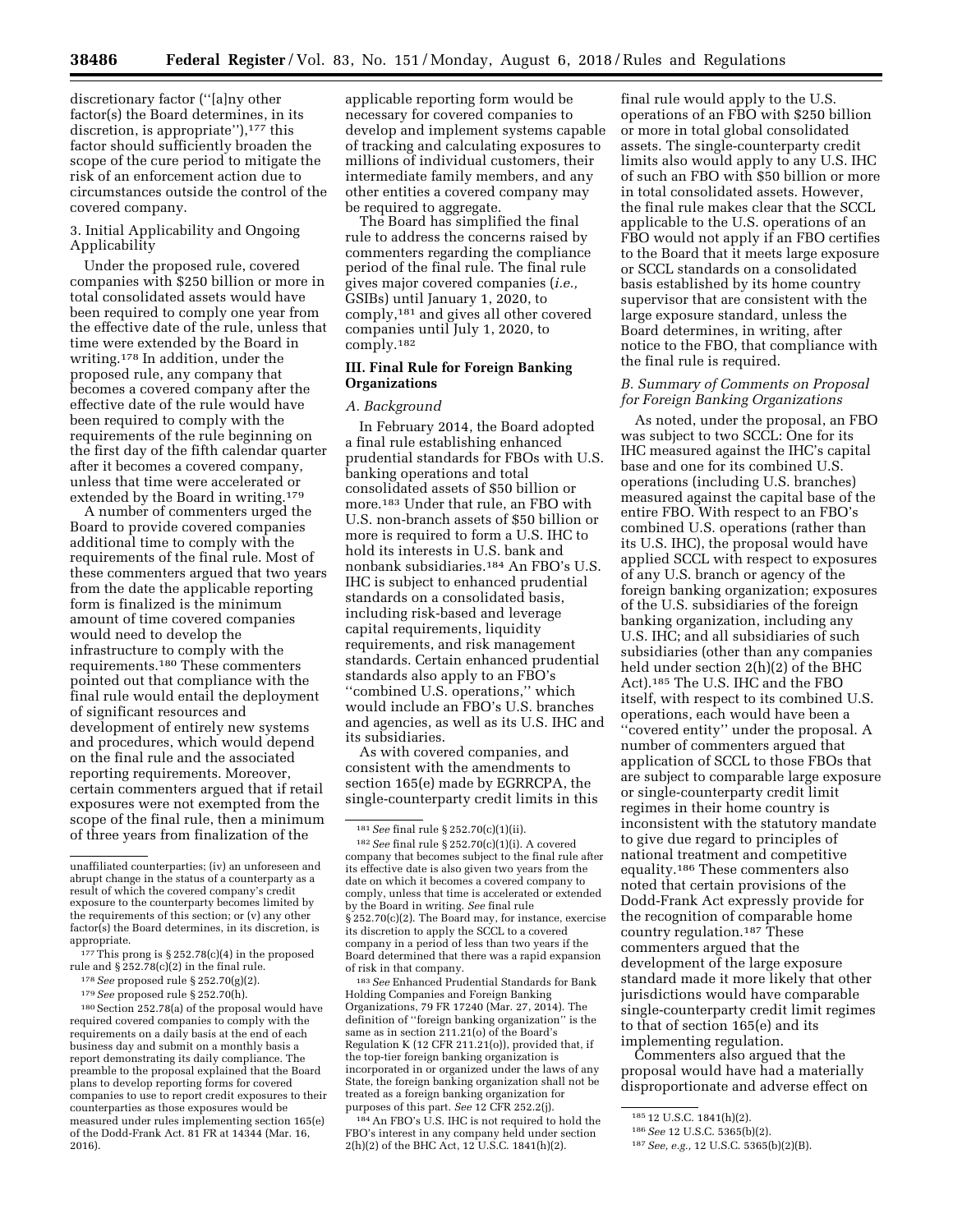FBOs relative to covered companies due to the scope of FBOs subject to the proposal and the existence of limits for both the combined U.S. operations of FBOs and the U.S. IHCs of FBOs. In particular, commenters expressed concern that the proposed rule would apply to all FBOs with \$50 billion or more in total global consolidated assets, regardless of the size of their U.S. operations. As a result, these commenters contended that the proposal would subject FBOs to materially greater costs and burdens than their covered company counterparts (*e.g.,* by requiring FBOs to prepare, monitor, and keep records for limits at multiple levels of an FBO's U.S. operations).

Further, commenters expressed the view that the proposal potentially could interfere with the safety and soundness and enterprise-wide risk management of FBOs by applying multiple, redundant, and inconsistent regimes for calculating credit exposures. Commenters also expressed concerns with the noncompliance cross-trigger to FBOs (that is, the prohibition against either the U.S. IHC or the combined U.S. operations of an FBO engaging in additional credit transactions with a counterparty if either entity exceeds its SCCL) as discriminatory and unwarranted. Certain commenters urged that, before applying SCCL to only a portion of the FBO's operations, the Board be required to find that existing federal and state lending limits applicable to an FBO's U.S. branches and agencies and comparable home country SCCL currently applicable to FBOs are not sufficient and that a lower SCCL is necessary to mitigate risks to

the financial stability of the United States.

In light of these concerns, some commenters recommended that the final rule apply to a U.S. IHC as if it were a covered company and that an FBO, with respect to their combined U.S. operations, be required to comply with a comparable home country SCCL regime consistent with the large exposure standard. These commenters noted that such an approach would comport with the Board's approach to implementing regulatory capital and stress testing components and meet the requirements of section 165 of the Dodd-Frank Act.

Commenters representing FBOs also expressed substantive concerns with many of the same issues as commenters representing covered companies, such as the definitions of ''covered company'' and ''counterparty,'' the look-through approach for SPVs, and the aggregation of counterparties based on the economic interdependence and control relationship tests. To address these concerns, the final rule for FBOs generally contains the same modifications as those described above for covered companies.

# *C. Overview of the Final Rule for Foreign Banking Organizations*

As noted, the final rule retains both sets of proposed limits that would have applied to FBOs; however, also as noted, an FBO that is subject on a consolidated basis to a home country SCCL framework will be able to comply with the SCCL for its combined U.S. operations by certifying to the Board that the FBO complies with its home country SCCL framework. This modification should address, in large

part, the concerns raised by commenters regarding the multiple limits applicable to FBOs under the proposal and mitigate the compliance costs of the final rule for FBOs subject to the requirements in the final rule.188

An FBO that cannot make such a certification would be subject to one of two credit exposure limits with respect to its U.S. operations that are tailored to the size and systemic footprint of the firm. Similar to the final rule's provisions for covered companies, the first category of limits applies to any entity that is part of the combined U.S. operations of an FBO with total consolidated assets that equal or exceed \$250 billion.<sup>189</sup> These covered foreign entities would be prohibited from having aggregate net credit exposure to an unaffiliated counterparty in excess of 25 percent of the FBO's tier 1 capital.

The second category of limits prohibits any top-tier FBO that has the characteristics of a GSIB under the global methodology 190 (major FBO) from having aggregate net credit exposure in excess of 15 percent of the FBO's tier 1 capital to a major counterparty (a GSIB or a nonbank financial company supervised by the Board) and in excess of 25 percent of the FBO's tier 1 capital to any other counterparty. This standard is similar to the standard in the final rule for covered companies and consistent with the requirements in section 165(a)(1)(B) and section 165(e) of the Dodd-Frank Act, as discussed above.191 The SCCL applicable to the combined U.S. operations of an FBO that cannot certify to the Board that it complies with a home country SCCL regime consistent with the large exposure standard are summarized in Table 3.

TABLE 3—SINGLE-COUNTERPARTY CREDIT LIMITS APPLICABLE TO THE COMBINED U.S. OPERATIONS OF FOREIGN BANKING ORGANIZATIONS

| Category of covered foreign entity                                                                                            | Applicable credit exposure limit                                                                                                                                                                                                                                                                                                                        |
|-------------------------------------------------------------------------------------------------------------------------------|---------------------------------------------------------------------------------------------------------------------------------------------------------------------------------------------------------------------------------------------------------------------------------------------------------------------------------------------------------|
| Combined U.S. operations of FBOs with total consolidated assets that<br>equal or exceed \$250 billion but are not major FBOs. | Aggregate net credit exposure to a counterparty cannot exceed 25 per-<br>cent of the FBO's tier 1 capital.<br>Aggregate net credit exposure to a <i>major counterparty</i> cannot exceed<br>15 percent of the FBO's tier 1 capital.<br>Aggregate net credit exposure to any other counterparty cannot exceed<br>25 percent of the FBO's tier 1 capital. |

Under the final rule, as in the proposal, the SCCL for a U.S. IHC of such an FBO with total consolidated

with total consolidated assets of at least \$50 billion but less than \$250 billion is prohibited from having aggregate net

<sup>188</sup>The U.S. IHC and the FBO itself, with respect to its combined U.S. operations, are each a ''covered foreign entity'' under the final rule. For improved clarity, the final rule uses the term ''covered foreign entity'' rather than the term ''covered entity'' that was used in the proposal.

<sup>189</sup>*See* final rule § 252.170(a)(2)(i).

assets that equal or exceed \$50 billion to a single counterparty falls into one of three tailored tiers. First, a U.S. IHC

<sup>190</sup> ''Global methodology'' is defined in the Board's Regulation YY as ''the assessment methodology and the higher loss absorbency requirement for global systemically important banks issued by the Basel Committee on Banking Supervision, as updated from time to time.'' 12 CFR  $252.2(0)$ .

<sup>191</sup> 12 U.S.C. 5365(a)(1)(B), (e); *See,* ''*Calibrating the Single-Counterparty Credit Limit between Systemically Important Financial Institutions,*'' May 4, 2016, *[https://www.federalreserve.gov/about](https://www.federalreserve.gov/aboutthefed/boardmeetings/sccl-paper-20160304.pdf) [thefed/boardmeetings/sccl-paper-20160304.pdf.](https://www.federalreserve.gov/aboutthefed/boardmeetings/sccl-paper-20160304.pdf)*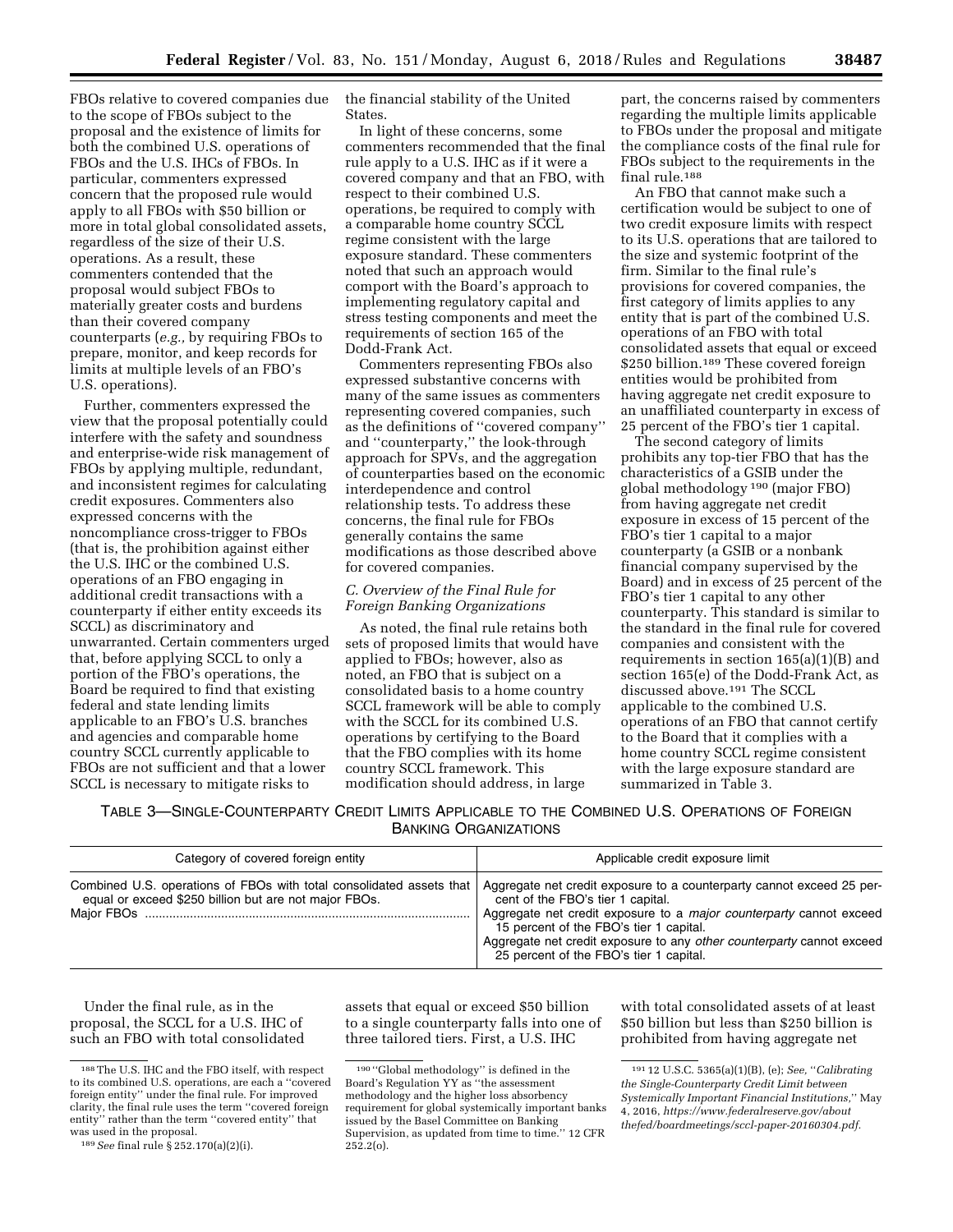credit exposure to a single counterparty in excess of 25 percent of the company's total regulatory capital plus ALLL.192 Second, a U.S. IHC with total consolidated assets of \$250 billion or more but less than \$500 billion is prohibited from having aggregate net credit exposure to a single counterparty in excess of 25 percent of the U.S. IHC's tier 1 capital. (This limit is based on tier 1 capital for the same reasons as described above with respect to the limit applied to covered companies.) Third, a U.S. IHC with \$500 billion or more in total consolidated assets is prohibited from having aggregate net credit exposure to a major counterparty in excess of 15 percent of the U.S. IHC's tier 1 capital and faces a 25 percent of tier 1 capital limit for any other counterparty. (This 15 percent limit of tier 1 capital limit is premised on the same rationale as described above with respect to the 15 percent of tier 1 capital limit that applies to major covered companies.) Similar to the final rule applicable to covered companies, a ''major counterparty'' is defined as a U.S. or foreign GSIB or a nonbank financial company supervised by the Board. These limits are summarized in Table 2 above.

In determining whether a U.S. IHC complies with these limits, exposures of the U.S. IHC itself and its subsidiaries needs to be taken into account. Similar to the final rule's requirements for covered companies, ''subsidiary'' is defined as any company that is consolidated by the other company under applicable accounting standards.193 Definitions of ''counterparty,'' ''affiliate,'' and other related terms in the final rule also are similar to the final rule applicable to covered companies. The attribution requirements and application of the economic interdependence and control relationship tests also are generally the same as under the portions of the final rule applicable to covered companies.194

The final rule includes modifications in response to concerns raised by commenters, including comments made to the proposal for covered companies.

The Board's final rule applicable to covered companies and the final rule applicable to FBOs have been aligned to the extent such alignment is appropriate. For example, the definition of ''covered foreign entity'' has been revised in the final rule to refer to financial consolidation standards rather than concepts of BHC Act control as under the proposal, which also is consistent with the approach in the final rule for covered companies. Similarly, FBOs that are not GSIBs will have until July 1, 2020, to comply with its requirements, as is the case with similarly situated covered companies.

Although the major components of the SCCL for foreign banking organizations are the same as the requirements applicable to covered companies, there are some differences between these requirements. For example, as discussed in more detail below, the SCCL would not apply to exposures of a U.S. IHC or of the combined U.S. operations of an FBO to the FBO's home country sovereign entity, regardless of the risk weight assigned to that sovereign entity under the Board's capital rules (12 CFR part 217).

# *D. Key Terminology and Concepts*

1. Major Counterparty, Major Foreign Banking Organization, and Major Intermediate Holding Company

Under the proposal, a ''major foreign banking organization" would have been defined to mean any FBO with total consolidated assets of \$500 billion or more. Similarly, a "major U.S. intermediate holding company'' would have been defined to mean a U.S. IHC with total consolidated assets of \$500 billion or more. Under the proposal, major foreign banking organizations and major U.S. IHCs would have been subject to the more stringent 15 percent of tier 1 capital limit with a major counterparty (defined to mean a U.S. GSIB, foreign GSIB, or nonbank financial company supervised by the Board).

Some commenters argued that major FBOs should be defined as GSIBs, in the same manner as ''major covered company'' would have been defined in the proposal for covered companies. These commenters noted that a GSIB determination is based on indicators that correlate to an institution's systemic importance rather than simply consideration of its size, and that basing the classification of FBOs and U.S. IHCs as ''major'' based on size alone would grossly overstate the systemic impact of these entities on the U.S. financial system. Some commenters suggested the

Board define a major FBO as an FBO that meets the following criteria: (i) The FBO is a GSIB as determined by the Financial Stability Board; and (ii) the FBO is required to have an IHC for its U.S. operations. These commenters urged that major counterparties also be identified in this manner.

Similar to the definition of ''major covered company'' with respect to covered companies, the final rule generally defines ''major foreign banking organization'' as a covered FBO that has the characteristics of a GSIB under the global methodology.195 This should address in large part commenters' concerns with respect to FBOs. As discussed above, a U.S. IHC with total consolidated assets of \$500 billion or more would present significant risk because of both its size and the likelihood that such a U.S. IHC would have significant cross-border exposure.196 Therefore, the Board believes that a total consolidated assets threshold of \$500 billion or more provides a reasonable indication of a U.S. IHC's ability to impact U.S. financial stability while providing a bright-line threshold that aids administrability of the rule.

# 2. Eligible Guarantor

Under the proposal, ''eligible protection provider'' for FBOs would not have included the FBO or any entity that is an affiliate either of the U.S. IHC or of any part of the FBO's combined U.S. operations. Commenters argued that the exclusion of an FBO and its affiliates would hinder effective enterprise-wide risk management.

As noted, the final rule replaces the term ''eligible protection provider'' with ''eligible guarantor,'' as that is the term used in the Board's capital rules. The Board has decided not to extend the definition of eligible guarantor to the FBO or any entity that is an affiliate either of the U.S. IHC or of any part of the FBO's combined U.S. operations.197 Extraterritorial application of the final rule is limited by excluding exposures of the FBO outside the U.S. IHC, or its combined U.S. operations, from the SCCL. Similarly, hedges that are initiated and booked by the FBO outside of the U.S. IHC or its combined U.S. operations are not subject to the SCCL.

<sup>192</sup>The final rule's definition of ''capital stock and surplus'' with respect to a foreign banking organization reflects differences in international accounting standards. *See* final rule § 252.171(e).

<sup>193</sup>*See* final rule § 252.171(gg). For a company that is not subject to applicable accounting standards, ''subsidiary'' includes a company that would have been consolidated if such principles or standards had applied.

<sup>194</sup>A U.S. IHC with total consolidated assets of \$50 billion or more but less than \$250 billion generally would not be required to apply the economic interdependence or control relationship tests. *See* final rule § 252.176(a).

<sup>195</sup> ''Global methodology'' is defined in the Board's Regulation YY as ''the assessment methodology and the higher loss absorbency requirement for global systemically important banks issued by the Basel Committee on Banking Supervision, as updated from time to time.'' 12 CFR 252.2(o).

<sup>196</sup>As of March 31, 2018, all U.S. IHCs had less than \$500 billion in total consolidated assets. 197*See* final rule § 252.171(p).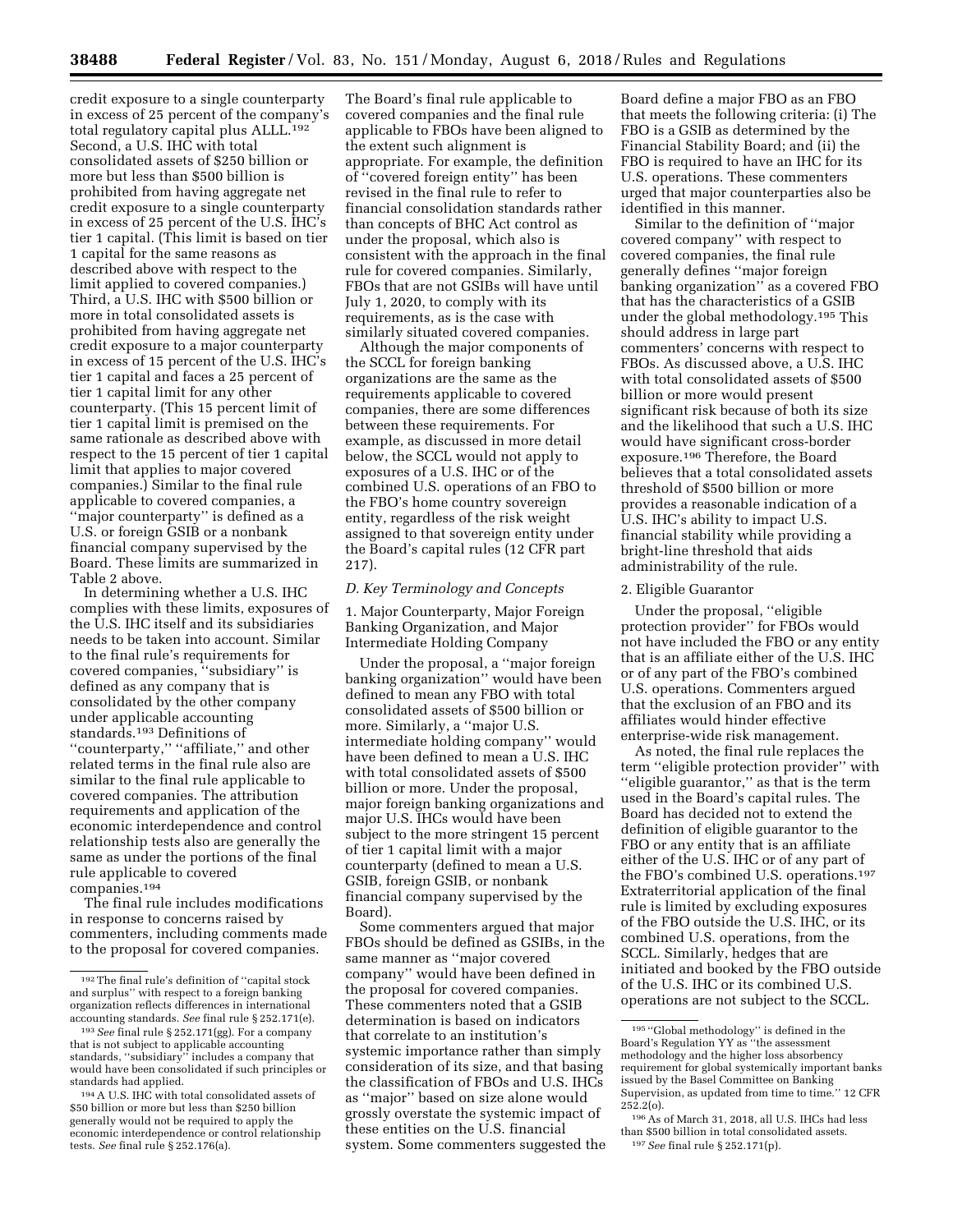Further, this approach preserves consistent treatment with the SCCL applicable to covered companies—since those covered companies are subject to SCCL on a consolidated basis, a hedge provided by one subsidiary to another subsidiary would not result in any reduction of credit exposure of the covered company. If the Board were to change the definition as requested, an FBO or U.S. IHC would be able to reduce its credit exposures in a way unavailable to covered companies. For these reasons, the Board has decided not to expand the definition of eligible guarantor as requested.

# 3. Eligible Collateral

The proposal would have excluded from ''eligible collateral'' debt and equity securities, including convertible bonds, issued by an affiliate of the U.S. IHC or by any part of the combined U.S. operations of the FBO. FBO commenters argued that this was discriminatory and noted that a similar restriction did not appear in the definition of eligible collateral for covered companies. In response to comments, the final rule applicable to covered companies clarifies that, with respect to application of the SCCL to covered companies, ''eligible collateral'' does not include debt securities or equity securities issued by the covered company or its affiliate.198

Some commenters also expressed concern with the limitation on eligible collateral that would have required a U.S. IHC or the combined U.S. operations of an FBO to have a perfected, first priority security interest in the collateral. Those commenters argued that this requirement could interfere with effective enterprise-wide risk management and urged recognition of collateral where a non-U.S. branch has a security interest if the collateral is held for the benefit of the combined U.S. operations of the FBO. The Board believes that covered foreign entities that operate in the United States should be subject to creditor protections that are consistent with U.S. law and, therefore, has not modified this requirement. Moreover, with respect to exposures within the United States and outside an FBO's U.S. IHC, an FBO that certifies that it complies on a consolidated basis to a home country SCCL regime consistent with the large exposure standard would be subject to its home country requirements, not the final rule, in which case a perfected, first priority security interest in collateral may not be required.

# 4. Counterparty

The final rule generally defines ''counterparty'' in the same manner as the final rule that applies to covered companies.199 The Board received similar comments concerning the definition of ''counterparty'' in the proposed rule for FBOs as with the proposed rule for covered companies, and the definition has been modified in the final rule in the same manner and for the same reasons as the revised definition of ''counterparty'' in the final rule for covered companies, as discussed earlier.

One key difference between this definition in the final rule for FBOs and the final rule for covered companies is that, with respect to an FBO, the FBO's home country sovereign entity is not included as a counterparty, notwithstanding the risk weight assigned to that sovereign entity under the Board's Regulation Q (12 CFR part 217).200 This difference recognizes that an FBO's U.S. IHC and combined U.S. operations may have exposures to the FBO's home country sovereign entity that are required by home country laws or are necessary to facilitate the normal course of business for the consolidated FBO. The proposal included an exemption to exclude these exposures; however, in light of the fact that these foreign sovereign entities would not be considered companies formally subject to the requirements of section 165(e) of the Dodd-Frank Act, the Board believes it is more appropriate simply to not include these entities as defined counterparties. ''Sovereign entity'' is defined in the final rule, as under the proposal, to mean a central national government (including the U.S. government) or an agency, department, ministry, or central bank, but not including any political subdivision such as a state, province or municipality.201

Certain commenters requested clarification or confirmation that the home country sovereign entity exemption includes a sovereign's agencies and instrumentalities. Since the definition of ''sovereign entity'' includes an agency, department, ministry or central bank, these entities would fall within the scope of the home country sovereign entity exemption. Some commenters requested that the final rule extend the scope of this exemption to include the sovereign's political subdivisions. These commenters urged that there is no reason to treat political subdivisions differently from sovereign agencies and

instrumentalities. As noted, the Board's final rule applicable to covered companies includes a U.S. State (including all of its agencies, instrumentalities, and political subdivisions) as a separate counterparty because the severe distress or failure of a U.S. state or municipality could have effects on a covered company that are comparable to those caused by the failure of a financial firm or nonfinancial corporation to which the covered company has a large credit exposure. For the same reason, the Board includes as a separate counterparty political subdivisions of a foreign sovereign entity (including all of such political subdivision's agencies and instrumentalities), and the final rule does not extend the exclusion for exposures to an FBO's home country sovereign entity.

## *E. Credit Exposure Limits*

Section 252.172 of the proposed rule contained the key quantitative limitations on credit exposure of a covered entity to a single counterparty.202 As noted, consistent with the final rule applied to covered companies and the amendments to section 165(e) made by EGRRCPA, the final rule would apply SCCL to an FBO with U.S. banking operations and \$250 billion or more in total global consolidated assets. The final rule seeks to limit further the burden on FBOs by generally permitting an FBO to comply with the SCCL for the combined U.S. operations of an FBO by certifying to the Board that the FBO meets large exposure or SCCL standards on a consolidated basis established by its home country supervisor that are consistent with the large exposure standard.203 The final rule applies the SCCL to any U.S. IHC with \$50 billion or more in total consolidated assets that is a subsidiary of an FBO with \$250 billion or more in total global consolidated assets, consistent with the proposal and the Board's other enhanced prudential standards applicable to U.S. IHCs.204

A number of commenters argued that application of SCCL to foreign banking organizations subject to comparable large exposure or single-counterparty credit limit regimes in their home country is inconsistent with the statutory mandate to give due regard to

<sup>198</sup>*See* final rule § 252.171(*l*).

<sup>199</sup>*See* final rule §§ 252.71(e), 252.171(f). 200*See* final rule § 252.171(f). 201*See* final rule § 252.171(hh).

<sup>202</sup>*See* proposed rule § 252.172.

<sup>203</sup>An FBO that makes such a certification is required to provide to the Board reports relating to its compliance with the large exposure or SCCL standards of its home country supervisor concurrently with filing the FR Y–7Q or any successor report.

<sup>204</sup>*See also* section 401(g) of EGRRCPA.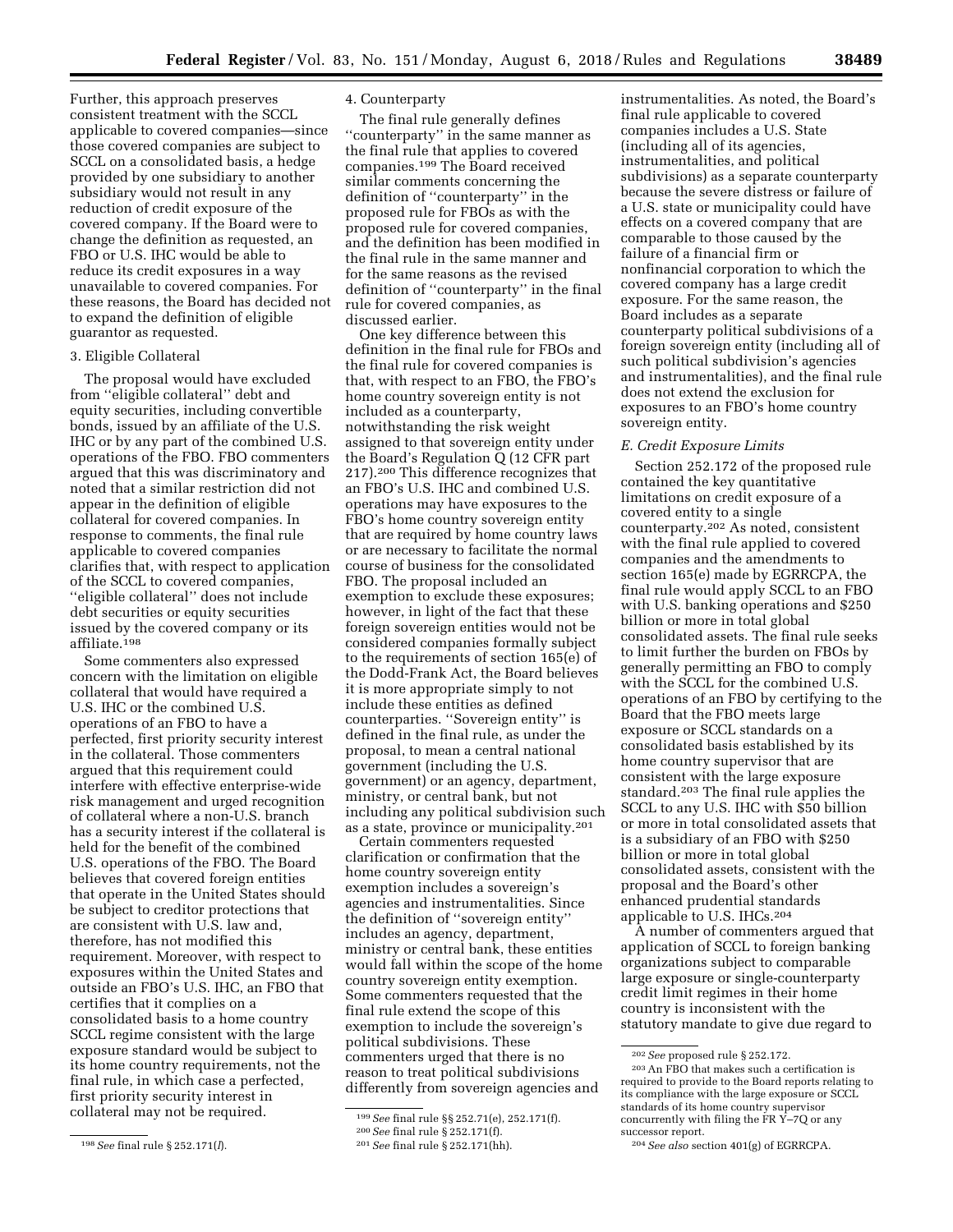the principle of national treatment and competitive equality.205 These commenters noted that certain provisions of the Dodd-Frank Act expressly provide for the recognition of comparable home country regulation,206 and contended that more jurisdictions are likely to have comparable singlecounterparty credit limit regimes following development of the large exposure standard.

The principle of national treatment and equality of competitive opportunity generally means that FBOs operating in the United States should be treated no less favorably than similarly situated U.S. banking organizations and should generally be subject to the same restrictions and obligations in the United States as those that apply to the domestic operations of U.S. banking organizations. The final rule generally applies SCCL to FBOs in the same manner as to covered companies, consistent with the principle of national treatment and equality of competitive opportunity. In particular, the final rule uses the same total consolidated assets threshold of \$250 billion or more for both covered companies and FBOs, and both covered companies and FBOs are designated as ''major covered companies'' and ''major foreign banking organizations'' based on whether those firms have certain characteristics of GSIBs.207 The final rule's application of SCCL to U.S. IHCs is tailored such that U.S. IHCs of similar size to covered companies are subject to the same SCCL. Although the final rule for FBOs differs from the final rule for covered companies by applying SCCL to U.S. IHCs with total consolidated assets of at least \$50 billion but less than \$250 billion, the SCCL applicable to this category of companies is tailored relative to covered companies (a limit of 25 percent of capital stock and surplus rather than a limit of 25 percent of tier 1 capital). Furthermore, application of the SCCL to these U.S. IHCs promotes equality of competitive opportunity, since they represent one portion of a

significantly larger banking organization.

In addition, the final rule also does not include as a counterparty the home country sovereign entity of an FBO, without regard to the risk weight that applies to the sovereign. This treatment is consistent with the exclusion of exposures to the U.S. government from the final rule. Finally, as noted, the final rule permits FBOs to comply with the SCCL for their combined U.S. operations by certifying to the Board that the FBO meets large exposure or SCCL standards on a consolidated basis established by its home country supervisor that are consistent with the large exposure standard. This option should avoid subjecting an FBO to duplicative SCCL standards. For all these reasons, the Board believes it is providing due regard to the principles of national treatment and equality of competitive opportunity in applying SCCL to FBOs through this final rule.208

As noted, the Board is developing a comprehensive proposal on application of enhanced prudential standards to FBOs with total consolidated assets of at least \$100 billion but less than \$250 billion, including any subsidiary U.S. IHC. In connection with this proposal and other tailoring and implementation efforts related to EGRRCPA, the Board may make amendments to the SCCL framework in this final rule.

#### *F. Gross Credit Exposure*

Under the proposed rule, a covered entity would have been permitted to calculate gross exposure to certain derivative transactions using any methodology that it is permitted to use under the Board's capital rules, including IMM. This treatment would have been the same as the proposed treatment of covered companies. FBO commenters expressed support for the proposal's flexibility in permitting use of IMM that have been approved for risk based-capital purposes to value exposures due to derivative transactions. However, commenters explained that an FBO would be unable to benefit from this treatment with respect to its U.S. IHC or its combined U.S. operations because there is currently no approval process in place for FBOs to seek approval to use IMM in the United States. As a result, these commenters indicated that an FBO would need to use the standardized methodology, which does not fully consider correlation between derivatives and any netting benefits, and thus may overstate the entity's exposures, in valuing exposures due to derivatives

transactions of its U.S. IHC and its combined U.S. operations. Some commenters urged the Board to provide an avenue in the final rule for an FBO to obtain approval for its U.S. IHC and its combined U.S. operations to use IMM in calculating exposures due to derivatives transactions. In particular, these commenters argued that, to the extent FBOs are subject to rigorous approval processes to use IMM in their home countries, the Board should establish a process to recognize and defer to home country regulators' approval of IMM and thereby permit an FBO to use such methodologies in calculating exposures due to derivative transactions of its U.S. IHC or its combined U.S. operations, if desired. These commenters noted that this approach would be consistent with the statutory mandate to give due regard to comparable home country treatment.

Under the final rule, an FBO is authorized to measure its gross credit exposure to a counterparty on a derivatives transaction using the same valuation approaches as those set forth in the final rule applicable to covered companies. As noted, an FBO that is subject on a consolidated basis to a home country SCCL framework will be able to comply with the SCCL for its combined U.S. operations by certifying to the Board that the FBO complies with its home country SCCL framework. To the extent the FBO's home country SCCL framework permits the use of internal models to value derivative transactions, the FBO's certification to the Board that the FBO complies with the SCCL framework could be based, in part, on its measurement of derivatives transactions using such models. In the case of a U.S. IHC, the U.S. IHC is authorized under the final rule to value a derivative transaction using any approach, including internal models, that the U.S. IHC is authorized to use under the capital rules to value the derivatives transaction.

### *G. Net Credit Exposure*

The final rule describes how a covered foreign entity would convert gross credit exposure amounts to net credit exposure amounts by taking into account eligible collateral, eligible guarantees, eligible credit and equity derivatives, and other eligible hedges (that is, a short position in the counterparty's debt or equity securities). An FBO generally would calculate its net credit exposure to a counterparty by adjusting its gross credit exposure to that counterparty in the same way as covered companies would adjust their gross credit exposures. However, the definition of ''eligible collateral'' for

<sup>205</sup>*See* 12 U.S.C. 5365(b)(2).

<sup>206</sup>*See, e.g.,* 12 U.S.C. 5365(b)(2)(B).

<sup>207</sup>As noted, a U.S. IHC with total consolidated assets of \$500 billion or more would be considered a ''major U.S. intermediate holding company.'' Although this threshold is not identical to the standard applied to covered companies, the Board believes that an entity with that level of total consolidated assets would present significant risk because of both its size and the likelihood that such a U.S. IHC would have significant cross-border exposure. As a result, it is consistent with the principle of national treatment to subject such U.S. IHCs to the same SCCL as a major covered

<sup>208 12</sup> U.S.C. 5365(b)(2).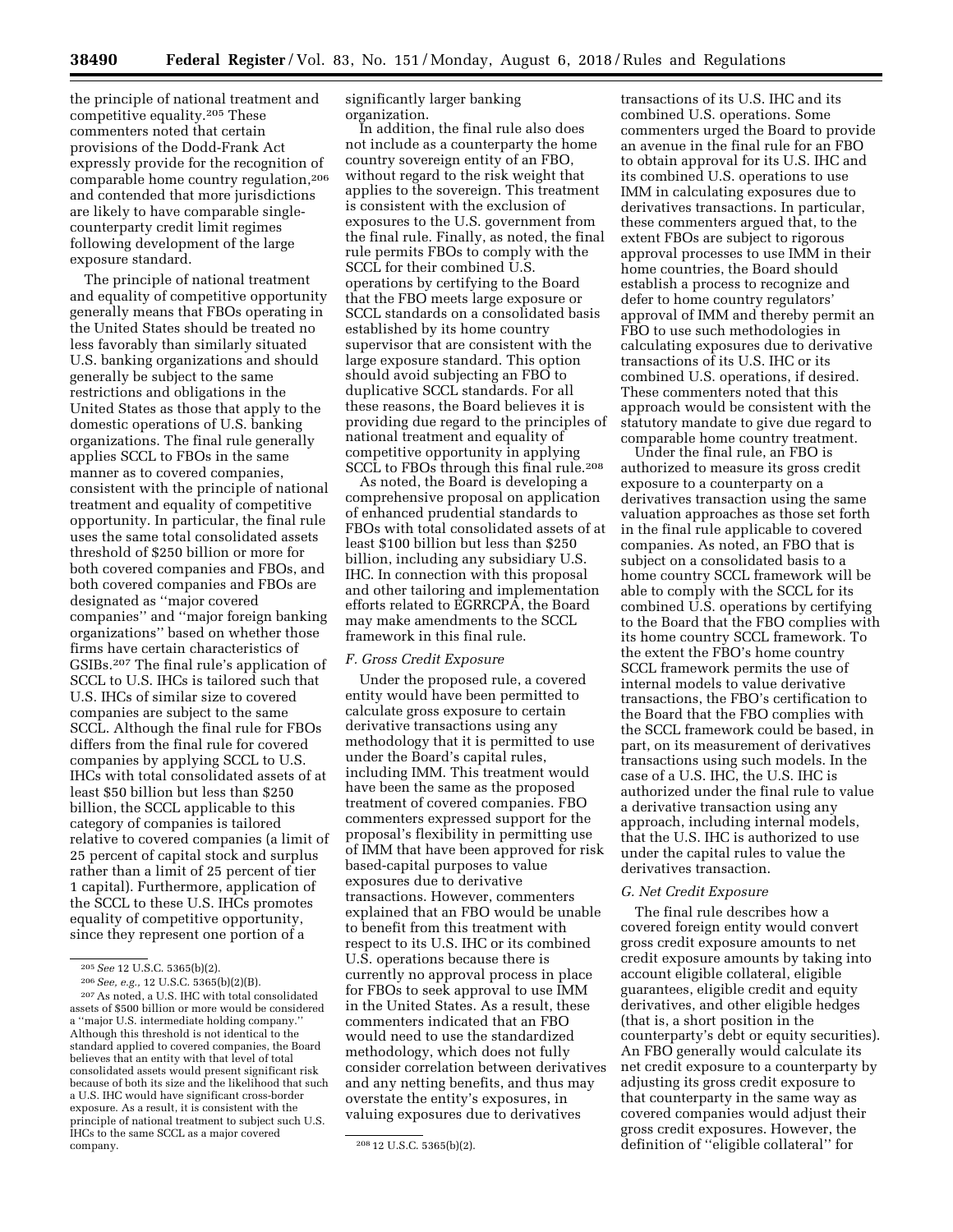covered foreign entities would exclude debt or equity securities (including convertible bonds) issued by an affiliate (rather than a subsidiary) of the U.S. IHC or the combined U.S. operations of a foreign banking organization. Referring to ''affiliate'' in the context of FBOs preserves consistent treatment with covered companies, who are subject to SCCL on a consolidated basis. As discussed above, the definition of ''eligible guarantor'' would exclude the foreign banking organization or any affiliate thereof, in order to preserve consistent treatment with covered companies.209

# *H. Exposures to SPVs and Aggregation of Exposures to Connected Counterparties*

The final rule generally treats foreign covered entities in the same manner as covered companies with respect to exposures to SPVs and the application of the economic interdependence and control relationship tests.210 This treatment includes modifications made in the final rule for covered companies in response to public comments for the same reasons discussed earlier in this **SUPPLEMENTARY INFORMATION**. Just as in the proposal, under the final rule for FBOs, U.S. IHCs with total consolidated assets of at least \$50 billion but less than \$250 billion generally are not required to apply the specialized SPV treatment of section 252.175 of the final rule. However, the final rule has been revised such that only a covered foreign entity or U.S. IHC with \$250 billion or more in total consolidated assets is required to apply the economic interdependence and control relationship tests to aggregate connected counterparties, unless the Board determines it is necessary to apply these tests with respect to such a company to prevent evasion of the rule.

# *I. Exemptions*

As with the proposal for covered companies, certain commenters also requested exemptions for multilateral banks and certain supranational entities, including the Bank of International Settlements, the European Central Bank, the European Commission, the International Monetary Fund, and multilateral development banks that are assigned a zero percent risk weight under the Board's capital rules.

As noted, section 165(e)(6) of the Dodd-Frank Act permits the Board to exempt transactions from the definition of the term ''credit exposure'' for purposes of this subsection, if the Board

finds that the exemption is in the public interest and is consistent with the purposes of this subsection. The final rule provides the same exemptions for the credit exposures of covered foreign entities as those provided in the final rule for covered companies.211

## *J. Compliance*

Under the proposed rule, a U.S. IHC and the combined U.S. operations of an FBO with less than \$250 billion in total consolidated assets, and less than \$10 billion in total on-balance-sheet foreign exposures, would have been required to comply with the requirements of the proposed rule as of the end of each quarter.212 Other U.S. IHCs and FBOs would have been required to comply with the proposed rule on a daily basis as of the end of each business day and submit a monthly compliance report demonstrating its daily compliance.<sup>213</sup> The final rule, like the proposal, requires a U.S. IHC with total consolidated assets of at least \$50 billion but less than \$250 billion to comply with the requirements of the rule as of the end of each quarter, unless the Board determines and notifies the U.S. IHC in writing that more frequent compliance is required. Also like the proposal, the final rule requires an FBO (with respect to its combined U.S. operations) or U.S. IHC with total consolidated assets of \$250 billion or more to comply with the requirements of the rule on a daily basis, as of the end of each business day. The final rule requires all covered foreign entities to report compliance on a quarterly basis.

Under the proposal, an FBO would have been required to ensure the compliance of its U.S. IHC and its combined U.S. operations. If either the U.S. IHC or the combined U.S. operations were not in compliance with respect to a counterparty, both the U.S. IHC and the combined U.S. operations would have been prohibited from engaging in any additional credit transactions with such a counterparty, except in cases when the Board determines that such additional credit transactions were necessary or appropriate to preserve the safety and soundness of the foreign banking organization or financial stability.214 In considering special temporary exceptions, the Board could have

imposed supervisory oversight and reporting measures that the Board determined were appropriate to monitor compliance with the foregoing standards.215

Commenters expressed concern with the fact that if either the U.S. IHC or the combined U.S. operations of an FBO were not in compliance, both the U.S. IHC and the combined U.S. operations would be prohibited from engaging in any additional credit transactions with such a counterparty (the "crosstrigger''). Commenters contended there was no similar restriction on U.S. covered companies (for example, the breach of lending limits that apply to a national bank subsidiary would not restrict lending or additional exposures by other parts of the consolidated BHC). Commenters also noted that this provision would create incentives for FBOs to shift banking, lending, and derivatives activities to non-U.S. branches to avoid the potential curtailment of activities that could result from operation of the crosstrigger.

As noted, the final rule modifies the manner in which the SCCL apply to an FBO. In particular, an FBO that is subject on a consolidated basis to a home country SCCL framework will be able to comply with the SCCL for its combined U.S. operations by certifying to the Board that the FBO complies with its home country SCCL framework. If an FBO is able to make such a certification, the FBO would be viewed as compliant with the final rule with respect to its combined U.S. operations. As a result, any noncompliance by the FBO would be with respect to its IHC. This modification should help mitigate concerns raised by commenters regarding the cross-trigger.

# *K. Timing of Applicability*

Under the proposal, FBOs and U.S. IHCs with less than \$250 billion in total consolidated assets and less than \$10 billion in total on-balance-sheet foreign assets would have been required to comply with the proposed rule two years from the effective date of the proposed rule, unless that time were extended by the Board in writing.<sup>216</sup> FBOs and U.S. IHCs with \$250 billion or more in total consolidated assets or \$10 billion or more in total on-balancesheet foreign assets would have been required to comply with the proposed rule one year from the effective date of any final rule, unless that time were

<sup>209</sup>*See* final rule § 252.171(p).

<sup>210</sup>*See* final rule §§ 252.175–.176.

<sup>211</sup>*See* final rule § 252.177(a). As noted, the final rule retains the treatment for an FBO's exposures to a home country sovereign entity, but does so by modifying the definition of ''counterparty'' to exclude these entities. *See* section III.D.4 supra for additional discussion.

<sup>212</sup>*See* proposed rule § 252.178(a).

<sup>213</sup> *Id.* 

<sup>214</sup>*See* proposed rule § 252.178(c).

<sup>215</sup>*See* proposed rule § 252.178(d).

<sup>216</sup>*See* proposed rule § 252.170(c)(1)(i),

 $252.170(c)(2)(i)$ .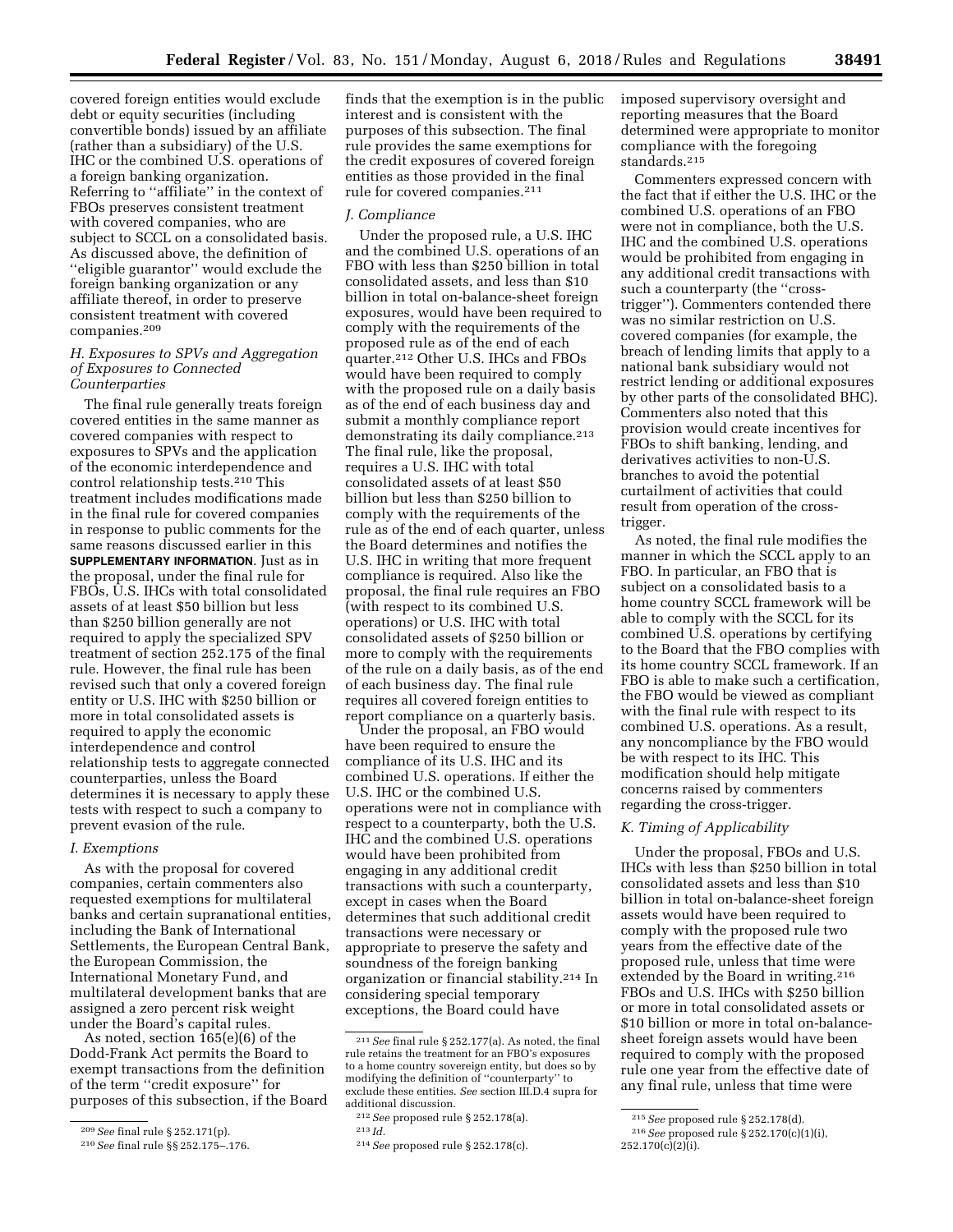extended by the Board in writing.<sup>217</sup> The proposal would have required any company that became a covered company after the effective date of the final rule to comply with the requirements of the rule beginning on the first day of the fifth calendar quarter after it becomes a covered entity, unless that time were accelerated or extended by the Board in writing.218

Commenters argued that FBOs should have more time to comply with the final rule, for reasons similar to those provided by commenters concerning the proposal for covered companies. In particular, these commenters argued that the one-year compliance period might be insufficient for smaller organizations in light of the multiple and complex requirements on the combined U.S. operations of an FBO.

The Board has determined to permit all covered foreign entities that are not major FBOs or major U.S. IHCs until July 1, 2020, to comply with the final rule, while major FBOs and major U.S. IHCs have until January 1, 2020, to comply. This timing is similar to the final compliance period for covered companies. Also similar to the final rule for covered companies, the final rule requires a covered foreign entity that becomes a covered foreign entity after the effective date of the final rule to comply with the SCCL beginning on the first day of the ninth calendar quarter after it becomes a covered foreign entity, unless that time is accelerated or extended by the Board in writing.

## **IV. Impact Analysis**

A quantitative impact study conducted by Board staff on the proposal concluded that banking firms would generally have been able to meet the proposed SCCL with modest adjustments. The study estimated that the total amount of covered companies' credit exposure in excess of the limits in the proposed rule would have been less than \$100 billion, and that the overwhelming majority of this excess credit exposure would have been credit exposure of major covered companies to major counterparties. The final rule contains a number of recommended modifications that would reduce this estimated impact. In particular, the final rule would allow covered companies and U.S. IHCs to use internal models to measure exposures from securities financing transactions, which was one of the major sources of excess exposure. Moreover, the narrower scope of application of the final rule, including

the narrower definitions of ''covered company'' and ''counterparty,'' would further reduce its impact. Finally, recent staff analysis shows that covered companies and U.S. IHCs have very few single-counterparty exposures above 5 percent of their tier 1 capital. Thus, they are unlikely to exceed the credit limits of the final rule. As a result, staff believes the final rule is unlikely to have a material impact on covered companies and U.S. IHCs.

Importantly, the final rule provides covered companies and U.S. IHCs with a compliance period of 18 to 24 months, which should allow firms sufficient time to construct an infrastructure for monitoring and reporting their credit exposures to the Federal Reserve and for conforming any excess credit exposures. Covered firms will have a number of relatively low-cost mechanisms for reducing any residual excess credit exposures, including shifting exposures to other less-concentrated counterparties, increasing margin requirements for some derivatives or securities financing transactions, or increasing use of derivative transactions that are cleared by qualifying central counterparties.

#### **V. Regulatory Analysis**

# *A. Paperwork Reduction Act*

Certain provisions of the final rule contain ''collection of information'' requirements within the meaning of the Paperwork Reduction Act of 1995 (44 U.S.C. 3501 through 3521). The Board has reviewed the reporting requirements in §§ 252.78(a) and 252.178(a) of the final rule under the authority delegated to the Board by Office of Management and Budget. As noted, the Board is addressing these requirements in a separate notice published elsewhere in this issue of the **Federal Register**.

# *B. Regulatory Flexibility Act Analysis*

The Regulatory Flexibility Act, 5 U.S.C. 601 *et seq.* (RFA), generally requires that an agency prepare and make available an initial regulatory flexibility analysis in connection with a notice of proposed rulemaking.

The Board solicited public comment on this rule in a notice of proposed rulemaking 219 and has since considered the potential impact of this rule on small entities in accordance with section 604 of the RFA. Based on the Board's analysis, and for the reasons stated below, the Board believes the final rule will not have a significant economic impact on a substantial number of small entities.

Under regulations issued by the Small Business Administration (SBA), a ''small entity'' includes a depository institution, bank holding company, or savings and loan holding company with assets of \$550 million or less (small banking organizations).220 As discussed in the **SUPPLEMENTARY INFORMATION**, the final rule generally would apply to bank holding companies and foreign banking organizations with total consolidated assets of \$250 billion or more. Companies that are subject to the final rule have consolidated assets that substantially exceed the \$550 million asset threshold at which a banking entity is considered a ''small entity'' under SBA regulations. Because the final rule does not apply to any company with assets of \$550 million or less, the final rule would not apply to any ''small entity'' for purposes of the RFA. The Board does not believe that the final rule duplicates, overlaps, or conflicts with any other Federal rules. In light of the foregoing, the Board does not believe that the final rule would have a significant economic impact on a substantial number of small entities supervised.

1. *Statement of the need for, and objectives of the final rule.* 

In accordance with section 165 of the Dodd-Frank Act, the Board is proposing to amend Regulation YY to establish SCCL for covered companies and covered foreign entities in order to limit the risks that the failure of any individual firm could pose to those organizations.221 Section 165(e) requires the Board to implement the SCCL by regulation. The reasons and justification for the final rule are described above in more detail in this **SUPPLEMENTARY INFORMATION**.

2. *Summary of the significant issues raised by public comment on the Board's initial analysis, the Board's assessment of any such issues, and a result of such comments.* 

The Board performed a regulatory flexibility analysis in connection with the final rule. Moreover, the final rule does not impact small entities as described below.

3. *Small entities affected by the final rule and compliance requirements.* 

The provisions of the final rule apply to covered companies and covered foreign entities. Bank holding companies and foreign banking organizations that are subject to the proposed rule therefore substantially exceed the \$550 million asset threshold at which a banking entity would qualify as a small banking organization.

<sup>217</sup>*See* proposed rule §§ 252.170(c)(1)(ii), 252.170(c)(2)(ii).

<sup>218</sup>*See* proposed rule § 252.170(d). 219 81 FR 14328 (Mar. 16, 2016).

<sup>220</sup>*See* 13 CFR 121.201.

<sup>221</sup>*See* 12 U.S.C. 5365(e).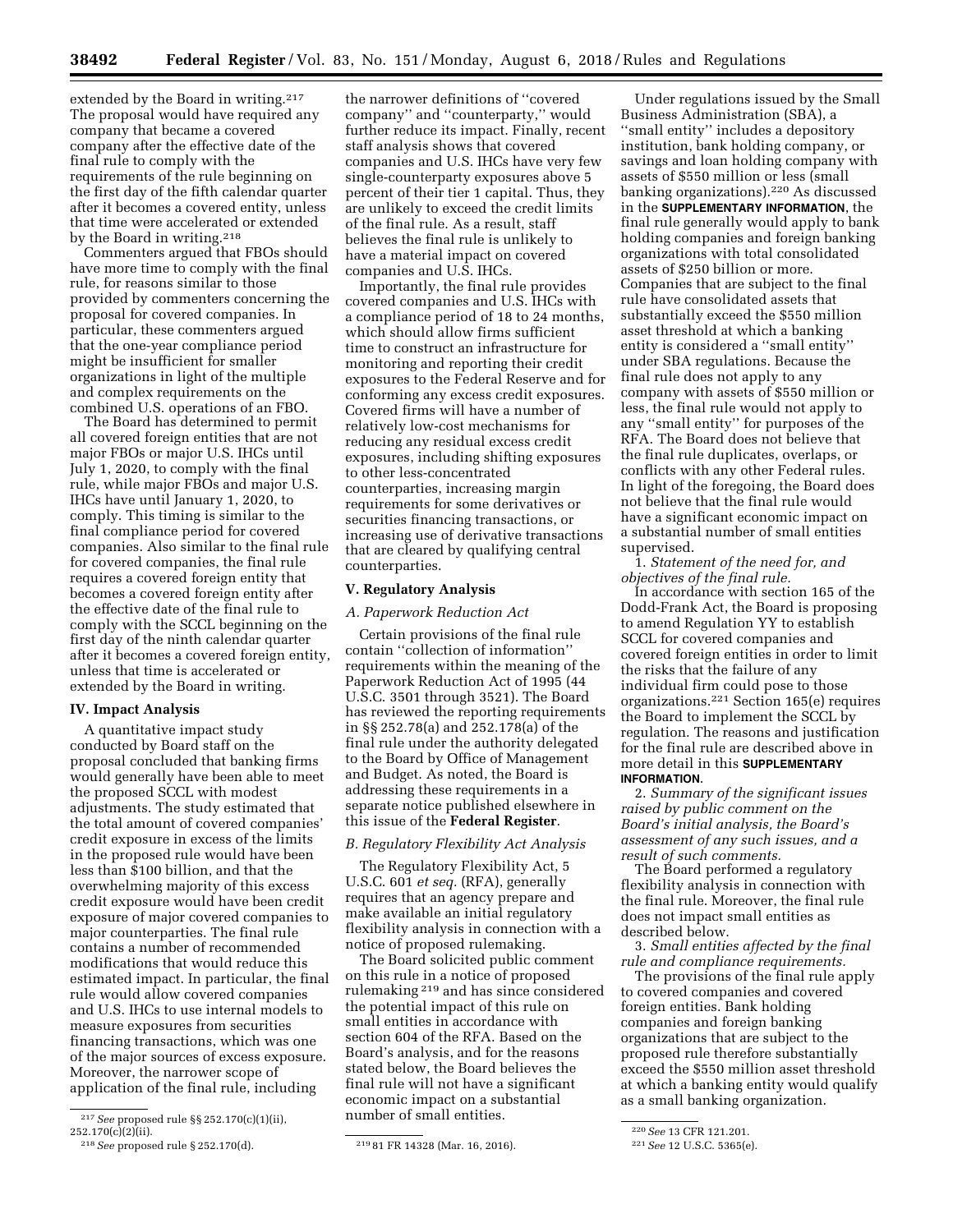4. *Significant alternatives to the final rule.* 

In light of the foregoing, the Board does not believe that this final rule would have a significant negative economic impact on any small entities.

# *C. Solicitation of Comments on the Use of Plain Language*

Section 722 of the Gramm-Leach Bliley Act of 1999 requires the Federal banking agencies to use plain language in all proposed and final rules published after January 1, 2000. The Board received no comments on these matters and believes that the final rule is written plainly and clearly.

## **List of Subjects in 12 CFR Part 252**

Administrative practice and procedure, Banks, Banking, Federal Reserve System, Holding companies, Reporting and recordkeeping requirements, Securities.

#### **Authority and Issuance**

For the reasons stated in the preamble, the Board of Governors of the Federal Reserve System amends 12 CFR part 252 as follows:

# **PART 252—ENHANCED PRUDENTIAL STANDARDS (REGULATION YY).**

■ 1. The authority citation for part 252 continues to read as follows:

**Authority:** 12 U.S.C. 321–338a, 481–486, 1467a(g), 1818, 1828, 1831n, 1831o, 1831p– l, 1831w, 1835, 1844(b), 1844(c), 3904, 3906– 3909, 4808, 5361, 5365, 5366, 5367, 5368, 5371.

■ 2. Add subpart H to read as follows:

# **Subpart H—Single-Counterparty Credit Limits**

Sec.

- 252.70 Applicability and general provisions.
- 252.71 Definitions.
- 252.72 Credit exposure limits.
- 252.73 Gross credit exposure.
- 252.74 Net credit exposure.
- 252.75 Investments in and exposures to securitization vehicles, investment funds, and other special purpose vehicles that are not affiliates of the covered company.
- 252.76 Aggregation of exposures to more than one counterparty due to economic interdependence or control relationships.
- 252.77 Exemptions.
- 252.78 Compliance.

# **Subpart H—Single-Counterparty Credit Limits**

## **§ 252.70 Applicability and general provisions.**

(a) *In general.* (1) This subpart establishes single counterparty credit limits for a covered company.

(2) For purposes of this subpart: (i) *Covered company* means

(A) Any bank holding company (other than a foreign banking organization that is subject to subpart Q of this part, including any U.S. intermediate holding company of such foreign banking organization) with total consolidated assets that equal or exceed \$250 billion; and

(B) Any U.S. bank holding company identified as a global systemically important BHC pursuant to § 217.402 of the Board's Regulation Q (12 CFR 217.402).

(ii) *Major covered company* means any covered company that is a U.S. bank holding company identified as a global systemically important BHC pursuant to § 217.402 of the Board's Regulation Q (12 CFR 217.402).

(b) *Credit exposure limits.* (1) Section 252.72 establishes credit exposure limits for a covered company and a major covered company.

(2) A covered company is required to calculate its aggregate net credit exposure, gross credit exposure, and net credit exposure to a counterparty using the methods in this subpart.

(c) *Applicability of this subpart.* (1)(i) A company that is a covered company as of October 5, 2018, must comply with the requirements of this subpart, including but not limited to § 252.72, beginning on July 1, 2020, unless that time is extended by the Board in writing.

(ii) Notwithstanding paragraph (c)(1)(i) of this section, a company that is a major covered company as of October 5, 2018, must comply with the requirements of this subpart, including but not limited to § 252.72, beginning on January 1, 2020, unless that time is extended by the Board in writing.

(2) A covered company that becomes subject to this subpart after October 5, 2018 must comply with the requirements of this subpart beginning on the first day of the ninth calendar quarter after it becomes a covered company, unless that time is accelerated or extended by the Board in writing.

(d) *Cessation of requirements.* (1) Any company that becomes a covered company will remain subject to the requirements of this subpart unless and until its total consolidated assets fall below \$250 billion for each of four consecutive quarters, as reported on the covered company's FR Y–9C, effective on the as-of date of the fourth consecutive FR Y–9C.

(2) A covered company that has ceased to be a major covered company for purposes of § 252.72(b) is no longer subject to the requirements of § 252.72(b) beginning on the first day of

the calendar quarter following the reporting date on which it ceased to be a major covered company; provided that the covered company remains subject to the requirements of this subpart, unless it ceases to be a covered company pursuant to paragraph (d)(1) of this section.

# **§ 252.71 Definitions.**

Unless defined in this section, terms that are set forth in § 252.2 of this part and used in this subpart have the definitions assigned in § 252.2. For purposes of this subpart:

(a) *Adjusted market value* means: (1) With respect to the value of cash, securities, or other eligible collateral transferred by the covered company to a counterparty, the sum of:

(i) The market value of the cash, securities, or other eligible collateral; and

(ii) The product of the market value of the securities or other eligible collateral multiplied by the applicable collateral haircut in Table 1 to § 217.132 of the Board's Regulation Q (12 CFR 217.132); and

(2) With respect to cash, securities, or other eligible collateral received by the covered company from a counterparty:

(i) The market value of the cash, securities, or other eligible collateral; minus

(ii) The market value of the securities or other eligible collateral multiplied by the applicable collateral haircut in Table 1 to § 217.132 of the Board's Regulation Q (12 CFR 217.132).

(3) Prior to calculating the adjusted market value pursuant to paragraphs (a)(1) and (2) of this section, with regard to a transaction that meets the definition of ''repo-style transaction'' in § 217.2 of the Board's Regulation Q (12 CFR 217.2), the covered company would first multiply the applicable collateral haircuts in Table 1 to § 217.132 of the Board's Regulation Q (12 CFR 217.132) by the square root of  $\frac{1}{2}$ .

(b) *Affiliate* means, with respect to a company:

(1) Any subsidiary of the company and any other company that is consolidated with the company under applicable accounting standards; or

(2) For a company that is not subject to principles or standards referenced in paragraph (b)(1) of this section, any subsidiary of the company and any other company that would be consolidated with the company, if consolidation would have occurred if such principles or standards had applied.

(c) *Aggregate net credit exposure*  means the sum of all net credit exposures of a covered company and all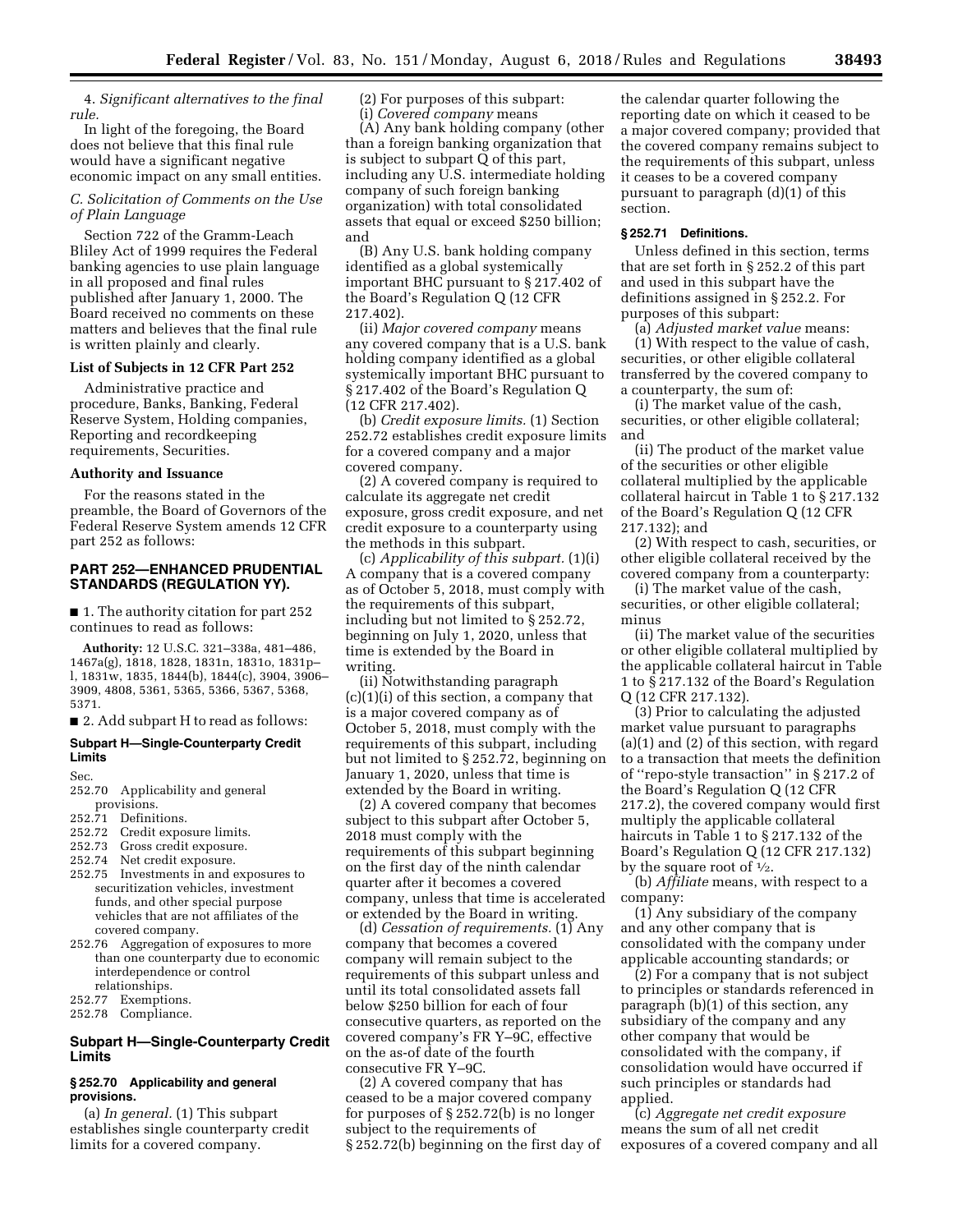of its subsidiaries to a single counterparty as calculated under this subpart.

(d) *Bank-eligible investments* means investment securities that a national bank is permitted to purchase, sell, deal in, underwrite, and hold under 12 U.S.C. 24 (Seventh) and 12 CFR part 1.

(e) *Counterparty* means, with respect to a credit transaction:

(1) With respect to a natural person, the natural person, and, if the credit exposure of the covered company to such natural person exceeds 5 percent of the covered company's tier 1 capital, the natural person and members of the person's immediate family collectively;

(2) With respect to any company that is not a subsidiary of the covered company, the company and its affiliates collectively;

(3) With respect to a State, the State and all of its agencies, instrumentalities, and political subdivisions (including any municipalities) collectively;

(4) With respect to a foreign sovereign entity that is not assigned a zero percent risk weight under the standardized approach in the Board's Regulation Q (12 CFR part 217, subpart D), the foreign sovereign entity and all of its agencies and instrumentalities (but not including any political subdivision) collectively; and

(5) With respect to a political subdivision of a foreign sovereign entity such as a state, province, or municipality, any political subdivision of the foreign sovereign entity and all of such political subdivision's agencies and instrumentalities, collectively.1

(f) *Covered company* is defined in § 252.70(a)(2)(i) of this subpart.

(g) *Credit derivative* has the same meaning as in § 217.2 of the Board's Regulation Q (12 CFR 217.2).

(h) *Credit transaction* means, with respect to a counterparty:

(1) Any extension of credit to the counterparty, including loans, deposits, and lines of credit, but excluding uncommitted lines of credit;

(2) Any repurchase agreement or reverse repurchase agreement with the counterparty;

(3) Any securities lending or securities borrowing transaction with the counterparty;

(4) Any guarantee, acceptance, or letter of credit (including any endorsement, confirmed letter of credit, or standby letter of credit) issued on behalf of the counterparty;

(5) Any purchase of securities issued by or other investment in the counterparty;

(6) Any credit exposure to the counterparty in connection with a derivative transaction between the covered company and the counterparty;

(7) Any credit exposure to the counterparty in connection with a credit derivative or equity derivative between the covered company and a third party, the reference asset of which is an obligation or equity security of, or equity investment in, the counterparty; and

(8) Any transaction that is the functional equivalent of the above, and any other similar transaction that the Board, by regulation or order, determines to be a credit transaction for purposes of this subpart.

(i) *Depository institution* has the same meaning as in section 3 of the Federal Deposit Insurance Act (12 U.S.C.  $1813(c)$ ).

(j) *Derivative transaction* means any transaction that is a contract, agreement, swap, warrant, note, or option that is based, in whole or in part, on the value of, any interest in, or any quantitative measure or the occurrence of any event relating to, one or more commodities, securities, currencies, interest or other rates, indices, or other assets.

(k) *Eligible collateral* means collateral in which, notwithstanding the prior security interest of any custodial agent, the covered company has a perfected, first priority security interest (or the legal equivalent thereof, if outside of the United States), with the exception of cash on deposit, and is in the form of:

(1) Cash on deposit with the covered company or a subsidiary of the covered company (including cash in foreign currency or U.S. dollars held for the covered company by a custodian or trustee, whether inside or outside of the United States);

(2) Debt securities (other than mortgage- or asset-backed securities and resecuritization securities, unless those securities are issued by a U.S. government-sponsored enterprise) that are bank-eligible investments and that are investment grade, except for any debt securities issued by the covered company or any subsidiary of the covered company;

(3) Equity securities that are publicly traded, except for any equity securities issued by the covered company or any subsidiary of the covered company;

(4) Convertible bonds that are publicly traded, except for any convertible bonds issued by the covered company or any subsidiary of the covered company; or

(5) Gold bullion.

(l) *Eligible credit derivative* means a single-name credit derivative or a standard, non-tranched index credit derivative, provided that:

(1) The contract meets the requirements of an eligible guarantee and has been confirmed by the protection purchaser and the protection provider;

(2) Any assignment of the contract has been confirmed by all relevant parties;

(3) If the credit derivative is a credit default swap, the contract includes the following credit events:

(i) Failure to pay any amount due under the terms of the reference exposure, subject to any applicable minimal payment threshold that is consistent with standard market practice and with a grace period that is closely in line with the grace period of the reference exposure; and

(ii) Receivership, insolvency, liquidation, conservatorship, or inability of the reference exposure issuer to pay its debts, or its failure or admission in writing of its inability generally to pay its debts as they become due, and similar events;

(4) The terms and conditions dictating the manner in which the contract is to be settled are incorporated into the contract;

(5) If the contract allows for cash settlement, the contract incorporates a robust valuation process to estimate loss reliably and specifies a reasonable period for obtaining post-credit event valuations of the reference exposure;

(6) If the contract requires the protection purchaser to transfer an exposure to the protection provider at settlement, the terms of at least one of the exposures that is permitted to be transferred under the contract provide that any required consent to transfer may not be unreasonably withheld; and

(7) If the credit derivative is a credit default swap, the contract clearly identifies the parties responsible for determining whether a credit event has occurred, specifies that this determination is not the sole responsibility of the protection provider, and gives the protection purchaser the right to notify the protection provider of the occurrence of a credit event.

(m) *Eligible equity derivative* means an equity derivative, provided that:

(1) The derivative contract has been confirmed by all relevant parties;

(2) Any assignment of the derivative contract has been confirmed by all relevant parties; and

(3) The terms and conditions dictating the manner in which the derivative contract is to be settled are incorporated into the contract.

<sup>1</sup> In addition, under § 252.76, under certain circumstances, a covered company is required to aggregate its net credit exposure to one or more counterparties for all purposes under this subpart.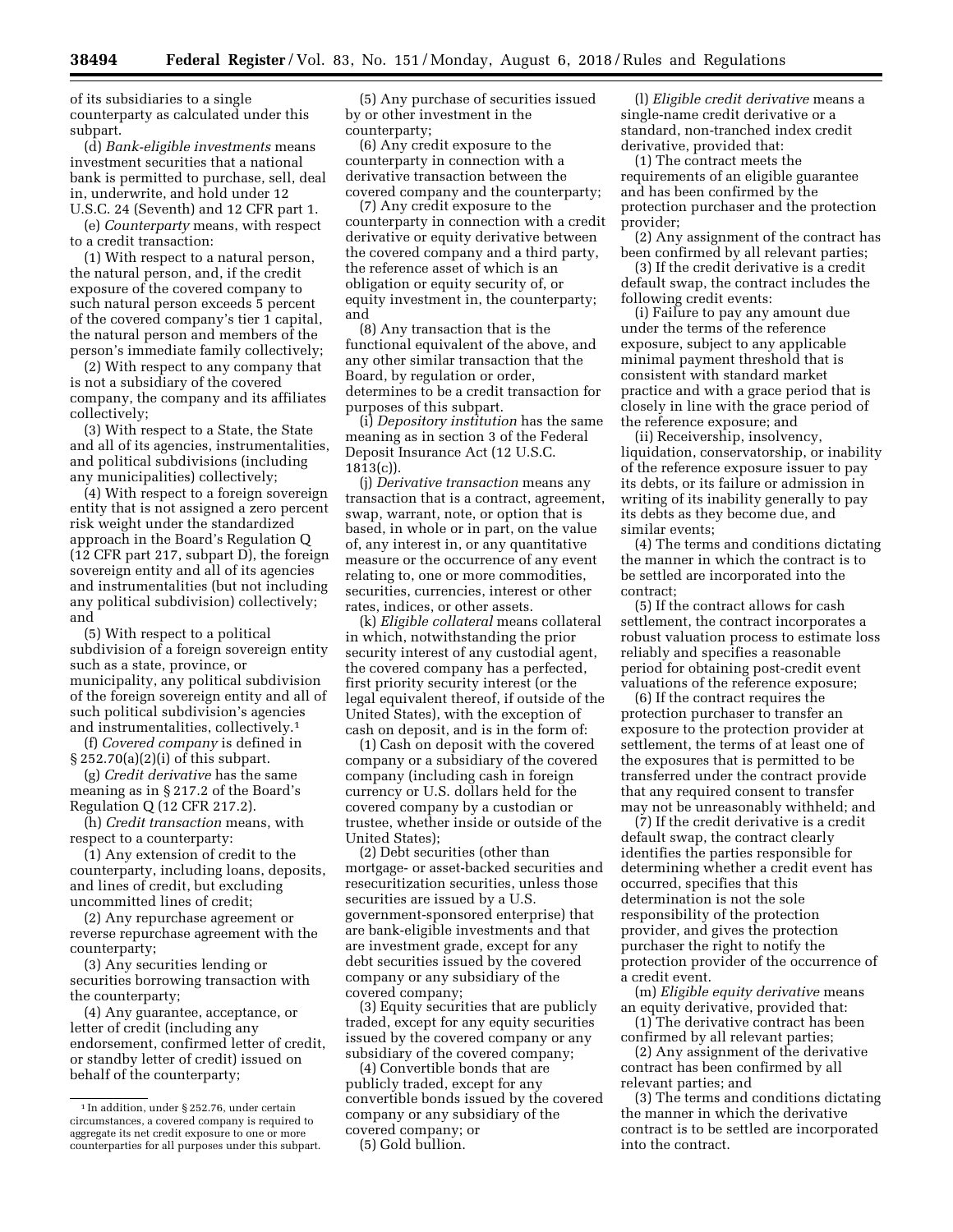(n) *Eligible guarantee* has the same meaning as in § 217.2 of the Board's Regulation Q (12 CFR 217.2).

(o) *Eligible guarantor* has the same meaning as in § 217.2 of the Board's Regulation Q (12 CFR 217.2).

(p) *Equity derivative* has the same meaning as ''equity derivative contract'' in § 217.2 of the Board's Regulation Q (12 CFR 217.2).

(q) *Exempt counterparty* means an entity that is identified as exempt from the requirements of this subpart under § 252.77, or that is otherwise excluded from this subpart, including any sovereign entity assigned a zero percent risk weight under the standardized approach in the Board's Regulation Q (12 CFR part 217, subpart D).

(r) *Financial entity* means:

(1)(i) A bank holding company or an affiliate thereof; a savings and loan holding company as defined in section 10(n) of the Home Owners' Loan Act (12 U.S.C. 1467a(n)); a U.S. intermediate holding company established or designated for purposes of compliance with this part; or a nonbank financial company supervised by the Board;

(ii) A depository institution as defined in section 3(c) of the Federal Deposit Insurance Act (12 U.S.C. 1813(c)); an organization that is organized under the laws of a foreign country and that engages directly in the business of banking outside the United States; a federal credit union or state credit union as defined in section 2 of the Federal Credit Union Act (12 U.S.C. 1752(1) and (6)); a national association, state member bank, or state nonmember bank that is not a depository institution; an institution that functions solely in a trust or fiduciary capacity as described in section 2(c)(2)(D) of the Bank Holding Company Act (12 U.S.C. 1841(c)(2)(D)); an industrial loan company, an industrial bank, or other similar institution described in section 2(c)(2)(H) of the Bank Holding Company Act (12 U.S.C. 1841(c)(2)(H));

(iii) An entity that is state-licensed or registered as:

(A) A credit or lending entity, including a finance company; money lender; installment lender; consumer lender or lending company; mortgage lender, broker, or bank; motor vehicle title pledge lender; payday or deferred deposit lender; premium finance company; commercial finance or lending company; or commercial mortgage company; except entities registered or licensed solely on account of financing the entity's direct sales of goods or services to customers;

(B) A money services business, including a check casher; money transmitter; currency dealer or

exchange; or money order or traveler's check issuer;

(iv) Any person registered with the Commodity Futures Trading Commission as a swap dealer or major swap participant pursuant to the Commodity Exchange Act of 1936 (7 U.S.C. 1 *et seq.*), or an entity that is registered with the U.S. Securities and Exchange Commission as a securitybased swap dealer or a major securitybased swap participant pursuant to the Securities Exchange Act of 1934 (15 U.S.C. 78a *et seq.*);

(v) A securities holding company as defined in section 618 of the Dodd-Frank Wall Street Reform and Consumer Protection Act (12 U.S.C. 1850a); a broker or dealer as defined in sections 3(a)(4) and 3(a)(5) of the Securities Exchange Act of 1934 (15 U.S.C. 78c(a)(4)–(5)); an investment adviser as defined in section 202(a) of the Investment Advisers Act of 1940 (15 U.S.C. 80b–2(a)); an investment company registered with the U.S. Securities and Exchange Commission under the Investment Company Act of 1940 (15 U.S.C. 80a–1 *et seq.*); or a company that has elected to be regulated as a business development company pursuant to section 54(a) of the Investment Company Act of 1940 (15 U.S.C. 80a–53(a));

(vi) A private fund as defined in section 202(a) of the Investment Advisers Act of 1940 (15 U.S.C. 80b– 2(a)); an entity that would be an investment company under section 3 of the Investment Company Act of 1940 (15 U.S.C. 80a–3) but for section 3(c)(5)(C); or an entity that is deemed not to be an investment company under section 3 of the Investment Company Act of 1940 pursuant to Investment Company Act Rule 3a–7 (17 CFR 270.3a–7) of the U.S. Securities and Exchange Commission;

(vii) A commodity pool, a commodity pool operator, or a commodity trading advisor as defined, respectively, in sections 1a(10), 1a(11), and 1a(12) of the Commodity Exchange Act of 1936 (7 U.S.C. 1a(10), 1a(11), and 1a(12)); a floor broker, a floor trader, or introducing broker as defined, respectively, in sections 1a(22), 1a(23) and 1a(31) of the Commodity Exchange Act of 1936 (7 U.S.C. 1a(22), 1a(23), and 1a(31)); or a futures commission merchant as defined in section 1a(28) of the Commodity Exchange Act of 1936 (7 U.S.C. 1a(28));

(viii) An employee benefit plan as defined in paragraphs (3) and (32) of section 3 of the Employee Retirement Income and Security Act of 1974 (29 U.S.C. 1002);

(ix) An entity that is organized as an insurance company, primarily engaged in writing insurance or reinsuring risks underwritten by insurance companies, or is subject to supervision as such by a State insurance regulator or foreign insurance regulator;

(x) Any designated financial market utility, as defined in section 803 of the Dodd-Frank Wall Street Reform and Consumer Protection Act (12 U.S.C. 5462); and

(xi) An entity that would be a financial entity described in paragraphs (r)(1)(i) through (x) of this section, if it were organized under the laws of the United States or any State thereof; and

(2) Provided that, for purposes of this subpart, ''financial entity'' does not include any counterparty that is a foreign sovereign entity or multilateral development bank.

(s) *Foreign sovereign entity* means a sovereign entity other than the United States government and the entity's agencies, departments, ministries, and central bank collectively.

(t) *Gross credit exposure* means, with respect to any credit transaction, the credit exposure of the covered company before adjusting, pursuant to § 252.74, for the effect of any eligible collateral, eligible guarantee, eligible credit derivative, eligible equity derivative, other eligible hedge, and any unused portion of certain extensions of credit.

(u) *Immediate family* means the spouse of an individual, the individual's minor children, and any of the individual's children (including adults) residing in the individual's home.

(v) *Intraday credit exposure* means credit exposure of a covered company to a counterparty that by its terms is to be repaid, sold, or terminated by the end of its business day in the United States.

(w) *Investment grade* has the same meaning as in § 217.2 of the Board's Regulation Q (12 CFR 217.2).

(x) *Major counterparty* means any counterparty that is or includes:

(1) A major covered company;

(2) A top-tier foreign banking organization that meets the requirements of  $\S 252.172(c)(3)$  through (5); or

(3) Any nonbank financial company supervised by the Board.

(y) *Major covered company* is defined in § 252.70(a)(2)(ii) of this subpart.

(z) *Multilateral development bank* has the same meaning as in § 217.2 of the Board's Regulation Q (12 CFR 217.2).

(aa) *Net credit exposure* means, with respect to any credit transaction, the gross credit exposure of a covered company and all of its subsidiaries calculated under § 252.73, as adjusted in accordance with § 252.74.

(bb) *Qualifying central counterparty*  has the same meaning as in § 217.2 of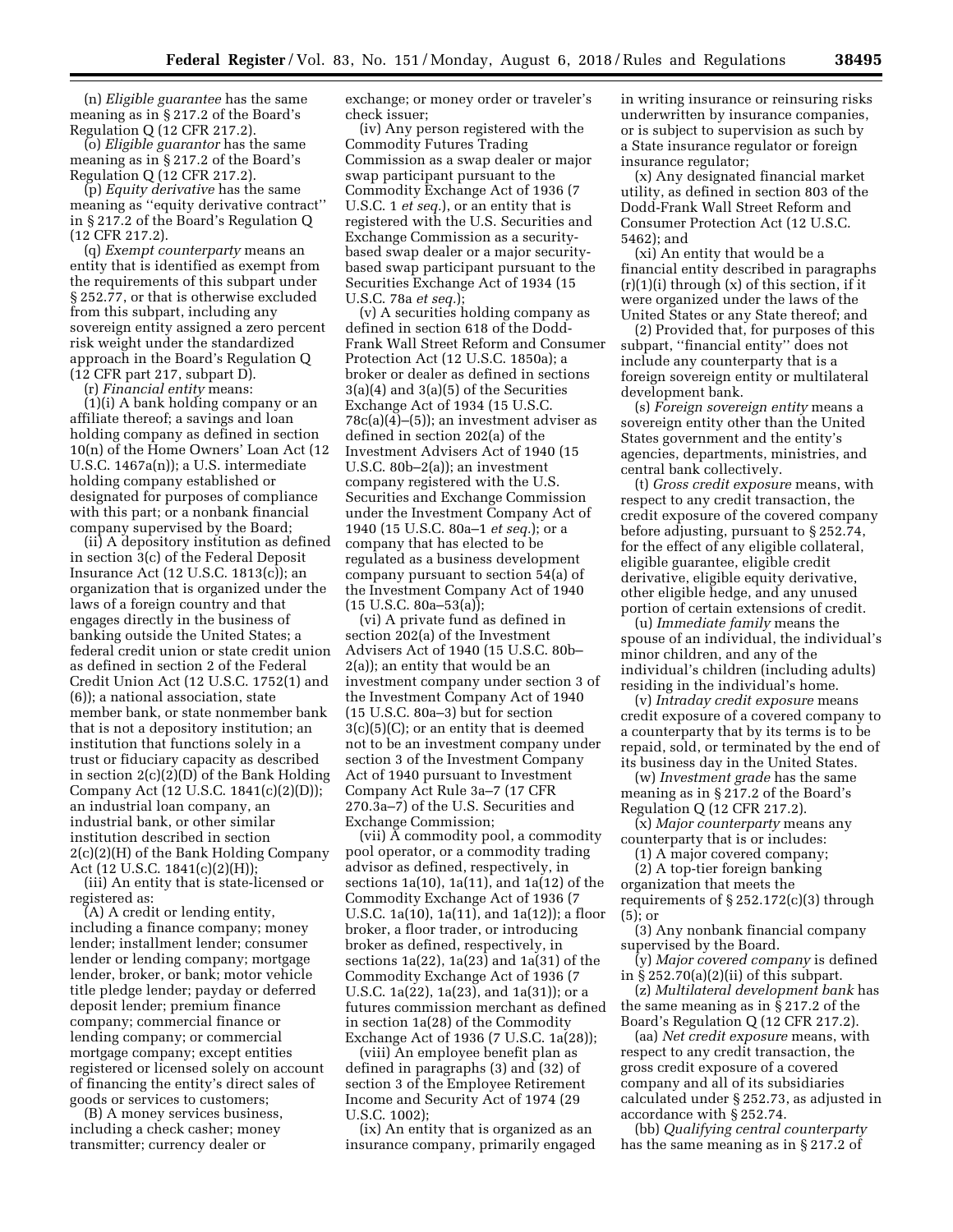the Board's Regulation Q (12 CFR 217.2).

(cc) *Qualifying master netting agreement* has the same meaning as in § 217.2 of the Board's Regulation Q (12 CFR 217.2).

(dd) *Securities financing transaction*  means any repurchase agreement, reverse repurchase agreement, securities borrowing transaction, or securities lending transaction.

(ee) *Short sale* means any sale of a security which the seller does not own or any sale which is consummated by the delivery of a security borrowed by, or for the account of, the seller.

(ff) *Sovereign entity* means a central national government (including the U.S. government) or an agency, department, ministry, or central bank, but not including any political subdivision such as a state, province, or municipality.

(gg) *Subsidiary.* A company is a *subsidiary* of another company if:

(1) The company is consolidated by the other company under applicable accounting standards; or

(2) For a company that is not subject to principles or standards referenced in paragraph (gg)(1) of this definition, consolidation would have occurred if such principles or standards had applied.

(hh) *Tier 1 capital* means common equity tier 1 capital and additional tier 1 capital, as defined in the Board's Regulation Q (12 CFR part 217) and as reported by the bank holding company on the most recent FR Y–9C report on a consolidated basis.

(ii) *Total consolidated assets.* A company's total consolidated assets are determined based on:

(1) The average of the bank holding company's total consolidated assets in the four most recent consecutive quarters as reported quarterly on the FR Y–9C; or

(2) If the bank holding company has not filed an FR Y–9C for each of the four most recent consecutive quarters, the average of the bank holding company's total consolidated assets, as reported on the company's FR Y–9C, for the most recent quarter or consecutive quarters, as applicable.

# **§ 252.72 Credit exposure limits.**

(a) *General limit on aggregate net credit exposure.* No covered company may have an aggregate net credit exposure to any counterparty that exceeds 25 percent of the tier 1 capital of the covered company.

(b) *Limit on aggregate net credit exposure of major covered companies to major counterparties.* No major covered company may have aggregate net credit exposure to any major counterparty that

exceeds 15 percent of the tier 1 capital of the major covered company.

# **§ 252.73 Gross credit exposure.**

(a) *Calculation of gross credit exposure.* The amount of gross credit exposure of a covered company to a counterparty with respect to a credit transaction is, in the case of:

(1) A deposit of the covered company held by the counterparty, loan by a covered company to the counterparty, and lease in which the covered company is the lessor and the counterparty is the lessee, equal to the amount owed by the counterparty to the covered company under the transaction.

(2) A debt security or debt investment held by the covered company that is issued by the counterparty, equal to:

(i) The market value of the securities, for trading and available-for-sale securities; and

(ii) The amortized purchase price of the securities or investments, for securities or investments held to maturity.

(3) An equity security held by the covered company that is issued by the counterparty, equity investment in a counterparty, and other direct investments in a counterparty, equal to the market value.

(4) A securities financing transaction must be valued using any of the methods that the covered company is authorized to use under the Board's Regulation Q (12 CFR part 217, subparts D and E) to value such transactions:

(i)(A) As calculated for each transaction, in the case of a securities financing transaction between the covered company and the counterparty that is not subject to a bilateral netting agreement or does not meet the definition of ''repo-style transaction'' in § 217.2 of the Board's Regulation Q (12 CFR 217.2); or

(B) As calculated for a netting set, in the case of a securities financing transaction between the covered company and the counterparty that is subject to a bilateral netting agreement with that counterparty and meets the definition of ''repo-style transaction'' in § 217.2 of the Board's Regulation Q (12 CFR 217.2);

(ii) For purposes of paragraph (a)(4)(i) of this section, the covered company must:

(A) Assign a value of zero to any security received from the counterparty that does not meet the definition of ''eligible collateral'' in § 252.71(k); and

(B) Include the value of securities that are eligible collateral received by the covered company from the counterparty (including any exempt counterparty), calculated in accordance with

paragraphs (a)(4)(i) through (iv) of this section, when calculating its gross credit exposure to the issuer of those securities;

(iii) Notwithstanding paragraphs (a)(4)(i) and (ii) of this section and with respect to each credit transaction, a covered company's gross credit exposure to a collateral issuer under this paragraph (a)(4) is limited to the covered company's gross credit exposure to the counterparty on the credit transaction; and

(iv) In cases where the covered company receives eligible collateral from a counterparty in addition to the cash or securities received from that counterparty, the counterparty may reduce its gross credit exposure to that counterparty in accordance with  $§ 252.74(b).$ 

(5) A committed credit line extended by a covered company to a counterparty, equal to the face amount of the committed credit line.

(6) A guarantee or letter of credit issued by a covered company on behalf of a counterparty, equal to the maximum potential loss to the covered company on the transaction.

(7) A derivative transaction must be valued using any of the methods that the covered company is authorized to use under the Board's Regulation Q (12 CFR part 217, subparts D and E) to value such transactions:

(i)(A) As calculated for each transaction, in the case of a derivative transaction between the covered company and the counterparty, including an equity derivative but excluding a credit derivative described in paragraph (a)(8) of this section, that is not subject to a qualifying master netting agreement; or

(B) As calculated for a netting set, in the case of a derivative transaction between the covered company and the counterparty, including an equity derivative but excluding a credit derivative described in paragraph (a)(8) of this section, that is subject to a qualifying master netting agreement.

(ii) In cases where a covered company is required to recognize an exposure to an eligible guarantor pursuant to § 252.74(d), the covered company must exclude the relevant derivative transaction when calculating its gross exposure to the original counterparty under this section.

(8) A credit derivative between the covered company and a third party where the covered company is the protection provider and the reference asset is an obligation or debt security of the counterparty, equal to the maximum potential loss to the covered company on the transaction.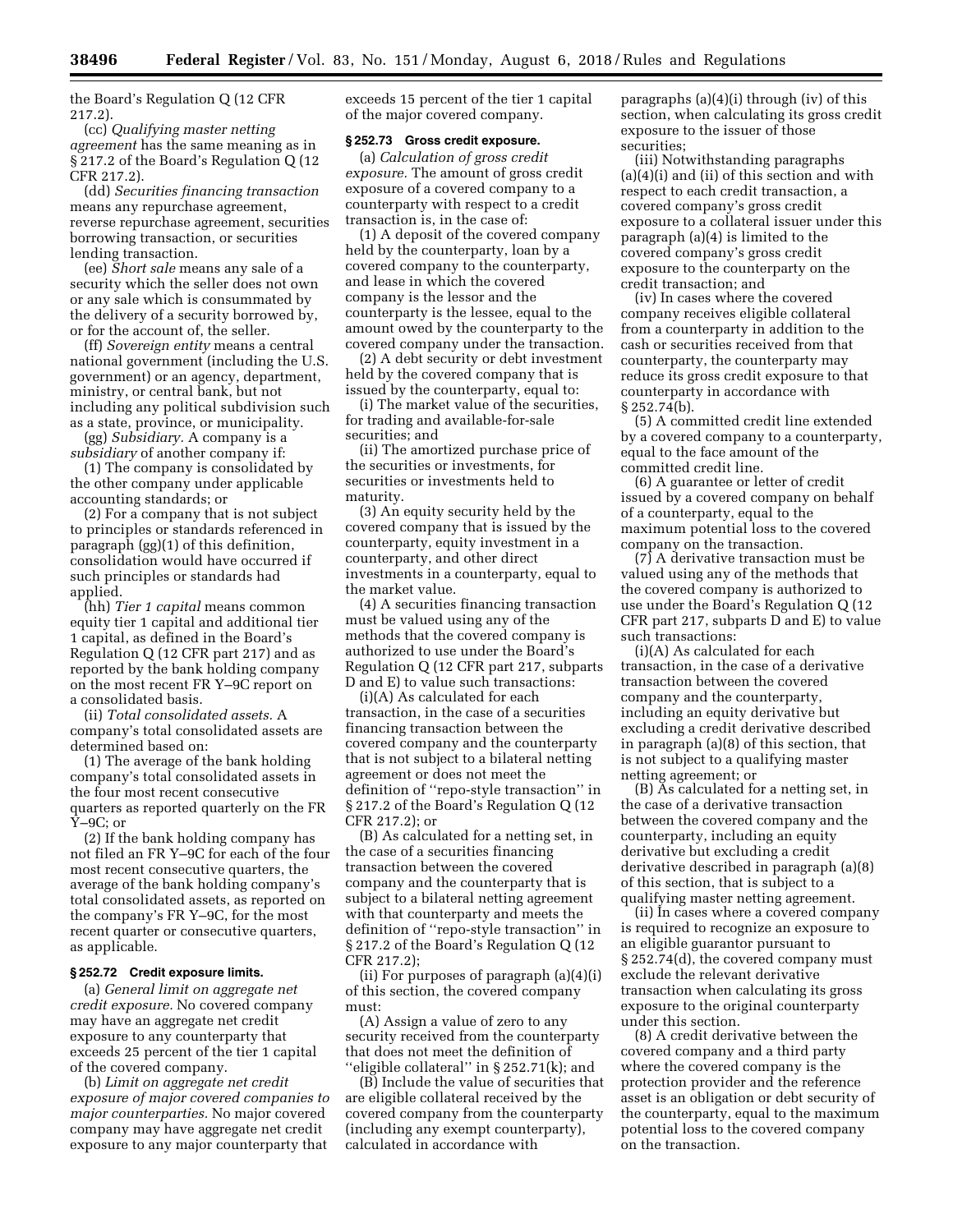(b) *Investments in and exposures to securitization vehicles, investment funds, and other special purpose vehicles that are not subsidiaries.*  Notwithstanding paragraph (a) of this section, a covered company must calculate pursuant to § 252.75 its gross credit exposure due to any investment in the debt or equity of, and any credit derivative or equity derivative between the covered company and a third party where the covered company is the protection provider and the reference asset is an obligation or equity security of, or equity investment in, a securitization vehicle, investment fund, and other special purpose vehicle that is not a subsidiary of the covered company.

(c) *Attribution rule.* Notwithstanding any other requirement in this subpart, a covered company must treat any transaction with any natural person or entity as a credit transaction with another party, to the extent that the proceeds of the transaction are used for the benefit of, or transferred to, the other party.

#### **§ 252.74 Net credit exposure.**

(a) *In general.* For purposes of this subpart, a covered company must calculate its net credit exposure to a counterparty by adjusting its gross credit exposure to that counterparty in accordance with the rules set forth in this section.

(b) *Eligible collateral.* (1) In computing its net credit exposure to a counterparty for any credit transaction other than a securities financing transaction, a covered company must reduce its gross credit exposure on the transaction by the adjusted market value of any eligible collateral.

(2) A covered company that reduces its gross credit exposure to a counterparty as required under paragraph (b)(1) of this section must include the adjusted market value of the eligible collateral, when calculating its gross credit exposure to the collateral issuer.

(3) Notwithstanding paragraph (b)(2) of this section, a covered company's gross credit exposure to a collateral issuer under this paragraph (b) is limited to:

(i) Its gross credit exposure to the counterparty on the credit transaction, or

(ii) In the case of an exempt counterparty, the gross credit exposure that would have been attributable to that exempt counterparty on the credit transaction if valued in accordance with § 252.73(a).

(c) *Eligible guarantees.* (1) In calculating net credit exposure to a counterparty for any credit transaction, a covered company must reduce its gross credit exposure to the counterparty by the amount of any eligible guarantee from an eligible guarantor that covers the transaction.

(2) A covered company that reduces its gross credit exposure to a counterparty as required under paragraph (c)(1) of this section must include the amount of eligible guarantees when calculating its gross credit exposure to the eligible guarantor.

(3) Notwithstanding paragraph (c)(2) of this section, a covered company's gross credit exposure to an eligible guarantor with respect to an eligible guarantee under this paragraph (c) is limited to:

(i) Its gross credit exposure to the counterparty on the credit transaction prior to recognition of the eligible guarantee, or

(ii) In the case of an exempt counterparty, the gross credit exposure that would have been attributable to that exempt counterparty on the credit transaction prior to recognition of the eligible guarantee if valued in accordance with § 252.73(a).

(d) *Eligible credit and equity derivatives.* (1) In calculating net credit exposure to a counterparty for a credit transaction under this section, a covered company must reduce its gross credit exposure to the counterparty by:

(i) In the case of any eligible credit derivative from an eligible guarantor, the notional amount of the eligible credit derivative; or

(ii) In the case of any eligible equity derivative from an eligible guarantor, the gross credit exposure amount to the counterparty (calculated in accordance with § 252.73(a)(7)).

(2)(i) A covered company that reduces its gross credit exposure to a counterparty as provided under paragraph (d)(1) of this section must include, when calculating its net credit exposure to the eligible guarantor, including in instances where the underlying credit transaction would not be subject to the credit limits of § 252.72 (for example, due to an exempt counterparty), either

(A) In the case of any eligible credit derivative from an eligible guarantor, the notional amount of the eligible credit derivative; or

(B) In the case of any eligible equity derivative from an eligible guarantor, the gross credit exposure amount to the counterparty (calculated in accordance with § 252.73(a)(7)).

(ii) Notwithstanding paragraph  $(d)(2)(i)$  of this section, in cases where the eligible credit derivative or eligible equity derivative is used to hedge

covered positions that are subject to the Board's market risk rule (12 CFR part 217, subpart F) and the counterparty on the hedged transaction is not a financial entity, the amount of credit exposure that a company must recognize to the eligible guarantor is the amount that would be calculated pursuant to § 252.73(a).

(3) Notwithstanding paragraph (d)(2) of this section, a covered company's gross credit exposure to an eligible guarantor with respect to an eligible credit derivative or an eligible equity derivative under this paragraph (d) is limited to:

(i) Its gross credit exposure to the counterparty on the credit transaction prior to recognition of the eligible credit derivative or the eligible equity derivative, or

(ii) In the case of an exempt counterparty, the gross credit exposure that would have been attributable to that exempt counterparty on the credit transaction prior to recognition of the eligible credit derivative or the eligible equity derivative if valued in accordance with § 252.73(a).

(e) *Other eligible hedges.* In calculating net credit exposure to a counterparty for a credit transaction under this section, a covered company may reduce its gross credit exposure to the counterparty by the face amount of a short sale of the counterparty's debt security or equity security, provided that:

(1) The instrument in which the covered company has a short position is junior to, or *pari passu* with, the instrument in which the covered company has the long position; and

(2) The instrument in which the covered company has a short position and the instrument in which the covered company has the long position are either both treated as trading or available-for-sale exposures or both treated as held-to-maturity exposures.

(f) *Unused portion of certain extensions of credit.* (1) In computing its net credit exposure to a counterparty for a committed credit line or revolving credit facility under this section, a covered company may reduce its gross credit exposure by the amount of the unused portion of the credit extension to the extent that the covered company does not have any legal obligation to advance additional funds under the extension of credit and the used portion of the credit extension has been fully secured by eligible collateral.

(2) To the extent that the used portion of a credit extension has been secured by eligible collateral, the covered company may reduce its gross credit exposure by the adjusted market value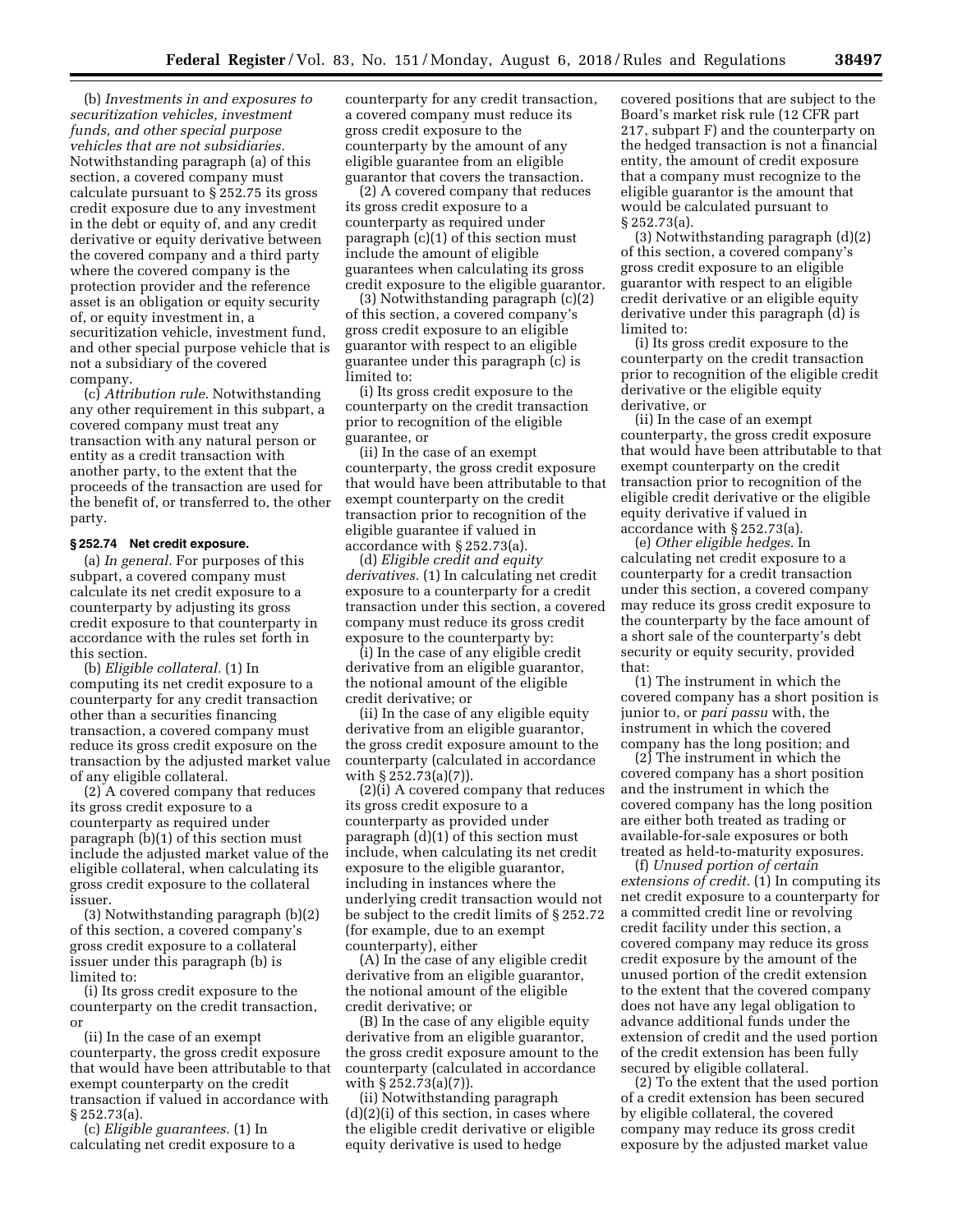of any eligible collateral received from the counterparty, even if the used portion has not been fully secured by eligible collateral.

(3) To qualify for the reduction in net credit exposure under this paragraph, the credit contract must specify that any used portion of the credit extension must be fully secured by the adjusted market value of any eligible collateral.

(g) *Credit transactions involving exempt counterparties.* (1) A covered company's credit transactions with an exempt counterparty are not subject to the requirements of this subpart, including but not limited to § 252.72.

(2) Notwithstanding paragraph (g)(1) of this section, in cases where a covered company has a credit transaction with an exempt counterparty and the covered company has obtained eligible collateral from that exempt counterparty or an eligible guarantee or eligible credit or equity derivative from an eligible guarantor, the covered company must include (for purposes of this subpart) such exposure to the issuer of such eligible collateral or the eligible guarantor, as calculated in accordance with the rules set forth in this section, when calculating its gross credit exposure to that issuer of eligible collateral or eligible guarantor.

(h) *Currency mismatch adjustments.*  For purposes of calculating its net credit exposure to a counterparty under this section, a covered company must apply, as applicable:

(1) When reducing its gross credit exposure to a counterparty resulting from any credit transaction due to any eligible collateral and calculating its gross credit exposure to an issuer of eligible collateral, pursuant to paragraph (b) of this section, the currency mismatch adjustment approach of § 217.37(c)(3)(ii) of the Board's Regulation Q (12 CFR 217.37(c)(3)(ii)); and

(2) When reducing its gross credit exposure to a counterparty resulting from any credit transaction due to any eligible guarantee, eligible equity derivative, or eligible credit derivative from an eligible guarantor and calculating its gross credit exposure to an eligible guarantor, pursuant to paragraphs (c) and (d) of this section, the currency mismatch adjustment approach of § 217.36(f) of the Board's Regulation Q (12 CFR 217.36(f)).

(i) *Maturity mismatch adjustments.*  For purposes of calculating its net credit exposure to a counterparty under this section, a covered company must apply, as applicable, the maturity mismatch adjustment approach of § 217.36(d) of the Board's Regulation Q (12 CFR 217.36(d)):

(1) When reducing its gross credit exposure to a counterparty resulting from any credit transaction due to any eligible collateral or any eligible guarantees, eligible equity derivatives, or eligible credit derivatives from an eligible guarantor, pursuant to paragraphs (b) through (d) of this section, and

(2) In calculating its gross credit exposure to an issuer of eligible collateral, pursuant to paragraph (b) of this section, or to an eligible guarantor, pursuant to paragraphs (c) and (d) of this section; provided that

(3) The eligible collateral, eligible guarantee, eligible equity derivative, or eligible credit derivative subject to paragraph (i)(1) of this section:

(i) Has a shorter maturity than the credit transaction;

(ii) Has an original maturity equal to or greater than one year;

(iii) Has a residual maturity of not less than three months; and

(iv) The adjustment approach is otherwise applicable.

# **§ 252.75 Investments in and exposures to securitization vehicles, investment funds, and other special purpose vehicles that are not subsidiaries of the covered company.**

(a) *In general.* (1) For purposes of this section, the following definitions apply:

(i) *SPV* means a securitization vehicle, investment fund, or other special purpose vehicle that is not a subsidiary of the covered company.

(ii) *SPV exposure* means an investment in the debt or equity of an SPV, or a credit derivative or equity derivative between the covered company and a third party where the covered company is the protection provider and the reference asset is an obligation or equity security of, or equity investment in, an SPV.

(2)(i) A covered company must determine whether the amount of its gross credit exposure to an issuer of assets in an SPV, due to an SPV exposure, is equal to or greater than 0.25 percent of the covered company's tier 1 capital using one of the following two methods:

(A) The sum of all of the issuer's assets (with each asset valued in accordance with § 252.73(a)) in the SPV; or

(B) The application of the lookthrough approach described in paragraph (b) of this section.

(ii) With respect to the determination required under paragraph (a)(2)(i) of this section, a covered company must use the same method to calculate gross credit exposure to each issuer of assets in a particular SPV.

(iii) In making a determination under paragraph (a)(2)(i) of this section, the

covered company must consider only the credit exposure to the issuer arising from the covered company's SPV exposure.

(iv) For purposes of this paragraph (a)(2), a covered company that is unable to identify each issuer of assets in an SPV must attribute to a single unknown counterparty the amount of its gross credit exposure to all unidentified issuers and calculate such gross credit exposure using one method in either paragraph  $(a)(2)(i)(A)$  or  $(a)(2)(i)(B)$  of this section.

(3)(i) If a covered company determines pursuant to paragraph (a)(2) of this section that the amount of its gross credit exposure to an issuer of assets in an SPV is less than 0.25 percent of the covered company's tier 1 capital, the amount of the covered company's gross credit exposure to that issuer may be attributed to either that issuer of assets or the SPV:

(A) If attributed to the issuer of assets, the issuer of assets must be identified as a counterparty, and the gross credit exposure calculated under paragraph  $(a)(2)(i)(A)$  of this section to that issuer of assets must be aggregated with any other gross credit exposures (valued in accordance with § 252.73) to that same counterparty; and

(B) If attributed to the SPV, the covered company's gross credit exposure is equal to the covered company's SPV exposure, valued in accordance with § 252.73(a).

(ii) If a covered company determines pursuant to paragraph (a)(2) of this section that the amount of its gross credit exposure to an issuer of assets in an SPV is equal to or greater than 0.25 percent of the covered company's tier 1 capital or the covered company is unable to determine that the amount of the gross credit exposure is less than 0.25 percent of the covered company's tier 1 capital:

(A) The covered company must calculate the amount of its gross credit exposure to the issuer of assets in the SPV using the look-through approach in paragraph (b) of this section;

(B) The issuer of assets in the SPV must be identified as a counterparty, and the gross credit exposure calculated in accordance with paragraph (b) must be aggregated with any other gross credit exposures (valued in accordance with § 252.73) to that same counterparty; and

(C) When applying the look-through approach in paragraph (b) of this section, a covered company that is unable to identify each issuer of assets in an SPV must attribute to a single unknown counterparty the amount of its gross credit exposure, calculated in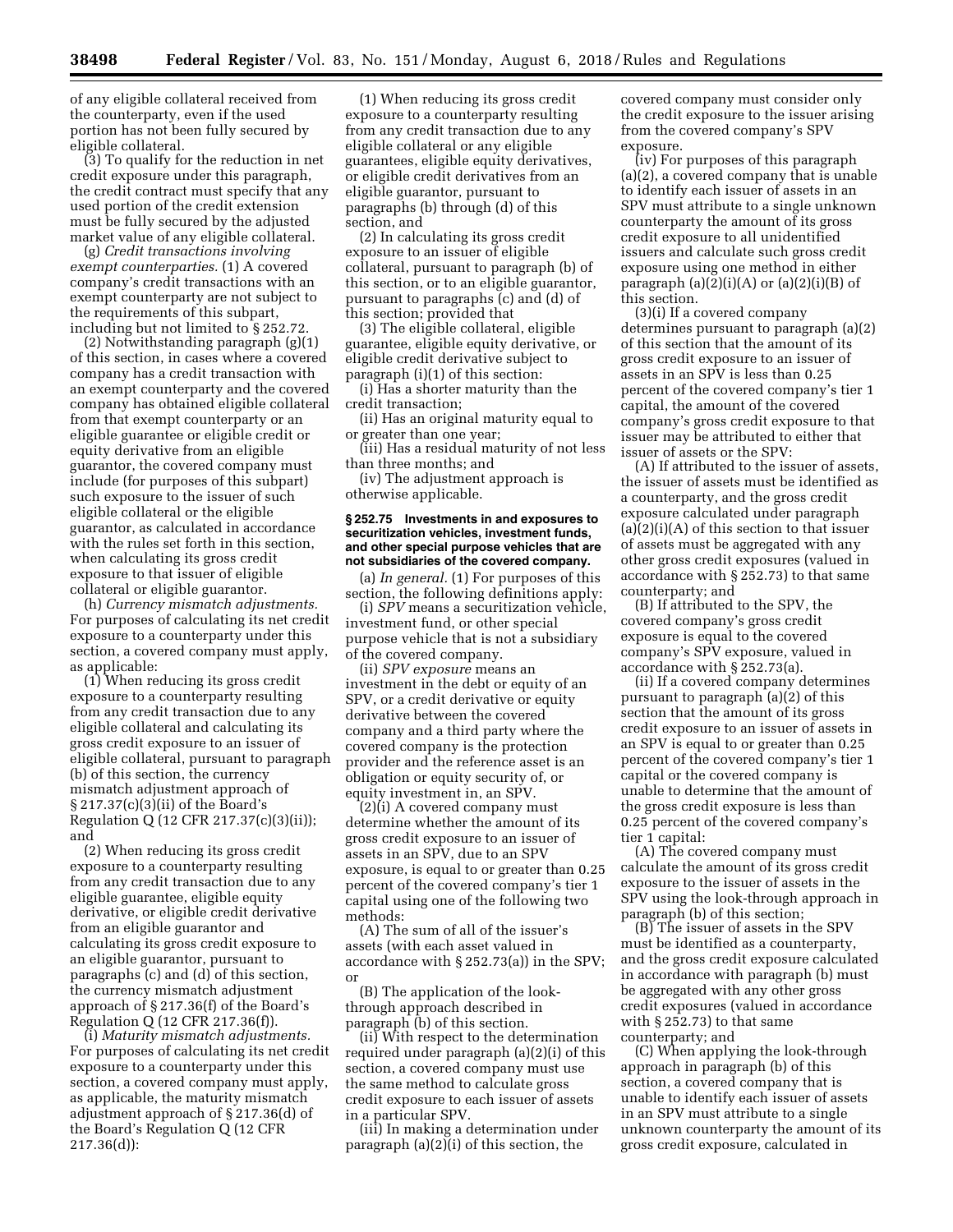accordance with paragraph (b) of this section, to all unidentified issuers.

(iii) For purposes of this section, a covered company must aggregate all gross credit exposures to unknown counterparties for all SPVs as if the exposures related to a single unknown counterparty; this single unknown counterparty is subject to the limits of § 252.72 as if it were a single counterparty.

(b) *Look-through approach.* A covered company that is required to calculate the amount of its gross credit exposure with respect to an issuer of assets in accordance with this paragraph (b) must calculate the amount as follows:

(1) Where all investors in the SPV rank *pari passu,* the amount of the gross credit exposure to the issuer of assets is equal to the covered company's pro rata share of the SPV multiplied by the value of the underlying asset in the SPV, valued in accordance with § 252.73(a); and

(2) Where all investors in the SPV do not rank *pari passu,* the amount of the gross credit exposure to the issuer of assets is equal to:

(i) The pro rata share of the covered company's investment in the tranche of the SPV; multiplied by

(ii) The lesser of:

(A) The market value of the tranche in which the covered company has invested, except in the case of a debt security that is held to maturity, in which case the tranche must be valued at the amortized purchase price of the securities; and

(B) The value of each underlying asset attributed to the issuer in the SPV, each as calculated pursuant to § 252.73(a).

(c) *Exposures to third parties.* (1) Notwithstanding any other requirement in this section, a covered company must recognize, for purposes of this subpart, a gross credit exposure to each third party that has a contractual obligation to provide credit or liquidity support to an SPV whose failure or material financial distress would cause a loss in the value of the covered company's SPV exposure.

(2) The amount of any gross credit exposure that is required to be recognized to a third party under paragraph (c)(1) of this section is equal to the covered company's SPV exposure, up to the maximum contractual obligation of that third party to the SPV, valued in accordance with § 252.73(a). (This gross credit exposure is in addition to the covered company's gross credit exposure to the SPV or the issuers of assets of the SPV, calculated in accordance with paragraphs (a) and (b) of this section.)

(3) A covered company must aggregate the gross credit exposure to a third party recognized in accordance with paragraphs (c)(1) and (2) of this section with its other gross credit exposures to that third party (that are unrelated to the SPV) for purposes of compliance with the limits of § 252.72.

## **§ 252.76 Aggregation of exposures to more than one counterparty due to economic interdependence or control relationships.**

(a) *In general.* (1) If a covered company has an aggregate net credit exposure to any counterparty that exceeds 5 percent of its tier 1 capital, the covered company must assess its relationship with the counterparty under paragraph (b)(2) of this section to determine whether the counterparty is economically interdependent with one or more other counterparties of the covered company and under paragraph (c)(1) of this section to determine whether the counterparty is connected by a control relationship with one or more other counterparties.

(2) If, pursuant to an assessment required under paragraph (a)(1) of this section, the covered company determines that one or more of the factors of paragraph (b)(2) or (c)(1) of this section are met with respect to one or more counterparties, or the Board determines pursuant to paragraph (d) of this section that one or more other counterparties of a covered company are economically interdependent or that one or more other counterparties of a covered company are connected by a control relationship, the covered company must aggregate its net credit exposure to the counterparties for all purposes under this subpart, including, but not limited to, § 252.72.

(3) In connection with any request pursuant to paragraph (b)(3) or (c)(2) of this section, the Board may require the covered company to provide additional information.

(b) *Aggregation of exposures to more than one counterparty due to economic interdependence.* (1) For purposes of this paragraph, two counterparties are economically interdependent if the failure, default, insolvency, or material financial distress of one counterparty would cause the failure, default, insolvency, or material financial distress of the other counterparty, taking into account the factors in paragraph (b)(2) of this section.

(2) A covered company must assess whether the financial distress of one counterparty (counterparty A) would prevent the ability of the other counterparty (counterparty B) to fully and timely repay counterparty B's liabilities and whether the insolvency or default of counterparty A is likely to be

associated with the insolvency or default of counterparty B and, therefore, these counterparties are economically interdependent, by evaluating the following:

(i) Whether 50 percent or more of one counterparty's gross revenue is derived from, or gross expenditures are directed to, transactions with the other counterparty;

(ii) Whether counterparty A has fully or partly guaranteed the credit exposure of counterparty B, or is liable by other means, in an amount that is 50 percent or more of the covered company's net credit exposure to counterparty A;

(iii) Whether 25 percent or more of one counterparty's production or output is sold to the other counterparty, which cannot easily be replaced by other customers;

(iv) Whether the expected source of funds to repay the loans of both counterparties is the same and neither counterparty has another independent source of income from which the loans may be serviced and fully repaid; 1 and

(v) Whether two or more counterparties rely on the same source for the majority of their funding and, in the event of the common provider's default, an alternative provider cannot be found.

(3)(i) Notwithstanding paragraph (b)(2) of this section, if a covered company determines that one or more of the factors in paragraph (b)(2) is met, the covered company may request in writing a determination from the Board that those counterparties are not economically interdependent and that the covered company is not required to aggregate those counterparties.

(ii) Upon a request by a covered company pursuant to paragraph (b)(3) of this section, the Board may grant temporary relief to the covered company and not require the covered company to aggregate one counterparty with another counterparty provided that the counterparty could promptly modify its business relationships, such as by reducing its reliance on the other counterparty, to address any economic interdependence concerns, and provided that such relief is in the public interest and is consistent with the purpose of this subpart and 12 U.S.C. 5365(e).

(c) *Aggregation of exposures to more than one counterparty due to certain control relationships.* (1) For purposes of this subpart, one counterparty (counterparty A) is deemed to control the other counterparty (counterparty B) if:

<sup>1</sup>An employer will not be treated as a source of repayment under this paragraph because of wages and salaries paid to an employee.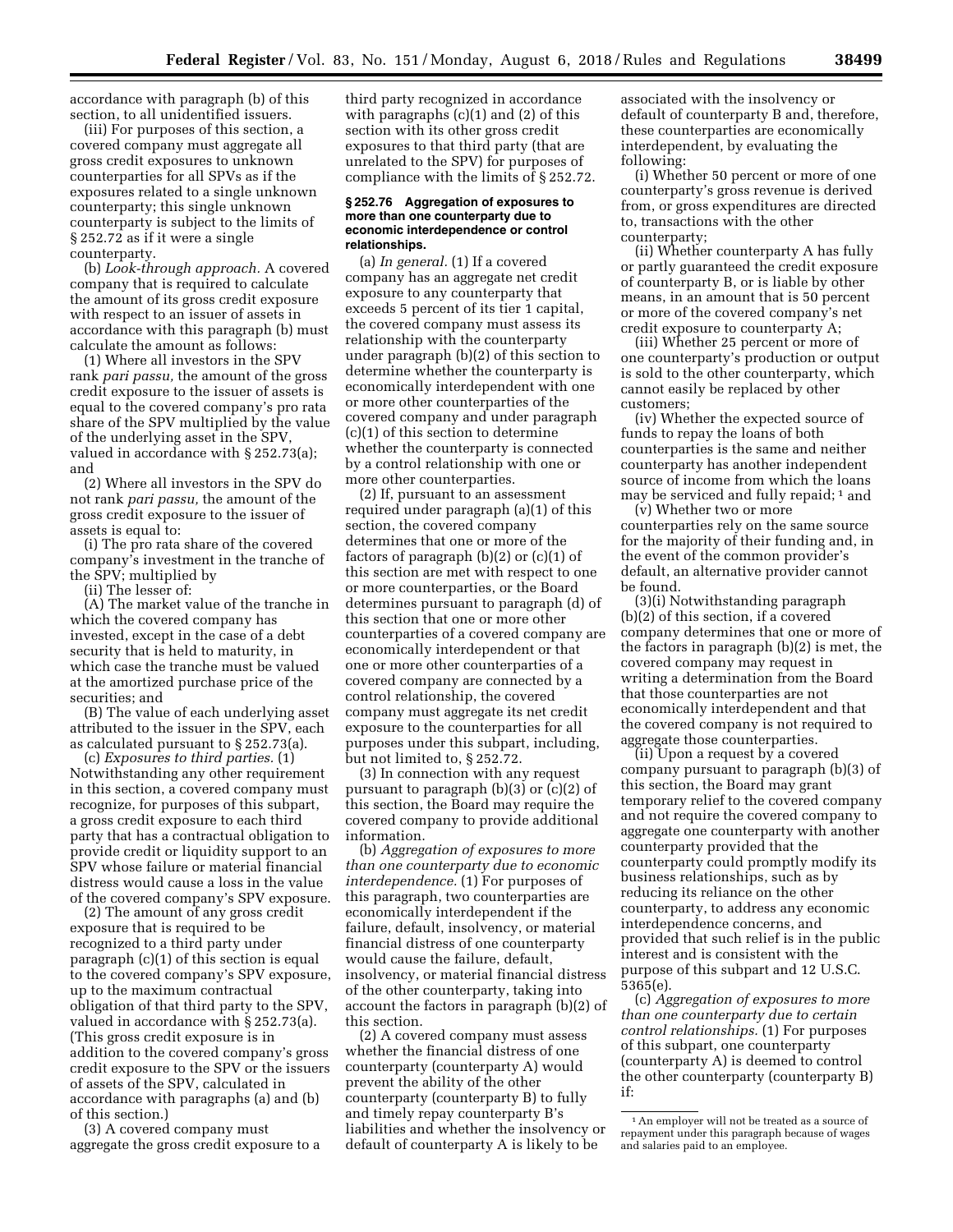(i) Counterparty A owns, controls, or holds with the power to vote 25 percent or more of any class of voting securities of counterparty B; or

(ii) Counterparty A controls in any manner the election of a majority of the directors, trustees, or general partners (or individuals exercising similar functions) of counterparty B.

(2)(i) Notwithstanding paragraph (c)(1) of this section, if a covered company determines that one or more of the factors in paragraph (c)(1) is met, the covered company may request in writing a determination from the Board that counterparty A does not control counterparty B and that the covered company is not required to aggregate those counterparties.

(ii) Upon a request by a covered company pursuant to paragraph (c)(2) of this section, the Board may grant temporary relief to the covered company and not require the covered company to aggregate counterparty A with counterparty B provided that, taking into account the specific facts and circumstances, such indicia of control does not result in the entities being connected by control relationships for purposes of this subpart, and provided that such relief is in the public interest and is consistent with the purpose of this subpart and 12 U.S.C. 5365(e).

(d) *Board determinations for aggregation of counterparties due to economic interdependence or control relationships.* The Board may determine, after notice to the covered company and opportunity for hearing, that one or more counterparties of a covered company are:

(i) Economically interdependent for purposes of this subpart, considering the factors in paragraph (b)(2) of this section, as well as any other indicia of economic interdependence that the Board determines in its discretion to be relevant; or

(ii) Connected by control relationships for purposes of this subpart, considering the factors in paragraph (c)(1) of this section and whether counterparty A:

(A) Controls the power to vote 25 percent or more of any class of voting securities of Counterparty B pursuant to a voting agreement;

(B) Has significant influence on the appointment or dismissal of counterparty B's administrative, management, or governing body, or the fact that a majority of members of such body have been appointed solely as a result of the exercise of counterparty A's voting rights; or

(C) Has the power to exercise a controlling influence over the

management or policies of counterparty B.

(e) *Board determinations for aggregation of counterparties to prevent evasion.* Notwithstanding paragraphs (b) and (c) of this section, a covered company must aggregate its exposures to a counterparty with the covered company's exposures to another counterparty if the Board determines in writing after notice and opportunity for hearing, that the exposures to the two counterparties must be aggregated to prevent evasions of the purposes of this subpart, including, but not limited to § 252.76 and 12 U.S.C. 5365(e).

# **§ 252.77 Exemptions.**

(a) *Exempted exposure categories.*  The following categories of credit transactions are exempt from the limits on credit exposure under this subpart:

(1) Any direct claim on, and the portion of a claim that is directly and fully guaranteed as to principal and interest by, the Federal National Mortgage Association and the Federal Home Loan Mortgage Corporation, only while operating under the conservatorship or receivership of the Federal Housing Finance Agency, and any additional obligation issued by a U.S. government-sponsored entity as determined by the Board;

(2) Intraday credit exposure to a counterparty;

(3) Any trade exposure to a qualifying central counterparty related to the covered company's clearing activity, including potential future exposure arising from transactions cleared by the qualifying central counterparty and prefunded default fund contributions;

(4) Any credit transaction with the Bank for International Settlements, the International Monetary Fund, the International Bank for Reconstruction and Development, the International Finance Corporation, the International Development Association, the Multilateral Investment Guarantee Agency, or the International Centre for Settlement of Investment Disputes;

(5) Any credit transaction with the European Commission or the European Central Bank; and

(6) Any transaction that the Board exempts if the Board finds that such exemption is in the public interest and is consistent with the purpose of this subpart.

(b) *Exemption for Federal Home Loan Banks.* For purposes of this subpart, a covered company does not include any Federal Home Loan Bank.

(c) *Additional exemptions by the Board.* The Board may, by regulation or order, exempt transactions, in whole or in part, from the definition of the term

''credit exposure,'' if the Board finds that the exemption is in the public interest and is consistent with the purpose of 12 U.S.C. 5365(e).

## **§ 252.78 Compliance.**

(a) *Scope of compliance.* (1) Using all available data, including any data required to be maintained or reported to the Federal Reserve under this subpart, a covered company must comply with the requirements of this subpart on a daily basis at the end of each business day.

(2) A covered company must report its compliance to the Federal Reserve as of the end of the quarter, unless the Board determines and notifies that company in writing that more frequent reporting is required.

(3) In reporting its compliance, a covered company must calculate and include in its gross credit exposure to an issuer of eligible collateral or eligible guarantor the amounts of eligible collateral, eligible guarantees, eligible equity derivatives, and eligible credit derivatives that were provided to the covered company in connection with credit transactions with exempt counterparties, valued in accordance with and as required by § 252.74(b) through (d) and (g).

(b) *Qualifying Master Netting Agreement.* With respect to any qualifying master netting agreement, a covered company must establish and maintain procedures that meet or exceed the requirements of § 217.3(d) of the Board's Regulation Q (12 CFR 217.3(d)) to monitor possible changes in relevant law and to ensure that the agreement continues to satisfy these requirements.

(c) *Noncompliance.* (1) Except as otherwise provided in this section, if a covered company is not in compliance with this subpart with respect to a counterparty solely due to the circumstances listed in paragraphs (c)(2)(i) through (v) of this section, the covered company will not be subject to enforcement actions for a period of 90 days (or, with prior notice to the company, such shorter or longer period determined by the Board, in its sole discretion, to be appropriate to preserve the safety and soundness of the covered company or U.S. financial stability), if the covered company uses reasonable efforts to return to compliance with this subpart during this period. The covered company may not engage in any additional credit transactions with such a counterparty in contravention of this rule during the period of noncompliance, except as provided in paragraph (c)(2).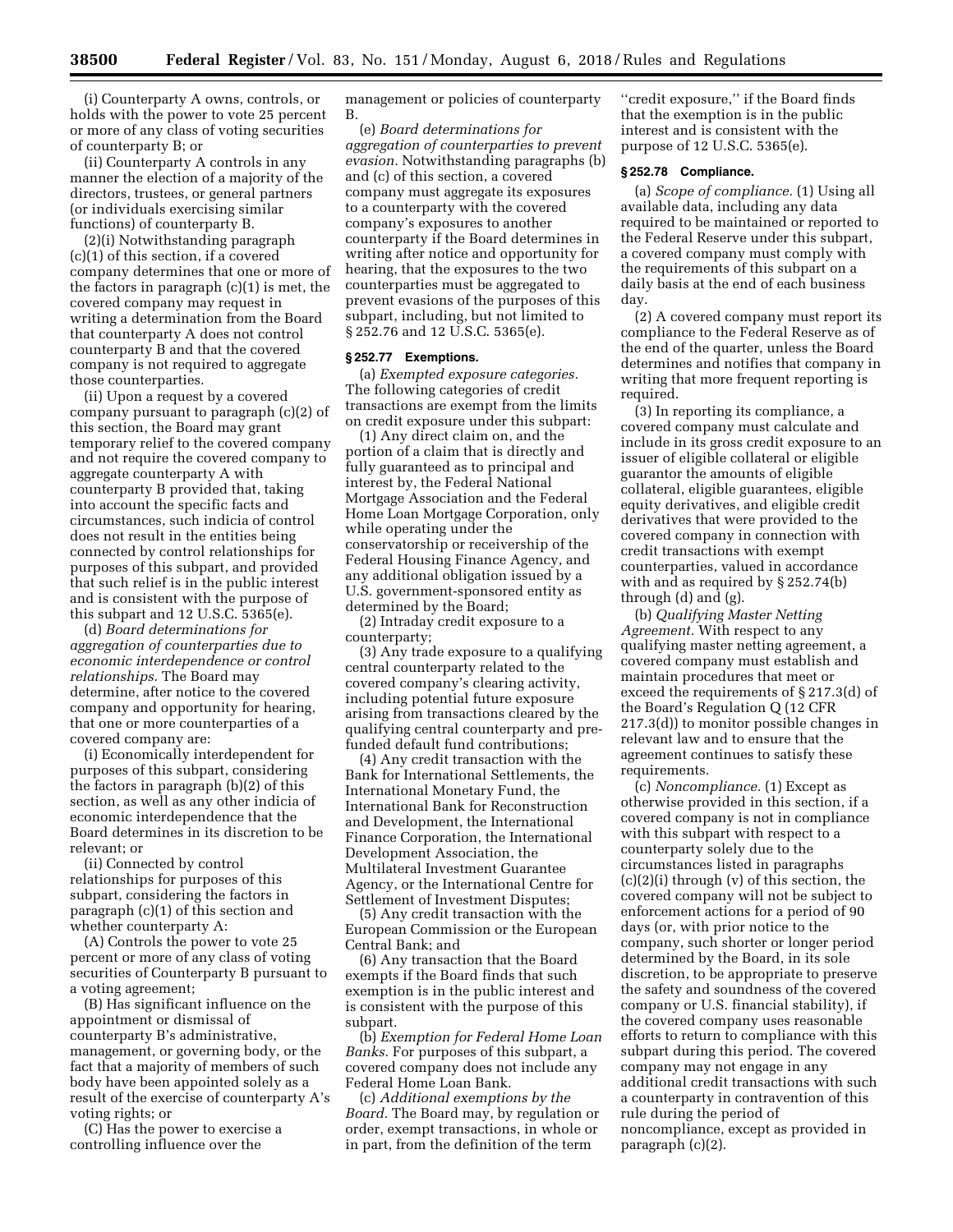(2) A covered company may request a special temporary credit exposure limit exemption from the Board. The Board may grant approval for such exemption in cases where the Board determines that such credit transactions are necessary or appropriate to preserve the safety and soundness of the covered company or U.S. financial stability. In acting on a request for an exemption, the Board will consider the following:

(i) A decrease in the covered company's capital stock and surplus;

(ii) The merger of the covered company with another covered

company;

(iii) A merger of two counterparties; or

(iv) An unforeseen and abrupt change in the status of a counterparty as a result of which the covered company's credit exposure to the counterparty becomes limited by the requirements of this section; or

(v) Any other factor(s) the Board determines, in its discretion, is appropriate.

(d) *Other measures.* The Board may impose supervisory oversight and additional reporting measures that it determines are appropriate to monitor compliance with this subpart. Covered companies must furnish, in the manner and form prescribed by the Board, such information to monitor compliance with this subpart and the limits therein as the Board may require.

■ 3. Add subpart Q to read as follows:

## **Subpart Q—Single-Counterparty Credit Limits**

Sec.

- 252.170 Applicability and general provisions.
- 252.171 Definitions.
- 252.172 Credit exposure limits.
- 252.173 Gross credit exposure.
- 
- 252.174 Net credit exposure.<br>252.175 Investments in and e Investments in and exposures to securitization vehicles, investment funds, and other special purpose vehicles that are not affiliates of the covered foreign entity.
- 252.176 Aggregation of exposures to more than one counterparty due to economic interdependence or control relationships.
- 252.177 Exemptions.
- 252.178 Compliance.

# **§ 252.170 Applicability and general provisions.**

(a) *In general.* (1) This subpart establishes single counterparty credit limits for a covered foreign entity.

(2) For purposes of this subpart:

(i) *Covered foreign entity* means:

(A) A foreign banking organization with total consolidated assets that equal or exceed \$250 billion with respect to its combined U.S. operations; and

(B) Any U.S. intermediate holding company of such a foreign banking organization with total consolidated assets that equal or exceed \$50 billion, including a U.S. intermediate holding company that is a bank holding company.

(ii) *Major foreign banking organization* means a foreign banking organization that is a covered foreign entity and meets the requirements of § 252.172(c)(3) through (5).

(iii) *Major U.S. intermediate holding company* means any covered foreign entity that is a U.S. intermediate holding company and has total consolidated assets that equal or exceed \$500 billion.

(b) *Credit exposure limits.* (1) Section 252.172 establishes credit exposure limits for covered foreign entities, major foreign banking organizations, and major U.S. intermediate holding companies.

(2) A covered foreign entity is required to calculate its aggregate net credit exposure, gross credit exposure, and net credit exposure to a counterparty using the methods in this subpart.

(c) *Applicability of this subpart*—(1) *Foreign banking organizations.* (i) A foreign banking organization that is a covered foreign entity as of October 5, 2018, must comply with the requirements of this subpart, including but not limited to § 252.172, beginning on July 1, 2020, unless that time is extended by the Board in writing.

(ii) Notwithstanding paragraph (c)(1)(i) of this section, a foreign banking organization that is a major foreign banking organization as of October 5, 2018, must comply with the requirements of this subpart, including but not limited to § 252.172, beginning on January 1, 2020, unless that time is extended by the Board in writing.

(iii) A foreign banking organization that becomes a covered foreign entity subject to this subpart after October 5, 2018 must comply with the requirements of this subpart beginning on the first day of the ninth calendar quarter after it becomes a covered foreign entity, unless that time is accelerated or extended by the Board in writing.

(2) *U.S. intermediate holding companies.* (i) A U.S. intermediate holding company that is a covered foreign entity but not a major U.S. intermediate holding company as of October 5, 2018, must comply with the requirements of this subpart, including but not limited to § 252.172, beginning on July 1, 2020, unless that time is extended by the Board in writing.

(ii) Notwithstanding paragraph (c)(2)(i) of this section, a U.S. intermediate holding company that is a major U.S. intermediate holding company as of October 5, 2018, must comply with the requirements of this subpart, including but not limited to § 252.172, beginning on January 1, 2020, unless that time is extended by the Board in writing.

(iii) A U.S. intermediate holding company that becomes a covered foreign entity subject to this subpart after October 5, 2018 must comply with the requirements of this subpart beginning on the first day of the ninth calendar quarter after it becomes a covered foreign entity, unless that time is accelerated or extended by the Board in writing.

(d) *Cessation of requirements*—(1) *Foreign banking organizations.* (i) Any foreign banking organization that becomes a covered foreign entity will remain subject to the requirements of this subpart unless and until its total consolidated assets fall below \$250 billion for each of four consecutive quarters, as reported on the covered foreign entity's FR Y–7Q, effective on the as-of date of the fourth consecutive FR Y–7Q.

(ii) A foreign banking organization that is a covered foreign entity and that has ceased to be a major foreign banking organization for purposes of § 252.172(c) is no longer subject to the requirements of § 252.172(c) beginning on the first day of the calendar quarter following the reporting date on which it ceased to be a major foreign banking organization; provided that the foreign banking organization remains subject to the requirements of this subpart, unless it ceases to be a foreign banking organization that is a covered foreign entity pursuant to paragraph (d)(1)(i) of this section.

(2) *U.S. intermediate holding companies.* (i) Any U.S. intermediate holding company that becomes a covered foreign entity will remain subject to the requirements of this subpart unless and until its total consolidated assets fall below \$50 billion for each of four consecutive quarters, as reported on the covered foreign entity's FR Y–9C, effective on the as-of date of the fourth consecutive FR Y–9C.

(ii) A U.S. intermediate holding company that is a covered foreign entity and that has ceased to be a major U.S. intermediate holding company for purposes of § 252.172(c) is no longer subject to the requirements of § 252.172(c) beginning on the first day of the calendar quarter following the reporting date on which it ceased to be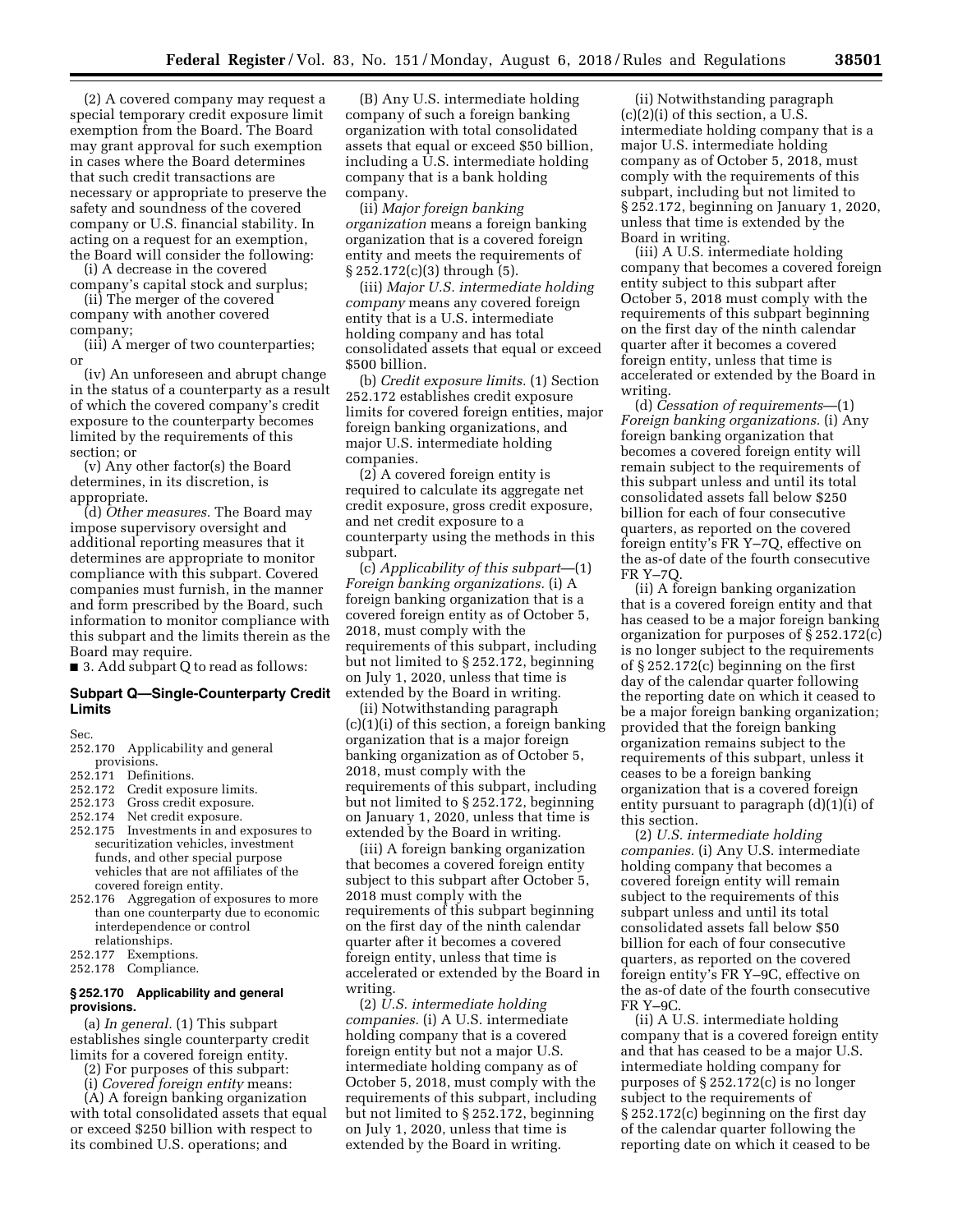a major U.S. intermediate holding company; provided that the U.S. intermediate holding company remains subject to the requirements of this subpart, unless it ceases to be a U.S. intermediate holding company that is a covered foreign entity pursuant to paragraph (d)(2)(i) of this section.

# **§ 252.171 Definitions.**

Unless defined in this section, terms that are set forth in § 252.2 of this part and used in this subpart have the definitions assigned in § 252.2. For purposes of this subpart:

(a) *Adjusted market value* means:

(1) With respect to the value of cash, securities, or other eligible collateral transferred by the covered foreign entity to a counterparty, the sum of:

(i) The market value of the cash, securities, or other eligible collateral; and

(ii) The product of the market value of the securities or other eligible collateral multiplied by the applicable collateral haircut in Table 1 to § 217.132 of the Board's Regulation Q (12 CFR 217.132); and

(2) With respect to cash, securities, or other eligible collateral received by the covered foreign entity from a counterparty:

(i) The market value of the cash, securities, or other eligible collateral; minus

(ii) The market value of the securities or other eligible collateral multiplied by the applicable collateral haircut in Table 1 to § 217.132 of the Board's Regulation Q (12 CFR 217.132).

(3) Prior to calculating the adjusted market value pursuant to paragraphs (1) and (2) of this section, with regard to a transaction that meets the definition of ''repo-style transaction'' in § 217.2 of the Board's Regulation Q (12 CFR 217.2), the covered foreign entity would first multiply the applicable collateral haircuts in Table 1 to § 217.132 of the Board's Regulation Q (12 CFR 217.132) by the square root of  $\frac{1}{2}$ .

(b) *Affiliate* means, with respect to a company:

(1) Any subsidiary of the company and any other company that is consolidated with the company under applicable accounting standards; or

(2) For a company that is not subject to principles or standards referenced in paragraph (b)(1) of this section, any subsidiary of the company and any other company that would be consolidated with the company, if consolidation would have occurred if such principles or standards had applied.

(c) *Aggregate net credit exposure*  means the sum of all net credit

exposures of a covered foreign entity and all of its subsidiaries to a single counterparty as calculated under this subpart.

(d) *Bank-eligible investments* means investment securities that a national bank is permitted to purchase, sell, deal in, underwrite, and hold under 12 U.S.C. 24 (Seventh) and 12 CFR part 1.

(e) *Capital stock and surplus* means, with respect to a U.S. intermediate holding company, the sum of the following amounts in each case as reported by the U.S. intermediate holding company on the most recent FR Y–9C on a consolidated basis:

(1) The tier 1 capital and tier 2 capital of the U.S. intermediate holding company, as calculated under the capital adequacy guidelines applicable to that U.S. intermediate holding company under subpart O of the Board's Regulation YY (12 CFR part 252, subpart O); and

(2) The excess allowance for loan and lease losses of the U.S. intermediate holding company not included in its tier 2 capital, as calculated under the capital adequacy guidelines applicable to that U.S. intermediate holding company under subpart O of the Board's Regulation YY (12 CFR part 252, subpart O).

(f) *Counterparty* means with respect to a credit transaction:

(1) With respect to a natural person, the natural person, and, if the credit exposure of the covered foreign entity to such natural person exceeds 5 percent of its capital stock and surplus in the case of a U.S. intermediate holding company that is a covered foreign entity with total consolidated assets of less than \$250 billion, or 5 percent of its tier 1 capital in the case of a foreign banking organization that is a covered foreign entity or a U.S. intermediate holding company with total consolidated assets that equal or exceed \$250 billion, the natural person and members of the person's immediate family collectively;

(2) With respect to any company that is not an affiliate of the covered foreign entity, the company and its affiliates collectively;

(3) With respect to a State, the State and all of its agencies, instrumentalities, and political subdivisions (including any municipalities) collectively;

(4) With respect to a foreign sovereign entity that is not assigned a zero percent risk weight under the standardized approach in the Board's Regulation Q (12 CFR part 217, subpart D), other than the home country foreign sovereign entity of a foreign banking organization, the foreign sovereign entity and all of its agencies and instrumentalities (but not

including any political subdivision), collectively; and

(5) With respect to a political subdivision of a foreign sovereign entity such as a state, province, or municipality, any political subdivision of the foreign sovereign entity and all of such political subdivision's agencies and instrumentalities, collectively.1

(g) *Covered foreign entity* is defined in § 252.170(a)(2)(i) of this subpart.

(h) *Credit derivative* has the same meaning as in § 217.2 of the Board's Regulation Q (12 CFR 217.2).

(i) *Credit transaction* means, with respect to a counterparty:

(1) Any extension of credit to the counterparty, including loans, deposits, and lines of credit, but excluding uncommitted lines of credit;

(2) Any repurchase agreement or reverse repurchase agreement with the counterparty;

(3) Any securities lending or securities borrowing transaction with the counterparty;

(4) Any guarantee, acceptance, or letter of credit (including any endorsement, confirmed letter of credit, or standby letter of credit) issued on behalf of the counterparty;

(5) Any purchase of securities issued by or other investment in the counterparty;

(6) Any credit exposure to the counterparty in connection with a derivative transaction between the covered foreign entity and the counterparty;

(7) Any credit exposure to the counterparty in connection with a credit derivative or equity derivative between the covered foreign entity and a third party, the reference asset of which is an obligation or equity security of, or equity investment in, the counterparty; and

(8) Any transaction that is the functional equivalent of the above, and any other similar transaction that the Board, by regulation, determines to be a credit transaction for purposes of this subpart.

(j) *Depository institution* has the same meaning as in section 3 of the Federal Deposit Insurance Act (12 U.S.C. 1813(c)).

(k) *Derivative transaction* means any transaction that is a contract, agreement, swap, warrant, note, or option that is based, in whole or in part, on the value of, any interest in, or any quantitative measure or the occurrence of any event relating to, one or more commodities,

<sup>1</sup> In addition, under § 252.176, under certain circumstances, a covered foreign entity is required to aggregate its net credit exposure to one or more counterparties for all purposes under this subpart.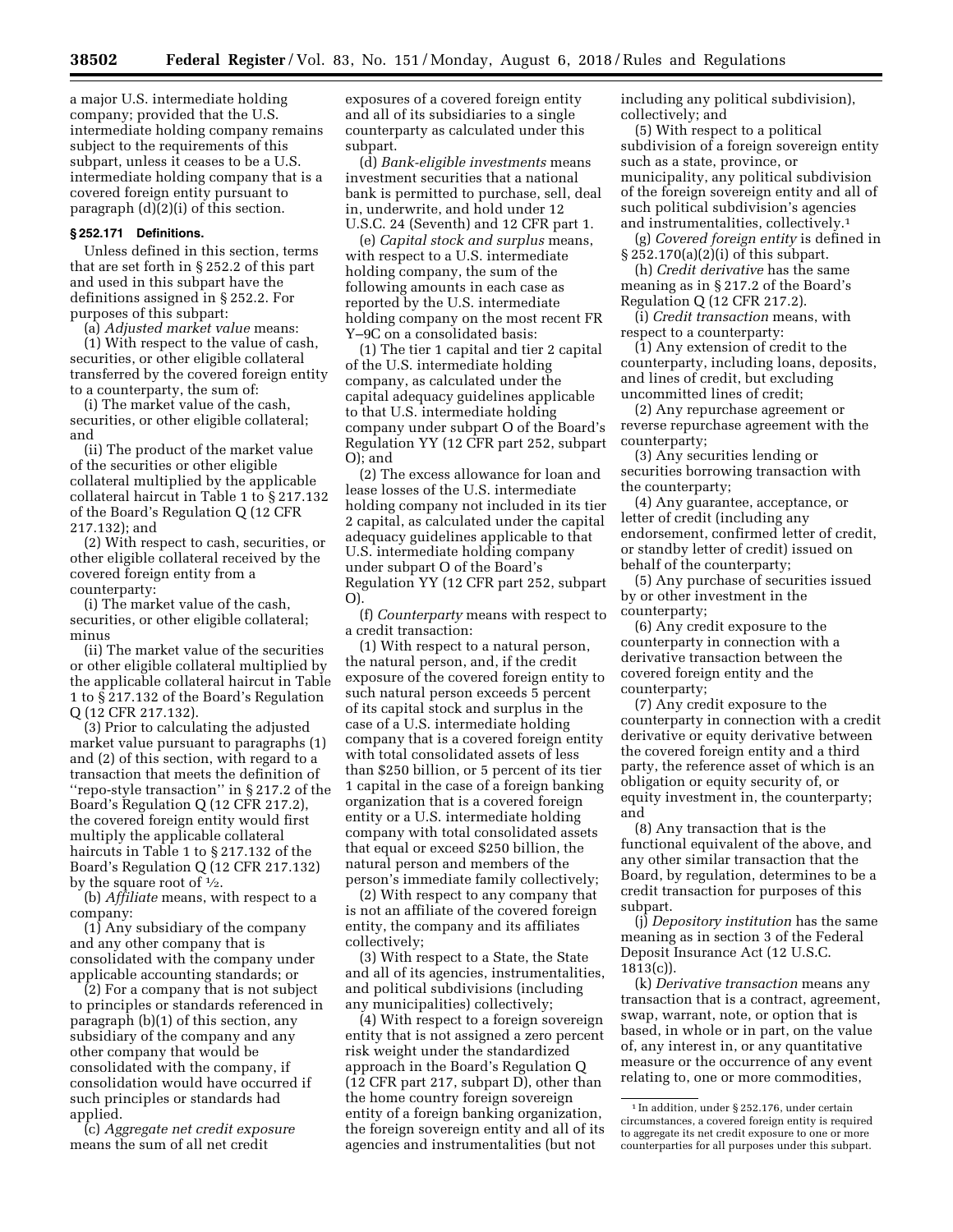securities, currencies, interest or other rates, indices, or other assets.

(*l*) *Eligible collateral* means collateral in which, notwithstanding the prior security interest of any custodial agent, the covered foreign entity has a perfected, first priority security interest (or the legal equivalent thereof, if outside of the United States), with the exception of cash on deposit, and is in the form of:

(1) Cash on deposit with the covered foreign entity or an affiliate of the covered foreign entity (including cash in foreign currency or U.S. dollars held for the covered foreign entity by a custodian or trustee, whether inside or outside of the United States);

(2) Debt securities (other than mortgage- or asset-backed securities and resecuritization securities, unless those securities are issued by a U.S. government-sponsored enterprise) that are bank-eligible investments and that are investment grade, except for any debt securities issued by the covered foreign entity or any affiliate of the covered foreign entity;

(3) Equity securities that are publicly traded, except for any equity securities issued by the covered foreign entity or any affiliate of the covered foreign entity;

(4) Convertible bonds that are publicly traded, except for any convertible bonds issued by the covered foreign entity or any affiliate of the covered foreign entity; or

(5) Gold bullion.

(m) *Eligible credit derivative* means a single-name credit derivative or a standard, non-tranched index credit derivative, provided that:

(1) The contract meets the requirements of an eligible guarantee and has been confirmed by the protection purchaser and the protection provider;

(2) Any assignment of the contract has been confirmed by all relevant parties;

(3) If the credit derivative is a credit default swap, the contract includes the following credit events:

(i) Failure to pay any amount due under the terms of the reference exposure, subject to any applicable minimal payment threshold that is consistent with standard market practice and with a grace period that is closely in line with the grace period of the reference exposure; and

(ii) Receivership, insolvency, liquidation, conservatorship, or inability of the reference exposure issuer to pay its debts, or its failure or admission in writing of its inability generally to pay its debts as they become due, and similar events;

(4) The terms and conditions dictating the manner in which the contract is to be settled are incorporated into the contract;

(5) If the contract allows for cash settlement, the contract incorporates a robust valuation process to estimate loss reliably and specifies a reasonable period for obtaining post-credit event valuations of the reference exposure;

(6) If the contract requires the protection purchaser to transfer an exposure to the protection provider at settlement, the terms of at least one of the exposures that is permitted to be transferred under the contract provide that any required consent to transfer may not be unreasonably withheld; and

(7) If the credit derivative is a credit default swap, the contract clearly identifies the parties responsible for determining whether a credit event has occurred, specifies that this determination is not the sole responsibility of the protection provider, and gives the protection purchaser the right to notify the protection provider of the occurrence of a credit event.

(n) *Eligible equity derivative* means an equity derivative, provided that:

(1) The derivative contract has been confirmed by all relevant parties;

(2) Any assignment of the derivative contract has been confirmed by all relevant parties; and

(3) The terms and conditions dictating the manner in which the derivative contract is to be settled are incorporated into the contract.

(o) *Eligible guarantee* has the same meaning as in § 217.2 of the Board's Regulation Q (12 CFR 217.2).

(p) *Eligible guarantor* has the same meaning as in § 217.2 of the Board's Regulation Q (12 CFR 217.2), but does not include the foreign banking organization or any entity that is an affiliate of either the U.S. intermediate holding company or of any part of the foreign banking organization's combined U.S. operations.

(q) *Equity derivative* has the same meaning as ''equity derivative contract'' in § 217.2 of the Board's Regulation Q (12 CFR 217.2).

(r) *Exempt counterparty* means an entity that is identified as exempt from the requirements of this subpart under § 252.177, or that is otherwise excluded from this subpart, including any sovereign entity assigned a zero percent risk weight under the standardized approach in the Board's Regulation Q (12 CFR part 217, subpart D).

(s) *Financial entity* means:  $(1)(i)$  A bank holding company or an affiliate thereof; a savings and loan holding company as defined in section 10(n) of the Home Owners' Loan Act (12 U.S.C. 1467a(n)); a U.S. intermediate holding company established or designated for purposes of compliance with this part; or a nonbank financial company supervised by the Board;

(ii) A depository institution as defined in section 3(c) of the Federal Deposit Insurance Act (12 U.S.C. 1813(c)); an organization that is organized under the laws of a foreign country and that engages directly in the business of banking outside the United States; a federal credit union or state credit union as defined in section 2 of the Federal Credit Union Act (12 U.S.C. 1752(1) and (6)); a national association, state member bank, or state nonmember bank that is not a depository institution; an institution that functions solely in a trust or fiduciary capacity as described in section 2(c)(2)(D) of the Bank Holding Company Act (12 U.S.C. 1841(c)(2)(D)); an industrial loan company, an industrial bank, or other similar institution described in section 2(c)(2)(H) of the Bank Holding Company Act (12 U.S.C. 1841(c)(2)(H));

(iii) An entity that is state-licensed or registered as:

(A) A credit or lending entity, including a finance company; money lender; installment lender; consumer lender or lending company; mortgage lender, broker, or bank; motor vehicle title pledge lender; payday or deferred deposit lender; premium finance company; commercial finance or lending company; or commercial mortgage company; except entities registered or licensed solely on account of financing the entity's direct sales of goods or services to customers;

(B) A money services business, including a check casher; money transmitter; currency dealer or exchange; or money order or traveler's check issuer;

(iv) Any person registered with the Commodity Futures Trading Commission as a swap dealer or major swap participant pursuant to the Commodity Exchange Act of 1936 (7 U.S.C. 1 *et seq.*), or an entity that is registered with the U.S. Securities and Exchange Commission as a securitybased swap dealer or a major securitybased swap participant pursuant to the Securities Exchange Act of 1934 (15 U.S.C. 78a *et seq.*);

(v) A securities holding company as defined in section 618 of the Dodd-Frank Wall Street Reform and Consumer Protection Act (12 U.S.C. 1850a); a broker or dealer as defined in sections 3(a)(4) and 3(a)(5) of the Securities Exchange Act of 1934 (15 U.S.C. 78c(a)(4)–(5)); an investment adviser as defined in section 202(a) of the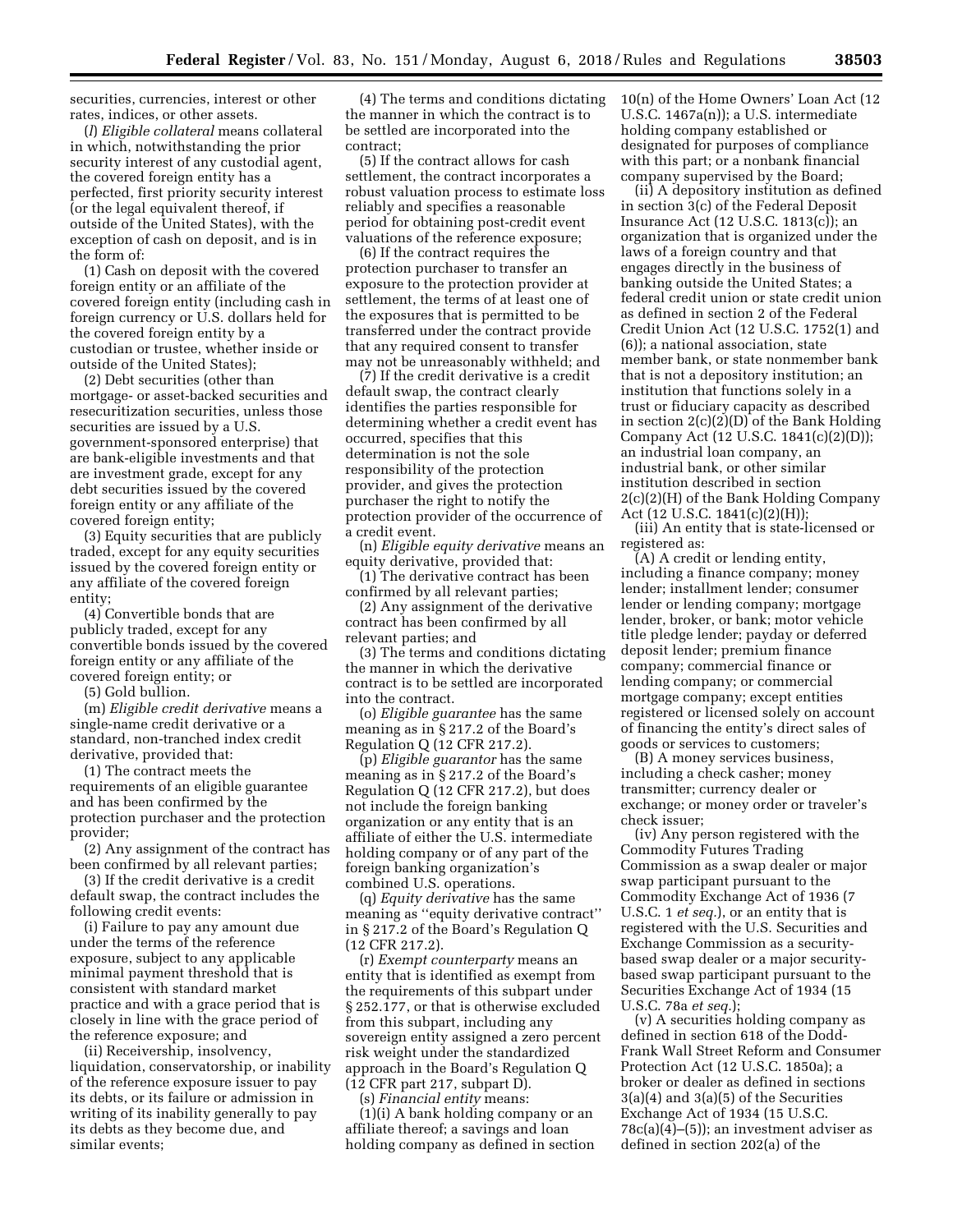Investment Advisers Act of 1940 (15 U.S.C. 80b–2(a)); an investment company registered with the U.S. Securities and Exchange Commission under the Investment Company Act of 1940 (15 U.S.C. 80a–1 *et seq.*); or a company that has elected to be regulated as a business development company pursuant to section 54(a) of the Investment Company Act of 1940 (15 U.S.C. 80a–53(a));

(vi) A private fund as defined in section 202(a) of the Investment Advisers Act of 1940 (15 U.S.C. 80b– 2(a)); an entity that would be an investment company under section 3 of the Investment Company Act of 1940 (15 U.S.C. 80a–3) but for section 3(c)(5)(C); or an entity that is deemed not to be an investment company under section 3 of the Investment Company Act of 1940 pursuant to Investment Company Act Rule 3a–7 (17 CFR 270.3a–7) of the U.S. Securities and Exchange Commission;

(vii) A commodity pool, a commodity pool operator, or a commodity trading advisor as defined, respectively, in sections 1a(10), 1a(11), and 1a(12) of the Commodity Exchange Act of 1936 (7 U.S.C. 1a(10), 1a(11), and 1a(12)); a floor broker, a floor trader, or introducing broker as defined, respectively, in sections 1a(22), 1a(23) and 1a(31) of the Commodity Exchange Act of 1936 (7 U.S.C. 1a(22), 1a(23), and 1a(31)); or a futures commission merchant as defined in section 1a(28) of the Commodity Exchange Act of 1936 (7 U.S.C. 1a(28));

(viii) An employee benefit plan as defined in paragraphs (3) and (32) of section 3 of the Employee Retirement Income and Security Act of 1974 (29 U.S.C. 1002);

(ix) An entity that is organized as an insurance company, primarily engaged in writing insurance or reinsuring risks underwritten by insurance companies, or is subject to supervision as such by a State insurance regulator or foreign insurance regulator;

(x) Any designated financial market utility, as defined in section 803 of the Dodd-Frank Wall Street Reform and Consumer Protection Act (12 U.S.C. 5462); and

(xi) An entity that would be a financial entity described in paragraphs  $(s)(1)(i)$  through  $(x)$  of this section, if it were organized under the laws of the United States or any State thereof; and

(2) Provided that, for purposes of this subpart, ''financial entity'' does not include any counterparty that is a foreign sovereign entity or multilateral development bank.

(t) *Foreign sovereign entity* means a sovereign entity other than the United States government and the entity's

agencies, departments, ministries, and central bank.

(u) *Gross credit exposure* means, with respect to any credit transaction, the credit exposure of the covered foreign entity before adjusting, pursuant to § 252.174, for the effect of any qualifying master netting agreement, eligible collateral, eligible guarantee, eligible credit derivative, eligible equity derivative, other eligible hedge, and any unused portion of certain extensions of credit.

(v) *Immediate family* means the spouse of an individual, the individual's minor children, and any of the individual's children (including adults) residing in the individual's home.

(w) *Intraday credit exposure* means credit exposure of a covered foreign entity to a counterparty that by its terms is to be repaid, sold, or terminated by the end of its business day in the United States.

(x) *Investment grade* has the same meaning as in § 217.2 of the Board's Regulation Q (12 CFR 217.2).

(y) *Major counterparty* means any counterparty that is or includes:

(1) A U.S. bank holding company identified as a global systemically important BHC pursuant to § 217.402 of the Board's Regulation Q (12 CFR 217.402);

(2) A top-tier foreign banking organization that meets the requirements of  $\S 252.172(c)(3)$  through (5); or

(3) Any nonbank financial company supervised by the Board.

(z) *Major foreign banking organization*  is defined in § 252.170(a)(2)(ii) of this subpart.

(aa) *Major U.S. intermediate holding company* is defined in

§ 252.170(a)(2)(iii) of this subpart. (bb) *Multilateral development bank*  has the same meaning as in § 217.2 of the Board's Regulation Q (12 CFR 217.2).

(cc) *Net credit exposure* means, with respect to any credit transaction, the gross credit exposure of a covered foreign entity and all of its subsidiaries calculated under § 252.173, as adjusted in accordance with § 252.174.

(dd) *Qualifying central counterparty*  has the same meaning as in § 217.2 of the Board's Regulation Q (12 CFR 217.2).

(ee) *Qualifying master netting agreement* has the same meaning as in § 217.2 of the Board's Regulation Q (12 CFR 217.2).

(ff) *Securities financing transaction*  means any repurchase agreement, reverse repurchase agreement, securities borrowing transaction, or securities lending transaction.

(gg) *Short sale* means any sale of a security which the seller does not own or any sale which is consummated by the delivery of a security borrowed by, or for the account of, the seller.

(hh) *Sovereign entity* means a central national government (including the U.S. government) or an agency, department, ministry, or central bank, but not including any political subdivision such as a state, province, or municipality.

(ii) *Subsidiary.* A company is a *subsidiary* of another company if

(1) The company is consolidated by the other company under applicable accounting standards; or

(2) For a company that is not subject to principles or standards referenced in paragraph (ii)(1) of this definition, consolidation would have occurred if such principles or standards had applied.

(jj) *Tier 1 capital* means common equity tier 1 capital and additional tier 1 capital, as defined in subpart O of the Board's Regulation YY(12 CFR part 252, subpart O).

(kk) *Tier 2 capital* means tier 2 capital as defined in subpart O of the Board's Regulation YY (12 CFR part 252, subpart O).

(ll) *Total consolidated assets.* (1) A foreign banking organization's *total consolidated assets* are determined based on:

(i) The average of the foreign banking organization's total consolidated assets in the four most recent consecutive quarters as reported quarterly on the FR Y–7Q; or

(ii) If the foreign banking organization has not filed an FR Y–7Q for each of the four most recent consecutive quarters, the average of the foreign banking organization's total consolidated assets, as reported on the foreign banking organization's FR Y–7Q, for the most recent quarter or consecutive quarters, as applicable; or

(iii) If the foreign banking organization has not yet filed an FR Y– 7Q, as determined under applicable accounting standards.

(2) A U.S. intermediate holding company's *total consolidated assets* are determined based on:

(i) The average of the U.S. intermediate holding company's total consolidated assets in the four most recent consecutive quarters as reported quarterly on the FR Y–9C; or

(ii) If the U.S. intermediate holding company has not filed an FR Y–9C for each of the four most recent consecutive quarters, the average of the U.S. intermediate holding company's total consolidated assets, as reported on the company's FR Y–9C, for the most recent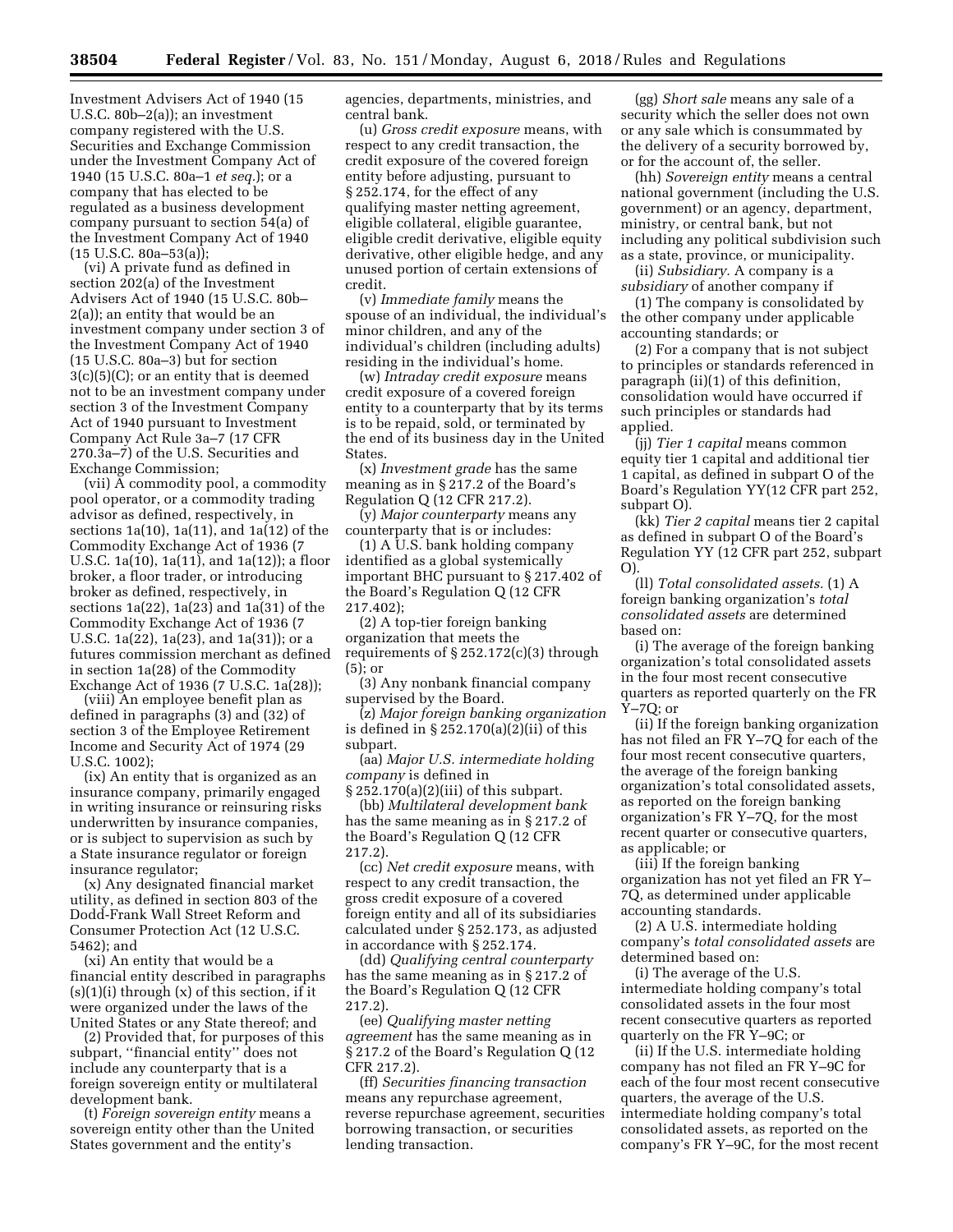quarter or consecutive quarters, as applicable; or

(iii) If the U.S. intermediate holding company has not yet filed an FR Y–9C, as determined under applicable accounting standards.

# **§ 252.172 Credit exposure limits.**

(a) *General limit on aggregate net credit exposure.* No U.S. intermediate holding company that is a covered foreign entity may have an aggregate net credit exposure to any counterparty that exceeds 25 percent of the consolidated capital stock and surplus of the U.S. intermediate holding company.

(b) *Limit on aggregate net credit exposure for U.S. intermediate holding companies with total consolidated assets that equal or exceed \$250 billion and foreign banking organizations that are covered foreign entities.* (1) No U.S. intermediate holding company with total consolidated assets that equal or exceed \$250 billion that is a covered foreign entity may have an aggregate net credit exposure to any counterparty that exceeds 25 percent of the tier 1 capital of the U.S. intermediate holding company.

(2) No foreign banking organization that is a covered foreign entity may permit its combined U.S. operations to have aggregate net credit exposure to any counterparty that exceeds 25 percent of the tier 1 capital of the foreign banking organization.

(c) *Limit on aggregate net credit exposure of major U.S. intermediate holding companies and major foreign banking organizations to major counterparties.* (1) No major U.S. intermediate holding company may have aggregate net credit exposure to any major counterparty that exceeds 15 percent of the tier 1 capital of the major U.S. intermediate holding company.

(2) No major foreign banking organization may permit its combined U.S. operations to have aggregate net credit exposure to any major counterparty that exceeds 15 percent of the tier 1 capital of the major foreign banking organization.

(3) For purposes of this subpart, a toptier foreign banking organization will be a major counterparty if it meets one of the following conditions:

(i) The top-tier foreign banking organization determines, pursuant to 12 CFR 252.153(b)(6), that the top-tier foreign banking organization has the characteristics of a global systemically important banking organization under the global methodology; or

(ii) The Board, using information available to the Board, determines:

(A) That the top-tier foreign banking organization would be a global

systemically important banking organization under the global methodology;

(B) That the top-tier foreign banking organization, if it were subject to the Board's Regulation Q, would be identified as a global systemically important BHC under 12 CFR 217.402 of the Board's Regulation Q; or

(C) That the U.S. intermediate holding company, if it were subject to 12 CFR 217.402 of the Board's Regulation Q, would be identified as a global systemically important BHC.

(4) Each top-tier foreign banking organization that controls a U.S. intermediate holding company must submit to the Board by January 1 of each calendar year through the U.S. intermediate holding company:

(A) Notice of whether the home country supervisor (or other appropriate home country regulatory authority) of the top-tier foreign banking organization of the U.S. intermediate holding company has adopted standards consistent with the global methodology; and

(B) Notice of whether the top-tier foreign banking organization prepares or reports the indicators used by the global methodology to identify a banking organization as a global systemically important banking organization and, if it does, whether the top-tier foreign banking organization has determined that it has the characteristics of a global systemically important banking organization under the global methodology pursuant to 12 CFR 252.153(b)(6).

(5) A top-tier foreign banking organization that controls a U.S. intermediate holding company and prepares or reports for any purpose the indicator amounts necessary to determine whether the top-tier foreign banking organization is a global systemically important banking organization under the global methodology must use the data to determine whether the top-tier foreign banking organization has the characteristics of a global systemically important banking organization under the global methodology.

(d) *Foreign banking organizations subject on a consolidated basis to a large exposures or single-counterparty credit limit regime by its home-country supervisor.* (1) Notwithstanding paragraphs (a) through (c) of this section, a foreign banking organization that is a covered foreign entity is not required to comply with the requirements of this subpart with respect to limits on the aggregate net credit exposure of its combined U.S. operations if the foreign banking

organization certifies to the Board that it meets large exposure standards on a consolidated basis established by its home-country supervisor that are consistent with the large exposures framework published by the Basel Committee on Banking Supervision (Basel Large Exposures Framework), unless the Board determines in writing, after notice to the foreign banking organization, that compliance with this subpart is required.

(i) For purposes of this paragraph, home-country large exposure standards that are consistent with the Basel Large Exposures Framework include singlecounterparty credit limits and any restrictions set forth in ''Supervisory framework for measuring and controlling large exposures'' (2014) (Basel LE Standard), as implemented in accordance with the Basel LE Standard.

(ii) [Reserved]

(2) A foreign banking organization that is a covered foreign entity must provide to the Board reports relating to its compliance with the large exposure standards described in paragraph (d)(1) of this section concurrently with filing the FR Y–7Q or any successor report.

## **§ 252.173 Gross credit exposure.**

(a) *Calculation of gross credit exposure.* The amount of gross credit exposure of a covered foreign entity to a counterparty with respect to a credit transaction is, in the case of:

(1) A deposit of the covered foreign entity held by the counterparty, loan by a covered foreign entity to the counterparty, and lease in which the covered foreign entity is the lessor and the counterparty is the lessee, equal to the amount owed by the counterparty to the covered foreign entity under the transaction.

(2) A debt security or debt investment held by the covered foreign entity that is issued by the counterparty, equal to:

(i) The market value of the securities, for trading and available-for-sale securities; and

(ii) The amortized purchase price of the securities or investments, for securities or investments held to maturity.

(3) An equity security held by the covered foreign entity that is issued by the counterparty, equity investment in a counterparty, and other direct investments in a counterparty, equal to the market value.

(4) A securities financing transaction must be valued using any of the methods that the covered foreign entity is authorized to use under the Board's Regulation Q (12 CFR part 217, subparts D and E) to value such transactions: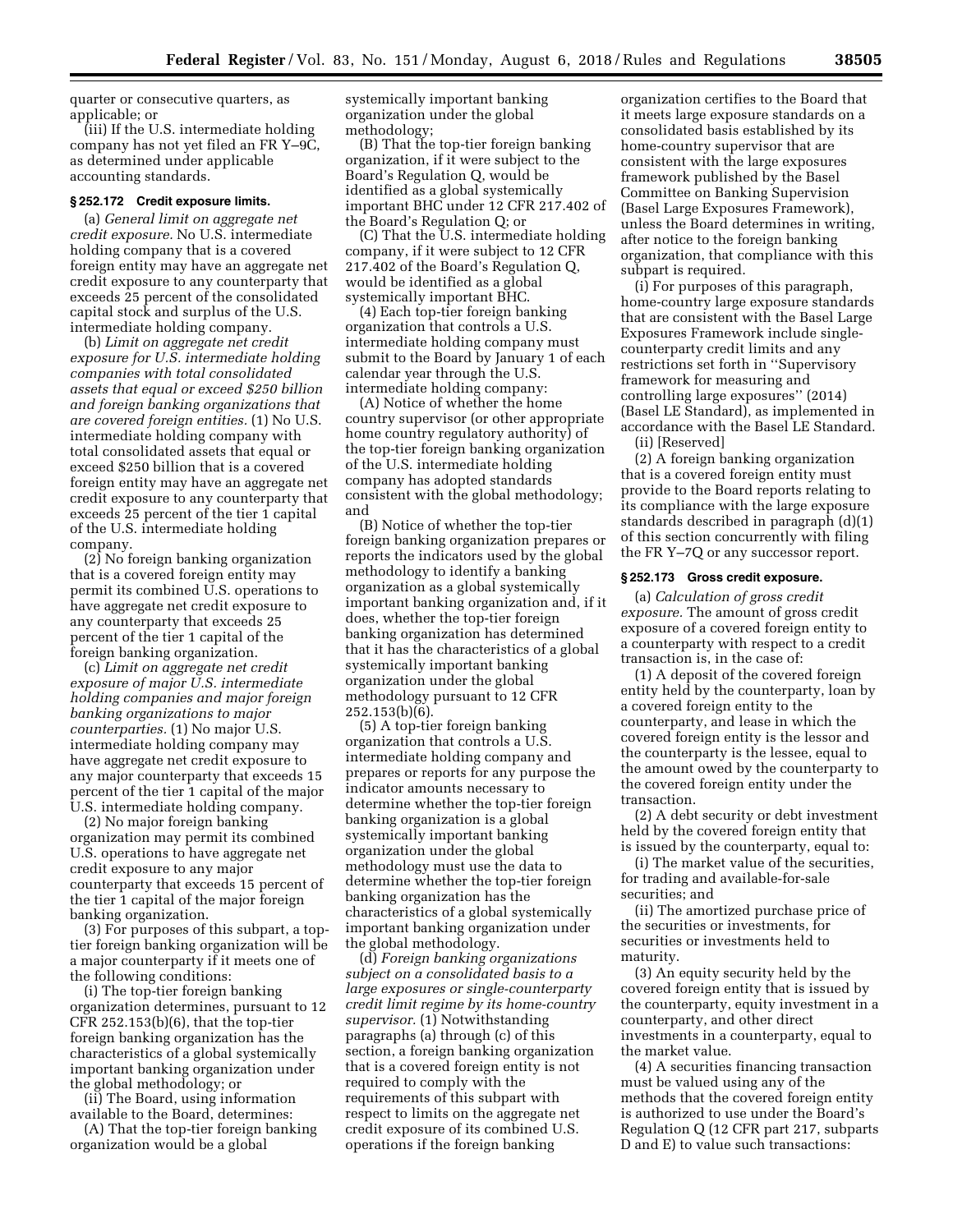(i)(A) As calculated for each transaction, in the case of a securities financing transaction between the covered foreign entity and the counterparty that is not subject to a bilateral netting agreement or does not meet the definition of ''repo-style transaction'' in § 217.2 of the Board's Regulation Q (12 CFR 217.2); or

(B) As calculated for a netting set, in the case of a securities financing transaction between the covered foreign entity and the counterparty that is subject to a bilateral netting agreement with that counterparty and meets the definition of ''repo-style transaction'' in § 217.2 of the Board's Regulation Q (12 CFR 217.2);

(ii) For purposes of paragraph (a)(4)(i) of this section, the covered foreign entity must:

(A) Assign a value of zero to any security received from the counterparty that does not meet the definition of ''eligible collateral'' in § 252.171(*l*); and

(B) Include the value of securities that are eligible collateral received by the covered foreign entity from the counterparty (including any exempt counterparty), calculated in accordance with paragraphs (a)(4)(i) through (iv) of this section, when calculating its gross credit exposure to the issuer of those securities;

(iii) Notwithstanding paragraph (a)(4)(i) and (ii) of this section and with respect to each credit transaction, a covered foreign entity's gross credit exposure to a collateral issuer under this paragraph (a)(4) is limited to the covered foreign entity's gross credit exposure to the counterparty on the credit transaction;

(iv) In cases where the covered foreign entity receives eligible collateral from a counterparty in addition to the cash or securities received from that counterparty, the counterparty may reduce its gross credit exposure to that counterparty in accordance with § 252.174(b).

(5) A committed credit line extended by a covered foreign entity to a counterparty, equal to the face amount of the committed credit line.

(6) A guarantee or letter of credit issued by a covered foreign entity on behalf of a counterparty, equal to the maximum potential loss to the covered foreign entity on the transaction.

(7) A derivative transaction must be valued using any of the methods that the covered foreign entity is authorized to use under the Board's Regulation Q (12 CFR part 217, subparts D and E) to value such transactions:

(i)(A) As calculated for each transaction, in the case of a derivative transaction between the covered foreign entity and the counterparty, including an equity derivative but excluding a credit derivative described in paragraph (a)(8) of this section, that is not subject to a qualifying master netting agreement; or

(B) As calculated for a netting set, in the case of a derivative transaction between the covered foreign entity and the counterparty, including an equity derivative but excluding a credit derivative described in paragraph (a)(8) of this section, that is subject to a qualifying master netting agreement.

(ii) In cases where a covered foreign entity is required to recognize an exposure to an eligible guarantor pursuant to § 252.174(d), the covered foreign entity must exclude the relevant derivative transaction when calculating its gross exposure to the original counterparty under this section.

(8) A credit derivative between the covered foreign entity and a third party where the covered foreign entity is the protection provider and the reference asset is an obligation or debt security of the counterparty, equal to the maximum potential loss to the covered foreign entity on the transaction.

(b) *Investments in and exposures to securitization vehicles, investment funds, and other special purpose vehicles that are not affiliates.*  Notwithstanding paragraph (a) of this section.

(1) Unless the Board applies the requirements of § 252.175 to the transaction pursuant to § 252.175(d), a U.S. intermediate holding company that is a covered foreign entity but has less than \$250 billion in total consolidated assets must:

(A) Calculate pursuant to § 252.173(a) its gross credit exposure due to any investment in the debt or equity of, and any credit derivative or equity derivative between the covered foreign entity and a third party where the covered foreign entity is the protection provider and the reference asset is an obligation or equity security of, or equity investment in, a securitization vehicle, investment fund, and other special purpose vehicle that is not an affiliate of the covered foreign entity; and

(B) Attribute that gross credit exposure to the securitization vehicle, investment fund, or other special purpose vehicle for purposes of this subpart.

(2) A foreign banking organization that is a covered foreign entity or a U.S. intermediate holding company with total consolidated assets that equal or exceed \$250 billion must calculate pursuant to § 252.175 its gross credit exposure due to any investment in the

debt or equity of, and any credit derivative or equity derivative between the covered foreign entity and a third party where the covered foreign entity is the protection provider and the reference asset is an obligation or equity security of, or equity investment in, a securitization vehicle, investment fund, and other special purpose vehicle that is not an affiliate of the covered foreign entity.

(c) *Attribution rule.* Notwithstanding paragraph (a) of this section, a covered foreign entity must treat any transaction with any natural person or entity as a credit transaction with another party, to the extent that the proceeds of the transaction are used for the benefit of, or transferred to, the other party.

## **§ 252.174 Net credit exposure.**

(a) *In general.* For purposes of this subpart, a covered foreign entity must calculate its net credit exposure to a counterparty by adjusting its gross credit exposure to that counterparty in accordance with the rules set forth in this section.

(b) *Eligible collateral.* (1) In computing its net credit exposure to a counterparty for any credit transaction other than a securities financing transaction, a covered foreign entity must reduce its gross credit exposure on the transaction by the adjusted market value of any eligible collateral.

(2) A covered foreign entity that reduces its gross credit exposure to a counterparty as required under paragraph (b)(1) of this section must include the adjusted market value of the eligible collateral when calculating its gross credit exposure to the collateral issuer.

(3) Notwithstanding paragraph (b)(2) of this section, a covered foreign entity's gross credit exposure to a collateral issuer under this paragraph (b) is limited to:

(i) Its gross credit exposure to the counterparty on the credit transaction, or

(ii) In the case of an exempt counterparty, the gross credit exposure that would have been attributable to that exempt counterparty on the credit transaction if valued in accordance with § 252.173(a).

(c) *Eligible guarantees.* (1) In calculating net credit exposure to a counterparty for any credit transaction, a covered foreign entity must reduce its gross credit exposure to the counterparty by the amount of any eligible guarantee from an eligible guarantor that covers the transaction.

(2) A covered foreign entity that reduces its gross credit exposure to a counterparty as required under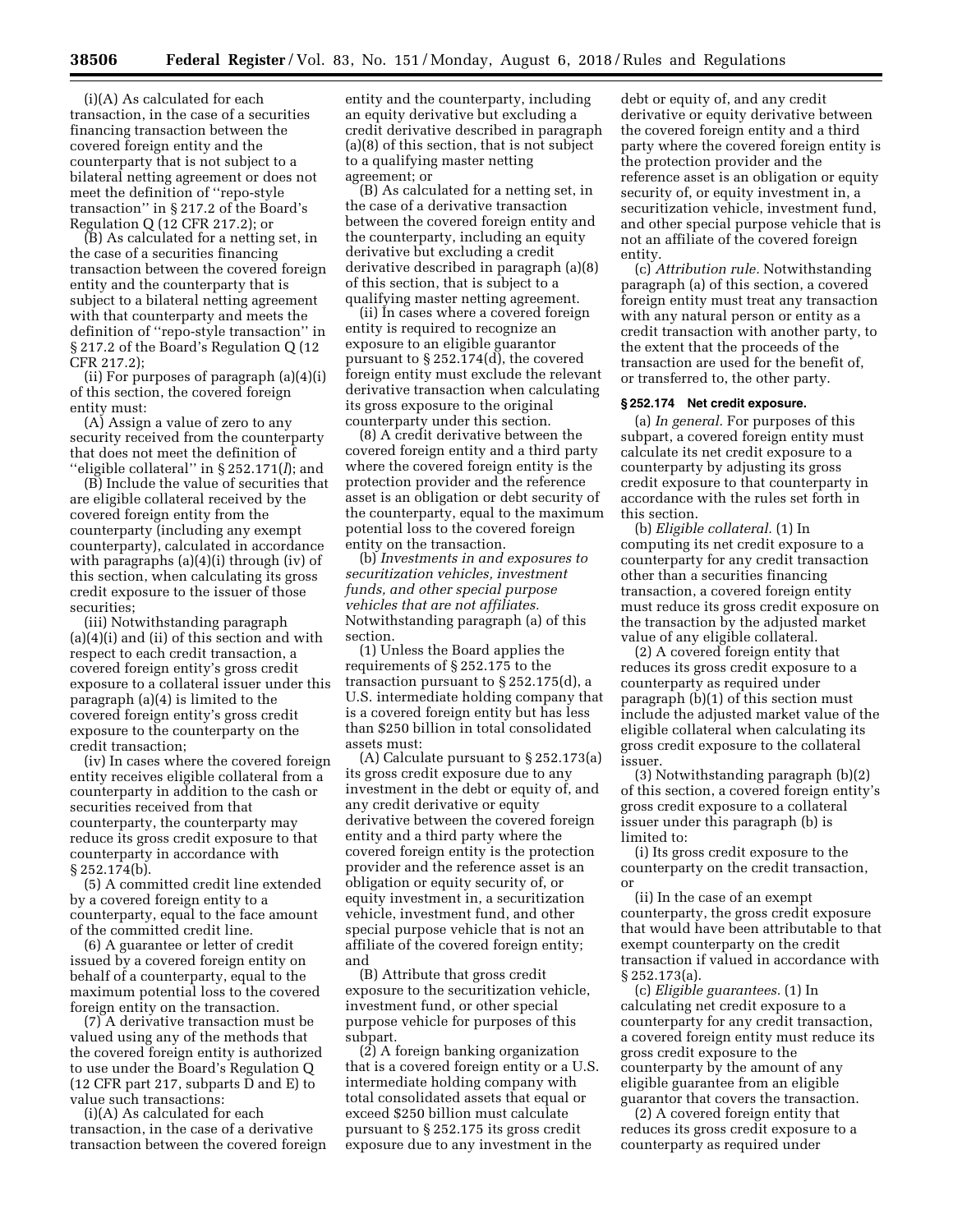paragraph (c)(1) of this section must include the amount of eligible guarantees when calculating its gross credit exposure to the eligible guarantor.

(3) Notwithstanding paragraph (c)(2) of this section, a covered foreign entity's gross credit exposure to an eligible guarantor with respect to an eligible guarantee under this paragraph (c) is limited to:

(i) Its gross credit exposure to the counterparty on the credit transaction prior to recognition of the eligible guarantee, or

(ii) In the case of an exempt counterparty, the gross credit exposure that would have been attributable to that exempt counterparty on the credit transaction prior to recognition of the eligible guarantee if valued in accordance with § 252.173(a).

(d) *Eligible credit and equity derivatives.* (1) In calculating net credit exposure to a counterparty for a credit transaction under this section, a covered foreign entity must reduce its gross credit exposure to the counterparty by:

(i) In the case of any eligible credit derivative from an eligible guarantor, the notional amount of the eligible credit derivative; or

(ii) In the case of any eligible equity derivative from an eligible guarantor, the gross credit exposure amount to the counterparty (calculated in accordance with § 252.173(a)(7)).

(2)(i) A covered foreign entity that reduces its gross credit exposure to a counterparty as provided under paragraph (d)(1) of this section must include, when calculating its net credit exposure to the eligible guarantor, including in instances where the underlying credit transaction would not be subject to the credit limits of § 252.172 (for example, due to an exempt counterparty), either

(A) In the case of any eligible credit derivative from an eligible guarantor, the notional amount of the eligible credit derivative; or

(B) In the case of any eligible equity derivative from an eligible guarantor, the gross credit exposure amount to the counterparty (calculated in accordance with § 252.173(a)(7)).

(ii) Notwithstanding paragraph  $(d)(2)(i)$  of this section, in cases where the eligible credit derivative or eligible equity derivative is used to hedge covered positions that are subject to the Board's market risk rule (12 CFR part 217, subpart F) and the counterparty on the hedged transaction is not a financial entity, the amount of credit exposure that a entity must recognize to the eligible guarantor is the amount that would be calculated pursuant to § 252.173(a).

(3) Notwithstanding paragraph (d)(2) of this section, a covered foreign entity's gross credit exposure to an eligible guarantor with respect to an eligible credit derivative or an eligible equity derivative under this paragraph (d) is limited to:

(i) Its gross credit exposure to the counterparty on the credit transaction prior to recognition of the eligible credit derivative or the eligible equity derivative, or

(ii) In the case of an exempt counterparty, the gross credit exposure that would have been attributable to that exempt counterparty on the credit transaction prior to recognition of the eligible credit derivative or the eligible equity derivative if valued in accordance with § 252.173(a).

(e) *Other eligible hedges.* In calculating net credit exposure to a counterparty for a credit transaction under this section, a covered foreign entity may reduce its gross credit exposure to the counterparty by the face amount of a short sale of the counterparty's debt security or equity security, provided that:

(1) The instrument in which the covered foreign entity has a short position is junior to, or *pari passu* with, the instrument in which the covered foreign entity has the long position; and

(2) The instrument in which the covered foreign entity has a short position and the instrument in which the covered foreign entity has the long position are either both treated as trading or available-for-sale exposures or both treated as held-to-maturity exposures.

(f) *Unused portion of certain extensions of credit.* (1) In computing its net credit exposure to a counterparty for a committed credit line or revolving credit facility under this section, a covered foreign entity may reduce its gross credit exposure by the amount of the unused portion of the credit extension to the extent that the covered foreign entity does not have any legal obligation to advance additional funds under the extension of credit and the used portion of the credit extension has been fully secured by eligible collateral.

(2) To the extent that the used portion of a credit extension has been secured by eligible collateral, the covered foreign entity may reduce its gross credit exposure by the adjusted market value of any eligible collateral received from the counterparty, even if the used portion has not been fully secured by eligible collateral.

(3) To qualify for the reduction in net credit exposure under this paragraph, the credit contract must specify that any used portion of the credit extension

must be fully secured by the adjusted market value of any eligible collateral.

(g) *Credit transactions involving exempt counterparties.* (1) A covered foreign entity's credit transactions with an exempt counterparty are not subject to the requirements of this subpart, including but not limited to § 252.172.

(2) Notwithstanding paragraph (g)(1) of this section, in cases where a covered foreign entity has a credit transaction with an exempt counterparty and the covered foreign entity has obtained eligible collateral from that exempt counterparty or an eligible guarantee or eligible credit or equity derivative from an eligible guarantor, the covered foreign entity must include (for purposes of this subpart) such exposure to the issuer of such eligible collateral or the eligible guarantor, as calculated in accordance with the rules set forth in this section, when calculating its gross credit exposure to that issuer of eligible collateral or eligible guarantor.

(h) *Currency mismatch adjustments.*  For purposes of calculating its net credit exposure to a counterparty under this section, a covered foreign entity must apply, as applicable:

(1) When reducing its gross credit exposure to a counterparty resulting from any credit transaction due to any eligible collateral and calculating its gross credit exposure to an issuer of eligible collateral, pursuant to paragraph (b) of this section, the currency mismatch adjustment approach of § 217.37(c)(3)(ii) of the Board's Regulation Q (12 CFR 217.37(c)(3)(ii)); and

(2) When reducing its gross credit exposure to a counterparty resulting from any credit transaction due to any eligible guarantee, eligible equity derivative, or eligible credit derivative from an eligible guarantor and calculating its gross credit exposure to an eligible guarantor, pursuant to paragraphs (c) and (d) of this section, the currency mismatch adjustment approach of § 217.36(f) of the Board's Regulation Q (12 CFR 217.36(f)).

(i) *Maturity mismatch adjustments.*  For purposes of calculating its net credit exposure to a counterparty under this section, a covered foreign entity must apply, as applicable, the maturity mismatch adjustment approach of § 217.36(d) of the Board's Regulation Q (12 CFR 217.36(d)):

(1) When reducing its gross credit exposure to a counterparty resulting from any credit transaction due to any eligible collateral or any eligible guarantees, eligible equity derivatives, or eligible credit derivatives from an eligible guarantor, pursuant to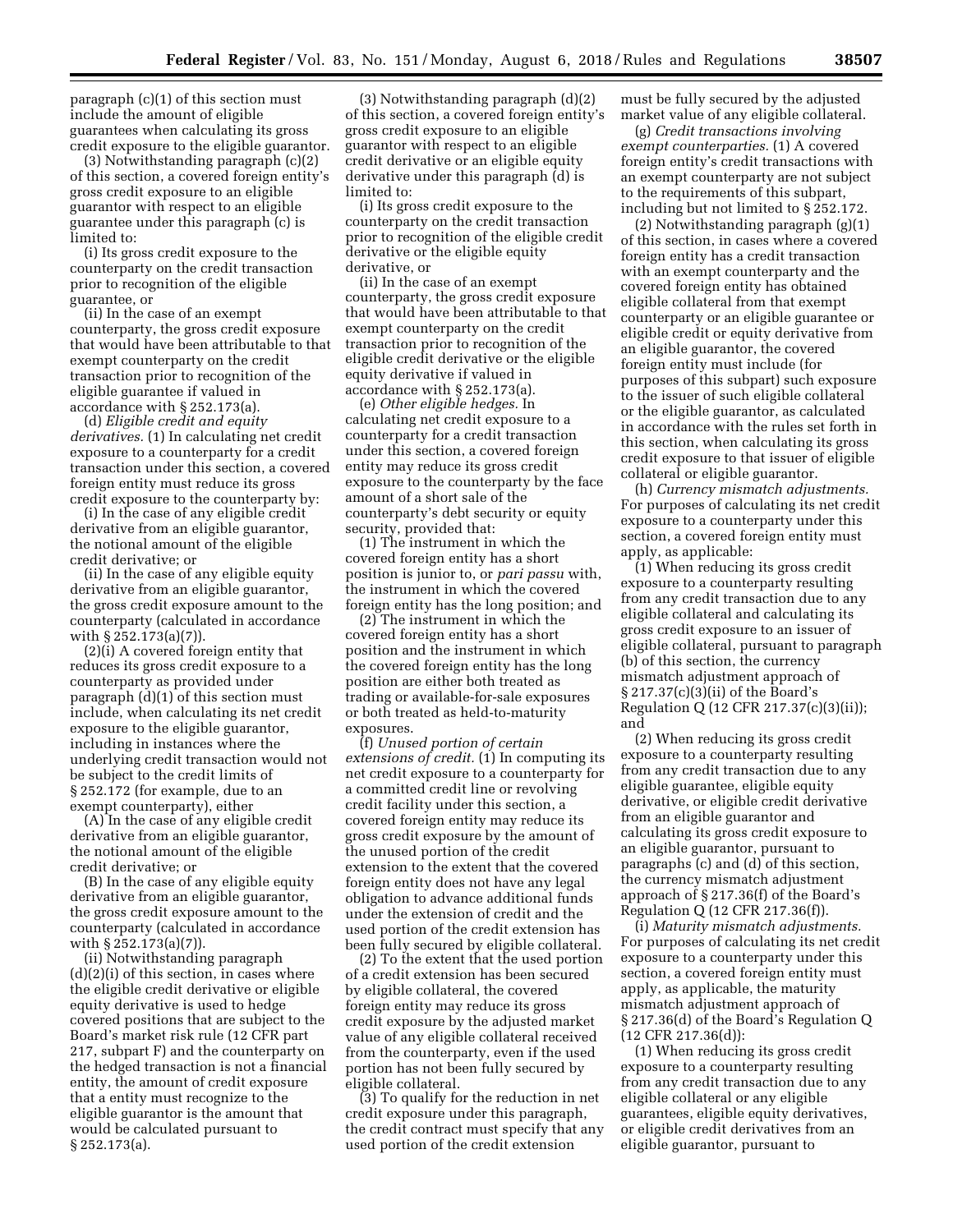paragraphs (b) through (d) of this section, and

(2) In calculating its gross credit exposure to an issuer of eligible collateral, pursuant to paragraph (b) of this section, or to an eligible guarantor, pursuant to paragraphs (c) and (d) of this section; provided that

(3) The eligible collateral, eligible guarantee, eligible equity derivative, or eligible credit derivative subject to paragraph (i)(1) of this section:

(1) Has a shorter maturity than the credit transaction;

(2) Has an original maturity equal to or greater than one year;

(3) Has a residual maturity of not less than three months; and

(4) The adjustment approach is otherwise applicable.

#### **§ 252.175 Investments in and exposures to securitization vehicles, investment funds, and other special purpose vehicles that are not affiliates of the covered foreign entity.**

(a) *In general.* (1) This section applies only to a foreign banking organization that is a covered foreign entity or a U.S. intermediate holding company with total consolidated assets that equal or exceed \$250 billion, provided that:

(i) In order to avoid evasion of this subpart, the Board may determine, after notice to the covered foreign entity and opportunity for hearing, that a U.S. intermediate holding company with less than \$250 billion in total consolidated assets must apply either the approach in paragraph (a) of this section or the lookthrough approach in paragraph (b) of this section, or must recognize exposures to a third party that has a contractual obligation to provide credit or liquidity support to a securitization vehicle, investment fund, or other special purpose vehicle that is not an affiliate of the covered foreign entity, as provided in paragraph (c) of this section; and

(ii) For purposes of paragraph (a)(1)(i) of this section, the Board, in its discretion and as applicable, may allow a covered foreign entity to measure its capital base using the covered foreign entity's capital stock and surplus rather than its tier 1 capital.

(2) For purposes of this section, the following definitions apply:

(i) *SPV* means a securitization vehicle, investment fund, or other special purpose vehicle that is not an affiliate of the covered foreign entity.

(ii) *SPV exposure* means an investment in the debt or equity of an SPV or a credit derivative or equity derivative between the covered foreign entity and a third party where the covered foreign entity is the protection provider and the reference asset is an

obligation or equity security of, or equity investment in, an SPV.

(3)(i) A covered foreign entity must determine whether the amount of its gross credit exposure to an issuer of assets in an SPV, due to an SPV exposure, is equal to or greater than 0.25 percent of the covered foreign entity's tier 1 capital using one of the following two methods:

(A) The sum of all of the issuer's assets (with each asset valued in accordance with § 252.173(a)) in the SPV; or

(B) The application of the lookthrough approach described in paragraph (b) of this section.

(ii) With respect to the determination required under paragraph (a)(3)(i) of this section, a covered foreign entity must use the same method to calculate gross credit exposure to each issuer of assets in a particular SPV.

(iii) In making a determination under paragraph (a)(3)(i) of this section, the covered foreign entity must consider only the credit exposure to the issuer arising from the covered foreign entity's SPV exposure.

(iv) For purposes of this paragraph (a)(3), a covered foreign entity that is unable to identify each issuer of assets in an SPV must attribute to a single unknown counterparty the amount of its gross credit exposure to all unidentified issuers and calculate such gross credit exposure using one method in either paragraph (a)(3)(i)(A) or (B) of this section.

(4)(i) If a covered foreign entity determines pursuant to paragraph (a)(3) of this section that the amount of its gross credit exposure to an issuer of assets in an SPV is less than 0.25 percent of the covered foreign entity's tier 1 capital, the amount of the covered foreign entity's gross credit exposure to that issuer may be attributed to either that issuer of assets or the SPV:

(A) If attributed to the issuer of assets, the issuer of assets must be identified as a counterparty, and the gross credit exposure calculated under paragraph  $(a)(3)(i)(A)$  of this section to that issuer of assets must be aggregated with any other gross credit exposures (valued in accordance with § 252.173) to that same counterparty; and

(B) If attributed to the SPV, the covered foreign entity's gross credit exposure is equal to the covered foreign entity's SPV exposure, valued in accordance with § 252.173(a).

(ii) If a covered foreign entity determines pursuant to paragraph (a)(3) of this section that the amount of its gross credit exposure to an issuer of assets in an SPV is equal to or greater than 0.25 percent of the covered foreign

entity's tier 1 capital or the covered foreign entity is unable to determine that the amount of the gross credit exposure is less than 0.25 percent of the covered foreign entity's tier 1 capital:

(A) The covered foreign entity must calculate the amount of its gross credit exposure to the issuer of assets in the SPV using the look-through approach in paragraph (b) of this section;

(B) The issuer of assets in the SPV must be identified as a counterparty, and the gross credit exposure calculated in accordance with paragraph (b) must be aggregated with any other gross credit exposures (valued in accordance with § 252.173) to that same counterparty; and

(C) When applying the look-through approach in paragraph (b) of this section, a covered foreign entity that is unable to identify each issuer of assets in an SPV must attribute to a single unknown counterparty the amount of its gross credit exposure, calculated in accordance with paragraph (b) of this section, to all unidentified issuers.

(iii) For purposes of this section, a covered foreign entity must aggregate all gross credit exposures to unknown counterparties for all SPVs as if the exposures related to a single unknown counterparty; this single unknown counterparty is subject to the limits of § 252.172 as if it were a single counterparty.

(b) *Look-through approach.* A covered foreign entity that is required to calculate the amount of its gross credit exposure with respect to an issuer of assets in accordance with this paragraph (b) must calculate the amount as follows:

(1) Where all investors in the SPV rank *pari passu,* the amount of the gross credit exposure to the issuer of assets is equal to the covered foreign entity's pro rata share of the SPV multiplied by the value of the underlying asset in the SPV, valued in accordance with § 252.173(a); and

(2) Where all investors in the SPV do not rank *pari passu,* the amount of the gross credit exposure to the issuer of assets is equal to:

(i) The pro rata share of the covered foreign entity's investment in the tranche of the SPV; multiplied by

(ii) The lesser of:

(A) The market value of the tranche in which the covered foreign entity has invested, except in the case of a debt security that is held to maturity, in which case the tranche must be valued at the amortized purchase price of the securities; and

(B) The value of each underlying asset attributed to the issuer in the SPV, each as calculated pursuant to § 252.173(a).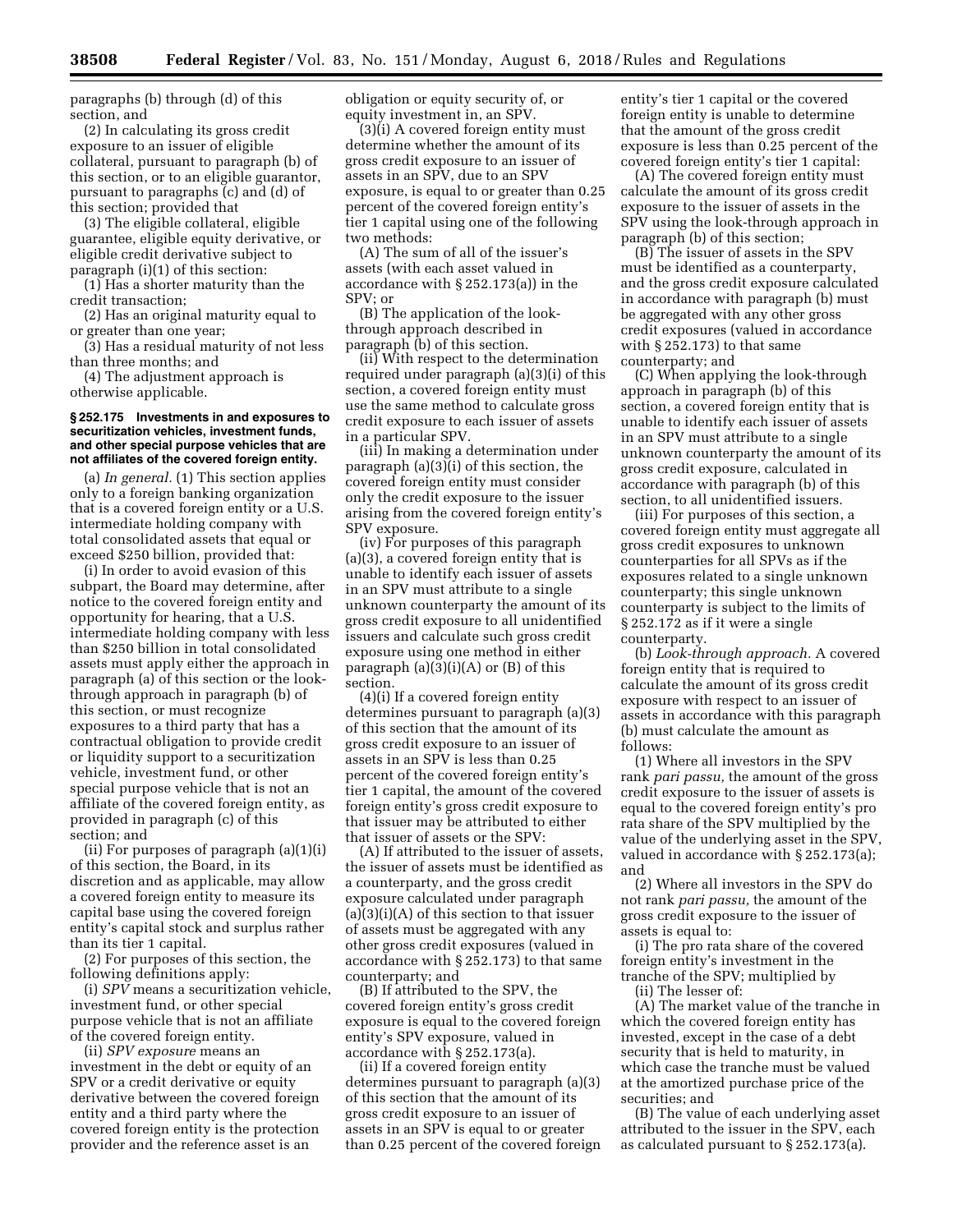(c) *Exposures to third parties.* (1) Notwithstanding any other requirement in this section, a covered foreign entity must recognize, for purposes of this subpart, a gross credit exposure to each third party that has a contractual obligation to provide credit or liquidity support to an SPV whose failure or material financial distress would cause a loss in the value of the covered foreign entity's SPV exposure.

(2) The amount of any gross credit exposure that is required to be recognized to a third party under paragraph (c)(1) of this section is equal to the covered foreign entity's SPV exposure, up to the maximum contractual obligation of that third party to the SPV, valued in accordance with § 252.173(a). (This gross credit exposure is in addition to the covered foreign entity's gross credit exposure to the SPV or the issuers of assets of the SPV, calculated in accordance with paragraphs (a) and (b) of this section.)

(3) A covered foreign entity must aggregate the gross credit exposure to a third party recognized in accordance with paragraphs  $(c)(1)$  and  $(2)$  of this section with its other gross credit exposures to that third party (that are unrelated to the SPV) for purposes of compliance with the limits of § 252.172.

#### **§ 252.176 Aggregation of exposures to more than one counterparty due to economic interdependence or control relationships.**

(a) *In general.* (1)(i) Paragraphs (a)(2) through (d) of this section apply only to a foreign banking organization that is a covered foreign entity or a U.S. intermediate holding company with total consolidated assets that equal or exceed \$250 billion.

(ii) Paragraph (e) of this section applies to all covered foreign entities.

(2)(i) If a covered foreign entity has an aggregate net credit exposure to any counterparty that exceeds 5 percent of its tier 1 capital, the covered foreign entity must assess its relationship with the counterparty under paragraph (b)(2) of this section to determine whether the counterparty is economically interdependent with one or more other counterparties of the covered foreign entity and under paragraph (c)(1) of this section to determine whether the counterparty is connected by a control relationship with one or more other counterparties.

(ii) If, pursuant to an assessment required under paragraph (a)(2)(i) of this section, the covered foreign entity determines that one or more of the factors of paragraph  $(b)(2)$  or  $(c)(1)$  of this section are met with respect to one or more counterparties, or the Board

determines pursuant to paragraph (d) of this section that one or more other counterparties of a covered foreign entity are economically interdependent or that one or more other counterparties of a covered foreign entity are connected by a control relationship, the covered foreign entity must aggregate its net credit exposure to the counterparties for all purposes under this subpart, including, but not limited to, § 252.172.

(iii) In connection with any request pursuant to paragraph (b)(3) or (c)(2) of this section, the Board may require the covered foreign entity to provide additional information.

(b) *Aggregation of exposures to more than one counterparty due to economic interdependence.* (1) For purposes of this paragraph, two counterparties are economically interdependent if the failure, default, insolvency, or material financial distress of one counterparty would cause the failure, default, insolvency, or material financial distress of the other counterparty, taking into account the factors in paragraph (b)(2) of this section.

(2) A covered foreign entity must assess whether the financial distress of one counterparty (counterparty A) would prevent the ability of the other counterparty (counterparty B) to fully and timely repay counterparty B's liabilities and whether the insolvency or default of counterparty A is likely to be associated with the insolvency or default of counterparty B and, therefore, these counterparties are economically interdependent, by evaluating the following:

(i) Whether 50 percent or more of one counterparty's gross revenue is derived from, or gross expenditures are directed to, transactions with the other counterparty;

(ii) Whether counterparty A has fully or partly guaranteed the credit exposure of counterparty B, or is liable by other means, in an amount that is 50 percent or more of the covered foreign entity's net credit exposure to counterparty A;

(iii) Whether 25 percent or more of one counterparty's production or output is sold to the other counterparty, which cannot easily be replaced by other customers;

(iv) Whether the expected source of funds to repay the loans of both counterparties is the same and neither counterparty has another independent source of income from which the loans may be serviced and fully repaid; 1 and

(v) Whether two or more counterparties rely on the same source for the majority of their funding and, in the event of the common provider's default, an alternative provider cannot be found.

(3)(i) Notwithstanding paragraph (b)(2) of this section, if a covered foreign entity determines that one or more of the factors in paragraph (b)(2) is met, the covered foreign entity may request in writing a determination from the Board that those counterparties are not economically interdependent and that the covered foreign entity is not required to aggregate those counterparties.

(ii) Upon a request by a covered foreign entity pursuant to paragraph (b)(3) of this section, the Board may grant temporary relief to the covered foreign entity and not require the covered foreign entity to aggregate one counterparty with another counterparty provided that the counterparty could promptly modify its business relationships, such as by reducing its reliance on the other counterparty, to address any economic interdependence concerns, and provided that such relief is in the public interest and is consistent with the purpose of this subpart and 12 U.S.C. 5365(e).

(c) *Aggregation of exposures to more than one counterparty due to certain control relationships.* (1) For purposes of this subpart, one counterparty (counterparty A) is deemed to control the other counterparty (counterparty B) if:

(i) Counterparty A owns, controls, or holds with the power to vote 25 percent or more of any class of voting securities of counterparty B; or

(ii) Counterparty A controls in any manner the election of a majority of the directors, trustees, or general partners (or individuals exercising similar functions) of counterparty B.

(2)(i) Notwithstanding paragraph (c)(1) of this section, if a covered foreign entity determines that one or more of the factors in paragraph (c)(1) is met, the covered foreign entity may request in writing a determination from the Board that counterparty A does not control counterparty B and that the covered foreign entity is not required to aggregate those counterparties.

(ii) Upon a request by a covered foreign entity pursuant to paragraph (c)(2) of this section, the Board may grant temporary relief to the covered foreign entity and not require the covered foreign entity to aggregate counterparty A with counterparty B provided that, taking into account the specific facts and circumstances, such indicia of control does not result in the entities being connected by control relationships for purposes of this

<sup>1</sup>An employer will not be treated as a source of repayment under this paragraph because of wages and salaries paid to an employee.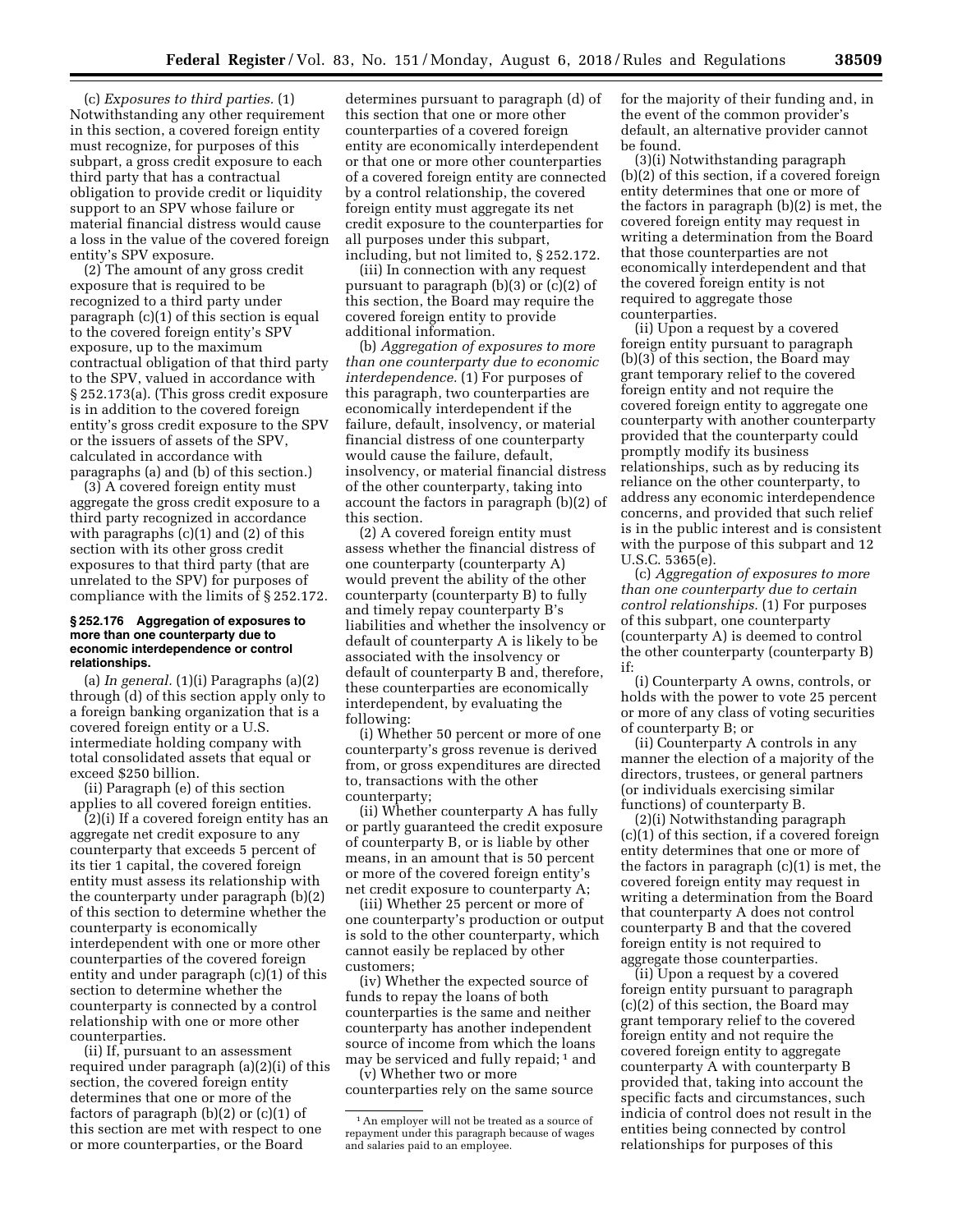subpart, and provided that such relief is in the public interest and is consistent with the purpose of this subpart and 12 U.S.C. 5365(e).

(d) *Board determinations for aggregation of counterparties due to economic interdependence or control relationships.* The Board may determine, after notice to the covered foreign entity and opportunity for hearing, that one or more counterparties of a covered foreign entity are:

(1) Economically interdependent for purposes of this subpart, considering the factors in paragraph (b)(2) of this section, as well as any other indicia of economic interdependence that the Board determines in its discretion to be relevant; or

(2) Connected by control relationships for purpose of this subpart, considering the factors in paragraph (c)(1) of this section and whether counterparty A:

(i) Controls the power to vote 25 percent or more of any class of voting securities of Counterparty B pursuant to a voting agreement;

(ii) Has significant influence on the appointment or dismissal of counterparty B's administrative, management, or governing body, or the fact that a majority of members of such body have been appointed solely as a result of the exercise of counterparty A's voting rights; or

(iii) Has the power to exercise a controlling influence over the management or policies of counterparty B.

(e) *Board determinations for aggregation of counterparties to prevent evasion.* Notwithstanding paragraphs (b) and (c) of this section, a covered foreign entity must aggregate its exposures to a counterparty with the covered foreign entity's exposures to another counterparty if the Board determines in writing after notice and opportunity for hearing, that the exposures to the two counterparties must be aggregated to prevent evasions of the purposes of this subpart, including, but not limited to § 252.176 and 12 U.S.C. 5365(e).

#### **§ 252.177 Exemptions.**

(a) *Exempted exposure categories.*  The following categories of credit transactions are exempt from the limits on credit exposure under this subpart:

(1) Any direct claim on, and the portion of a claim that is directly and fully guaranteed as to principal and interest by, the Federal National Mortgage Association and the Federal Home Loan Mortgage Corporation, only while operating under the conservatorship or receivership of the Federal Housing Finance Agency, and any additional obligation issued by a

U.S. government-sponsored entity as determined by the Board;

(2) Intraday credit exposure to a counterparty;

(3) Any trade exposure to a qualifying central counterparty related to the covered foreign entity's clearing activity, including potential future exposure arising from transactions cleared by the qualifying central counterparty and pre-funded default fund contributions;

(4) Any credit transaction with the Bank for International Settlements, the International Monetary Fund, the International Bank for Reconstruction and Development, the International Finance Corporation, the International Development Association, the Multilateral Investment Guarantee Agency, or the International Centre for Settlement of Investment Disputes;

(5) Any credit transaction with the European Commission or the European Central Bank; and

(6) Any transaction that the Board exempts if the Board finds that such exemption is in the public interest and is consistent with the purpose of this subpart.

(b) *Additional exemptions by the Board.* The Board may, by regulation or order, exempt transactions, in whole or in part, from the definition of the term "credit exposure," if the Board finds that the exemption is in the public interest and is consistent with the purpose of 12 U.S.C. 5365(e).

### **§ 252.178 Compliance.**

(a) *Scope of compliance.* (1) Using all available data, including any data required to be maintained or reported to the Federal Reserve under this subpart, a foreign banking organization that is a covered foreign entity or a U.S. intermediate holding company with total consolidated assets that equal or exceed \$250 billion must comply with the requirements of this subpart on a daily basis at the end of each business day.

(2) Using all available data, including any data required to be maintained or reported to the Federal Reserve under this subpart, a U.S. intermediate holding company with less than \$250 billion in total consolidated assets must comply with the requirements of this subpart on a quarterly basis, unless the Board determines and notifies the entity in writing that more frequent compliance is required.

(3) A covered foreign entity must report its compliance to the Federal Reserve as of the end of the quarter, unless the Board determines and notifies that entity in writing that more frequent reporting is required.

(4) In reporting its compliance, a covered foreign entity must calculate and include in its gross credit exposure to an issuer of eligible collateral or eligible guarantor the amounts of eligible collateral, eligible guarantees, eligible equity derivatives, and eligible credit derivatives that were provided to the covered foreign entity in connection with credit transactions with exempt counterparties, valued in accordance with and as required by § 252.174(b) through (d) and (g).

(b) *Qualifying Master Netting Agreement.* With respect to any qualifying master netting agreement, a covered foreign entity must establish and maintain procedures that meet or exceed the requirements of § 217.3(d) of the Board's Regulation Q (12 CFR 217.3(d)) to monitor possible changes in relevant law and to ensure that the agreement continues to satisfy these requirements.

(c) *Noncompliance.* (1) Except as otherwise provided in this section, if a covered foreign entity is not in compliance with this subpart with respect to a counterparty solely due to the circumstances listed in paragraphs (c)(2)(i) through (v) of this section, the covered foreign entity will not be subject to enforcement actions for a period of 90 days (or, with prior notice to the foreign entity, such shorter or longer period determined by the Board, in its sole discretion, to be appropriate to preserve the safety and soundness of the covered foreign entity or U.S. financial stability), if the covered foreign entity uses reasonable efforts to return to compliance with this subpart during this period. The covered foreign entity may not engage in any additional credit transactions with such a counterparty in contravention of this rule during the period of noncompliance, except as provided in paragraph (c)(2) of this section.

(2) A covered foreign entity may request a special temporary credit exposure limit exemption from the Board. The Board may grant approval for such exemption in cases where the Board determines that such credit transactions are necessary or appropriate to preserve the safety and soundness of the covered foreign entity or U.S. financial stability. In acting on a request for an exemption, the Board will consider the following:

(i) A decrease in the covered foreign entity's capital stock and surplus;

(ii) The merger of the covered foreign entity with another covered foreign entity;

(iii) A merger of two counterparties; or